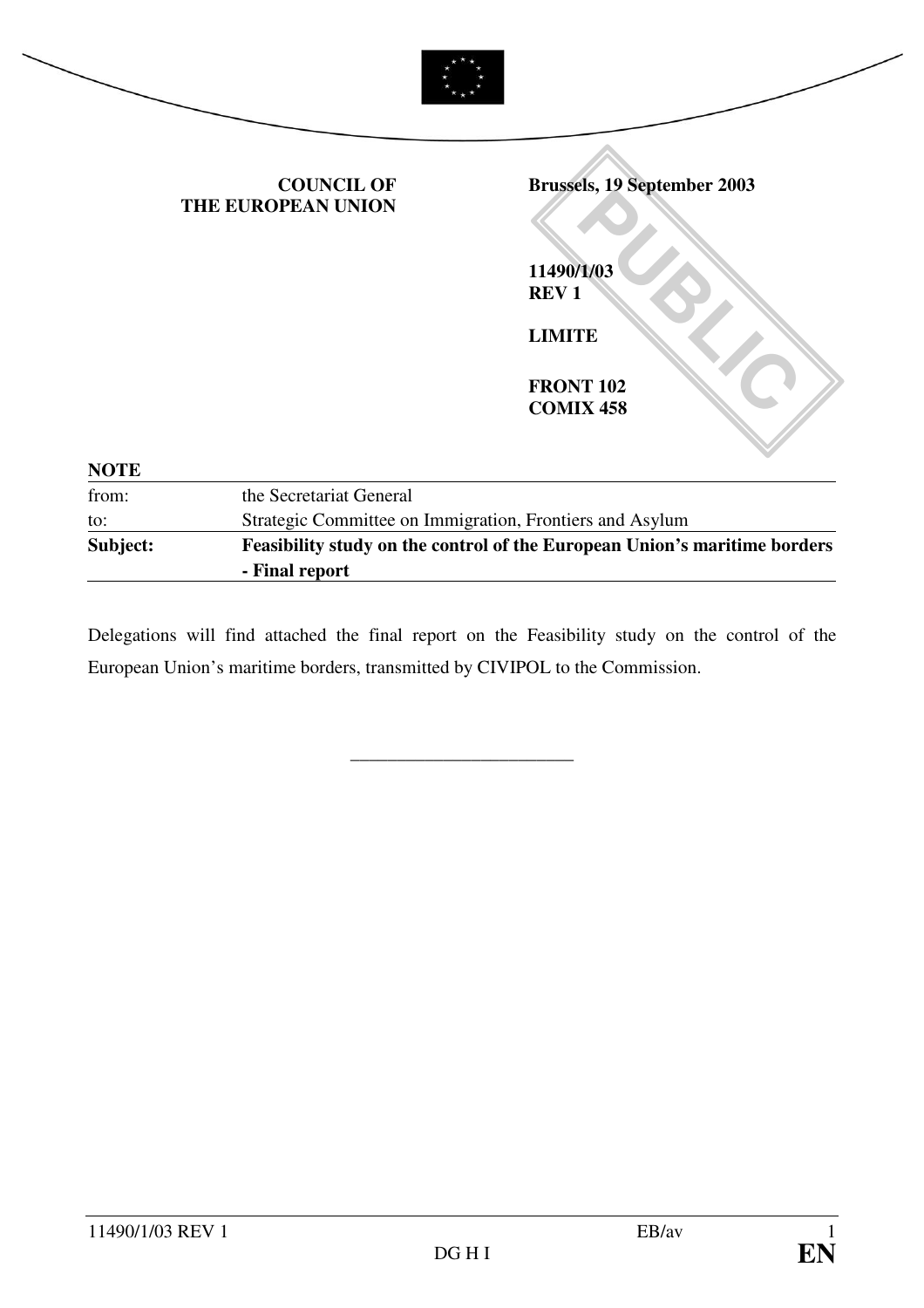**ANNEX**

CIVI POL

# **Project 114410**

# **"Feasibility study on the control of the European Union's maritime borders"**

**Final report**  Transmitted to DG JAI on 4 July 2003

 $67$ 

Bernard Dujardin State controller Project leader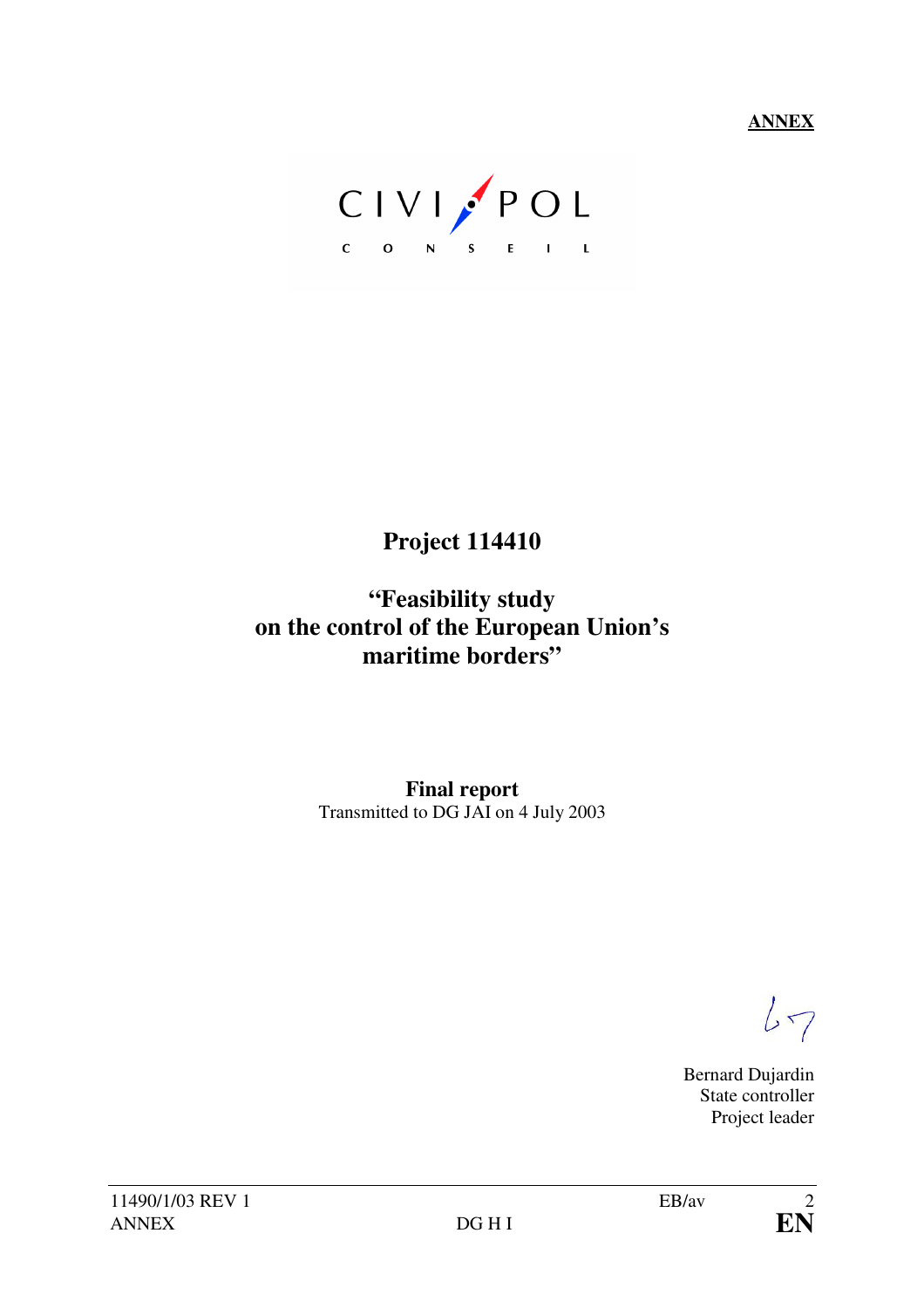# **Contents**

| B1- A priority requirement: to put in place a risk analysis system, the basis for the |
|---------------------------------------------------------------------------------------|
|                                                                                       |
| B2 - An absolute necessity: to put in place a comprehensive system of integrated      |
|                                                                                       |
|                                                                                       |
| B4 - Legal initiatives to combat illegal immigration by sea (Annex B.5) 55            |
| B5 - No organisational, operational or legal proposal can be implemented unless       |
| technical systems for controlling and preventing illegal immigration by sea are       |
|                                                                                       |
| C. The European initiative for improving the security of maritime borders71           |
|                                                                                       |
|                                                                                       |
|                                                                                       |
|                                                                                       |
|                                                                                       |
|                                                                                       |
|                                                                                       |
|                                                                                       |
|                                                                                       |
|                                                                                       |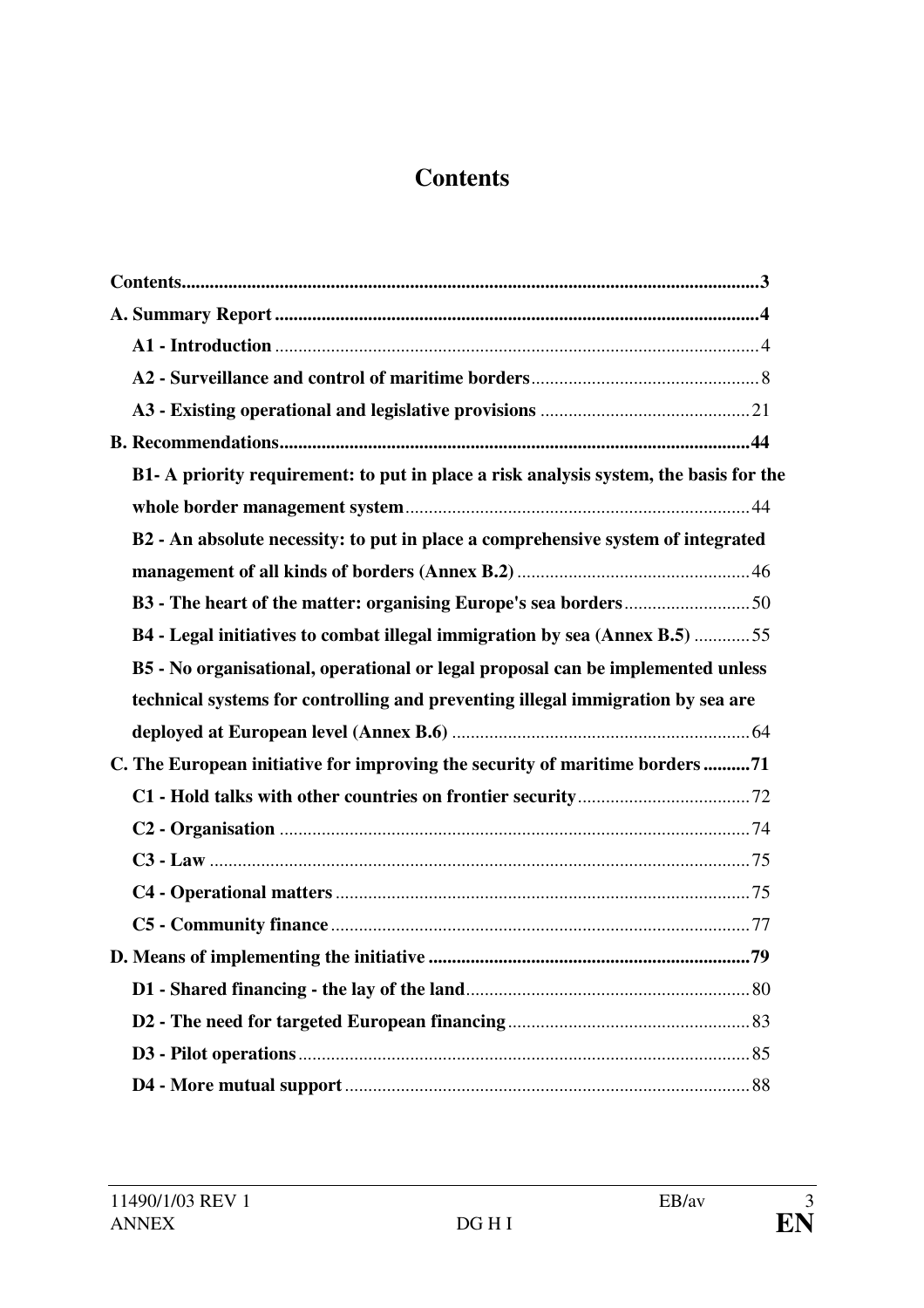# **A. Summary Report**

#### **A1 - Introduction**

The management of external borders is a area in which powers are shared between the European Union and the Member States. The management of migration policy is primarily within the powers of the Member States, though a common policy is beginning to emerge. The credibility of both these policies depends on there being a sound interaction between them. The territory of a Member State of the European Union is at the same time part of the European territory within which there is freedom of movement. This applies to airports and land borders as it does to maritime borders. But the latter pose specific problems, in particular the specific difficulties of surveillance, which is very expensive for the States concerned.

According to Eurostat, 325 million passengers transited through European ports in 2001, but "only" 7.3 million came from non-European ports. The Spanish ports of Ceuta and Melilla on the North African coast already account for 2.8 million passengers a year. And there is the phenomenon of migration outside ports. The supervision and control of the maritime borders of the European Union and the Schengen States are essential if the aim of controlling 100% of entries is to be credible and illegal immigration is to be reduced to the minimum. Some illegal immigrants are repatriated at the expense of the Member States, but others – the majority in fact – remain in Europe in the precarious situation of undocumented aliens. In practice, and in the current context of the migration policy of the Member States, the best way of switching from illegal to legal status is to be regularised by way of international protection, in particular the right of asylum in one or the other of the EU Member States.

In February 2002 the JAI Council asked the Commission to have a feasibility study carried out on strengthening controls at maritime borders in order to combat illegal immigration.

This feasibility study carried out by CIVIPOL during the first half of 2003 ran up against three types of difficulties.

• The first difficulty concerns the movement of illegal immigrants at Schengen maritime borders. Under the Schengen Convention, any maritime border is regarded as an external border except for intra-Community ferry routes. Thus one and same illegal migrant, depending on the place where he was caught, might be recorded as travelling between Asia Minor and Greece (entering Schengen), between Italy and Greece (inside Schengen) or between France and the United Kingdom (leaving Schengen but still in Europe). Beyond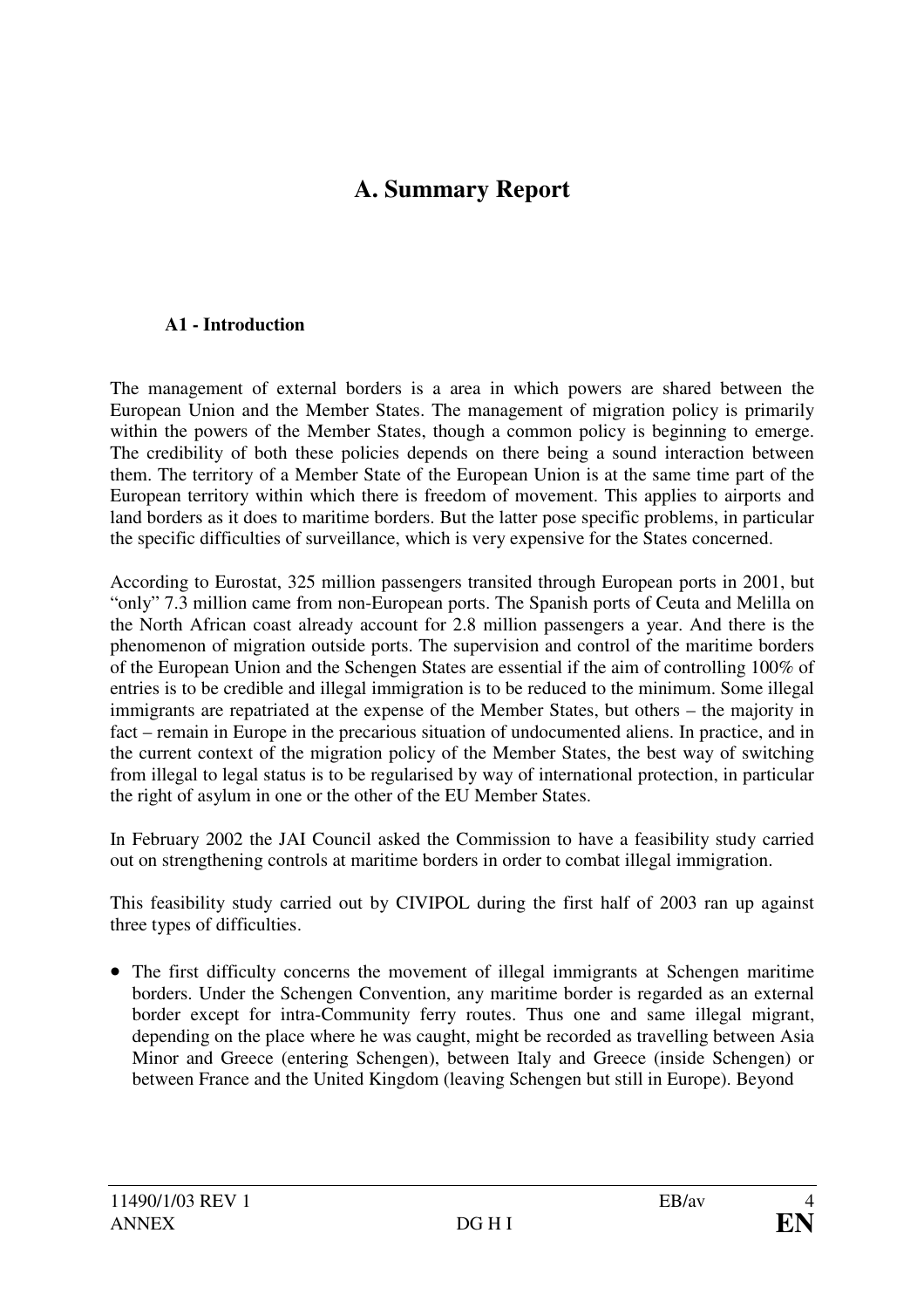the appraisal of flows, illegal migrants must therefore be identified and their identity must be compared with persons already identified as illegally in the Schengen area or previously recognised at the borders.

By definition, part of the illegal migration phenomenon is not known about, whatever the type of border. Precise statistical criteria should be developed to assess the permeability of maritime borders. Admittedly it is impossible to count every passage. People who cross the border without undergoing controls and monitoring mechanisms have basically reached their objective and so cannot be recorded unless they are apprehended without identification documents in the Schengen area.

But there are many correlations that can be made but are not made. For instance, as regards authorised crossing points (ACPs), annual totals of movements between non-member countries and Member States, broken down by nationality and including all travellers irrespective of the mode of transport, would make it possible to measure the number of travellers not intending to return who disappear en route. The same figures could be compared with the number of visas issued in the year, broken down by type and nationality, in each Schengen State. Likewise, it would be a good administrative practice to check with shipping companies whether their passengers have actually used their return ticket. As long as the route taken by immigrants to enter the Schengen area and their travel schedules are not recorded in asylum applications, it will be difficult to survey and identify them. There should be biometric identification of any person entering Europe illegally, with both a photograph and fingerprints taken in accordance with uniform standards. Once collected, the data should be assembled in a database accessible to immigration and border control services. More sophisticated knowledge of movement would then be possible. This is necessary for the sound management of Schengen.

- The second difficulty is that it is not known how effective the current mechanisms for the management of maritime borders really are. The feasibility study ran up against the absence of a real audit of the Schengen borders. The Schengen evaluation (Scheval) is admittedly a first step. The comments made by the joint missions on the technical quality of the permeability of maritime borders and port ACPs are instructive. They made it possible to come to assessments, identify good practices and make recommendations that subsequent missions might check. But the situation is not satisfactory as is clear from the following points:
	- Missions record situations and practices in various points of entry in Europe. But their recommendations tend to be firm suggestions rather than obligations to achieve particular results. States are subjected to no constraints in terms of means to be deployed and results to be attained. For the moment the only form of external communication is the mutual assessment by public officials of the Member States of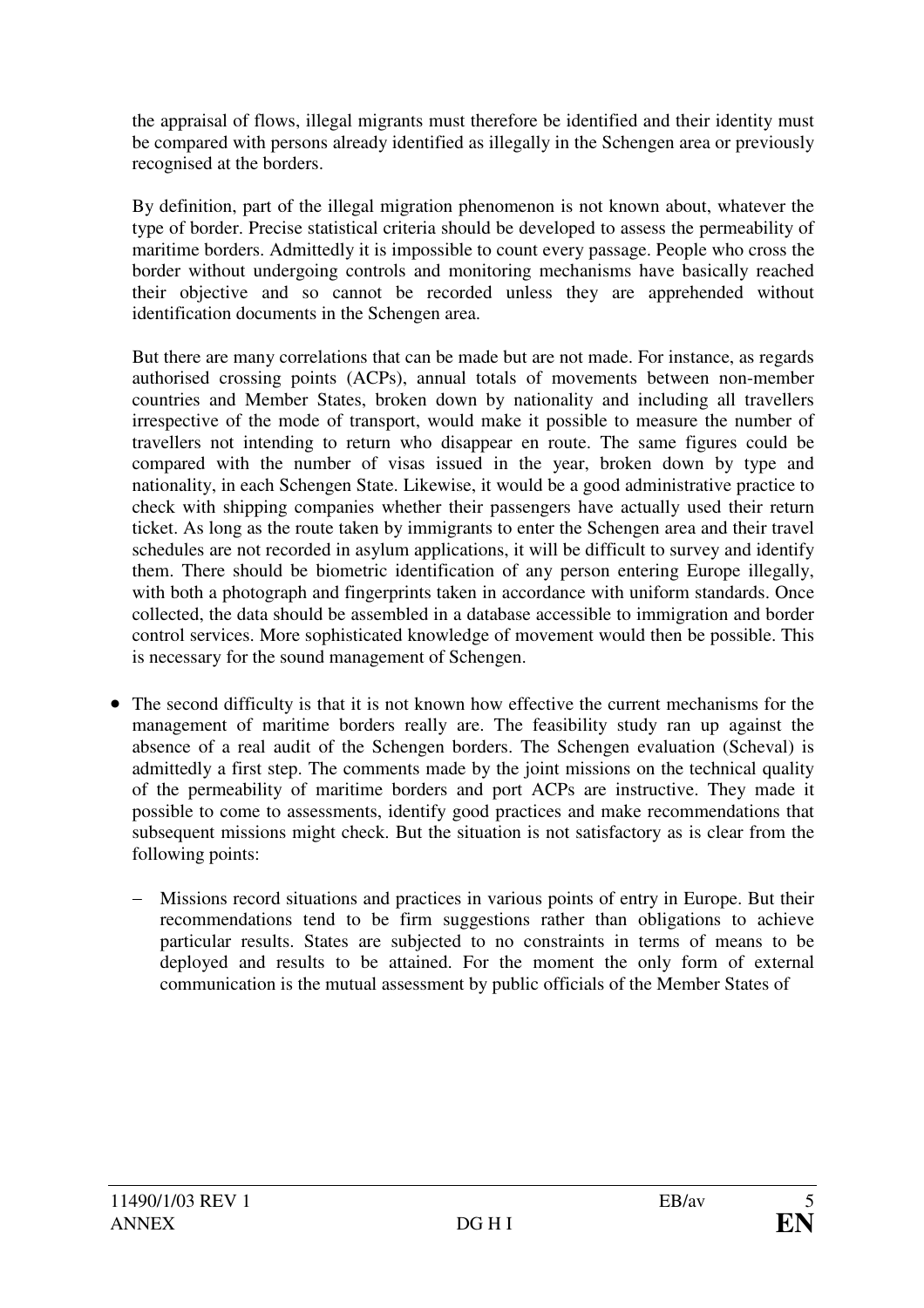the operation of their joint missions by their counterparts in other Member States. These assessments are couched in courteous, diplomatic terms, and the procedure is basically a peer review of the relevant administrative bodies, so that what the outside observer sees is an exchange of compliments allowing the Member State being visited to basically look good (*window dressing*).

- The Schengen evaluation of the issuance of visas by the Schengen States is not fully satisfactory and needs to be deepened. Some African sources suggest that there is some laxity in the Schengen visa procedure.
- It is therefore essential to review the methods of assessing the application of the Schengen Convention at maritime borders. It is precisely because there is no European capacity for effective control, definition and enforcement ("hard control") that the American Customs have taken the initiative of "policing the police" in European ports since the beginning of 2002 through the container security initiative and other security initiatives.
- · The third difficulty is the lack of information on the cost of surveillance and controls at maritime borders. Unlike customs practices, based for a long time on an appreciation of the cost of processing goods, the cost of managing border crossings by third-country nationals, and even more so by illegal migrants, is not known. The only costs that are recorded tend to be confined to capital expenditure on technology. But any operation consisting of partly pooling border controls at the most sensitive points requires measurement of the specific financial effort made by the States to cover the surveillance of their maritime borders and control port entry points. The effectiveness of the financial resources used must then be evaluated, using objective data making it possible to allocate available resources according to the results sought in terms of border controls. But this problem will be less difficult to solve than the others:
	- a common cost accounting standard should be established. It must be so conceived as to evaluate the cost of possessing the control and surveillance systems. This is common practice regarding weapon systems and makes it possible to take investment decisions on the basis of the real price to be paid;
	- thus, by establishing distribution keys between the various public service functions exercised by the maritime surveillance system, it is possible to evaluate the effort devoted solely to combating illegal immigration by sea and the relative effectiveness of the mechanisms and thus to contribute to a continuous adaptation of the mechanisms selected according to the risks anticipated and the results obtained.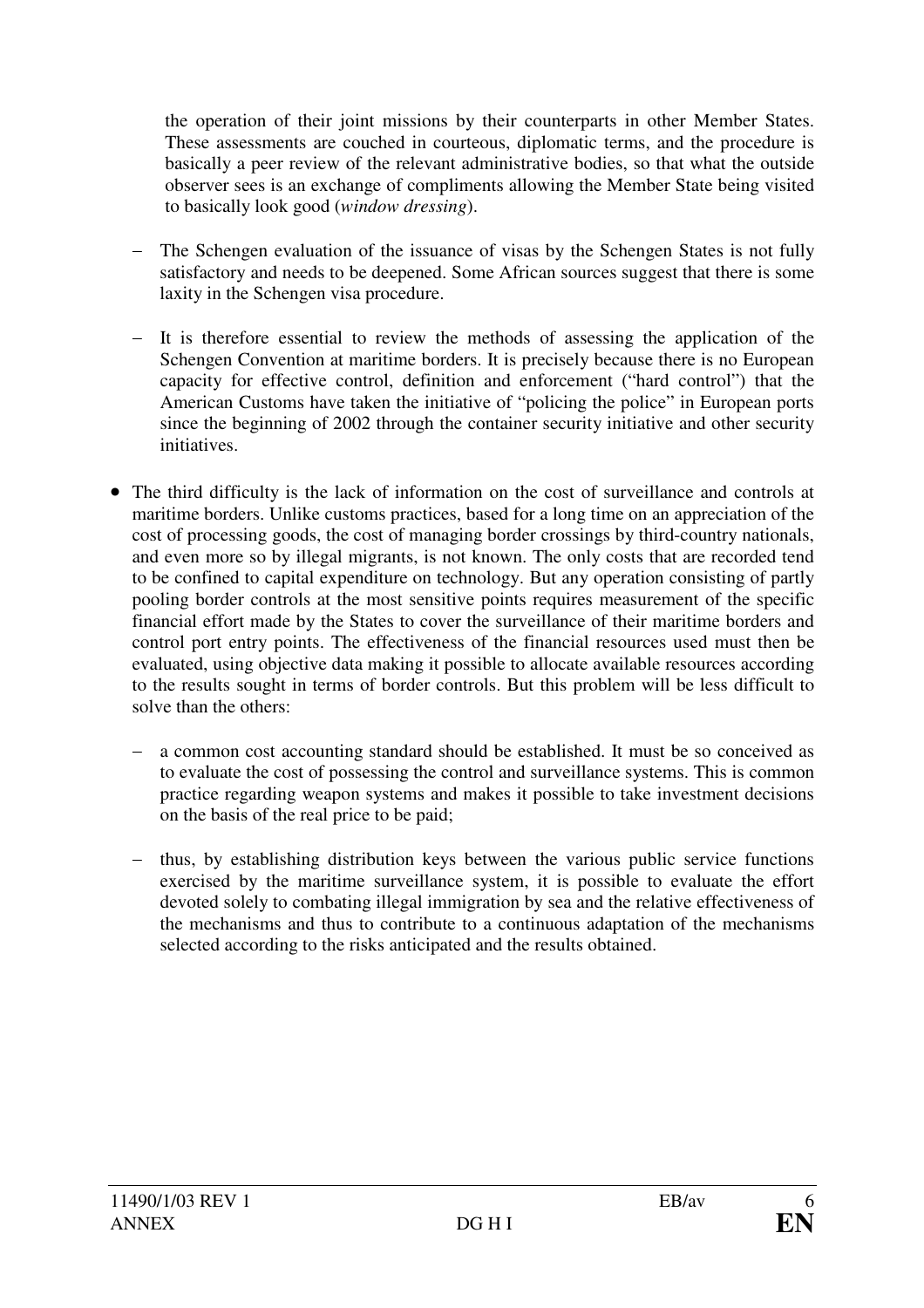In spite of these difficulties, we were able to address all the questions listed in the terms of reference. It emerges that while illegal immigration by sea is confined to 50 000 or so illegal immigrants caught each year at maritime borders,<sup>1</sup> there are a variety of forms of *modus operandi*. Moreover they evolve very quickly, and are sometimes visually striking and endanger the migrants' lives, which raises public awareness of this form of illegal immigration, sometimes complaining, sometimes expressing concern. Thus, at a time when many regulatory and operational instruments for internal freedom of movement and external border controls are being reviewed and redefined in Europe, the need was felt to undertake this study and identify the means of checking the phenomenon better in the medium term while ensuring that the great majority who travel legally enjoy proper freedom of movement.

To begin with, a questionnaire was formalised. It is annexed to this study. This informationgathering exercise supplied the basis on which the diagnosis exercise was than undertaken. The questionnaire was sent to all the Member States. Denmark, Germany and Italy provided answers (cf. annex on questionnaires). The project team travelled to Belgium, Denmark, France, Germany, Greece, Italy, the Netherlands, Spain and the United Kingdom. Its visits there were supplemented by a meeting with the Finnish Permanent Representative in Brussels. Given the short time-frame and the absence of answers, the project team was unable to visit Ireland, Portugal and Sweden. The personalities met are listed in an annex. The best practices are also set out in an annex.

The feasibility study begins by considering the findings reached during the study (part A), then recommends measures to reduce the "permeability" of maritime borders to illegal immigration (part B). Once these recommendations are validated, it is proposed that there be a general initiative to implement them (part C), combining operational, legal and organisational measures to halt the illegal migratory flows observed and thus helping to lend credibility to a policy on legal and controlled flow. Finally the recommended initiative will be considered in terms of its cost with a view to burden-sharing between the European Union and the Member States (part D).

 $\frac{1}{1}$  The number of illegal immigrants entering Europe by a maritime border and checked by police within European territory is not known, of course.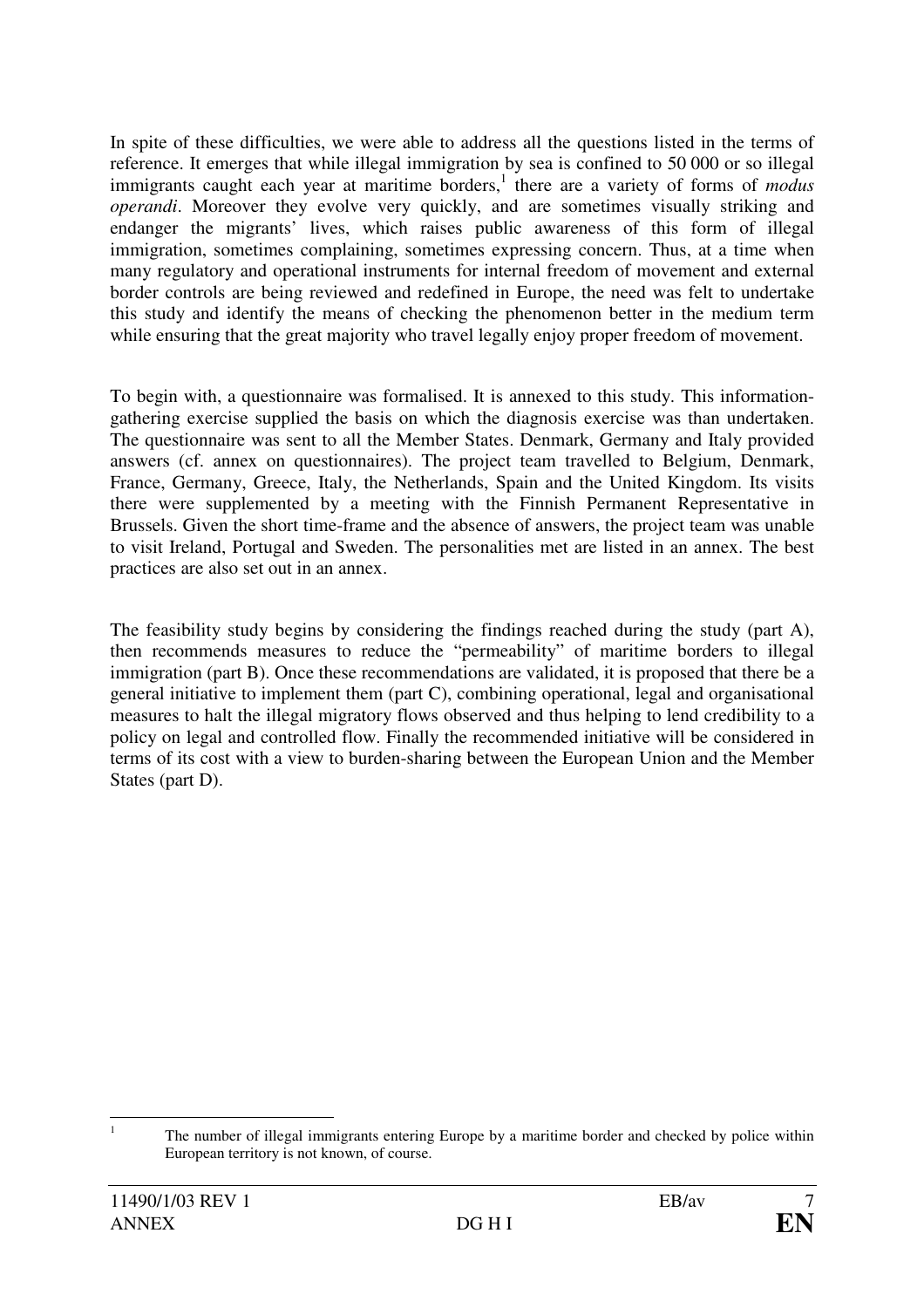## **A2 - Surveillance and control of maritime borders**

#### **A2 - 1 The methods of migration by sea**

A maritime border is a two-dimensional space. Strictly speaking it is the line of the coast, the land immediately behind it and the adjacent territorial sea. In a broader sense, it sometimes includes part of the open sea (the Canary Islands Channel or the Gulf of Sirte) where surveillance operations actually take place.

One of the characteristics of the management of maritime borders is that by nature it is not a shared responsibility between neighbouring States. What makes surveillance of the adjacent territorial sea and the open sea from which it is approached difficult is that these areas are open to freedom of navigation, and surveillance, without exception, is confined to shipping safety concerns. Lastly, the general principle of the freedom of the seas, which it is Europe's interest to preserve, does not make easy to subordinate the entry of a ship in the maritime approaches to Europe to a declaration or prior authorisation.<sup>2</sup>

Surveillance therefore has to cover not just an entry point, as in an airport, nor a line, such as a land border, but a variable-depth surface. As on a land border, there are obligatory crossing points on the coastline (authorised crossing points (ACPs) in the Schengen terminology) located in ports for persons who come by sea from a foreign country. Another characteristic of the maritime border is that the 387 maritime ACPs declared in Europe are not the only possible landing points: other accessible ports and beaches are crossing points for illegal immigrants.

Most legal arrivals, of course, are at these  $ACPs$ ,  $\beta$  primarily via ferries and cruise ships. Most legal travellers by sea travel by car or coach.

The points of arrival of the illegal immigrants by sea are classified in two categories:

 $\frac{1}{2}$ 3

Which is not the case of the movements in the airspace. Aircraft always have to submit a flight plan. Pleasure vessels do not touch down at ACPs. Their skippers must in theory deposit a list of passengers with the police when they arrive from a foreign country. In many ports, their formal statement is transmitted by harbour masters to the immigration authorities.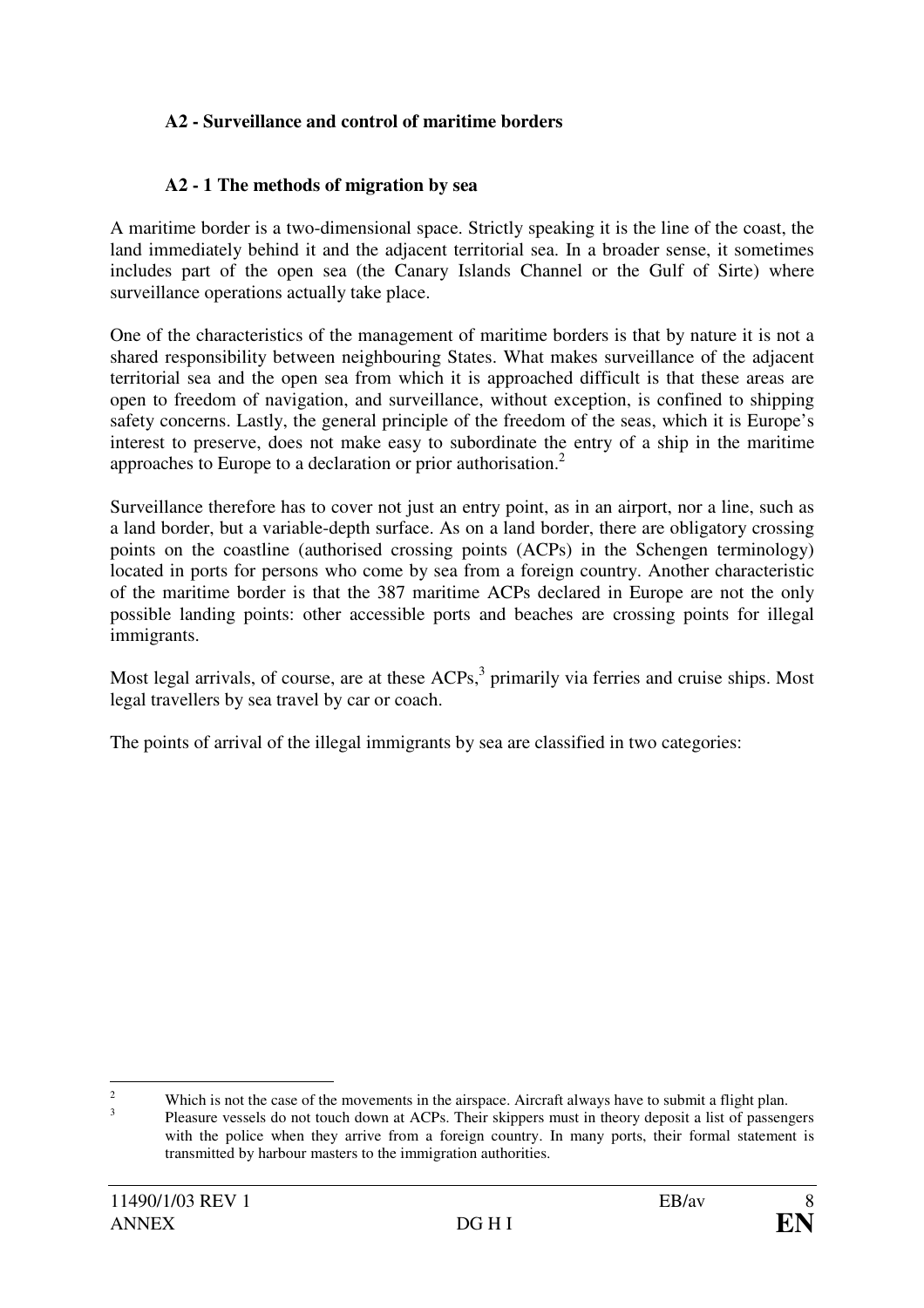- 1. The coast, where disembarkations are from boats that are voluntarily beached or wrecked. Depending on their features, these passages will be referred to in this study as *focal routes (filières à flux focal)* or *random routes (filières stochastiques)*.
- 2. Ports, where a distinction must be made between specialised harbour areas (trade, fishing or pleasure) and *authorised crossing points (ACPs)* on ferry routes where illegal immigrants can be brought in. These are two aspects of what in this study is called *portto-port routes*.

It also is in the ports that persons rescued at sea (shipwreck victims) are landed under the control of the authorities.

Both focal and port-to-port routes require surveillance, control or intervention mechanisms to remain in place virtually permanently. Another characteristic of the maritime border is that these routes are distinctly seasonal. The control of ferries is a major technical problem in view of the number of passengers embarking or disembarking in the high season. On the other hand there are virtually no irregular landings in times of bad weather.

# **A2 - 1 - 1 The coastal procedures**

The two types of coastal route are of uneven importance. The first, and the most important, which accounts for more than 70%–80% of detected cases of illegal immigration by sea is the focal route. Geography dictates the locations – straits or narrow passages where Schengen countries lie close to countries of transit or migration: the Straits of Gibraltar, the Sicilian Channel, Adriatic Sea, the Dodecanese island channels, the Canary Islands Channel and the Gulf of Finland. The usual practice here is that a (disposable) light boat, overloaded and having absolutely no safety equipment, makes at night crossing.

These are in fact the densest routes: 48 000 illegal immigrants were intercepted in these places in 2002 (see annexes B1). When a standard destination is shut off by surveillance and interception measures, attempts to enter tend to shift to another, generally more difficult, destination on a broader and therefore riskier stretch of water. This explains the recent growth in the use of the Canary Islands Channel and the Gulf of Sirte by illegal immigrants from Africa.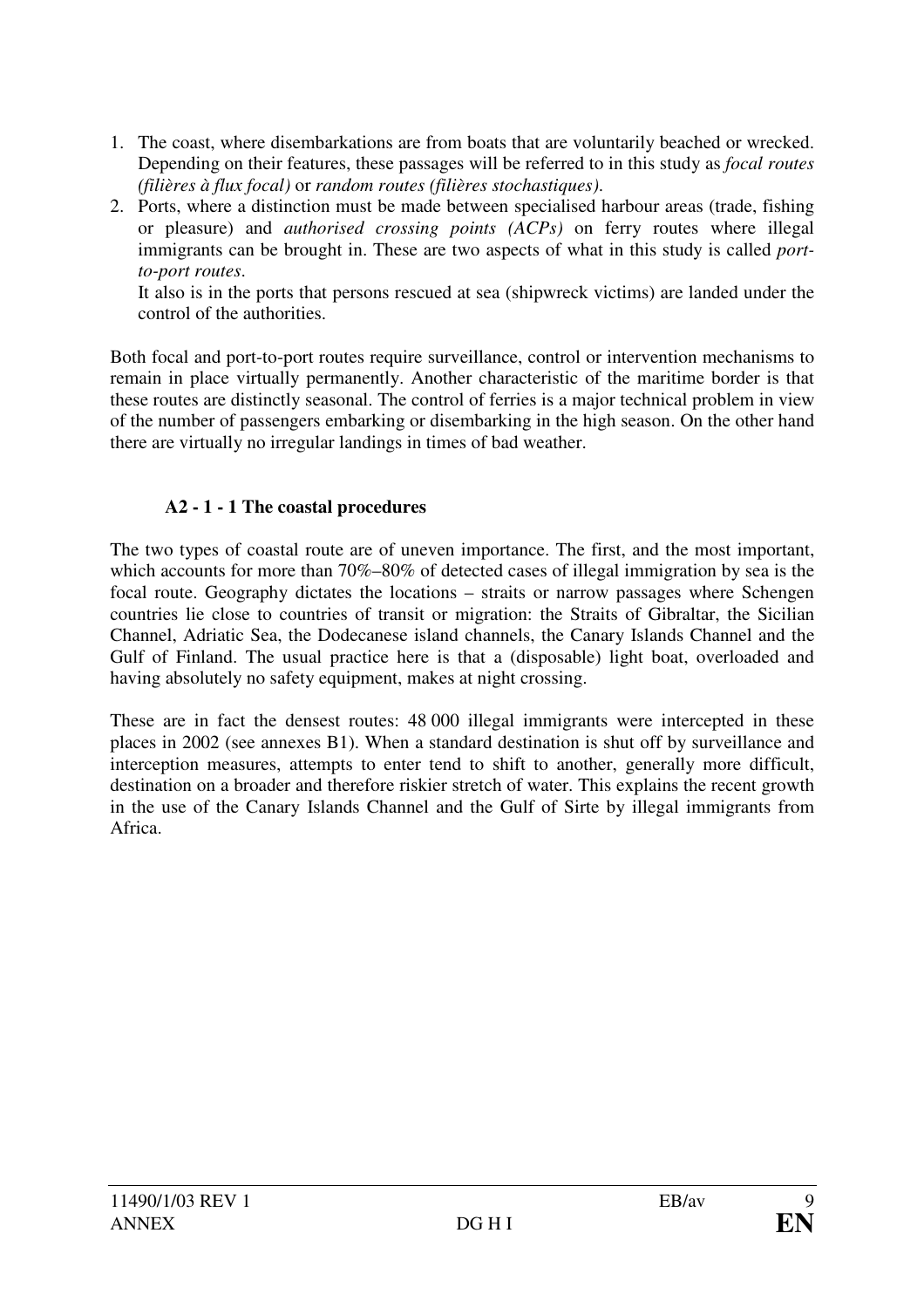The second is what we have called the random route. This is much rarer but it has a great impact on public opinion on account of the number of immigrants involved each time (several hundred). But only 2%–3% of detected cases of illegal immigration by sea are involved here. A few thousand illegal immigrants are intercepted – often temporarily – each year. The case of the East Sea<sup>4</sup> on the French coast on 17 February 2001 was a spectacular example, but Southern Italy is the major destination of this channel. For five years, there several ships have been landing every year from the Eastern Mediterranean<sup>5</sup> and Libya.<sup>6</sup> They are ships from 300 to 500 GRT on their last legs, chartered by transnational criminal organisations with investment capacities and local accomplices in the port of departure. The ultimate destination – unless there mechanical problems, some ships having been assisted by the Greek coastguards – is usually Italy, where it is possible to enter a continuous Schengen area, unlike Greece. Departure requires the authorities of the country of departure to turn a blind eye. Ships take their passengers on board in a port or widely-used harbour-roads. When several hundred aliens wishing to immigrate all gather at the same place on the coast and then embark on a small coaster where they crowd together on outside decks, the operation is unusual and is bound to be conspicuous.

The countries of Europe must evaluate the risk of cases like the Tampa in Australia in September 2001. A ship on a scheduled service encounters a ship in distress, involuntary or not, loaded with undocumented immigrants. The captain rescues the shipwreck victims at sea but no country wants to let them in, least of all the scheduled country of destination. It is easy to imagine a ship sailing from Africa and putting itself in a distress situation in the northbound Ushant lane to understand that this is a likely situation for which there must be a legal solution that avoids repeating the odyssey of the Afghans of the Tampa as it sailed eventually to Nauru.

What these two types of route have in common is that they use substandard ships. The focal route mainly uses boats (generally pneumatic) with outboard motors. Ships used on random routes are bound for the breaker's yard. They are chartered for their last trip under the flag of convenience of a country located far from the Mediterranean basin. The ships in both these channels are unseaworthy, slow and highly dangerous both for their passengers and for regular navigation (merchant, fishing or pleasure).

 $\frac{1}{4}$ European police forces reconstituted the turnover *of the East Sea* at  $\epsilon$ 2 million, with a maximum adult fare of €4000 and a child fare of €1500 (source: "Confluences Méditerranée – No 42 – L'Harmattan)

<sup>5</sup> Occasionally via the Suez Canal, as in the case of ships sailing from Sri Lanka).

<sup>6</sup> Where sub-Saharan Africans can now come as far as the coast without a visa.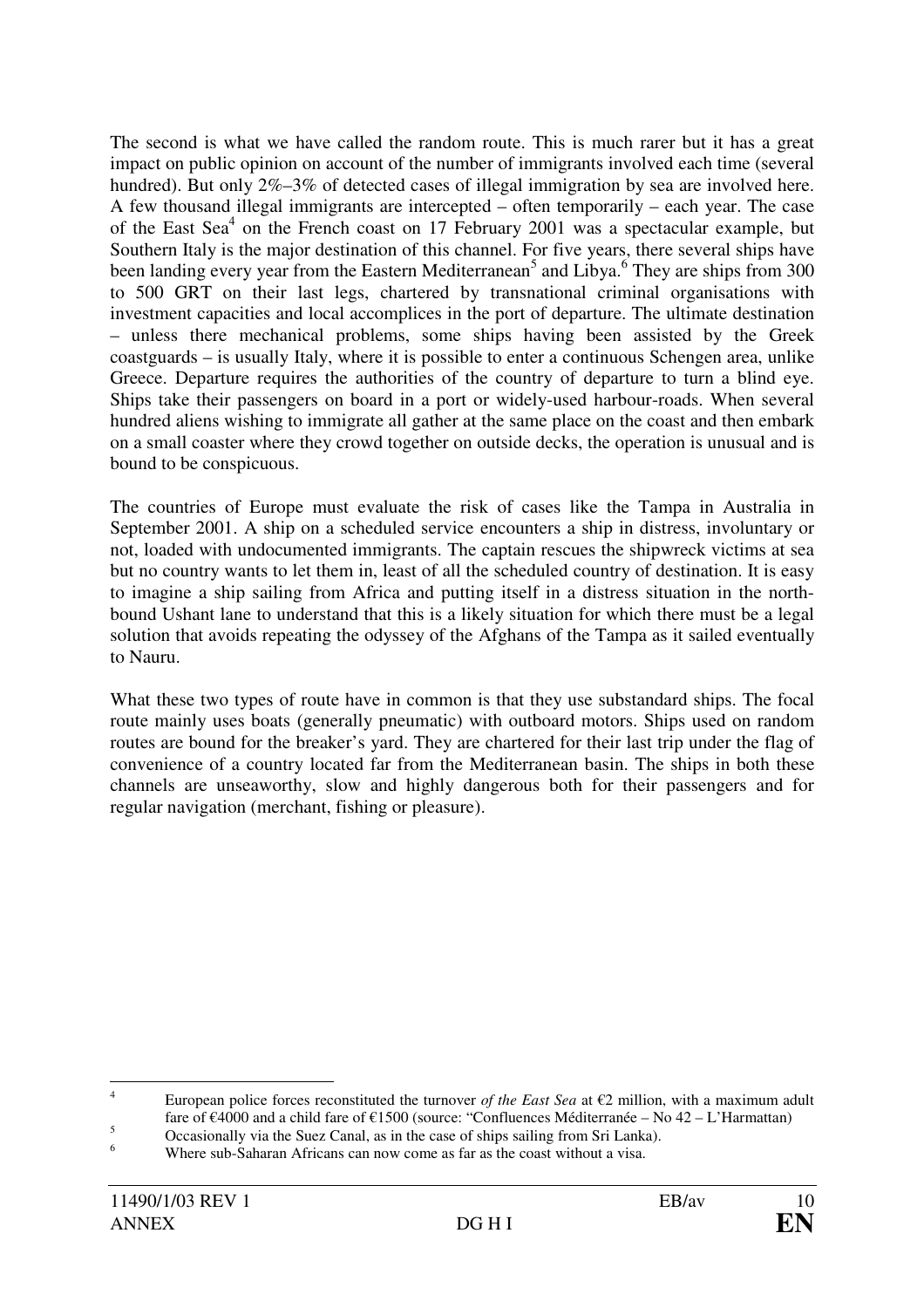At sea, international law and custom define any human being in a distress situation as a shipwreck victim. Article 98 of the United Nations Montego Bay Convention on the Law of the Sea of 10 December 1982 (Duty to render assistance) formalises it expressly. Every State must require the master of a ship flying its flag to respect these provisions strictly. This is the principle on which the authorities intervene on the high seas or in their territorial waters to intercept these ships, take the passengers off them and prevent accidents. Thus the freedom of navigation transforms into a potential shipwreck victim an illegal immigrant on a light (disposable) boat that is overloaded and has no safety equipment (channel with focal flow in straits or narrow passages) or the participant in a collective trip organised by a criminal organisation chartering a ship on its last legs - cases of the 910 passengers of the East Sea (stochastic channel).

## **A2 - 1 - 2 Port channels**

The port-to-port route concerns merchant ships.<sup>7</sup> They transport illegal immigrants against their will in the course of regular commercial operations. There are two types of case. The first is a freighter which takes illegal immigrants on board as stowaways unknowingly (though the crew may know about it). Although the practice is probably underestimated, probably by a factor of two or even three according to the shipowners questioned, it remains rare and accounts for scarcely more than 2%–3% of detected cases of illegal immigration by sea, i.e. a few hundred a year.

If the stowaway embarked in an exotic port on a merchant ship sailing for Europe, the illegal immigrant becomes "a seductive dream person who dared to cut his ties, to risk not being missed by anybody in their home country and not to be expected by anybody on arrival. But when the same person disembarks and asks to live an ordinary life in the country of arrival, then, like all nomads, he is seen as a threat by the sedentary population", $\frac{8}{3}$  reports the Swedish writer Björn Larrson in Le Monde (7 March 2003). The procedures set up by European States to treat these illegal immigrants are a heavy constraint on the crew of the ship, whose work at the stopover is already subject to heavy commercial requirements. They are likely to lengthen the stopover, which has to fit into a tight schedule. It is then preferable (with the agreement of the shipowner) to solve the problem in a discreet (and in the interested parties' eyes more

 $\overline{a}$ 7 It is conceivable that a fishing vessel might embark illegal immigrants. The penalties (seizure of the vessel) are dissuasive. The same is true for cruise ships, whose activity of which would be disrupted if passengers did not re-embark. Pleasure vessels could also be used to transport illegal immigrants. While the risk exists, it does not seem to have materialised to a great extent. Pleasure vessels are extensively – and successfully – inspected for drug or cigarette trafficking.

<sup>8</sup> Public opinion in Western Europe looks sympathetically on stowaways, sometimes regarded as the adventurers of the seas. Their arrival in port prompts a response from charitable organisations.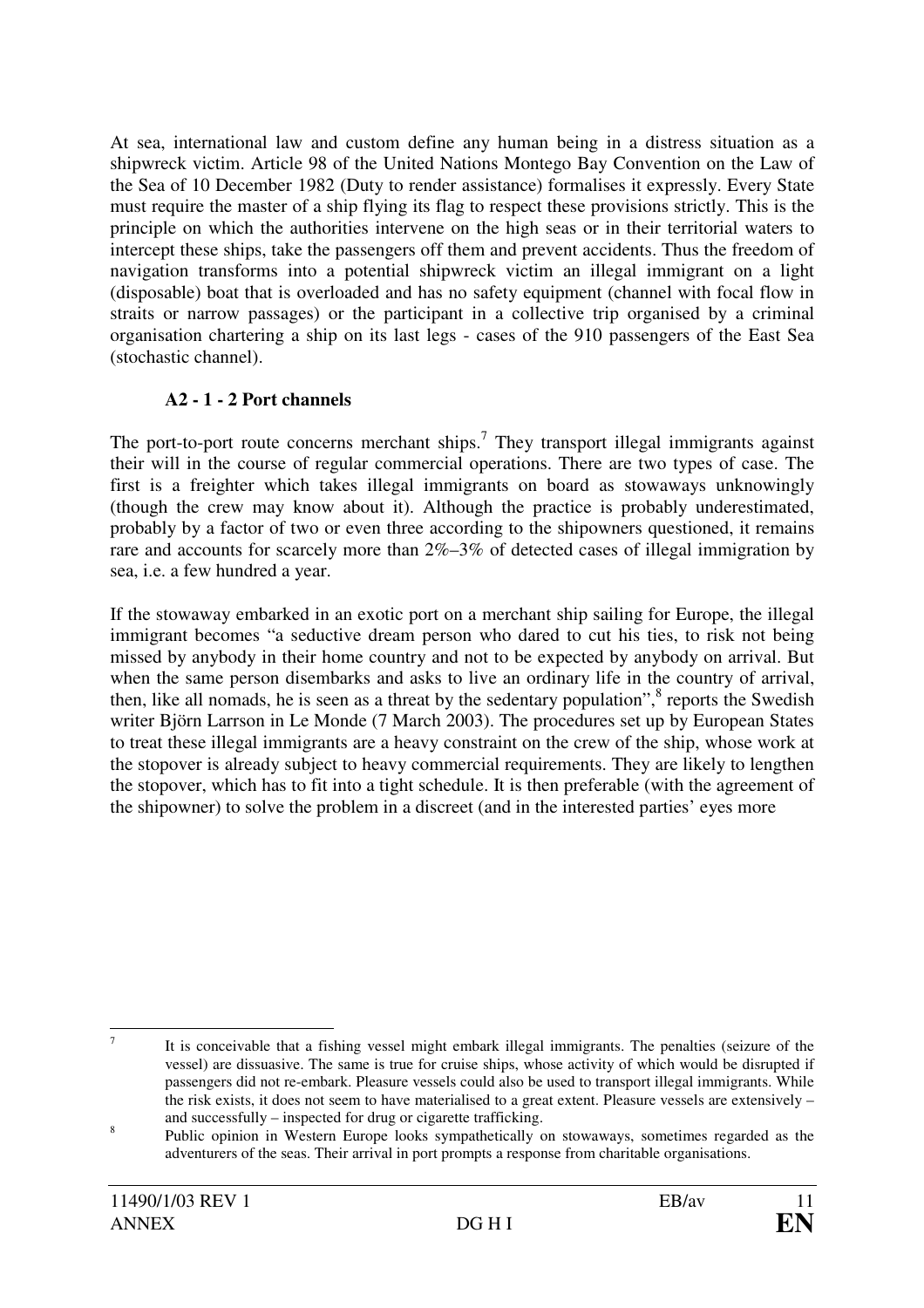human) way by allowing the stowaways to disappear in a European port considered more permeable than another. The potential penalties are not dissuasive because, according to statements made by the harbour authorities questioned, they are applied only in exceptional cases where the court is given formal evidence of the illegal immigrant's discovery and dissimulation and of assistance given him at the time of disembarkation. But on modern ships with relatively small crews, an illegal immigrant who managed to embark can be discovered at sea only if he approaches a crew member. In practice it is only when more than two illegal immigrants are located on board that the authorities in the first port reached in Europe are informed of them.

The genuine port-to-port route is via authorised crossing points. Nowadays the ferry companies are the vectors of this migration. This route must therefore be considered attentively as the European Union is planning to encourage a greater share for maritime transport, including passengers. Cruise ships are not concerned, given that they sail for purely tourist purposes and the shipowners apply very strict security conditions for obvious commercial reasons (if the customer's security is not guaranteed, he simply will not go on the cruise), in particular following the hijacking of the Achilles Lauro (1984).

Three types of port-to-port shuttle services are concerned:

- The first is between two ports in Schengen States. Examples are the Baltic routes between Germany, Denmark, Finland, Norway and Sweden, the link between Patras in Greece and Ancona in Italy which expanded during the Balkan war from 1995 and, within a single State, the links between Ceuta and Melilla and the Iberian Peninsula. Travelling by ferry between one Schengen State and another is not regarded as leaving and re-entering Schengen. Checks on passengers' identity, theoretically not necessary in Schengen, are left to the initiative of the States. Travellers in irregular situations are systematically readmitted between Schengen States in the Mediterranean. For example, an illegal immigrant attempting to go from Greece to Italy and intercepted during the attempt will remain an undocumented person within Schengen (in Greece, once returned to the country of departure). On the whole, this type of port-to-port shuttle involves several thousand illegal immigrants each year.
- The second type of shuttle concerns links between Schengen and non-Schengen States in Europe. Examples are the routes between the United Kingdom and Ireland and France, Spain, Belgium and the Netherlands. The vast majority of illegal migratory movements on these routes are out of Schengen. Identity checks on high-density routes such as Calais-Dover are handled by joint offices located on the continent. The very high density of traffic, the size of the ships and their rapid turnaround mean that controls are not very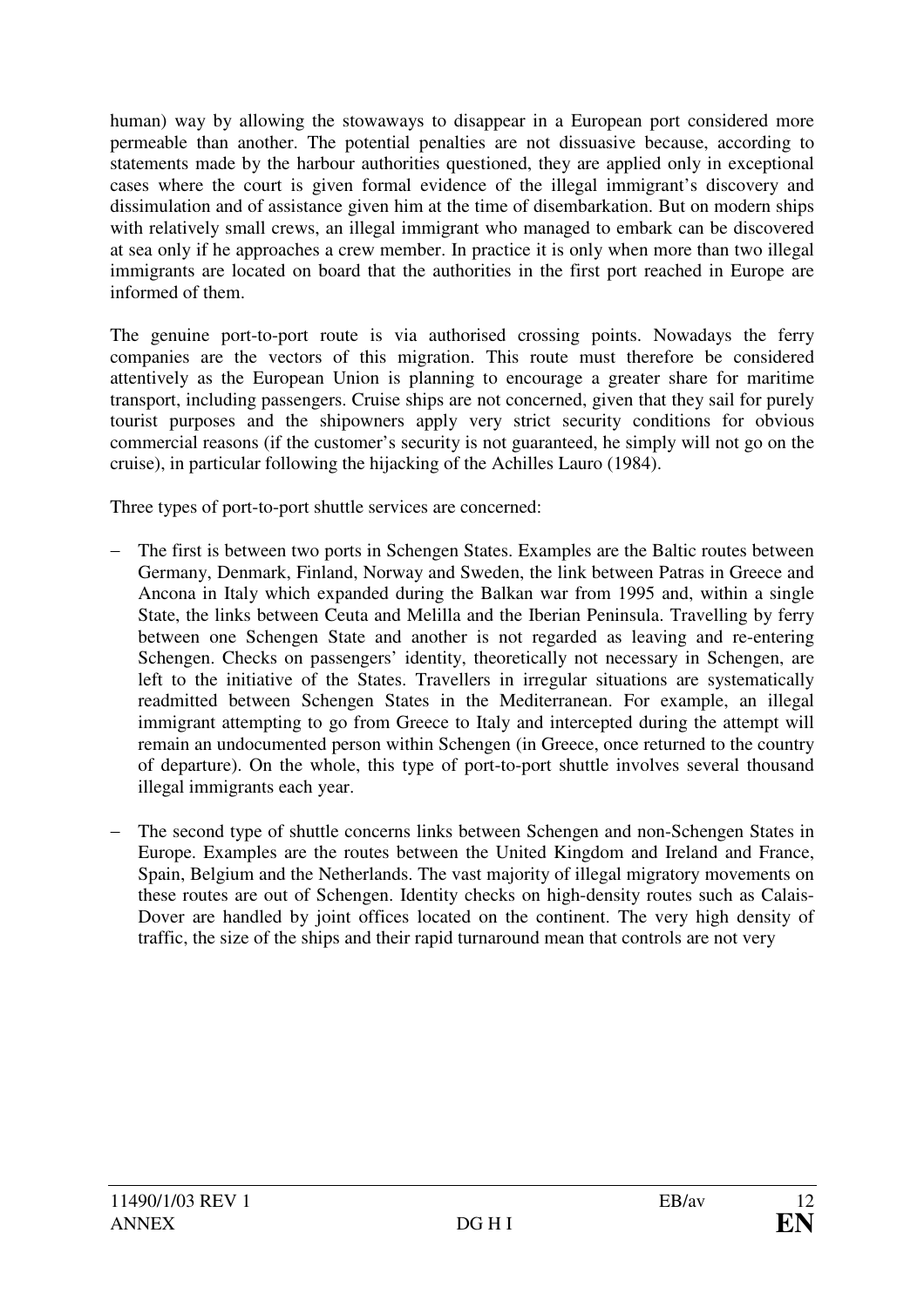productive, but the main objective pursued is deterrent. Few illegal immigrants are stopped at control barriers, whereas large numbers are challenged on the quay attempting to embark clandestinely or else in the port of destination while awaiting transport onwards other cities. In all 18 000 illegal immigrants, were identified on this route in 2002, and there were other North Sea routes also (Oostende, Zeebrugge, Hoek van Holland etc. to England); moreover it is not possible to determine the number of "recidivists" or "multi-recidivists" in the absence of reliable identification of those concerned.

These first two types of shuttles do not in practice have any quantitative impact on the number of undocumented people in the European Union. They therefore constitute a "zero-sum game" and cannot be regarded as warranting priority. But they consolidate the view taken by the people of Europe that illegal immigration is neither controlled nor penalised.

The third type of shuttle concerns the connections between Schengen and non-Schengen States. Examples are the regular and occasional Baltic routes between Finland and Estonia and between Germany and Lithuania and the Western Mediterranean routes between Spain and Algeria and Morocco and between France and the three Maghreb countries. Immigrants try to enter Europe illegally via these routes.

While Finnish and Danish sources state that in the Baltic, controls are in practice in conformity with the Schengen Common Manual, i.e. they cover almost 100% of persons crossing and the passports of travellers subject to the visa requirement are date-stamped on entry, the position is not the same in the Mediterranean. The annual number of seacrossings from or into countries that are neither in the European Union nor in Schengen is estimated at 4.5 million, of which 2.5 million via Spanish ports, 1 million via Baltic (mainly Finnish) ports and 0.5 via French ports.

The number of illegal movements, successful or not, in Algeciras, Tarifa, Almeira, Sète and Marseille can be estimated at 15%. This is obviously not an easy estimate to make, but it is based on evaluations by the immigration services, admittedly on the basis of interceptions of attempted illegal entries (2000 a year in Algeciras, 100 a year in Marseille) but especially from the assessment of offenders' modus operandi. The peak summer season is a particularly promising period. Given the density of summer traffic and the application of methods to relax controls under the Common Manual in the event of very intense traffic, only 20% to 30% of passengers entering European territory are actually checked. Even if controls on persons are selective, the low number of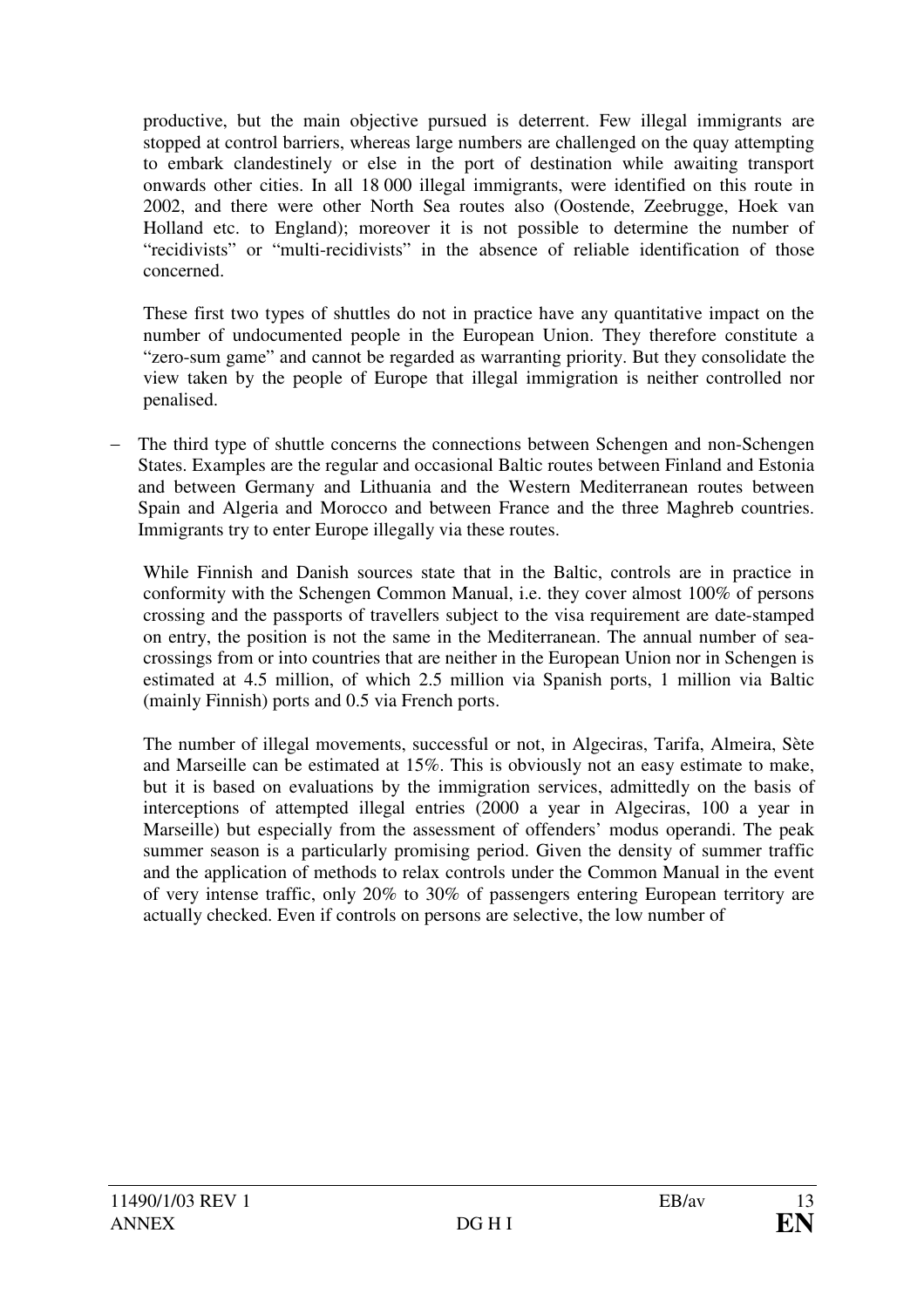interceptions recorded, correlated with the number of asylum requests<sup>9</sup> submitted in the same area shows the how ineffective the mechanism is.

Two types of methods are used. The first is to abuse a lawful right of entry. This involves obtaining a genuine travel document – a passport – and a tourist visa with it. As a threemonth visa is only rarely date-stamped on entry,<sup>10</sup> it is practically impossible to record whether the traveller has return to his own country on time. Some (how many?) do not return. No penalty is therefore applied.

The second method is purely illegal. Failure to hold a travel document or holding a false document shows that the emigration services of the country of departure did not do their preliminary job (lack of thoroughness, or corruption). Destroying the document during the sea crossing does not really help the defrauder (unlike the case of air travel). Port stations, unlike air terminals, are used (arrival and departure) for a single destination at a given time, making it possible to identify with certainty the country of embarkation of an undocumented traveller. Falsified documents are more difficult to detect. Control barriers at ACPs must therefore be given trained personnel and proper technical detection tools in working condition. Finally the true document used by someone other that the holder requires the control personnel to show a rare ability to spot a face when, for example, the passengers in a vehicle disembarking from a ferry are checked without leaving the vehicle. It is impossible, without preliminary warning signals, to ask the immigration officer to check the authenticity of visa of the country of departure in a Schengen passport and the dates of entry and of exit in that country.

## **A2 - 2 Illegal immigrants by sea**

According to findings in Spain and Italy, the average cost of illegal migration in Europe via a non-ACP maritime sector from Asia or Africa ranges from  $\epsilon$ 7 000 to  $\epsilon$ 10 000.<sup>11</sup>

<sup>-&</sup>lt;br>9 At Marseille, 106 illegal immigrants caught in 2002 for 7000 asylum requests. Admittedly, they do not come all enter via the port-to-port route (source: Secretariat-General for the Sea).

<sup>&</sup>lt;sup>10</sup> The effect of special fare schemes is that outward journey-and-return tickets are generally cheaper than single tickets. To obtain a tourist visa, it is essential to have a return ticket.

<sup>&</sup>lt;sup>11</sup> Although they are almost still under-employment in their countries, their average resources are well above those of the local people. Compared to the minimum annual insertion income in France of €4690, the per capita gross national product in Mali is  $\epsilon$ 840 (2001).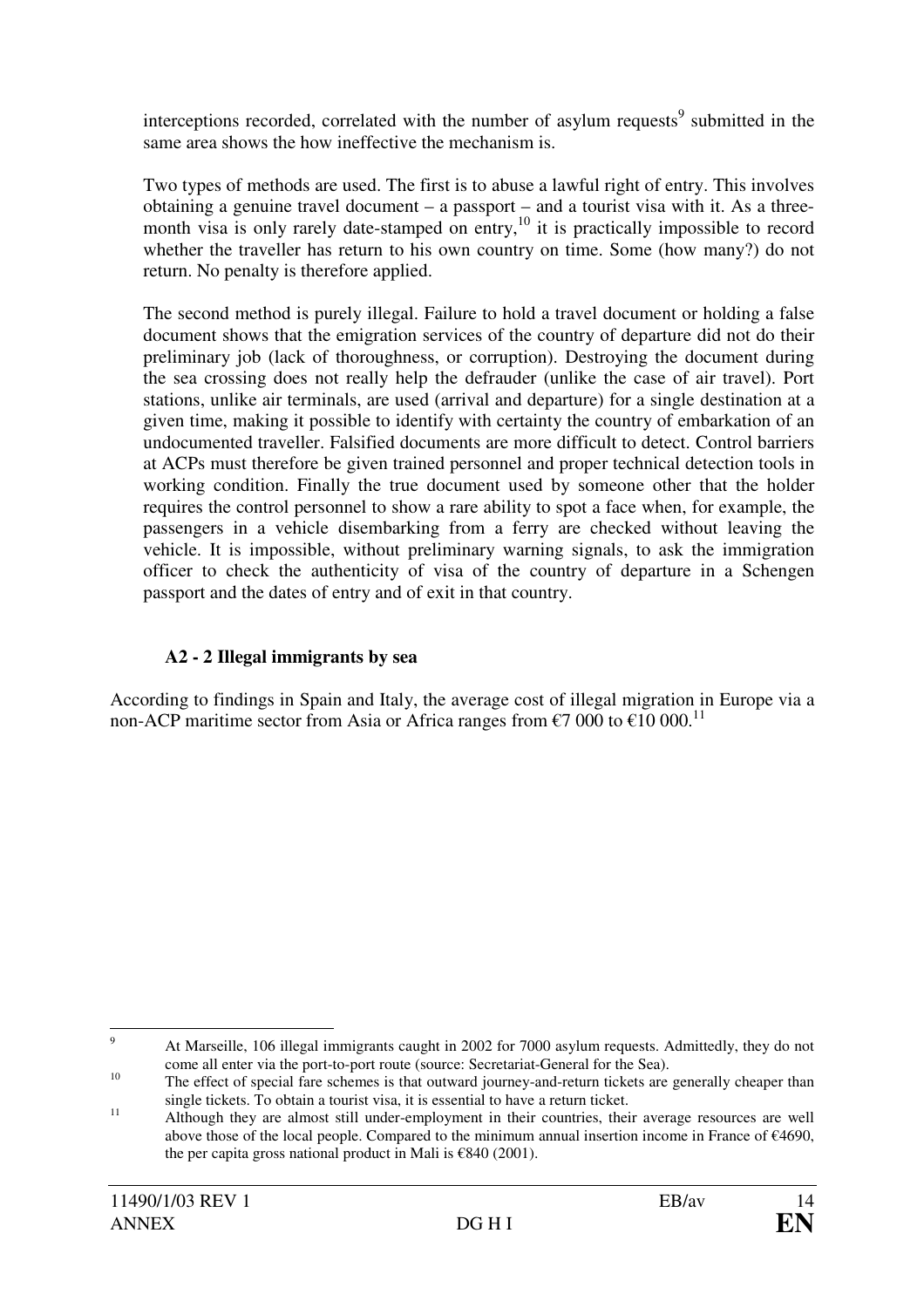For port-to-port routes, information supplied by persons intercepted suggests that a European passport issued in a name that is common in an African country can be hired for  $\epsilon$ 3 000 to €5 000 and a false passport retails at €3 000. The ferry fare must be added to this. The port-toport route is cheaper and currently seems to be the easiest maritime method, because it is less dangerous and controls are weak in countries of departure and incomplete in the countries of arrival. By way of comparison, an outward-and-return economy-class air ticket between London and the Gulf of Guinea (Lagos in Nigeria) costs  $\epsilon$ 700.

Contrary, therefore, to a widely-held opinion, immigrants by sea are neither the poorest nor the lowest-educated of the inhabitants of their countries of origin. They belong to the top population decile in terms of cultural level. They practically all understand a European language. The largest category (80 %) consists primarily of young men aged 20 to 30 and occasionally of young women of the same age. The latter prefer the less dangerous air route. The maritime route is certainly more expensive and riskier, but is thought to have a higher success rate than the air route. Beyond these unmarried people, the remaining 20% are entire families on the boat people model, the head of family being aged forty-plus. They sell their assets to move towards a safer life in countries where life is expected to be better and possibly to join a child (or parent) already settled there who provides the main source of finance for the migration.

On the maritime borders of Spain and Italy, there were a hundred accidental deaths a year for about forty thousand crossings in 2001 and 2002. The increasing deterrent effective of improving the surveillance and control mechanisms of the Spanish and Italian authorities on the Straits of Gibraltar and the Sicilian Channel is shifting the focus towards riskier passages, the Canary Islands Channel and the Gulf of Sirte. There were consequently a number of serious accidents in the first half of 2003 and an estimate of 400 drowned does not seem exaggerated. On the Greek-Turkish border, the absence of figures does not necessarily mean that there were no accidents.

Those attempting to immigrate illegally do not know the risk involved in crossing straits, and after having invested in a long and expensive land journey they do not hesitate to invest in a dangerous sea passage. Does the public attention drawn by the European media to the serious accidents facing shipwreck victims on their journeys of despair affect the people attracted by the idea of immigration? By no means. Plans should be made to provide such people with specific information on this topic, but the impact would probably not be very great, given what successful migrants stand to gain.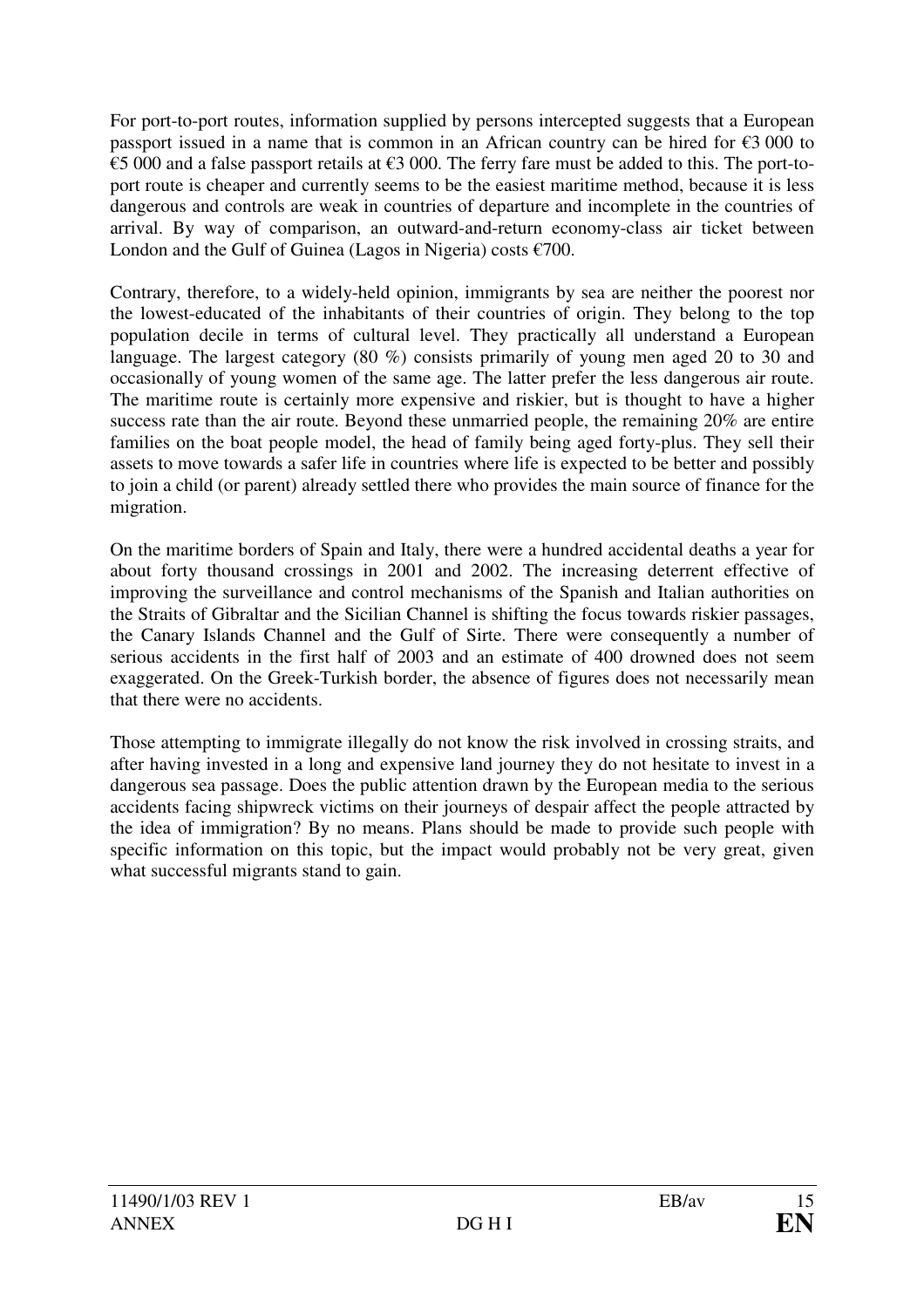Illegal immigration by sea requires maritime resources: ships and crews that the migrant must pay for. The financial stakes are so high that the people-smuggling business attracts a large number of entrants. In the Eastern Mediterranean, this business is mainly in the hands of transnational criminal organisations. In the Western Mediterranean, organised crime is less visible. People-smuggling is practised on a smaller scale. Organised travel "companies" cannot propose an all-in price for sub-Saharan migrants. Long intermediate stages are sometimes necessary. The fact that responsibility for crossing the Sahara – according to the evidence from well-informed sources - is often assumed by certain Algerian military elements breaks the service chain. Europol points out that, paradoxically, the improvement of monitoring methods by European States strengthens the power of criminal organisations. Isolated attempts are increasingly doomed to fail. Recourse to professionals is necessary.

Two categories of immigrants should be distinguished: political refugees and economic migrants tempted by the adventure of settling in Europe. The former represent between 5% and 10%, depending on the continent of origin (source: UNHCR). These refugees must be given access to the international protection that most States in the world have granted them by ratifying the Geneva Convention. The illegality of economic migration does not have the same significance as the illegality of the political refugee's situation: for the latter, the temporary illegality, declared as soon as the European border is crossed, is the only "way out".

It is accordingly very important to identify authentic political refugees and to be able to have their request examined by the relevant authorities. It should therefore be ensured that their asylum request can be made either to a Member State – and only one – or to a non-member country regarded as safe. A related problem is that border control measures are so effective that they prevent the asylum-seekers from leaving their country and making their request. Advance mechanisms in countries of transit will have to be devised.

However the minority of genuine refugees conceals the mass of economic migrants. Whereas the former declare their nationality, the latter are often undocumented and claim a nationality that is known to give easy entitlement to refugee status. They often also apply to the authorities of the Member States for political asylum to benefit from the longest possible period for examination of their situation. The longer it lasts, the more likely they are to be able to integrate into the host society, even without legal status.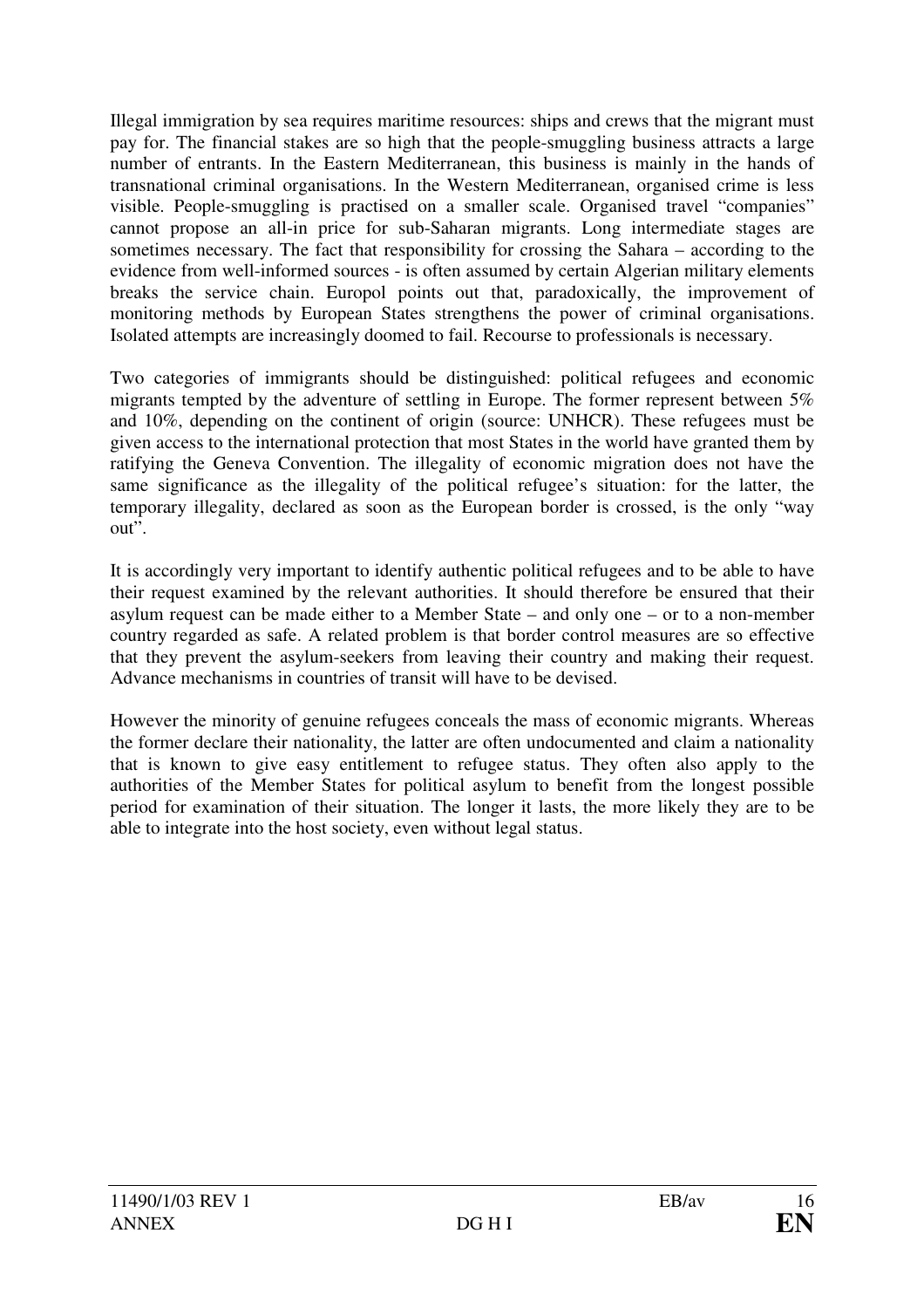This study will therefore focus mainly on economic migration, which is the only type that really needs clamping down on. As regards economic immigration, the practice of migration is a matter of custom connected with the migrant's original social environment. The young migrant is chosen to go to Europe on account of his supposed qualities (physical strength, sense of initiative) and his training. His responsibility is to work there and remit a large part of his income to his home country (on the basis of custom or of maintenance or family responsibilities). If he succeeds in staying in Europe and settling there legally, he will then try for family reunification. His passage is financed by the family, tribal or ethnic group. The transfers of family income from north to south are thus probably reinvested to some extent in financing illegal immigration.

In a country like Mali, the cost of migration by sea is between eight and twelve times the per capita gross national product. Between 2% and 5% of the north-south income remittances by immigrants settled in Europe are used to finance the migratory movement, which is a circular process given the turnover of those involved.

Legal transfers of funds from European countries to countries of emigration feed part of the circuit of illegal economic immigration by sea throughout the Mediterranean basin. The sale of assets – in particular in Asia Minor, for people such as Kurds suffering local ostracism in the country of departure and undertaking a trip without return – finances the rest. These are resources from the countries of second line which finance the immigrants whom the countries of first line then try to exclude or expel.

The difference in demographic potential, combined with the development gap which has been widening for a quarter of a century between the south and the European Union, the attractiveness of the images of European life broadcast by the African media and the public insecurity which settles in a whole belt of the third world, feeds migratory pressures. When economic immigrants illegally cross the maritime border of Schengen, the public perception is not automatically that they are criminals. They come to Europe to sell their labour for "decent" wages, about twelve times higher than they could earn in their countries of origin,<sup>12</sup> when they are not actually unemployed.

 $12$ <sup>12</sup> For a Malian immigrant, the ratio is far higher. Whereas the Malian annual per capita GNP is €840, the guaranteed minimum wage to which he is entitled when working legally in France is €13 848 in 2002.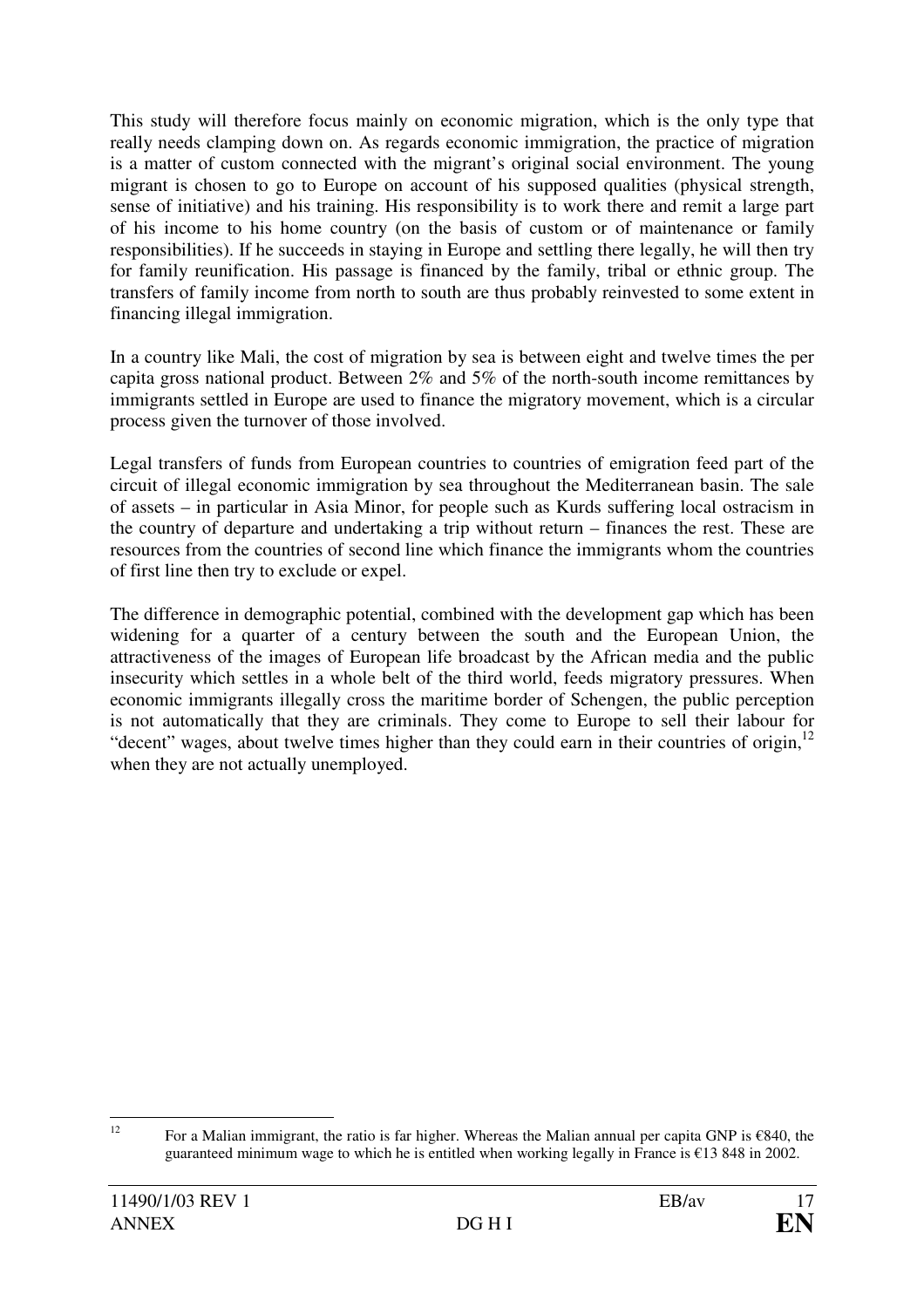The migrant population is qualified in terms of the training criteria of the countries they come from. The economic migrant is not illiterate and generally speaks a European foreign language. But, working clandestinely on precarious terms, the non-regularised immigrant will be exploited in the black economy for low-grade work below his level of qualification.<sup>13</sup> Undocumented people create a state in which employment law does not apply. In certain countries, and in particular in certain major European conurbations, the situation is reaching a critical points threatening industrial peace.

Unlike legal immigration, illegal immigration is much more expensive for the migrant. We are not talking about temporary or seasonal migration but long-term or definitive settlement. Because it is well known that maritime borders in the Baltic are impenetrable, the two major areas of origin of illegal immigration by sea are around the Mediterranean. They are Asia Minor on the one hand and the Maghreb and sub-Saharan Africa on the other. It should be pointed out that Europe is not currently experiencing transoceanic migration of the type of that the United States observes on its coasts with ships from China.

Routes can be reconstituted from various statements that have been made. From Asia (mainly Kurdistan and Afghanistan), group travel is organised by a criminal organisation, using all the resources offered by humanitarian  $law^{14}$  to cut their costs and maximise profits. Criminal organisations are generally run by crime bosses from the countries of emigration who have settled in the countries of immigration. Their profits are recycled in Europe. They use groups of people-smugglers in each country crossed, where they bribe pubic servants who are so lowpaid that they find the opportunity of extra income difficult to resist. Organised crime appreciates the economic benefit of trafficking in illegal immigrants, even though this is a less profitable business than drug-trafficking. Until recently the risk from enforcement authorities was out of all proportion and the balance was very much in favour of organising travel for illegal migrants.

In black Africa, circuits are organised differently. According to statements we received, criminal organisations are not involved but other categories are. Migrants from sub-Saharan Africa cross the Sahara<sup>15</sup> from the borders of Niger or Mali to the borders of Morocco (near Oujda), Libya or Tunisia. The service is "invoiced" at least  $\epsilon$ 1 500 to  $\epsilon$ 2 000. Migrants then pay a cross-border people-smuggler to get them into Morocco, Libya or Tunisia, followed by a maritime frontier-crosser to enter Spain or Italy. The cost of the Gibraltar crossing – paid net to the frontier-crosser but excluding corruption expenses – is €800 for a sub-Saharan

 $13$ <sup>13</sup> Which the indigenous people do not want to do: personal services (servants, child-carers, assistance to elderly people), selling in late-opening local shops, small local restaurants, security services and construction companies (in the latter cases, the regular holder of the employment contract sub-contracts and is "replaced" without the employer necessarily being an accomplice).

<sup>&</sup>lt;sup>14</sup> An undocumented alien is trained to declare citizenship of a country for which there is a right of asylum. The Turkish Kurds on the *East Sea* claimed to be from Iraq. Checking their claims will take too long in relation to legal limits on the duration of administrative detention.

<sup>&</sup>lt;sup>15</sup> If the candidates for emigration are not solvent, they are escorted to the border of Mali or Niger.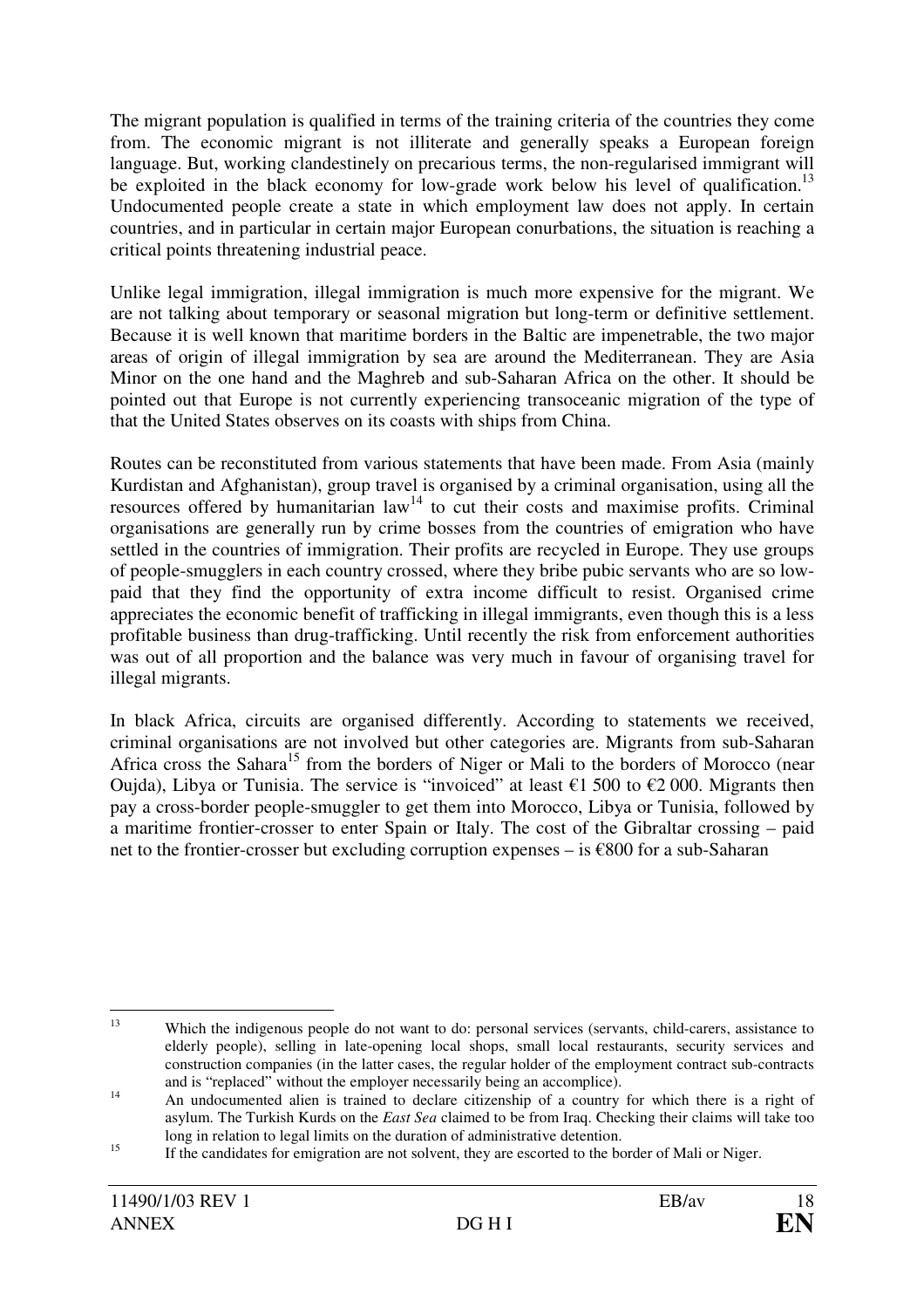national, as against the  $\epsilon$ 1 600 paid by a Morrocan, though for this price the Moroccan is entitled to a second attempt if the readmission procedure is applied.<sup>16</sup> The average annual net profit of a maritime frontier-crosser in 2000, the most profitable year before the new Spanish inspection scheme came into operation, was  $€60,000$  for four crossings.

So far organised crime has not been involved, only regional crime.<sup>17</sup> Henceforth, owing to the very tight surveillance of the Straits of Gibraltar by Spain and of the Sicilian Channel by Italy, illegal immigrants from Morocco and Tunisia are most commonly defrauded by frontiercrossers who know that their fellow-citizens are generally most unlikely to succeed in entering Europe this way and sell their services without obligation as to results. Morocco does not for the moment apply the principle of readmission<sup>18</sup> for sub-Saharan Africans. Tunisia partly accepts the readmission of non-nationals travelling from Tunisia. The Eastern Maghreb connection is accordingly shifting towards Libya.

The business of illegal immigration into Europe by sea seems a prosperous business. It is capable of adapting very quickly to the enforcement and operational mechanisms set up by the Member States. Annual turnover is estimated to be at the very least  $\epsilon$ 750 million.<sup>19</sup> This underground economy is one of the most active stimulants for corruption of enforcement agencies in countries of departure and transit. That is why it is so difficult for Mediterranean countries to abide by their commitments to prevent ships from sailing and passengers embarking in unlawful situations. Observers point out that far from combating trafficking in the migrants, certain authorities in Turkey seem to adapt to it. For one thing, the local economy benefits from the repercussions and frontier-crossers are not prosecuted; and for another, what looks like a blind eye turned to this traffic might be part of a long-term policy on the Kurdish question.

 $\overline{a}$ 

<sup>&</sup>lt;sup>16</sup> Return to the port of departure by the next ferry under the Spain-Morocco readmission agreement.

<sup>17</sup> The risks that frontier-crossers make their customers take are often crime-related; in 2001, 27 drownings were recorded in the strait.

<sup>&</sup>lt;sup>18</sup> Under the Meda European programme of support for Morocco, that country may apparently review its position.

<sup>19</sup> Assuming an average fare of €8000 for an illegal immigrant excluding port-to-port routes (illegal crossing of maritime borders) and 65 000 immigrants who enter or try to enter Europe this way, and an average fare of  $\epsilon$ 6 000 for an illegal immigrant via the maritime ACPs and 35 000 immigrants who enter or try to enter Europe this way. The Spanish authorities estimate that attempts to cross the Straits of Gibraltar alone generate an annual net turnover of €30 million just for the frontier-crossers.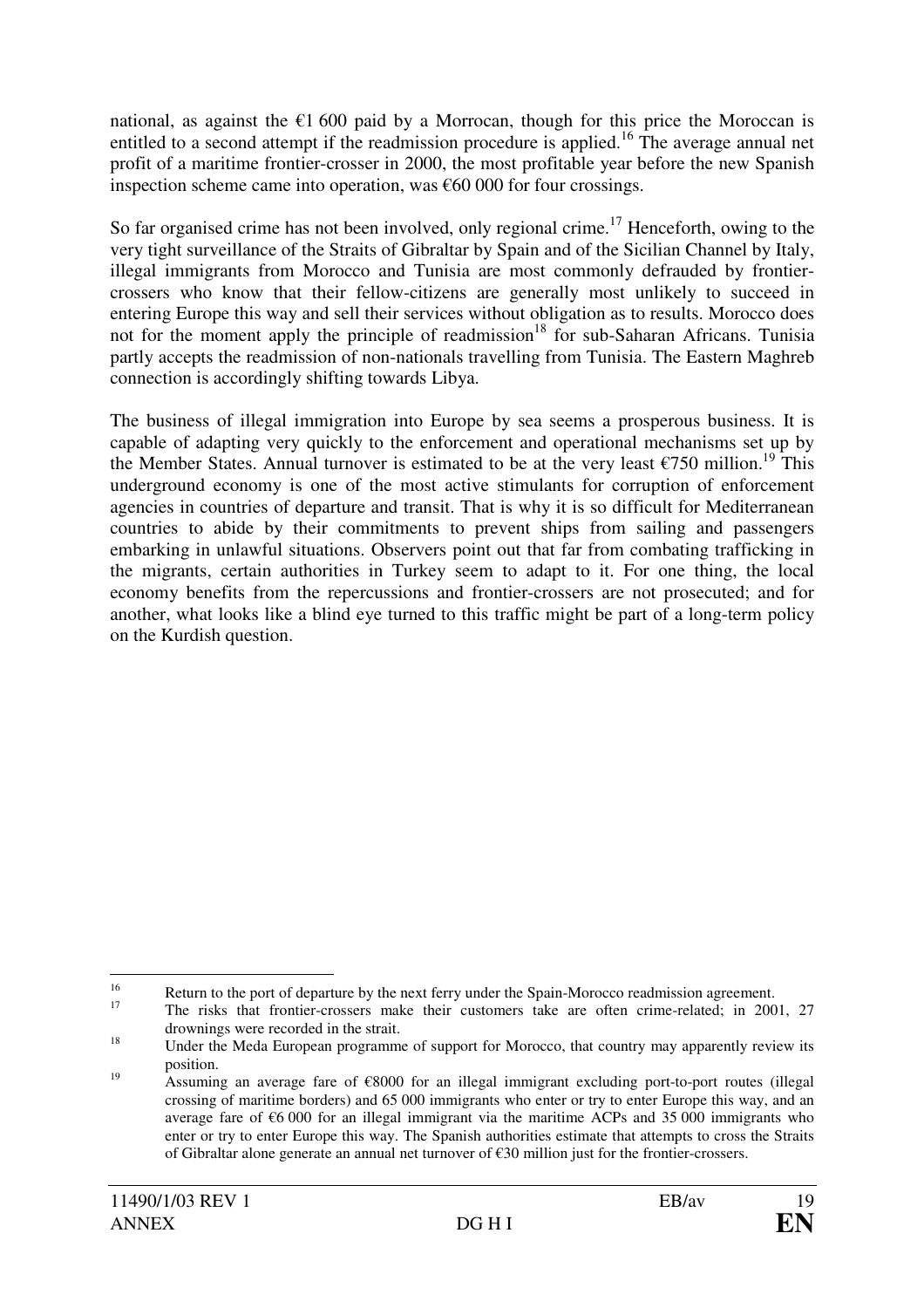When immigrants from distant countries enter Schengen, they often tell the authorities they are stateless. No consulate can therefore deliver readmission documents, and after a stay in an administrative detention centre of 12 days in France (soon to be 30 days), 40 days in Spain, 60 days in Italy or Germany and 90 days in Greece, they are released as undocumented aliens. With the assistance of volunteers from humanitarian associations they then go to a reception "facility", sometimes held by a "parent".

# **A2 - 3 Legal instruments**

Above all they are subject to international law on two grounds.

Seen from the sea, for the coastal channels, the legal bases for combating illegal immigration are laid by Articles 19(2)(g) and 33 of the *Montego Bay* Convention on the Law of the Sea of 10 December 1982, since passage through the territorial sea is no longer innocent if persons are loaded or unloaded contrary to the immigration laws and regulations of the coastal State. The right of readmission, when it is implemented, is not based on this text but on a contractual basis depending on the good will of the country from which the offence is committed. The resultant question is how to ensure that a flag or port state that allows ships carrying illegal travellers to sail from its coast or ports.

Seen from on land, the right of asylum is the criterion which distinguishes a political refugee from an illegal immigrant as regards the right to enter and stay in a European country. All the Member States or Schengen States have ratified the Geneva Convention. They are required to apply it**.** An illegal immigrant will therefore, naturally, claim refugee status as long as possible one way or another. As an asylum-seeker, he will be eligible for a tolerated stay for as long as it takes to examine his application.

The resources of international law are generally not used to the full. It is not currently standard practice in maritime law for the international community to impose a minimum of liability on the flag state. For this reason port state control has been in operation since 1981 (Paris and Tokyo memoranda) to protect against the risks of substandard flags. Controls are therefore applied to shipowners and masters but not to the flag states certifying seaworthiness.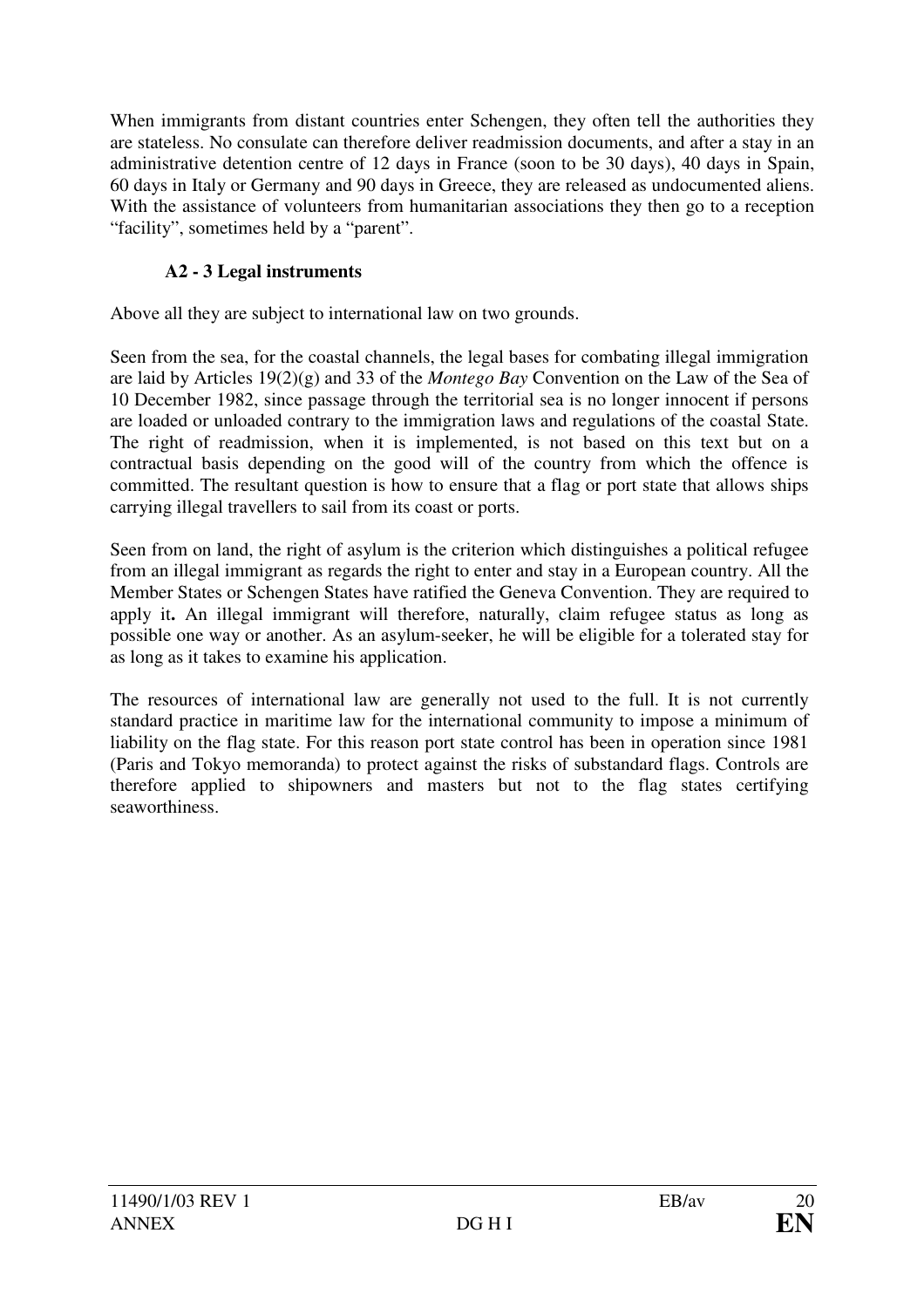National laws applicable to migration controls are based on the Convention Implementing the Schengen agreements and other Community rules relating to the crossing of external borders (Schengen catalogue). They are being harmonised as regards the administrative procedures applicable to illegal immigrants. National sovereignty considerations in practice prevent second-line countries from assisting first-line countries: a State ship on public business cannot intervene in the waters of another Member State and on its behalf.

Whether out of timidity or inadequate legislation, the potential of national laws is underutilised. In practice, economic migrants are not penalised for being in an illegal situation because many State authorities are unable to examine asylum applications within a reasonable time. And when there are provisions of criminal law regarding unlawful stays, they are sometimes applied laxly. The harmonised Schengen visa policy is reflected by a lack of both transparency and rigour.<sup>20</sup> The penalties provided for (Article 26 of the Schengen Convention) when shippers carry an illegal passenger are never actually imposed.

Events unrelated to illegal immigration by sea are behind changing opinions. Governments are responding to the terrorist acts of 11 September 2001 and the pollution of European coasts caused by the Erika and the *Prestige* by revising an approach that is excessively indifferent to the results and consequences of this illegal immigration. The Law of the Sea is under review, under pressure from the American administration.

## **A3 - Existing operational and legislative provisions**

This effectiveness must be appreciated at two levels – Europe, where the Schengen Agreement must be evaluated, and the Member States. A distinction must be made here between States in the first line for illegal immigration by sea by the three types of route we have identified. In the first line are Spain (mainly focal routes), France (mainly port-to-port routes), Italy (mainly focal and random routes), Greece (mainly focal routes) and Finland (apparently no particular routes in view of the measures taken). They differ from second-line States, where undocumented aliens arrive by sea either because they crossed maritime borders undetected or because they came out of an administrative detention centre in a first-line country where their case could not be treated within the legal detention period and were

 $20$ <sup>20</sup> The impression is that visas are sometimes issued to satisfy the foreign communities settled in Europe and sometimes refused to avoid permitting stays of unverifiable duration.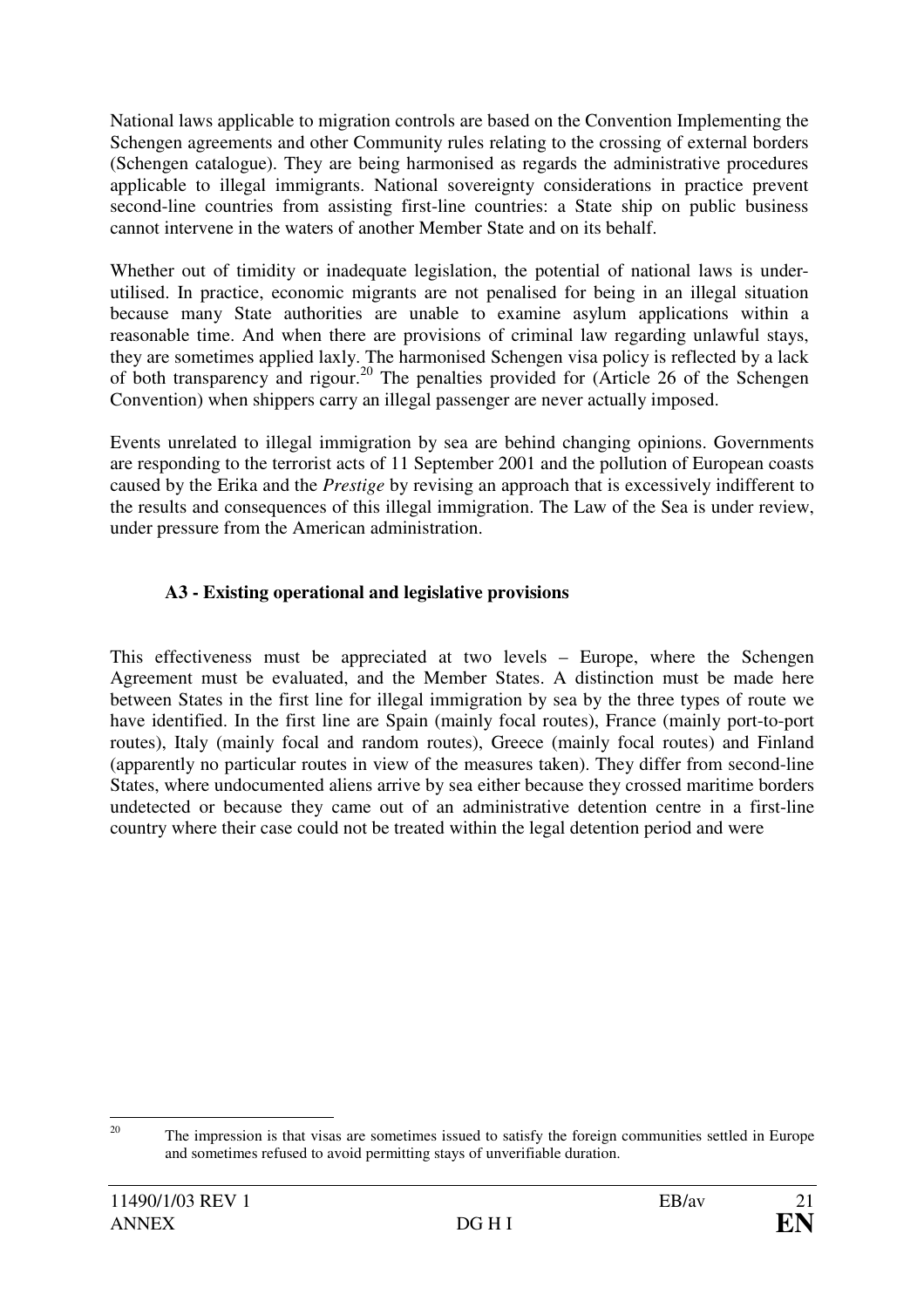expelled. For these second-line countries the maritime aspect is secondary and the illegality of the stay justifies the same treatment as other illegal migrants. In their case it is therefore the entire set of rules applying to the conditions of stay for the foreigners which must be appreciated, and that goes beyond this study. Effectiveness will be examined in terms of the external borders of the first-line countries, which are all in Schengen.

# **A3 - 1 A body of international law shared by the Schengen States**

## **A3 -1 - 1 The common management of Schengen**

The law as formalised in the Schengen convention is particularly full and clear. The primary aim is to facilitate the free movement of persons within Schengen, but after that it seeks to ensure that access for third-country nationals respects the law (passports, visas if necessary, and compliance with the Geneva Convention for the political refugees).

There is a common list of States whose nationals are subject to the visa requirement. The principles of consular cooperation make it possible to evaluate the risks in the countries where visas are applied for and to standardise the response. The VISION computer system makes it possible to check for simultaneous visa requests and refusals, if any. The VIS (*Visa Information System*) project confirmed at Thessaloniki will subsequently facilitate the exchange of information between ACPs and the identification of visa applicants (identified in particular by biometric data).

With regard to the management of external borders, Schengen's only land border is on the continent at the borders separating the Schengen States from the other European States not belonging to it. Schengen's maritime border, on the other hand, is much longer. It is made up of the coast of all the Schengen States, which can be entered anywhere on that coast. But the Schengen Convention accepts that a ferry passenger travelling between two Schengen ports does not in fact leave Schengen.

The management of Schengen is formalised in provisions that signatory States have undertaken to comply with. For instance, 100% of persons entering Schengen are to be checked, and the passports of foreign nationals subject to the visa requirement are to be stamped with the date and place of entry and exit. But the handbook of immigration practices allows officials a degree of "flexibility" in interpretation.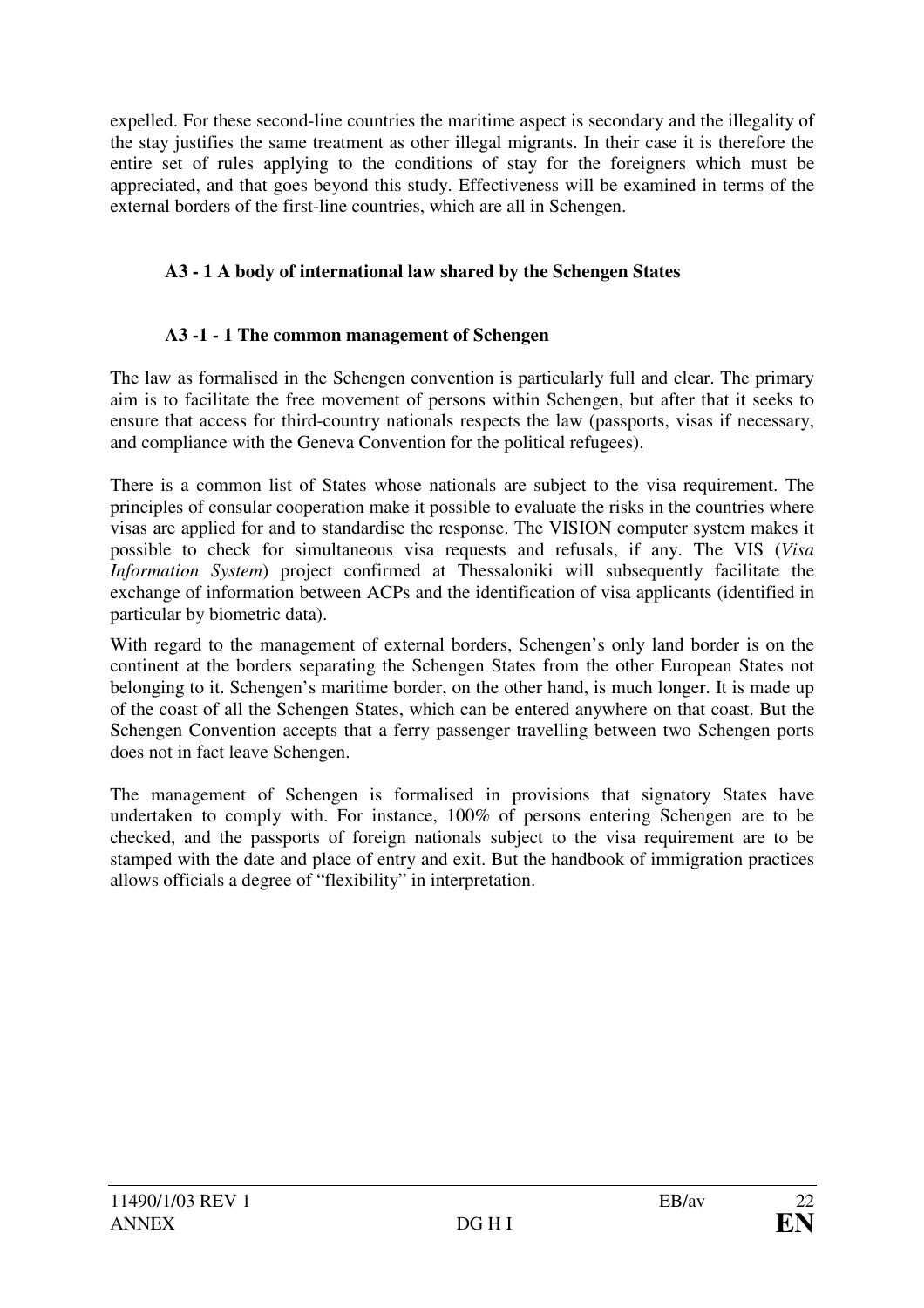For example, cruise passengers can be managed on a more relaxed basis. Admittedly, cruise passengers rarely embark in non-Schengen countries and they are easy to check with the shippers' assistance.

The States bear the ultimate responsibility for border controls, and in particular the ACPs. It seems that 100% controls are carried out in northern Europe – Finland, Denmark, Sweden and Germany. Things are different in southern Europe, where migratory pressure is currently higher, there are far more non-Community passengers and the border police authorities can ensure only partial sample controls at peak times in summer.

Moreover all maritime ACPs do not have similar tools: optical passport scanners, instruments to detect false documents and access to the relevant databases (*False and Authentic Documents*, FADO), more or less easy access to the Schengen Information System, specific premises to process suspect cases without blocking the passage of persons in order.

But where the Community level falls short of expectations is that Schengen evaluations (Scheval) are not formalised to the extent of becoming a genuine inspection of the relevant State services. Admittedly an evaluation is not an inspection; it does not aim to penalise situations not in conformity with common standards but to identify good and bad practices, recommending that the former be preserved and the latter abandoned. However, the credibility of the management of the Union's external borders now requires greater uniformity and rigour of control, based on a permanent and independent professional inspection and control capacity. A new stage in the process of evaluating the mechanisms set up by the Member States should be launched, to progress towards more effective controls.

Methods using, for example, the adversarial procedure familiar to the French public service through the Inspectorate-General of Finance should be applied (principle of hard control). It is not satisfactory for the effectiveness of an evaluation mission that it is announced a long time in advance. It is not satisfactory that an evaluation mission consists exclusively of counterparts of the public officials checked or that it remains in an ACP port on a day when no ferries arrive from a non-Schengen State. Nor is it satisfactory that the comments made give place only to purely formal answers by the services checked and that the requests for "corrections" to the situations not in conformity with Schengen law are not mandatory for the administration evaluated, that the recommendations made are not followed up in actual implementation, and lastly that no penalties are possible for serious failures by Schengen States to meet their commitments.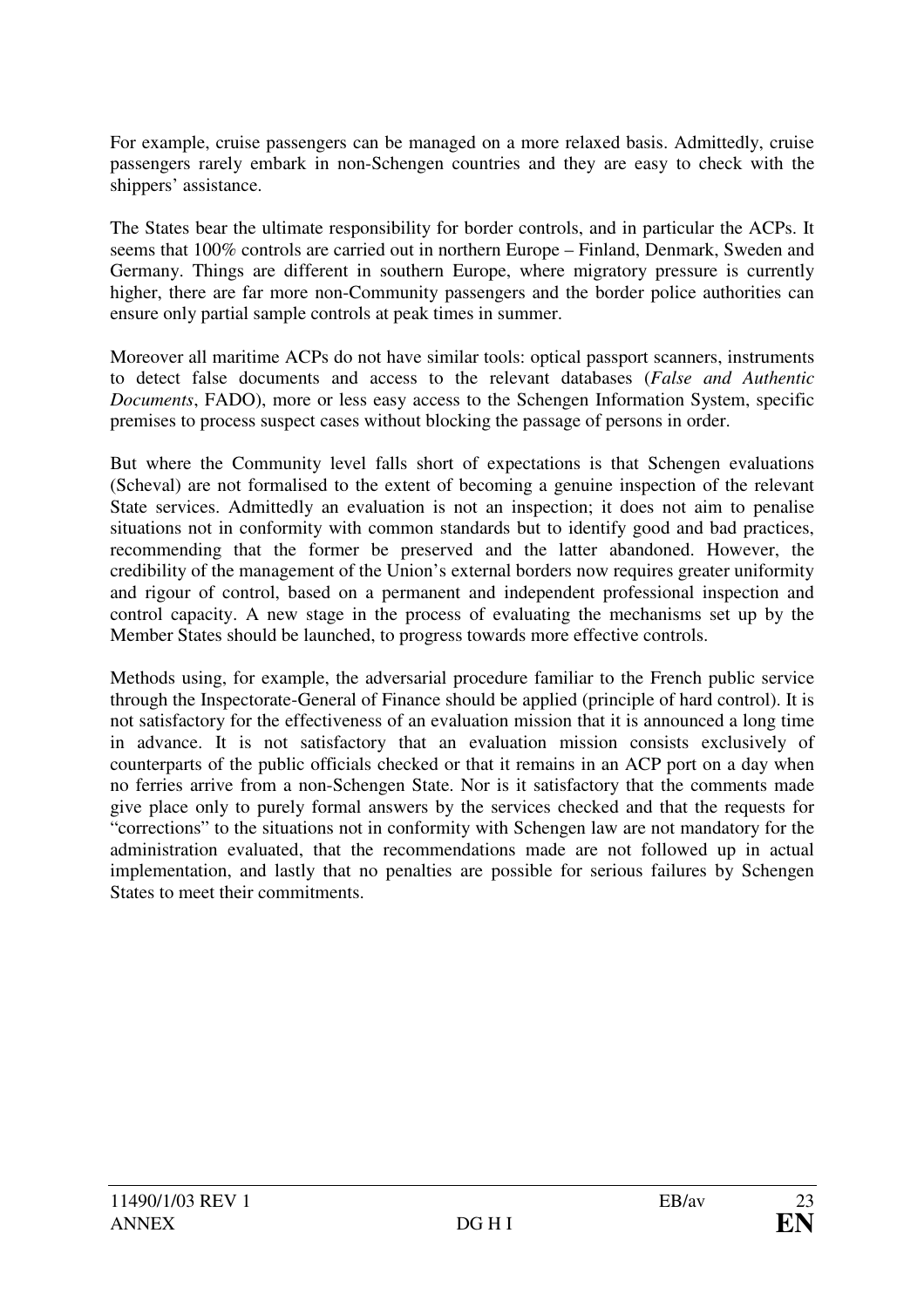### **A3 - 1 - 2 European States are subject to the same international commitments**

Following imminent ratification by Denmark they will all apply the United Nations Convention on the Law of the Sea, sometimes known as known as the *Montego Bay*  Convention, establishing "the rule of the flag", whereby a State can intervene on the high seas only in relation to ships flying its flag.

In the Mediterranean, a uniform approach of the Law of the Sea led the coastal states to agree to refrain from exercising their rights to an exclusive economic area in view of the dimension of the sea.

The European States have ratified the conventions of the International Maritime Organisation, and in particular the SOLAS (*Safety of Life and Sea*) Convention and the SAR (*Search and Rescue*) Convention.

And they have ratified both the Geneva Convention on Refugees of 1951 and the United Nations Convention against Transnational Crime of 15 November 2000 with the Palermo Protocol against the smuggling of migrants by land, sea and air.

#### **A3 - 2 Resources deployed by frontline states**

The main characteristic of frontline states is a maritime border with countries via which maritime immigration may occur, either because of the short distance separating them from the countries of departure or because of ferry links between their part of the Schengen area and the countries of departure. A secondary characteristic is the "specific" nature of their relations with the potential country of departure: Spain with Morocco, Finland with Russia, France with Algeria, Greece with Turkey, Italy with Libya.

# **A3 - 2 - 1 Spain**

# **A3 - 2 - 1 - 1 Illegal maritime immigration**

Two regions of Spain are directly affected by illegal immigration: the southern coast bordering the Straits of Gibraltar and, more recently, the Canary Islands. A large majority of immigrants comes from two regions of Morocco (near the Iberian peninsula in the north and the Canaries in the south) and the Sub-Saharan countries.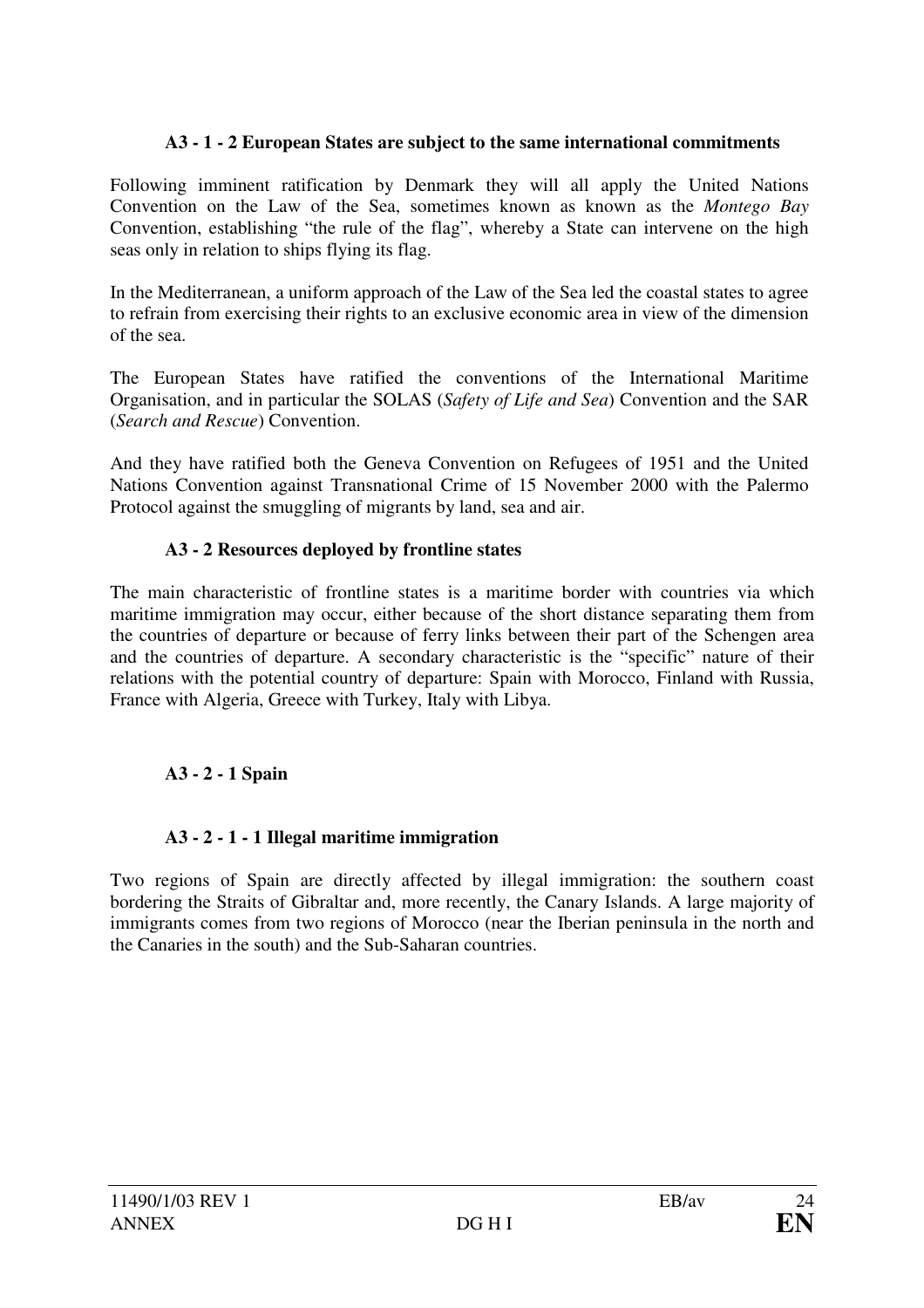18 517 illegal immigrants were intercepted trying to enter the country by sea in 2001, of whom 6 114 were nationals of the Sub-Saharan countries. The corresponding figures for 2002 are 16 670 and 8 550 respectively.

Illegal maritime immigration takes three forms:

the port-to-port route via authorised crossing points (ACPs), namely the ferry terminals on the straits linking Morocco and Algeria to Spain (Almeria, Algesiras and Tariffa). Transport capacity per ferry is ten times higher between Spain and Morocco than between Spain and Algeria. Traffic is heavy, with 5.3 million passengers in 2000, including 2.8 million on the routes between Ceuta and Melilla and the Iberian peninsula.

 According to the immigration authorities, entry checks are carried out on land and the length of time which illegal immigrants remain on Spanish soil varies between a few minutes to a few hours depending on how frequently ferries leave and the time taken to consult databases and the archives of the *Cuerpo Nacional de Policia* and implement legal aid procedures.

 Ferry passengers who have paid their fare but do not have the proper travel documents are systematically readmitted. Carriers may be fined under the law of 22 December 2000, but the *Policia nacional*, which does not collect the fines itself, is not informed of follow-up. Carriers do their best to assist checks on their passengers without actually refusing customers.<sup>21</sup> During the high season, in view of the large numbers travelling and the reduced checks provided for in the Common Manual in cases of very heavy traffic, exhaustive checks are selective and affect about 30% of passengers on a sample basis.

It should be noted that in the case of freight ports, and in particular the Algesiras container port, one of the largest in Europe, the police are not aware of illegals hiding in containers (exceptional cases). The risk of an accident is so great that containers are either not used for long journeys or used only by people who are wholly unaware of the dangers (as in the case of illegals who hide in the undercarriages of passenger planes). The *Guardia Civil's* priorities in freight ports are drugs, the arms trade and cigarette smuggling.

<sup>&</sup>lt;sup>21</sup> Since return fares are cheaper than singles, illegal immigrants pay for their return passage in cases of readmission. Companies are not penalised for transporting illegal immigrants. Even if they declare themselves willing to abide by Spanish requests, they cannot afford to ignore illegal immigrants as a market segment. This is also true of the lines between North Africa and France which operators regard as unprofitable.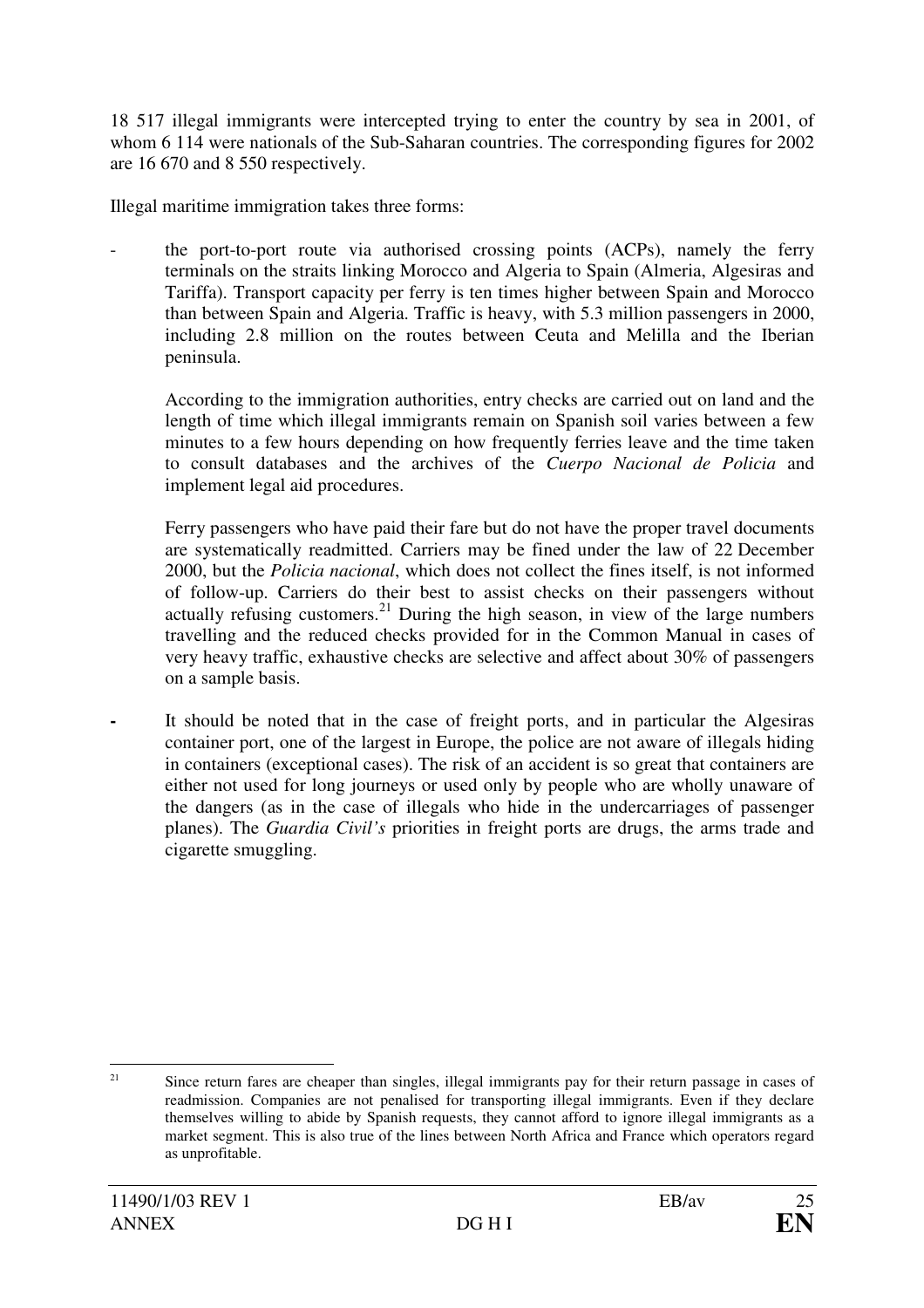**-** The focal route, using boats known as *pateras* which hold between 30 and 50 passengers*.* This is the most common route, in spite of the high risks involved (the death rate per crossing was 0.2% in 2002, or 35 deaths for 16 670 passengers intercepted). It is characterised by the substantial income generated for peoplesmugglers (approximately  $\epsilon$ 30 000 per crossing of the Straits of Gibraltar) and the *omertà* observed by all passengers, which enables the people-smugglers to pass unnoticed and ensures that they are prosecuted only in exceptional cases.

Only one case of immigration via the random route occurred in 1999.

## **A3 - 2 - 1 - 2 Legislation**

Legislation in this area is recent, because until 1998 foreigners accounted for only 0.7% of the total population. By 2002 this had risen to 2.7% (1 million foreigners). Legislation focuses on:

Reception arrangements: two laws dated 11 January and 22 December 2000 laying down procedures and reinforcing ministerial powers. A Government appointment (State Secretary) was attached to the Ministry of the Interior and an aliens and immigration directorate was set up.

 The legislation does not provide for penalties in civil or criminal law concerning illegal immigrants, but it does make provision for a fast-track procedure for returning aliens who attempt to enter Spain illegally.

- Asylum and refugee status are governed by Law No 5/1984, as amended by Law No 9/1994 of May 1994.
- Penalties against people-smugglers and persons who promote, assist or facilitate the trade in human beings: prison sentences are applied under national and international law. Spain would be prepared to increase the maximum prison sentence for peoplesmugglers from six to eight years if a European directive were adopted.
- The rights and freedoms of foreigners in Spain and their integration into society: Constitutional Law No 8/2000 of 22 December 2000 introduces stricter rules.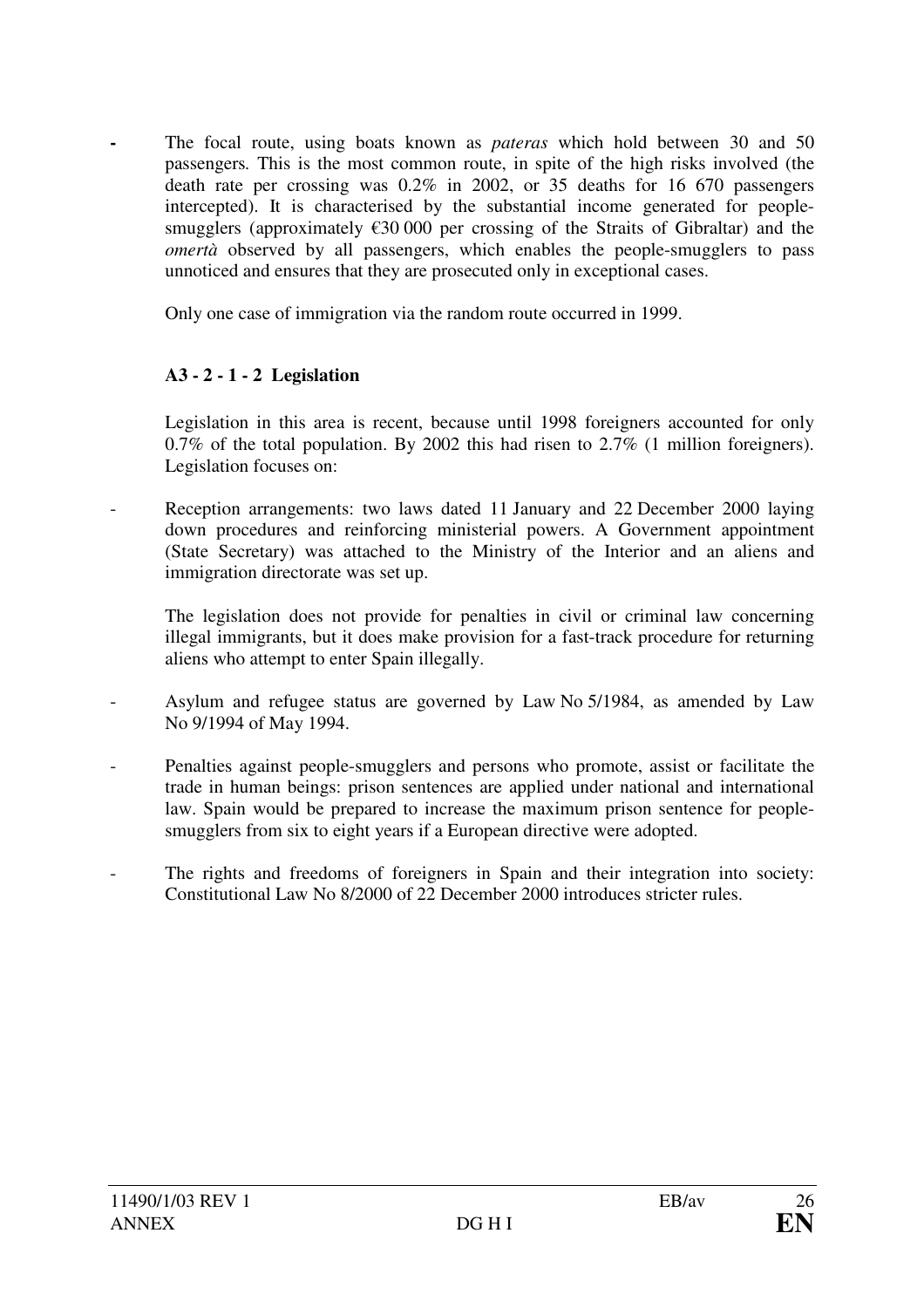## **A3 - 2 - 1 - 3 Operational measures**

The *Sistema Integrado de Vigilancia Exterior (SIVE)* is the idea of the *Guardia Civil* and will be operational by end-June along the whole length of Spain's sensitive southern coast. It reduces a *patera's* chances of completing a crossing without being detected and inspected, either on the high seas or in coastal waters, to 10%.

Cooperation with the other Member States: so far, the *Ulysses* actions of February and May 2003 to evaluate cooperation arrangements between the Member States have produced inconclusive results: learning about police cooperation between naval and air units from several Member States and departments. The first operation between the Straits of Gibraltar and the Sicilian Channel in winter involved naval forces only and resulted in the interception of 11 vessels carrying 326 immigrants. The second, around the Canary Islands in spring, consisted of air and sea patrols by the Royal Air Force (*Nimrod)* and the Spanish navy *(Falcon*), which provided back-up for interventions by the Spanish *Guardia Civil* and a Portuguese Army corvette (139 immigrants and seven vessels intercepted). Legislation has not been adapted to enable a Member State's ships to intervene in the waters of another Member State and under its direction. The question does not arise when third-country planes taking part in maritime surveillance operations guide the interception vessels of the Member State in whose coastal waters the search is taking place towards their objectives.

A committee has been set up to deal with the eventuality of a massive wave of illegals arriving via the random route. The committee, chaired by the Government's immigration minister, consists of representatives of the main bodies involved, from the *Guardia Civil* to the Department of Social Welfare as well as local representatives.

# **A3 - 2 - 2 Finland**

# **A3 - 2 - 2 - 1 Illegal maritime immigration**

Although Finland is in the front line vis-à-vis the Baltic States and Russia, illegal maritime immigration is virtually non-existent, and on those rare occasions when it is detected it is followed by immediate readmission, which is accepted by Russia and Estonia.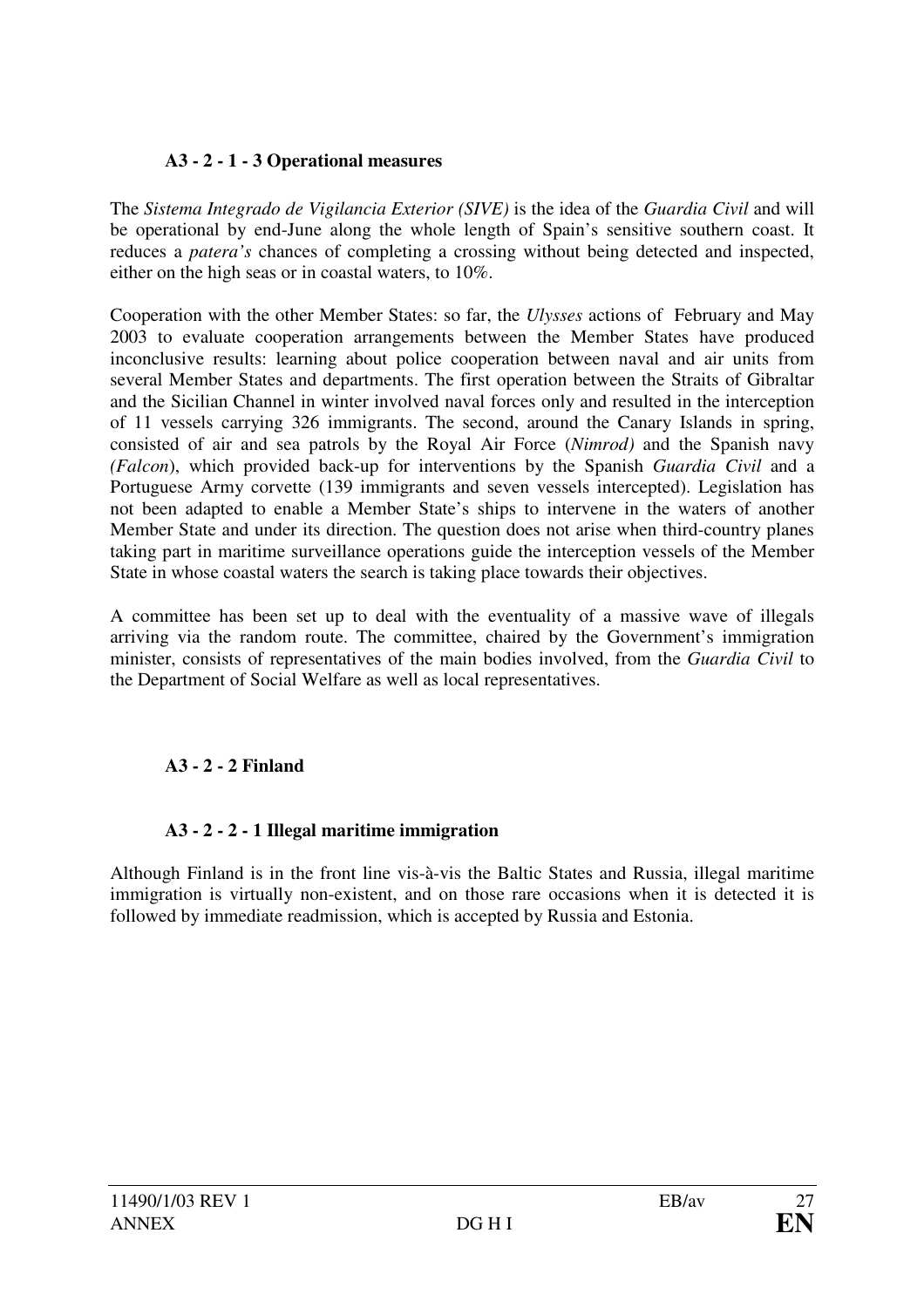In theory, the Gulf of Finland should be ideal territory for the focal route. There are two main reasons why this is not the case in practice: in summer, the short nights make it impossible to travel undetected across the 20 nautical miles between Estonia and Finland or across the 10 nautical miles separating the Russian islands and Finland; moreover, in winter, the cold would kill anybody sailing across the gulf in an open vessel at night.

The second reason is the quality of monitoring operations carried out on a joint basis by the Finnish civil and military authorities. These arrangements are a throwback to the special relationship between Finland and the USSR. Persons from the former USSR attempting to enter Finland illegally (by land or sea) had to be readmitted to avoid potentially dangerous diplomatic conflicts. Efficient border guard and coastguard services were therefore an imperative. As a result, Finland acquired experience which has proved useful at European level, particularly in risk assessment terms.

The port-to-port route has also been neutralised. In theory, 100% of passengers travelling between Tallinn and Helsinki by ferry are subject to checks. Three quarters of these shipping lines' passengers are Schengen citizens. Anybody arriving in Finland without the proper documents is put on the next boat back.

## **A3 - 2 - 2 - 2 Legislation**

Finland has legislation on illegal immigration in accordance with the international agreements it has ratified in this area. Since joining the European Union, Finland has implemented the Geneva Convention on Refugees.

Finland is a privileged partner of the agreement establishing the Baltic Sea Conference. The organisation was set up in 1993 and reflects a common political will to tackle all forms of crime in the Baltic Sea Area. It was not until 1997 that specific cooperation on border management was organised between the relevant administrations in the participating countries.

Using a working intranet network which operates day and night (alert, early warning and cooperation system) between the Member States, every year each country takes its turn to coordinate border management from its national coordination centre, usually the police's Interpol office. Information of all types, be it strategic or tactical, is shared without restriction between the participating countries' border guards. The vitally important list of suspicious ships (LOSS) is drawn up on a common basis and information on these ships' movements is exchanged. Common ad-hoc cooperation formula enable exchanges of reports, requests and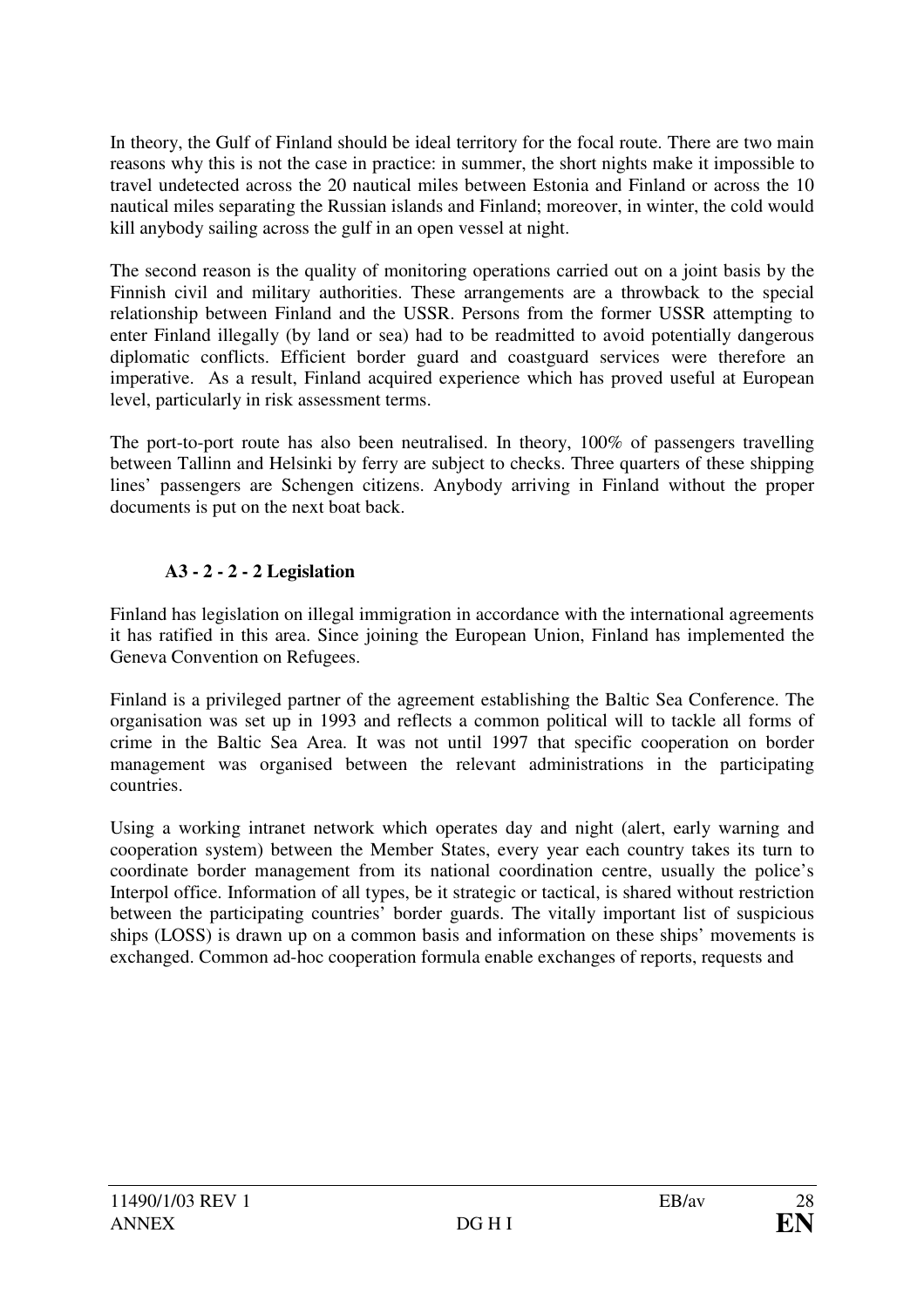replies to be speeded up. The principle of sharing sea monitoring goes hand in hand with identical checks in ports. Joint operations and exercises are organised to improve overall effectiveness through cooperation with the operational objective of keeping track of high-risk vessels in the area.

Interbaltic cooperation is also organised on a bilateral basis. Within the BSC, Finland acts as a partner for Estonia; the other partnerships are Germany/Poland, Denmark/Lithuania and Sweden/Latvia. These bilateral arrangements are especially productive and promote regional cooperation through sectorisation. Police attachés from one of the Nordic Passport Union countries (Denmark, Finland, Sweden, Norway, Iceland) have powers in all the other states. These arrangements are also possible because each of the non-Schengen states concerned hopes either to join the Europe of 25 (Baltic States, Poland) or to be closely associated with it (Russia).

# **A3 - 2 - 2 - 3 Operational measures**

The Vessel Traffic Monitoring Information System (VTMIS) enables authorities to coordinate maritime surveillance*.* Intervention on the high seas is carried out by the navy, the Ministry of Transport and the coastguards (the border guards' maritime unit). Management of maritime borders is based on the principle that the coastguards coordinate maritime surveillance and each administration deals with high-risk vessels in its own waters. This principle has been applied in the Gulf of Helsinki with an integrated VTMIS.

Coordination of surveillance entails establishing a common reference system using all information received by electromagnetic sensors (military radar or others), optical and optronic sensors located on certain islands in the Gulf and fixed or mobile sensors (e.g. AIS and VMS) in a single centre (at present four centres are used, two being managed by the coastguards and the other two by the Ministry of Transport) and communicating the information received to the operational centres of each administration, which deploys the resources at its disposal against the target.

In comparison with the Spanish SIVE system, the Finnish VTMIS is characterised by a much higher degree of integration; for example, it takes account of commercial shipping movements in the Gulf of Finland. However, the radar technology it uses is less effective than the Spanish system as regards long-distance detection of small boats.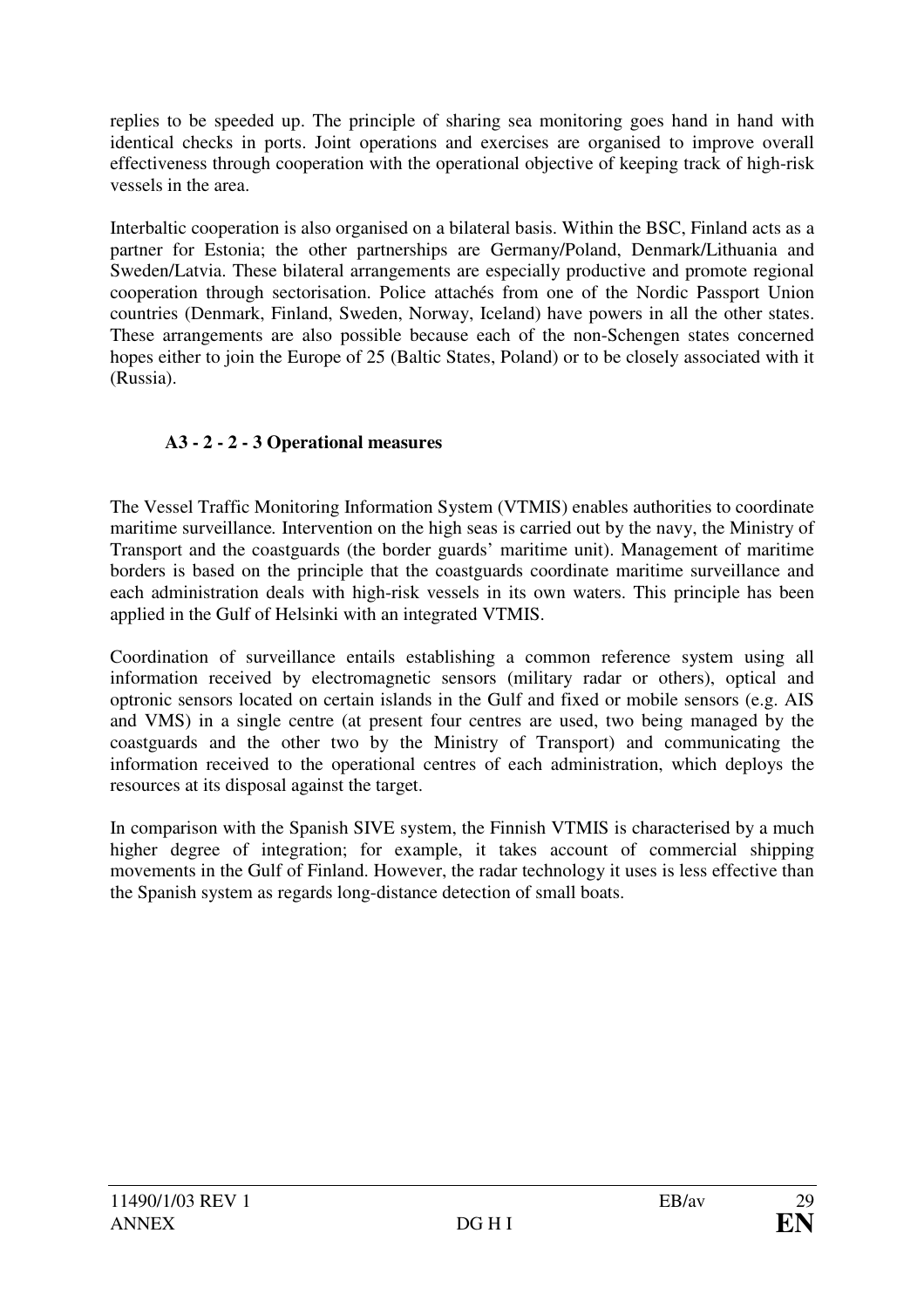#### **Checks in ports**

Schengen standards are applied: in theory, 100% of travellers are checked at ACPs and visas for persons from non-Schengen countries are date-stamped. The physical infrastructure (harbour station and checking equipment) processes up to 1 500 passengers in a time-frame of 30 to 45 minutes, thus ensuring that fluidity is maintained. In the high season, special arrangements may be applied to ensure that the fifty daily ferry arrivals are processed quickly. The time taken to examine the travel documents of 1 500 passengers on foot or in vehicles seems short.

#### **The Common Integrated Risk Assessment Model (CIRAM) and the principles on which management of maritime borders is based**

The CIRAM is based on Finnish risk assessment technology*.* The purpose of this European evaluation instrument is to implement the requirements of the Schengen catalogue by incorporating national contributions into a common model and approximating risk assessment principles (strategic, operational and tactical levels) in order to come up with practical solutions to border management problems.

Strategic, operational and tactical planning of border management, risk assessment and joint information management, close cooperation between States in processing information, joint operations and permanent liaisons between all parties concerned are the principles underpinning joint, integrated management of maritime borders.

#### **A3 - 2 - 3 France**

France has two maritime borders, one in the west facing the Atlantic, the English Channel and the North Sea, and one in the south facing the Mediterranean. Illegal maritime immigration is less of a problem than in Spain, Italy or Greece.

#### **A3 - 2 - 3 - 1 Illegal maritime immigration**

France is the only Mediterranean country in the Schengen area which is so far from the countries of departure (North Africa) that it is not really affected by the focal route, which concerns straits or maritime spaces of less than one hundred nautical miles between the source or transit countries and the Schengen area. These maritime spaces, located in relatively warm areas, can be crossed by open vessels filled with immigrants in a few hours.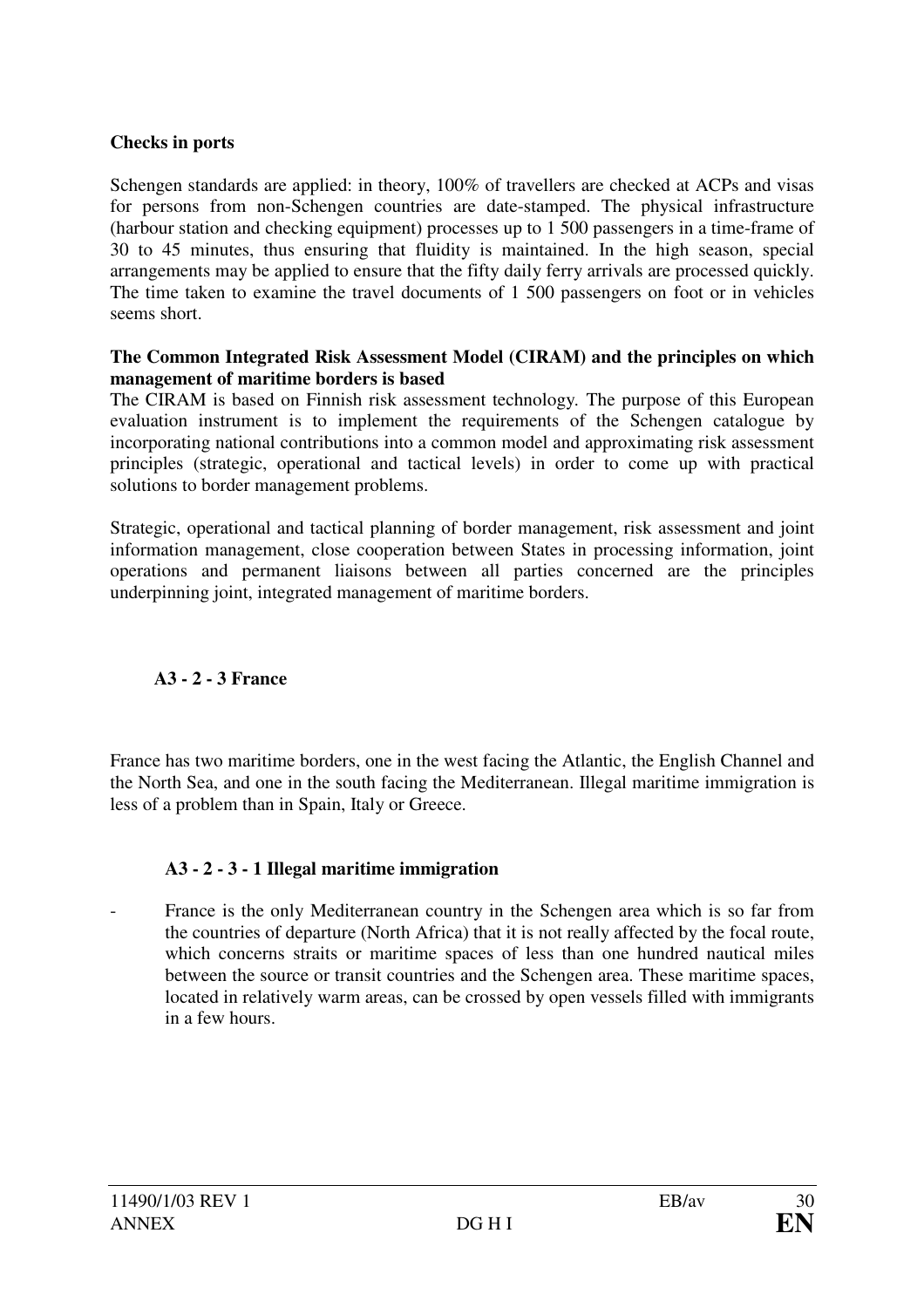The random route: the concerns raised by the 910 illegal immigrants on the *East Sea* (17 February 2001) have not been confirmed. However, an impressive, comprehensive system of surveillance, prevention and interministerial coordination has been set up and maintained for the time being. That notwithstanding, it is quite possible that something similar to the Tampa incident in Australia could occur on the Atlantic seaboard, although this has not happened to date.

#### The port-to-port route

 Illegal immigration into France tends to take other routes, via airports or seaports, where the chances of success are greater. France has ferry links with the countries of North Africa (with Morocco via Sète (80 000 crossings per annum) and with Algeria and Tunisia via Marseille (320 000 and 200 000 crossings per annum respectively). In theory, the ACPs in these ports are designed for 100% checks on boarding and disembarking passengers on foot or in vehicles. In practice, however, during the high season checks are carried out on only 20% of passengers. Fewer than 1000 illegals per annum are apprehended in the port of Marseille (the total number of passengers is 600 000 per annum, 80*%* of whom are foreigners subject to visa requirements.

 This situation raises questions as to the effectiveness of checks. If a new in-depth Schengen assessment were to be carried out in Marseille, it would show that visas are not always checked, that passports are not always date-stamped and that passages in the passengers' international area between the ferry and the checkpoints are not always completely watertight. It would probably also show that consular arrangements for issuing visas contain loopholes enabling the Schengen area to be entered legally by sea. As long as tourist visas are not subject to strict scrutiny (and registration) on entry, the port-to-port route will remain attractive. An examination of illegal immigration between North Africa and southern Europe shows that Moroccans travel via Spain and Tunisians via Italy. No figures are available for immigration from Algeria which reflect that country's population. It therefore seems likely that Algerian immigrants travel via ACPs in the French seaports using legal or ostensibly legal methods.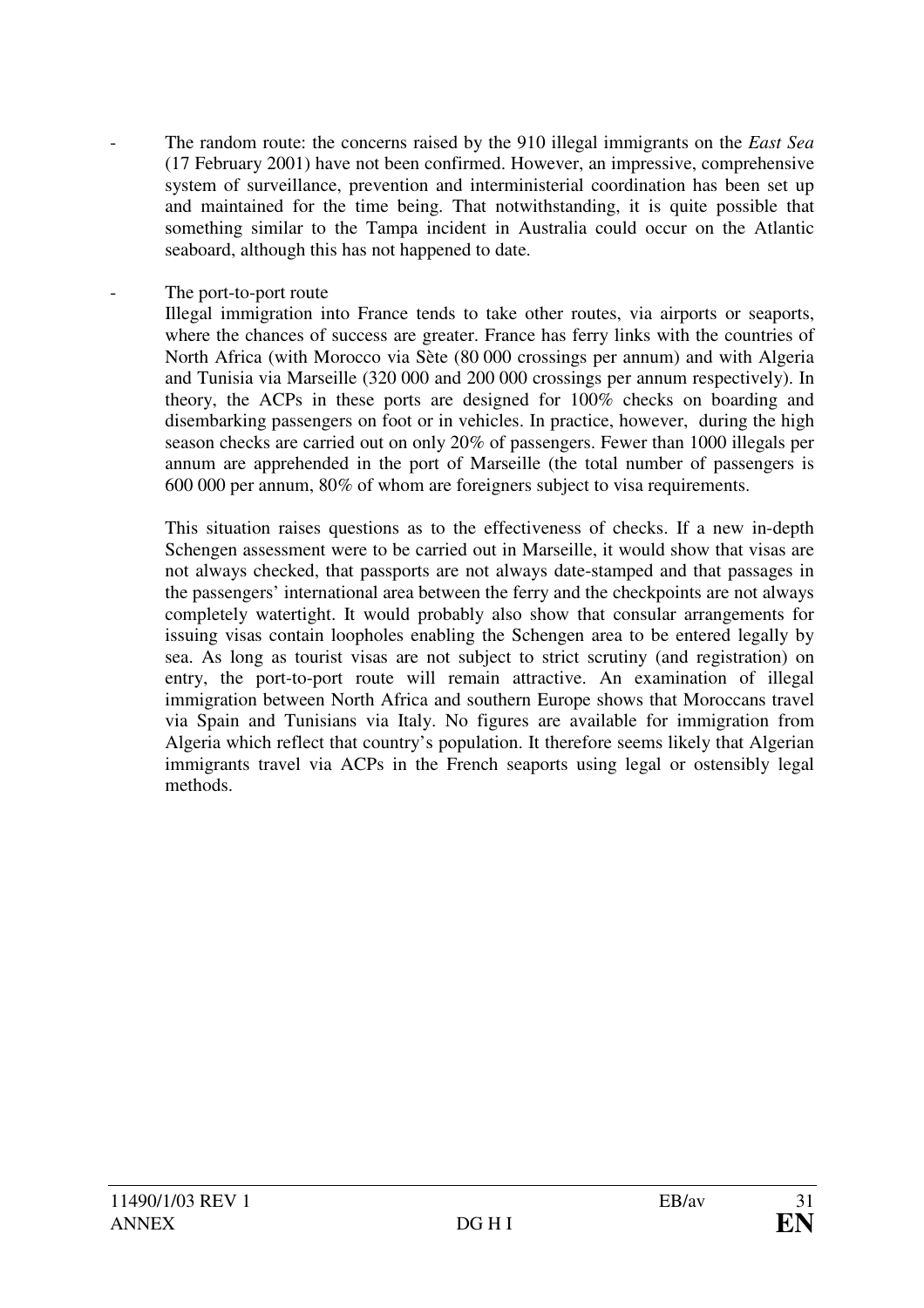Although France has declared its willingness to cooperate with other Member States to reduce illegal maritime immigration by tackling the problem at source, its position is undermined by its "special" relationship with Algeria, as is evidenced by the checks carried out by the French authorities in the port of Marseille<sup>22</sup> on ferries owned by *Compagnie nationale algérienne de navigation*. To take another example which, although separate, is closely related to maritime border checks, whereas the Algerian national flag is regarded as one of the ten most problematic world-wide in terms of safety standards (cf. Tokyo Memorandum publications), the very limited checks<sup>23</sup> carried out by the French authorities in Marseille (cf. Equasis database) cannot be explained by a lack of inspectors, since significant resources have been assigned to the Italian fleet of ferries serving Corsica.

# **A3 - 2 - 3 - 2 Legislation**

The main items of legislation are:

- the 1945 Ordinance on entry and residence conditions for foreigners in France;
- Decree No 85 185 of 6 February 1985 on "inoffensive passage";
- Law No 94 589 of 15 July 1994 on the conditions governing the exercise by the State of its powers to carry out checks on sea;
- the customs code;
- the seaports code.

Two laws are currently being amended to take account of the Convention against Transnational Organised Crime and the Protocol against the Smuggling of Migrants as well as the lessons of the *East Sea* incident and the following discussions:

- the Ordinance on entry and residence conditions for foreigners in France of 2 November 1945;
- Law No 94 589 of 15 July 1994 on the conditions governing the exercise by the State of its powers to carry out checks on sea.

 $\overline{a}$  $22$  Checks carried out in the Spanish ports reveal a far higher number of irregularities on the same vessels.  $2<sup>3</sup>$  The Equasis database makes no mention of the *Tarik*, which means that no checks have been carried out on this ferry. No checks have been carried out on the *El Djazaïr* at Marseille. On neither ferry are checks carried out on even an annual basis. Whereas the *Zéralda* was inspected twice at Alicante between 1998 and 2002, it has undergone only superficial checks (on only one occasion) at Marseille and has never been detained. No checks are carried out on whether Algerian passenger ferries leaving Marseille are overloaded. While there are no grounds for assuming that those ferries are in the same condition as the *Joola*, it would be a wise precaution to check that SOLAS safety standards (lifejackets and lifeboats) are complied with.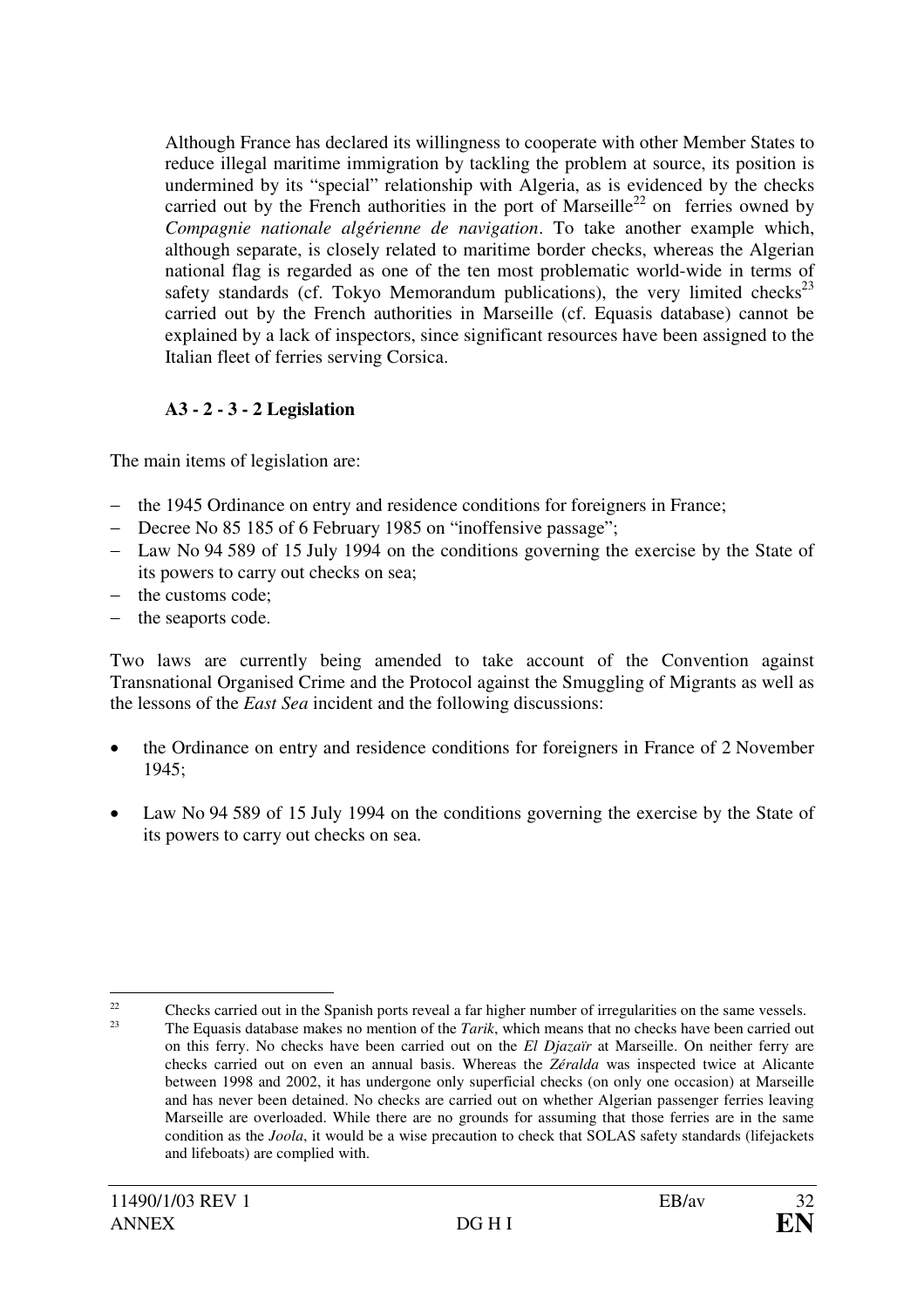A draft law amending Law No 52 893 of 25 July 1952 on asylum and bringing the way illegal immigrants are treated into line with the arrangements applicable in other Mediterranean countries is being discussed in Parliament.

In terms of international maritime law, France has provided funding for action in its contiguous zone but only as regards customs offences and not for illegal immigration.

#### **A3 - 2 - 3 - 3 Operational measures**

Operational measures reflect the relatively low level of the threat at present and the action taken following the *East Sea* incident, being limited to principles and the setting-up of surveillance networks.

To date, the only "random" threat taken into account is the one involving small commercial vessels (e.g. less than 500 GRT at the end of their useful lives) used in the Mediterranean to transport immigrants of African or Middle Eastern origin from the Libyan, Syrian, Lebanese or Turkish coasts.

Alert and preventive measures have been taken on the basis of inventory assessments, boats flying flags of convenience, escheated vessels and unexplained shipping movements. Joint naval patrols carried out by Member States in the eastern Mediterranean have had a certain dissuasive impact, the most striking example being the inspection of the *Monica* in Italian waters in 2001. Preventive measures have also been taken by the local police, with local authorities in the Lebanon proving far more cooperative than their counterparts in Syria. In addition, the *East Sea* incident gave rise to prosecutions for people-smuggling as a result of which the investigating judge issued international letters rogatory. However, judicial cooperation has been a somewhat one-sided affair. While it has been possible to prosecute organisers living in the country of final destination (Germany), outside the European Union the impact has been limited*.* 

The port-to-port route via maritime ACPs has been observed, but for the time being has not resulted in an operational response. Indeed, this seems unlikely to happen until the Marseille terminal has been brought into line with Schengen requirements, although the real problem remains the lack of inspectors and detection equipment (e.g. for false or forged travel documents), particularly during the busy summer period.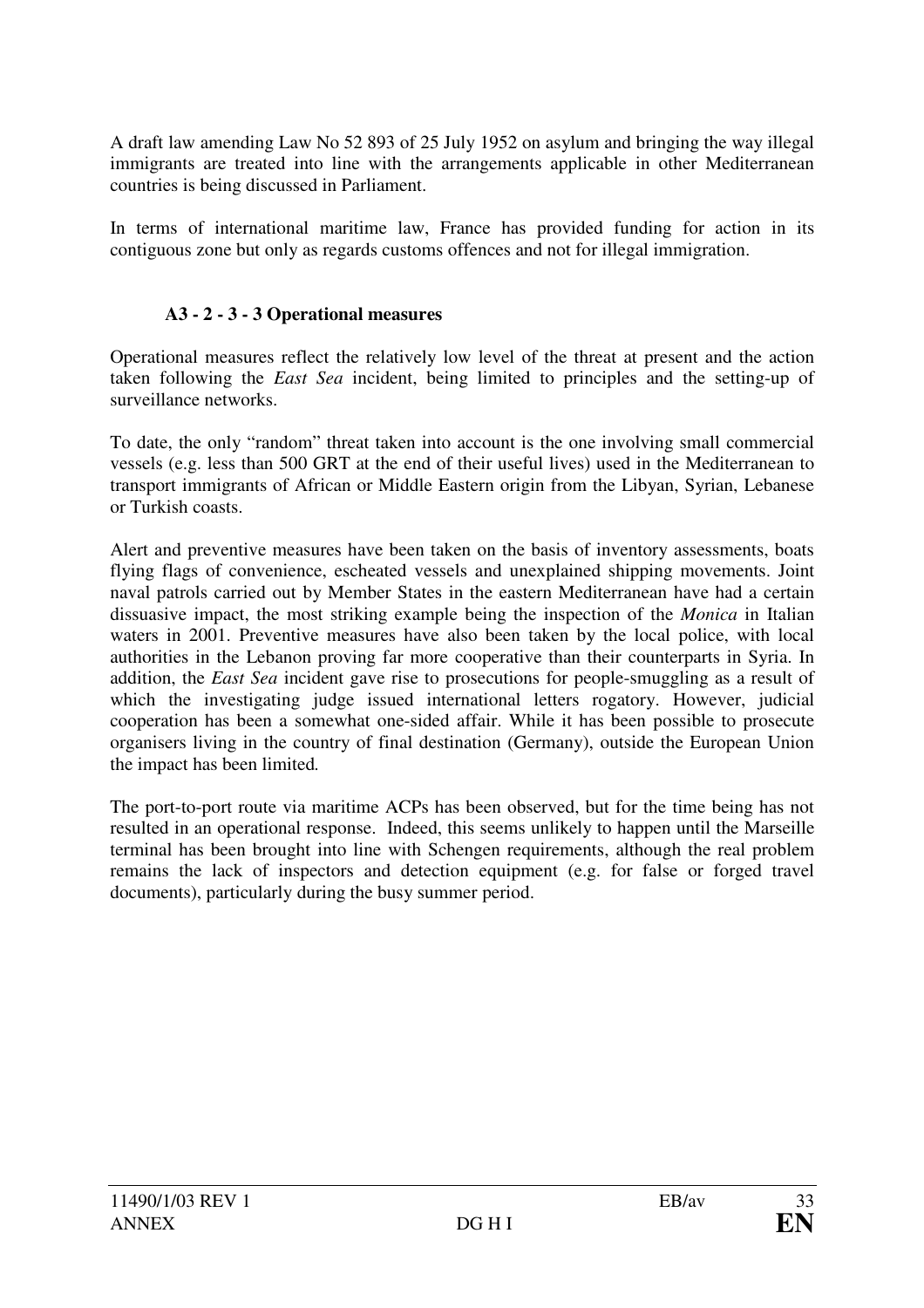in terms of principles:

 Illegal maritime immigration is the responsibility of the Ministry of the Interior, which takes the necessary measures in the event of a crisis.

 Systems have been set up for locating information in networks to which France has access, for cooperation with the other countries bordering the Mediterranean and for rapid intervention arrangements to ensure that migrants' lives are not put at risk.

 The main measure in respect of the port-to-port route is based on cooperation with the Algerian authorities designed to step up checks in the port of departure by the Algerian border police.<sup>24</sup>

in terms of operations:

 A surveillance system for shipping movements in the eastern Mediterranean involving warships and maritime patrol aircraft has been set up in cooperation with European navies, either directly or via Euromarfor's anti-terrorist unit.

 Follow-up and tracking measures for target vessels have been taken and arrangements have been adopted to ensure the most comprehensive monitoring possible of the Mediterranean coastline in terms of time and space.

#### **A3 - 2 - 4 Greece**

#### **A3 - 2 - 4 - 1 Illegal maritime immigration**

Greece's geographical position on the edge of Schengen Europe and the eastern Mediterranean, with more than 3 000 islands and 16 000 km of coast, makes it a very attractive transit country for illegal immigrants from Turkey, Asia Minor and the Middle East, even Africa and the Indian sub-continent.

<sup>&</sup>lt;sup>24</sup> The effectiveness of this measure is limited in view of the low pay of Algerian civil servants.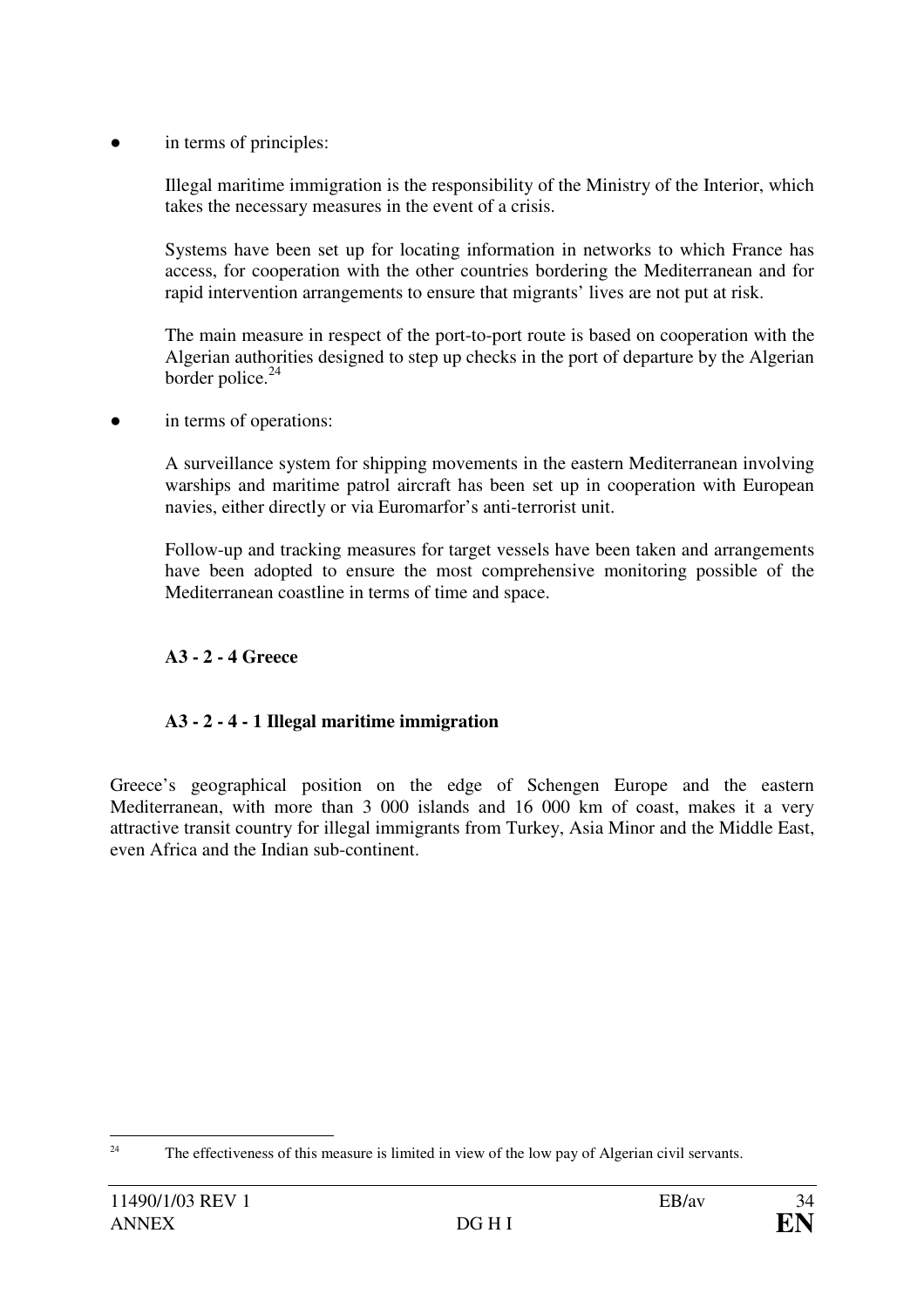#### *The focal route*

The bulk of immigration via the sea comes from the Turkish Aegean coast, with innumerable landing points, a large number of islands and complex boundaries between Greek and Turkish territorial waters. People-smugglers and immigrants have adopted strategies which reflect these geographical realities. In a country of eleven million inhabitants, it is particularly difficult for the authorities to monitor shipping movements and identify illegal vessels in view of the vast number of fishing boats and yachts plying these waters.

In spite of the fact that Turkey hopes to develop good relations with the European Union and join eventually, it has not taken any action against people-smuggling, which is regarded as a legitimate business activity there. Statements made to the Greek authorities and by intercepted illegals suggest that unless people-smugglers pose a threat to law and order they are unlikely to meet with difficulties on the Turkish coast. Greece's Aegean border is the most vulnerable point of the Schengen area's maritime border. In the light of the above, the Greek Government's request for burden-sharing at European level is understandable. Relations between Greece and Turkey leave little hope for effective cooperation, which would give rise to a spontaneous improvement in the situation.

On the other hand, illegal immigration from Albania via the Ionian Sea is negligible.

The number of persons detained by coastguards increased from 3 664 in 2000 to 6 864 in 2001, declining again to 3 920 in 2002, whereas the number of confiscated vessels exceeded 200 over the period as a whole. These figures may seem low, and indeed they are in comparison with the numbers of illegals intercepted on land. They may be explained by the significant dissuasive effect of Greek navy and coastguard patrols, by the possibility that vessels of a certain tonnage are avoiding Greek waters altogether and heading for Italy and, of course, by the fact that the existing systems are not sufficient.

People-smugglers use a wide variety of craft (small cargo vessels, yachts, inflatable dinghies, fishing boats, etc.) depending on whether they intend to accompany the would-be immigrants, drop them off at different points or leave them on tiny islands. The cost of a sea crossing may vary from 1500 to 3 000 per person.

The main starting point of focal routes is Turkey; in exceptional cases vessels depart from the eastern Mediterranean (Turkish part of Cyprus, Syria, Lebanon). Statistics show that a high proportion of illegal immigrants are Iraqis, Turks, Afghans and Iranians.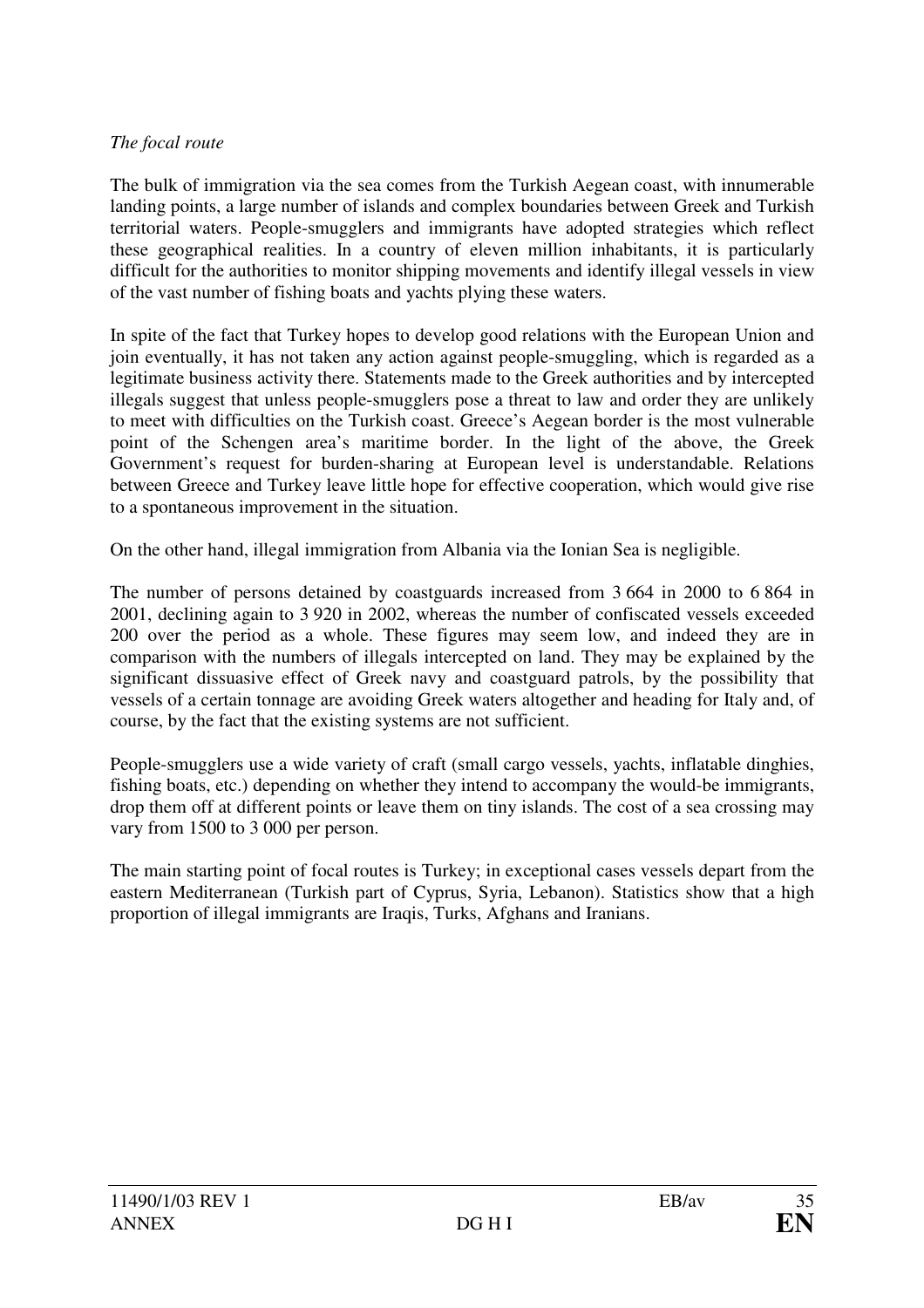#### The random route

Greece is affected by random immigration only when a vessel heading for the western Mediterranean is in distress or immobilised in the international waters of the Aegean. That is what happened in the case of the *Erenler*, a Turkish cargo ship which was towed to the port of Zakynthos on 5 November 2001 with 714 passengers on board, of whom 451 were Turkish Kurds and 31 ethnic Turks, 103 Iraqi Kurds and five ethnic Iraqis, 36 Afghans, 12 Iranians, 8 Sri Lankans, 7 Ethiopians, 19 Erytreans, 13 Indians, 28 Palestians and one Pakistani. The cost of the sea crossing was between 1 500 and 2 000 (source: Greek coastguards).

In view of the gravity of the situation on its borders, Greece has developed an active policy of combating illegal immigration, with a panoply of legal and organisational measures. However, a number of factors contributing to inertia have been noted, resulting from coordination problems at central government level between the departments responsible for monitoring and surveillance of land borders (border guards under the Ministry of the Interior) and the departments in charge of maritime borders (coastguards answerable to the Ministry responsible for the merchant navy).

#### The port-to-port route

Greece does not have ferry links with countries outside the Schengen area, and so there is no illegal immigration via authorised crossing points in ports. The only problem concerns the link between Patras and Ancona (Italy), which illegal residents in Greece use as a way of getting into Italy. Readmissions of illegals intercepted in Italian ports on their way from Greece exceeded 5 000 in 2002. More efficient arrangements for detecting illegals boarding vessels in Greece were established in 2003.

#### **A3 - 2 - 4 - 2 Legislation**

In domestic law, entry and residence conditions for foreigners are governed by Law No 2901 of 2 May 2001, complemented by the Decree of 2 December 2002. Asylum is governed by Laws Nos 2452 of 1996 and 61 of 1999 and by Law No 189 of 1998 on work permits for asylum seekers.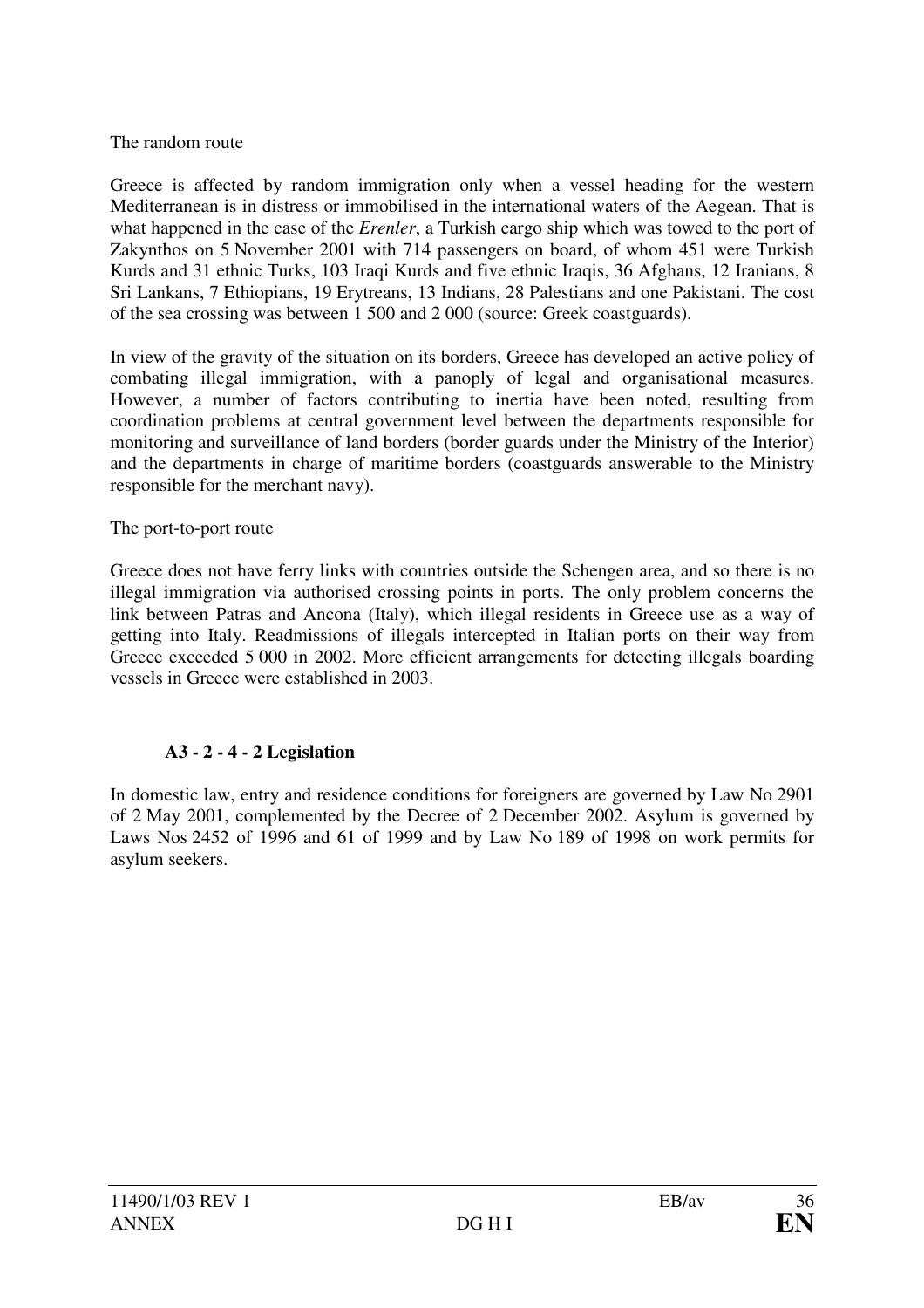Under international maritime law, Greek territorial waters, set at six nautical miles by Law No 230 of 17 September 1936, cannot be unilaterally extended to twelve miles pursuant to the Montego Bay Agreement; such action would be regarded as an aggression by Turkey. In addition, Greece does not have archipelago status.

Its territorial waters follow the Aegean FIR boundaries (Flight Information Region) and those of its SAR (Search and Rescue) area.

Greece is a signatory to the United Nations Convention against Transnational Organised Crime and the Palermo Protocol against the Smuggling of Migrants of 15 November 2000. Ratification is pending.

Judicial and administrative follow-up of illegals after they have been arrested is carried out by the coastguards and the Greek border police, whose respective responsibilities are clearly delineated. Responsibility for implementing Law No 2910 of 2 May 2001 governing entry and residence conditions for foreigners in Greece lies with the Ministry of Justice.

### **A3 - 2 - 4 - 3 Operational measures**

The difference between the Greek measures and the Spanish/Italian ones is that their main objective is not to escort boats loaded with illegals to the shore and process them on land in accordance with Greek entry and residence legislation. Instead, the measures form part of a containment strategy designed to send boats back to the country of departure and prevent them from landing in Greece. These measures are implemented, apparently with some success, by the coastguards, who have been given significant human resources and equipment over the last three years.

Operations are carried out with the help of specific vessels and equipment depending on local conditions. Local cooperation with the Turkish coastguards would also be useful, and it seems that the Greek authorities are currently trying to set this up in spite of the two countries' sensitive relations.

At international level, Greece is developing cooperation agreements with various countries (Albania, Bulgaria, Cyprus, Egypt, Italy and, of course, Turkey) in a number of fields, including illegal immigration, It has immigration liaison officers in Albania, Bulgaria and Cyprus but not in Turkey.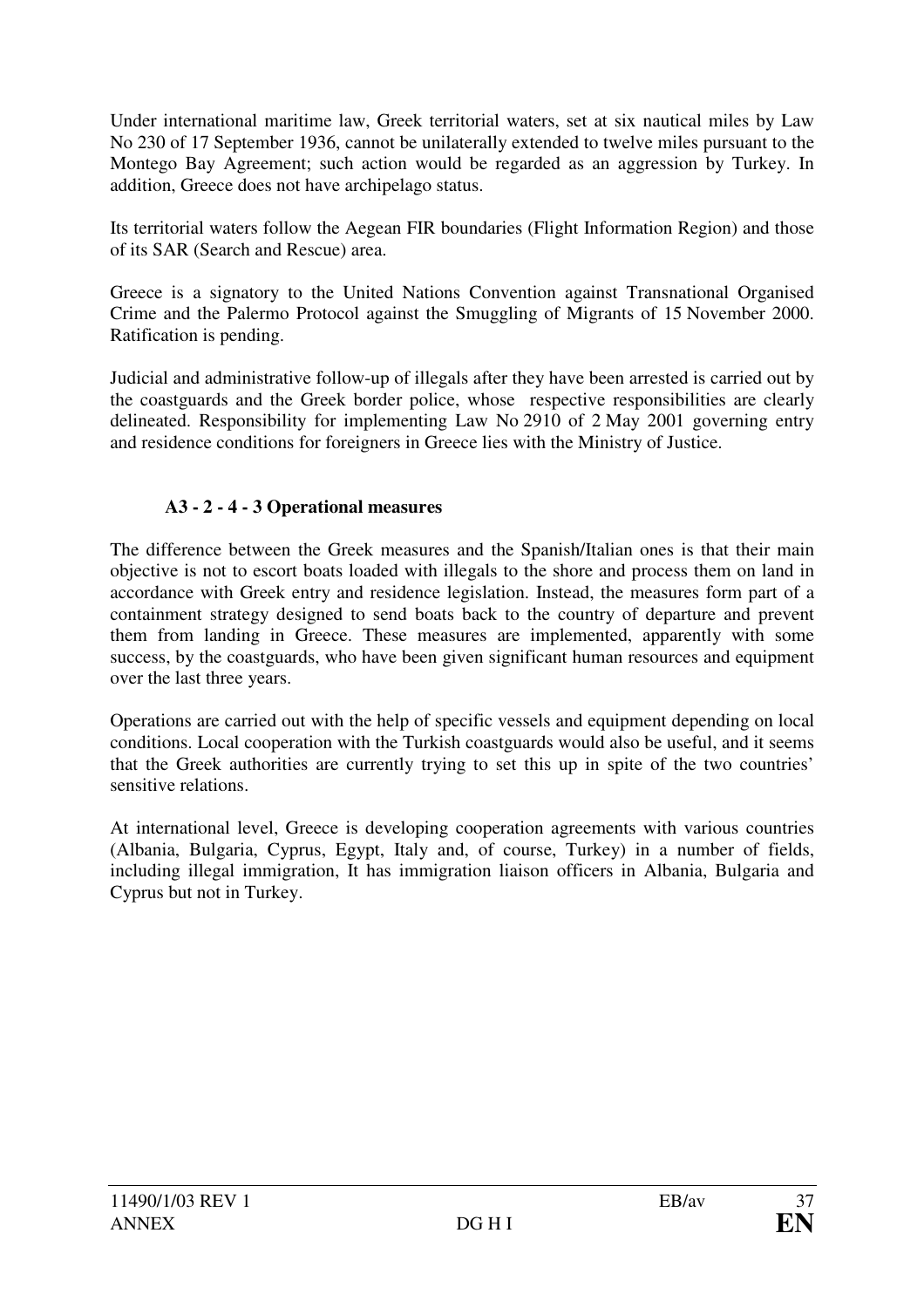Lastly, Greece is taking part in European initiatives on illegal immigration (*Ulysses, Triton, Rio*, etc). The international police cooperation division, which is attached to the Greek police's directorate-general in the Ministry of Public Order, acts as the national contact point for CIREFI and coordinates Greece's participation in these initiatives. Thus Greece is responsible for the *Triton* operation.

## **A3 - 2 - 5 Italy**

### **A3 - 2 - 5 - 1 Illegal maritime immigration**

Three parts of Italy are directly affected by illegal maritime immigration. For many years Puglia was the most frequent point of entry (often linked to drug-trafficking) for immigrants from Albania and, exceptionally, Croatia and Montenegro, but the problem has been virtually eradicated since 2000 thanks to the Italian authorities' action on sea and in the countries of departure (especially Albania, where they literally took over the border guards' duties).

The second main landing point is Calabria. The province's maritime border represents the Schengen area's most vulnerable point in terms of the random route*.* Boats of 300 to 500 GRT moored in Turkish ports or, occasionally, in Cyprus, the Lebanon, Syria or even further afield (as in the case of the Sri Lankan connection) and - above all in the last year or so along the Libyan coast cram illegals on board for their final journey. For example, in the night of 6 to 7 September 2000 the *Professor Kolesnikov*, drifting off Santa-Maria de Leuca with 1 200 illegals on board, was towed into the port of Otrante by the Italian navy.

However, the focal route is still the main one used. It concerns the Sicilian Channel and, as a result, the coast of Sicily, the island of Pantelleria and the Pelagie Islands. Immigration flows arrive from the Tunisian coast, Malta and now - indeed mainly - from Libya. The boats used (*scafi)* hold between 20 and 30 passengers.

Statistics on the numbers of immigrants intercepted point to a steady improvement in the situation, demonstrating the measures' effectiveness. Where areas are affected by maritime immigration, the Italian authorities - mainly the *Guardia di Finanza* - take steps to gradually close the route. Italy's main problem is that immigration flows via the sea are gradually moving from north (the Adriatic) to south (Pelagie Islands). Four immigration phases have been observed which resulted in international agreements being concluded: along the coast of Puglia (cooperation with Albania), along the coast of Calabria (intergovernmental agreements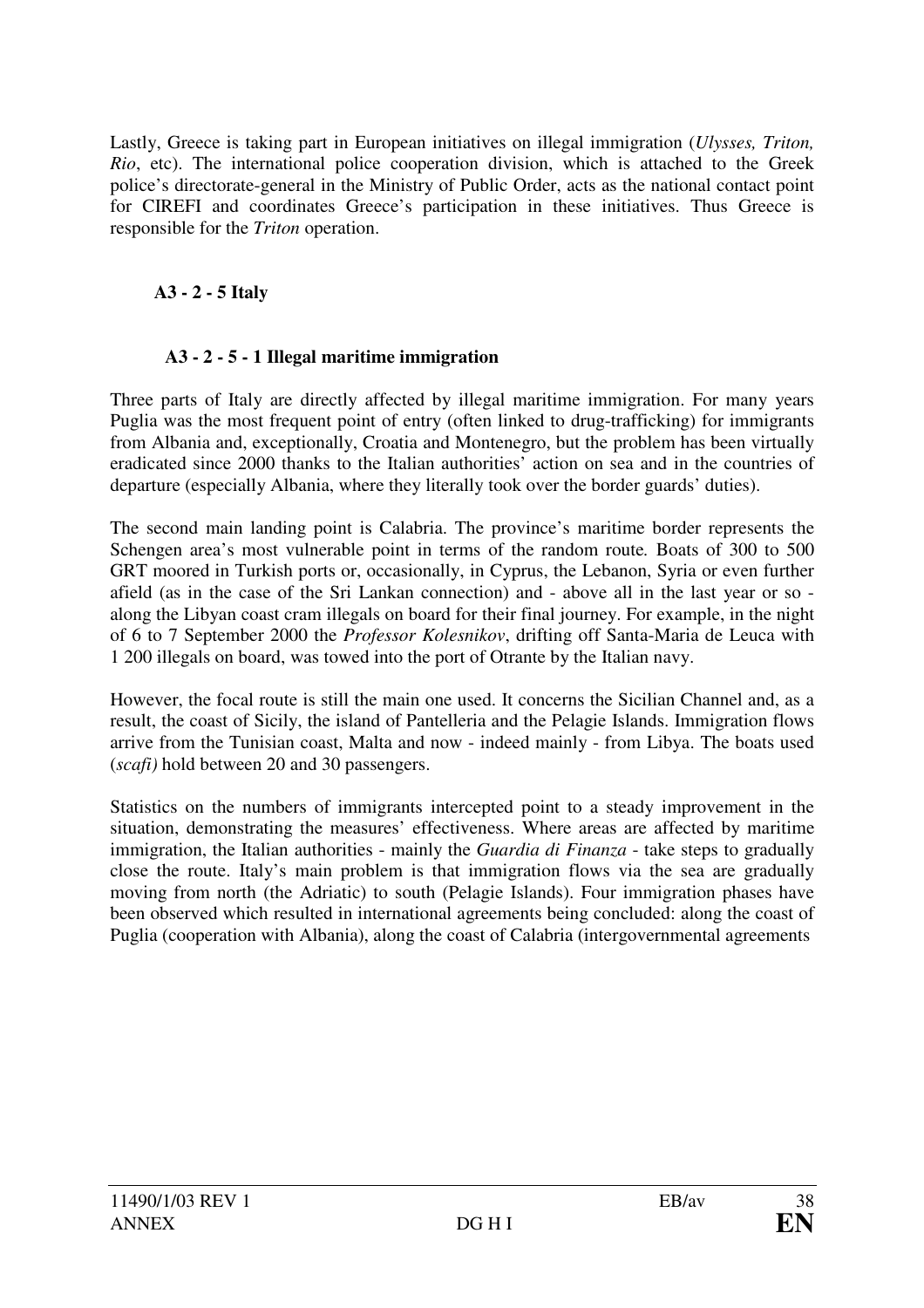to make Greece and Turkey amongst others aware of the problem), via the Suez Canal (agreement with Egypt and, lastly via Tunisia (readmission agreement) and Libya, with which Italy does not have the same friendly relations. Because Libya, motivated by militant Pan-africanism, no longer has a visa requirement for nationals of other African countries, it attracts illegals wishing to travel to Europe by boat.

Interception activities on the high seas are handled more like sea rescue bids than police operations. But upstream activities also have a role to play. When a vessel carrying Sri Lankans arrived in Italy, the Italians asked the Egyptian authorities to intercept the next one on the Suez Canal and to repatriate the passengers by EgyptAir at the Italian Government's expense. The 60 000 seasonal work visas granted to Tunisia each year are used as leverage to ensure that Tunisia takes steps to improve its coastal surveillance. The results are encouraging.

Illegal maritime immigration does not take place via ACPs in the ports because there are no longer any ferry links between Italy and non-Schengen countries. There is still the issue of links between Greece and Italy, which persons resident illegally in Greece use in an attempt to reach second-line states.

Immigration via freight ports is virtually unknown. As in the other European countries, the phenomenon is marginal but probably underestimated. Gioia Tauro is one of the main European hubs for international operators. The safety checks carried out on containers there are not sufficient to determine whether illegals are using that particular transit route.

# **A3 - 2 - 5 - 2 Legislation**

The relevant legislation is derived from Law No 286 of 6 March 1998 and the new provisions adopted by Law No 189 of 30 July 2002. The provisions of the Criminal Code concerning criminal gangs may also be applied.

It should be noted that to date the navy is the only force entitled to intervene: a draft interministerial decree should extend intervention powers to all departments. Responsibility for coordinating judicial proceedings, currently with the department which initiates proceedings (Guardia di Finanza or Carabinieri di Mare), the navy in its specific field and the Capitaneria di Porto for sea rescues, will be entrusted to the judicial authorities responsible for Italian territorial waters.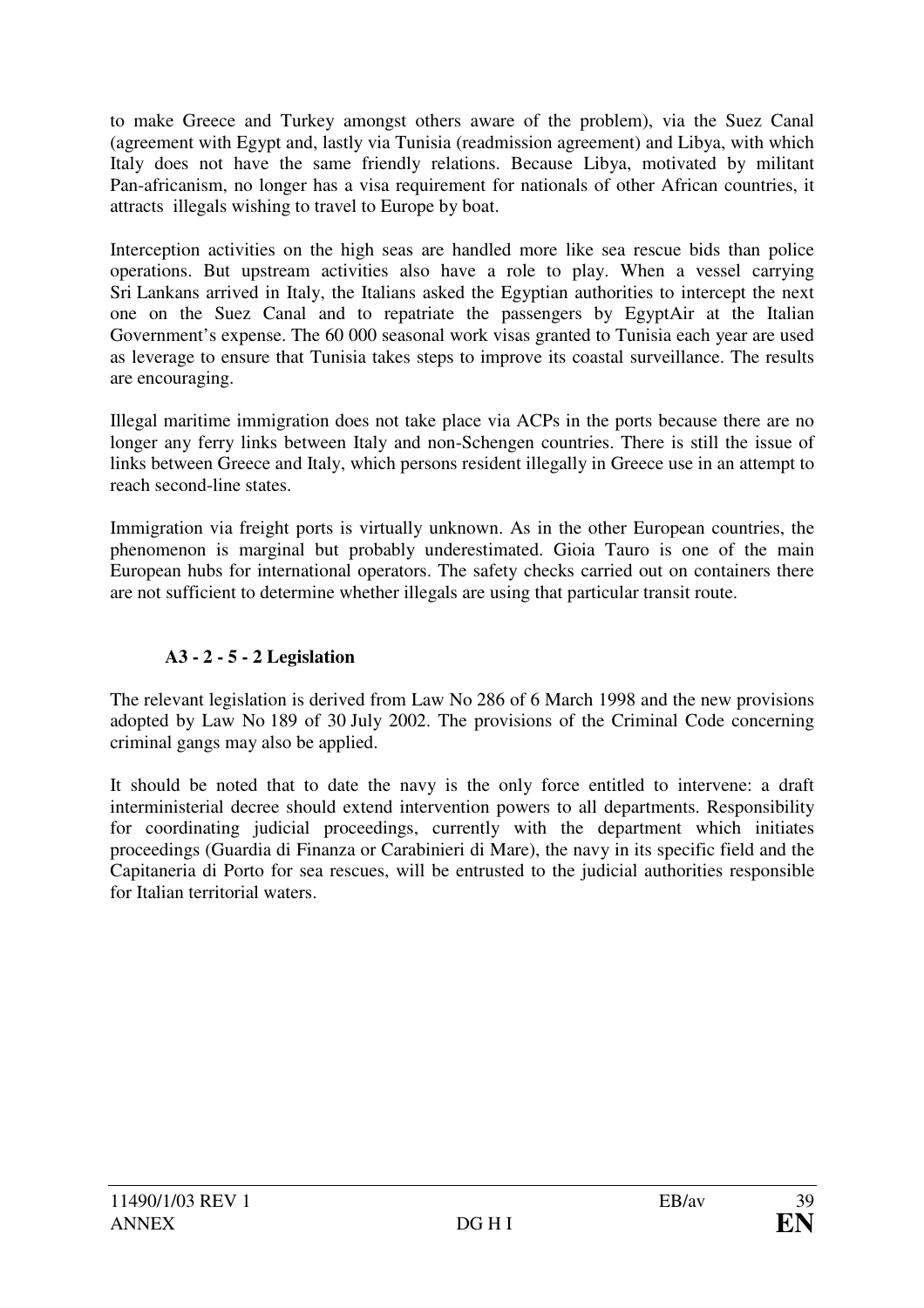Administrative procedures for identifying immigrants and organising detention in holding centres have been developed and are implemented by the police, including in the Lampedusa and Agrigente initial reception centres, with a view to receiving, caring for, identifying and classifying illegals. Special treatment applies in two cases: asylum applications and notice to leave Italian territory. Illegal immigrants cannot be kept in a holding centre for more than 90 days.

# **A3 - 2 - 5 - 3 Operational measures**

At domestic level, prevention is the responsibility of the Ministry of the Interior and the chief of police, who has operational authority over the persons responsible for maintaining law and order.

In technical terms, the navy and Guardia di Finanza have great hopes for the arrangements currently being set up: the SOLAS and Montego Bay Agreements, the NATO maritime surveillance project and the VTS system, which will be operational by the year-end on the north Adriatic coast.

At international level, Italy participates in operations carried out with the Member States of the European Union (*Ulysses* and *Triton*) and has concluded cooperation agreements and entered into administrative arrangements with various states bordering the Mediterranean, with the notable exception of Libya.

# **A3 - 3 Second-line countries**

Second-line countries are affected by three types of illegal maritime immigration. The first is common to all countries, whether they are frontline or second-line states, namely the port-to-port route (not via ACPs); the second is readmission of persons without papers arriving from frontline states and the third is whether the cost of monitoring and surveillance of maritime borders should be shared with the frontline states.

# **A3 - 3 - 1 Illegals arriving via the freight route**

Border control units – whether in the frontline states (for which this route is of negligible importance) or in the second-line maritime states (for which this is the sole sea route taken by illegal immigrants from non-European countries) - are unanimous in declaring that this is not a serious problem. A quantitative approach is inevitably subjective given that, at best, one-third of stowaways are detected and identified by the immigration authorities in European ports.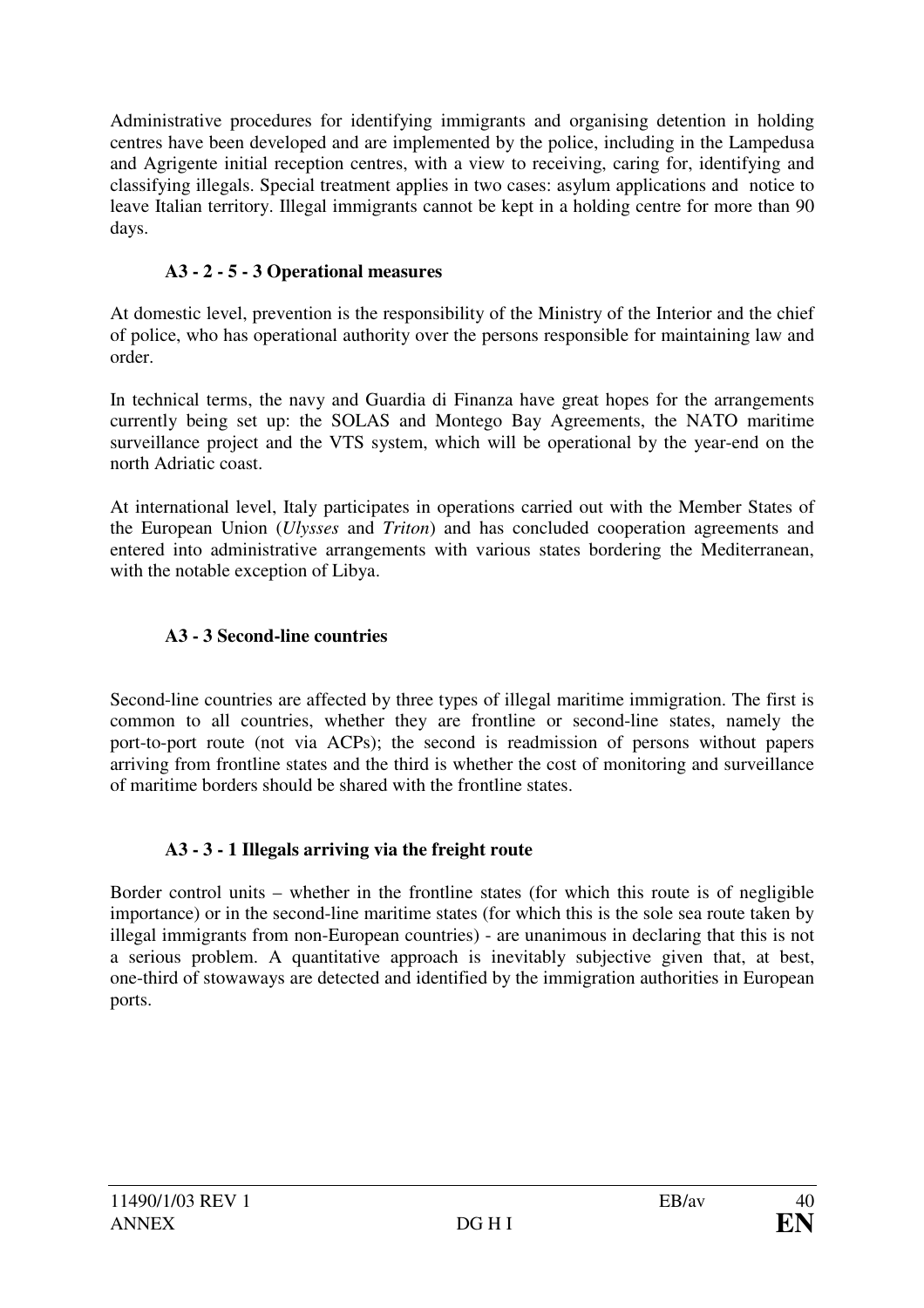The main vector is liner shipping which, because of the way it is organised, i.e. the way in which vessels call at several European ports in turn. Container ships arriving from the east (Far East and Indian sub-continent via the Suez Canal) visit a Mediterranean hub (Malta, Italy or Spain) then sail on to the northern ports (France, Belgium, the Netherlands and Germany). Stopovers in these ports take several hours (between four and twelve hours at the quayside). Intensive operational movements mean that there is little time left to deal with stowaways in accordance with the law of the states in question, whose authorities sometimes have a vested interest - in the light of their national law - of ignoring the presence of stowaways on board.

For example, in a judgment given on 29 July 1998, the French Council of State prohibited the authorities from detaining illegals on board ships calling at French ports. Such persons must be accommodated on land in a holding area and may not leave with the ship. This demotivates the police, who are obliged to follow cumbersome readmission or expulsion procedures. These arrangements appear to be specific to France. However, they provide provisional protection for the interests of shipowners, whose vessels are no longer detained.

Unless and until the status of vessels flying a national or foreign flag - under jus soli - is laid down in law, it will not be possible to establish an effective method of managing illegal immigration. It is worth noting that ports such as Rotterdam, which have set up highly effective expert systems for high-risk vessels,<sup>25</sup> do not regard illegals as a danger of the same magnitude as trafficking, substandard ships or terrorism. In any event, their inspection capacity<sup>26</sup> is too limited to really get to grips with this issue, which is deemed as being of secondary importance. In the world's largest port, full checks are actually carried out on just one vessel a week.

#### **A3 - 3 - 2 Readmission of illegal immigrants (entering via the maritime route) between European countries**

The principles on which the Schengen area is based are designed to transfer responsibility to the parties. Illegal immigrants arrested on a border between two Schengen countries are immediately readmitted to the country from which they came. On the Patras-Ancona link (which since the Yugoslav crisis has been the main route for commercial vehicles between Greece and its EU partners), readmissions are automatic. Readmissions are also automatic between the United Kingdom on the one hand and France, Spain, Belgium and the Netherlands on the other.

<sup>&</sup>lt;sup>25</sup> The alert threshold is very high. Inspections of vessels and exhaustive, physical checks on passengers are rare. The number of such checks is determined by the operational capacity of a force which is very depleted for a port of Rotterdam's importance.

<sup>26</sup> Only one hundred vessels are subjected to full physical inspections each year (source: Schengen evaluation).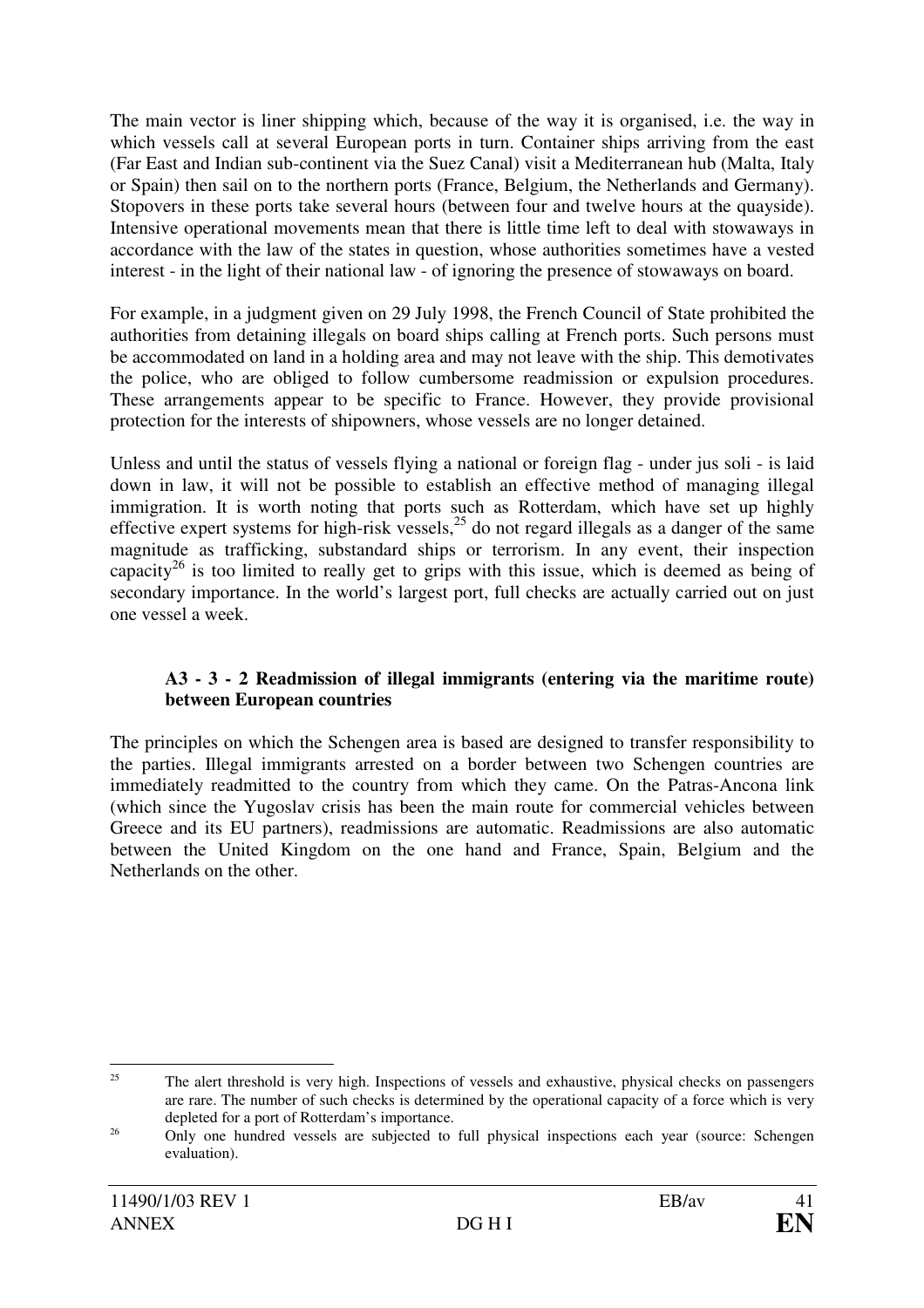Where two Schengen states do not share a maritime border, however, these arrangements no longer apply. Illegals leaving the Algesiras holding centre cross the Schengen area by road or rail. When the *East Sea*'s 910 passengers disembarked on France's Mediterranean coast, their main final destination was Germany, and no checks were carried out on the "German" taxis which came to collect them at the Franco-German border. If the Kurds had disembarked in a country where illegals were kept in holding centres for two months instead of twelve days, they would probably not have been able to maintain the fiction that they were Iraqis.

To prevent routes developing on the basis of perceived weak points in the Schengen area's maritime borders, disparities in Member States' legislation which highlight such weak points should be eradicated. As a consequence, the Member States need to align arrangements for dealing with illegals (readmission, time limits for detention, efforts by Member States and countries of origin to determine the nationality of illegals).

# **A3 - 3 - 3 Support for frontline states from second-line states**

In line with the principle of European solidarity, maritime surveillance arrangements have been set up involving joint action by the intervention forces of several countries. One such example is Euromarfor, set up in 1995 to coordinate joint naval action by Member States. In June 2003, for the third time since the start of the year, a Euromarfor force (comprising vessels from the Italian, French and Portuguese navies) was deployed as part of a peace-keeping mission.

Could the same approach be applied to Schengen maritime borders for security and domestic law and order purposes? *Ulysses* and *Triton*, which bring together the navies and airforces of various countries, are a step in that direction. But the different "maritime cultures" of the European countries means that, in each country, surveillance is the responsibility either of a civilian police force with military status (Guardia Civil (Spain), of customs (United Kingdom)), or of a mixed force (Guardia di Finanza (Italy), the maritime police (Greek coastguards) or the navy (France and Portugal)). Hence the resources deployed are not homogeneous in terms of either legal capacity or equipment, which ranges from light patrol vessels to helicopter carriers and heavy sea patrol planes.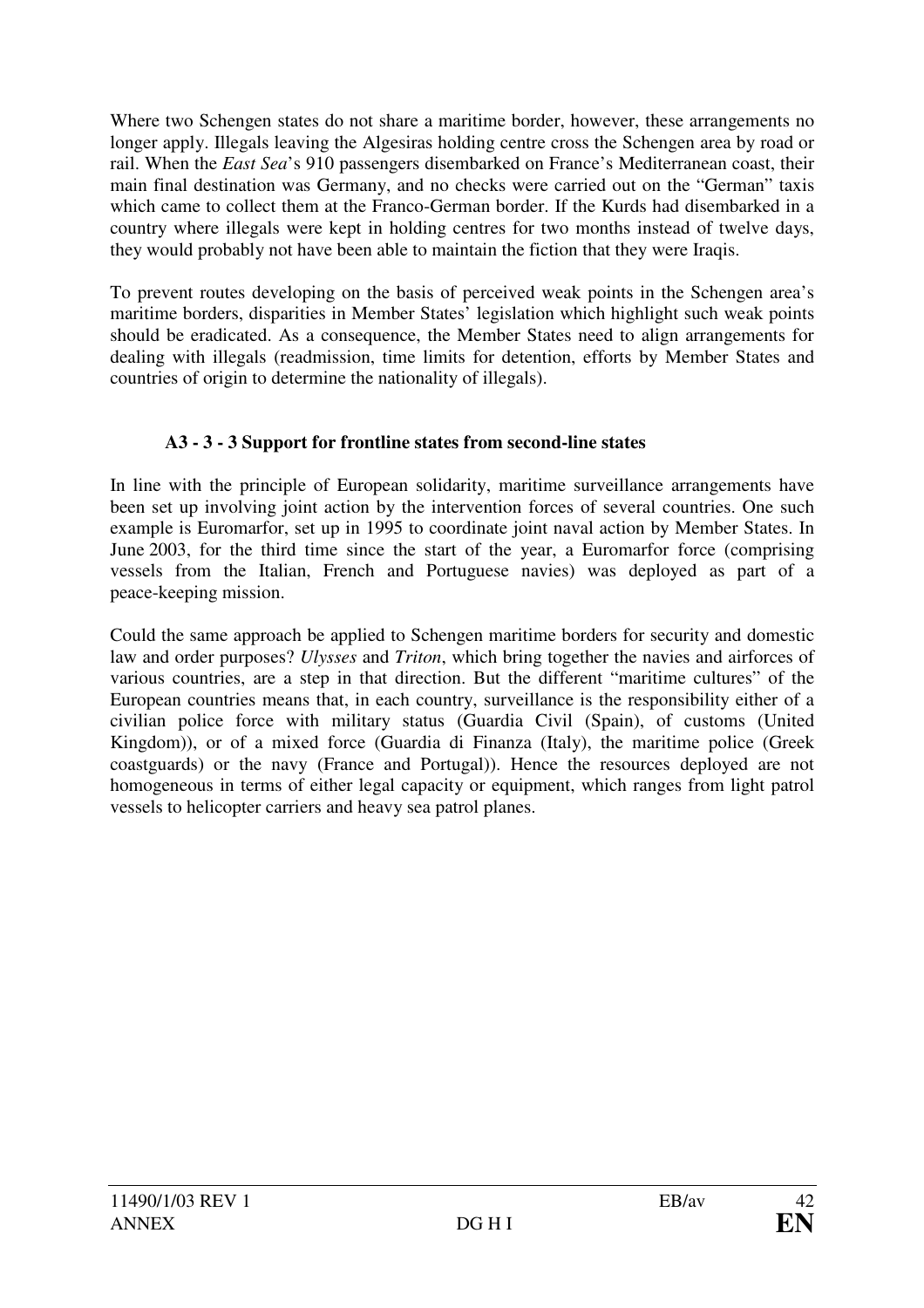The main obstacles to policing by joint forces are of a legal nature. Can a vessel belonging to a Member State intervene in the territorial waters of another Member State? What asylum and immigration rights apply, those of the ship's flag or the country of destination? It is possible simply to treat illegals on the high seas as shipwrecked persons on the basis that they are not actually illegals until they land in a European area port? What if they claim asylum on board ship?

In any event, maritime border surveillance with a view to neutralising maritime transit routes is effected on an occasional basis. The recent past suggests that once a route has been neutralised, surveillance must be maintained, even if it does not need to be as intense. Experience (in Finland and Spain) also suggests that effective maritime surveillance is best organised on land, using modern technology, and that this solution is less costly than deploying naval resources on the high seas.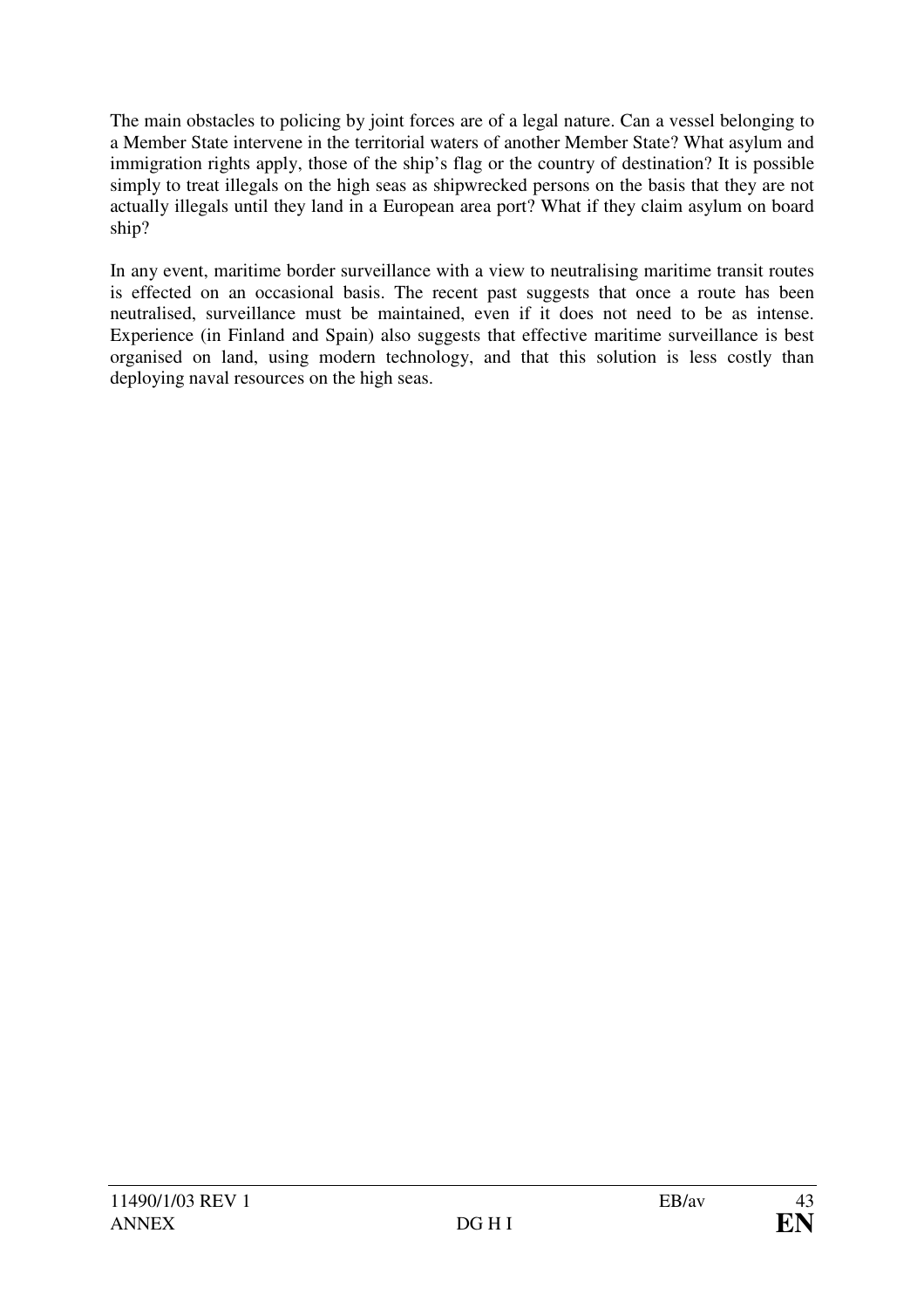# **B. Recommendations**

A diagnosis of the problem of surveillance and control of European sea borders, the subject of Part A, leads on to three major categories of measures which could improve the existing provisions. The aim is to control illegal immigration by sea by strengthening or creating operational and legislative measures and proposing new organisational measures. Part B gives details of all these measures.

#### **B1- A priority requirement: to put in place a risk analysis system, the basis for the whole border management system**

Whatever the nature of the measures to be strengthened or created, they are based on a prior risk analysis which describes all the aspects of the problem of illegal immigration by sea identified in Part A. This analysis divides possible new measures into three distinct areas: operational, organisational or legal. It takes its inspiration from the practices already in place in Member States (notably those which participate in the Baltic Sea Conference) which, along with extensive exchanges of operational information, form the basis of targeted control policies. Annex B.1 presents the risk analysis method.

The risk analysis distinguishes and assigns relative levels of importance to the three types of route for illegal immigration by sea and at the same time identifies the zones or points of sea passage in Europe affected by this immigration:

- The Mediterranean, centre of the focal route, is the entry route for most illegal immigration by sea into Europe.<sup>27</sup> which takes place in five specific zones: Canary Islands Channel, Straits of Gibraltar, Sicilian Channel, Gulf of Sirte, Aegean Sea. It is also the centre of the random route<sup>28</sup> followed in the Eastern and Central Mediterranean basins (destined for southern Italy),
- The Baltic Sea, where illegal immigration by sea is negligible to non-existent,

 $\frac{1}{27}$  $\frac{27}{28}$  This refers to the only relevant figures, "persons intercepted", from the countries affected by this route.

<sup>28</sup> By its very nature, this route varies from one year to the next in absolute terms. Just one ship with 1 200 illegal passengers has to land on a coast to create an anomaly in the statistical series.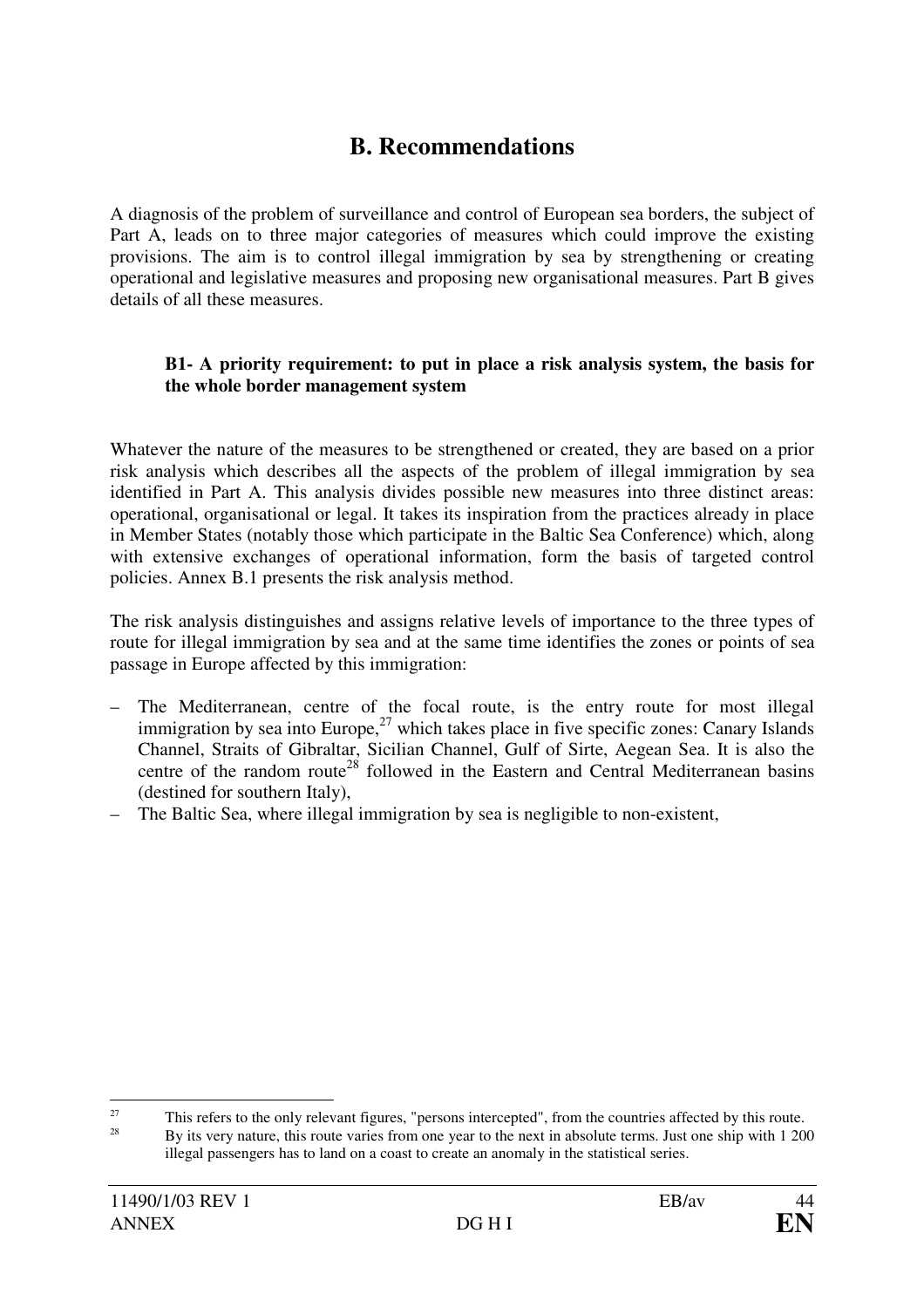– Ports, either as authorised crossing points (ACPs) for entry of flows of persons and accompanied vehicles into Schengen from third countries (ferry lines), or as freight ports where clandestine passengers disembark from cargo ships.

The groundwork for the CIRAM group, carried out by a project team led by Finland, shows that there is now an inescapable need for risk analysis. It is an essential tool for describing and quantifying flows and incorporating these results into a broader view of the analysis and surveillance of migratory flows into Europe via all routes (air, land, or sea); this is why it has been proposed that a specific maritime section be set up, the CIBBRAM (*Common Integrated Blue Border Risk Analysis Model*) as well as a section to do the same work for ACPs of all types - including ports, the CIACRAM (*Common Integrated Authorised Crossing Point Risk Analysis Model)*, within the CIRAM *(Common Integrated Risk Analysis Model)* centre*.* 

Operational risk analysis is based on checks (kinematic checks, administrative checks, passenger checks, processing of any irregularity found) on the various types of boat: ferries, cruise ships, cargo ships, fishing boats, pleasure boats, ships or other vessels with a large number of illegal passengers on board.

Risk analysis makes it possible to measure the effectiveness of any counter-measures taken (operational risk analysis), whether strictly operational in nature or legal or economic, and to plan appropriate operational measures, both in the strictly maritime segment of the routes and in the upstream and downstream land segments.

Risk analysis can also lead to the introduction of common methods of data input, evaluation of real flows, risks and threats among the Member States' various departments responsible for immigration in all the countries of arrival concerned. It also acts as a measure of the effectiveness of the overall policy, the principles for action and organisation for the control of sea borders and the fight against illegal immigration.

Lastly, risk analysis makes it possible to establish an objective link between the migratory flows into Europe and all the actors involved in the routes, including the transnational criminal organisations which represent a major threat in the field of all kinds of illicit trafficking: the risk analysis makes it possible to partially identify the "transport function" common to all forms of trafficking and used by the transnational criminal organisations. It goes without saying that this aspect must be closely associated with the work done by EUROPOL.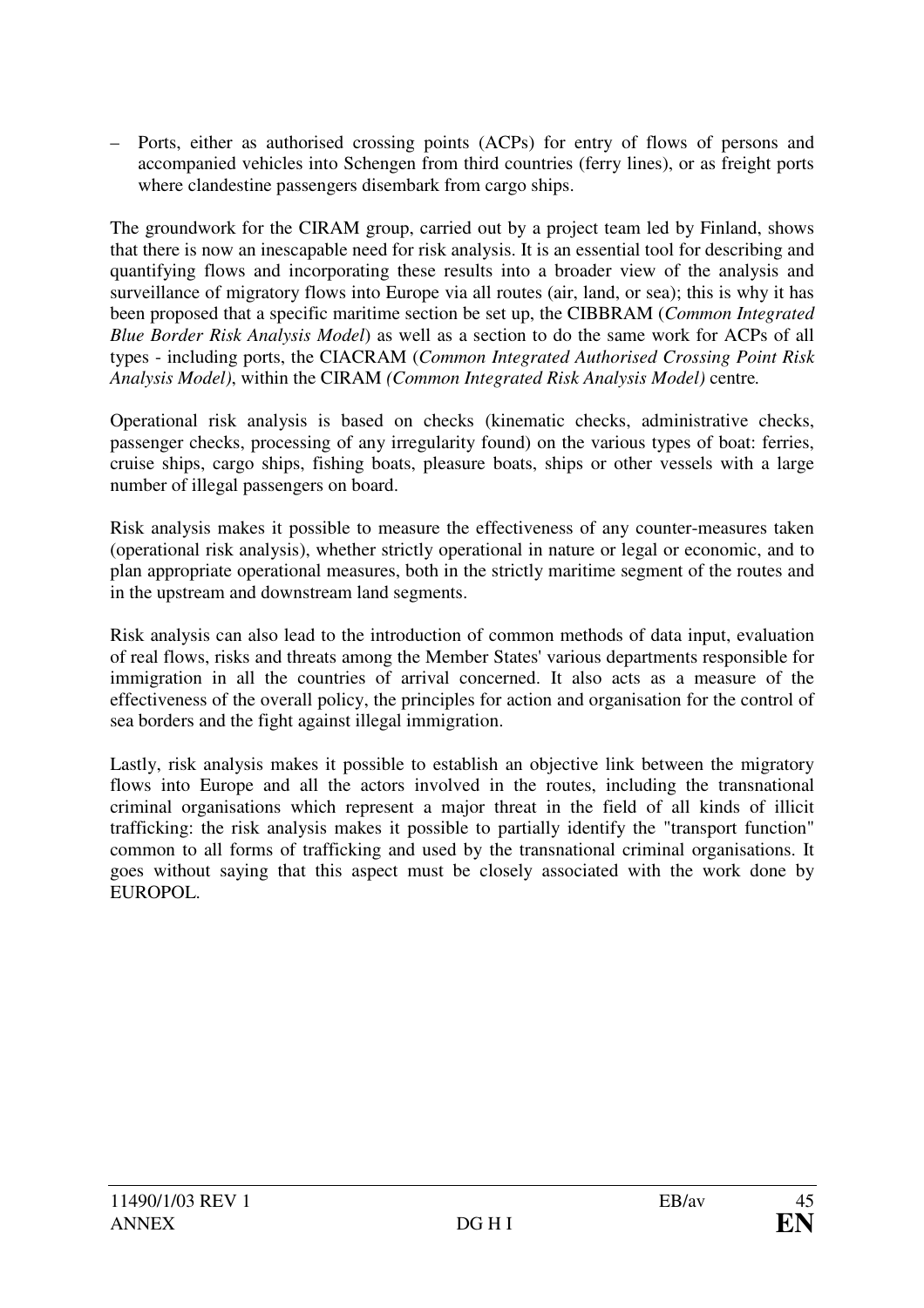#### **B2 - An absolute necessity: to put in place a comprehensive system of integrated management of all kinds of borders (Annex B.2)**

#### **B2 - 1 A system for comprehensive border management**

The risk analysis of illegal immigration by sea shows that sea borders are exposed to the same general migratory pressure as affects air and land borders.

The results to date of the fight against illegal immigration by sea are not satisfactory and bear out the idea that the current system is not effective in the face of this pressure. Some of the flow of illegal migrants arriving via a front-line state turn into undocumented migrants in the second-line countries. This leads the Member States to offload the associated costs onto their neighbours. In the field of border management as elsewhere, Europe's inadequacy has a political and economic cost.

The transnational criminal organisations which organise passage via the three types of border are the same. Their activities cover various illicit forms of trafficking (drugs, arms, human beings) without regard for the borders of the Schengen area. They disembark their clients on the coast of one state to then transport them to another.

The coordination of the fight against illegal immigration and with the fight against the transnational criminal organisations which thrive on it requires an **single, comprehensive, ad hoc operational structure for cooperation** at European level. There are various forms that this structure might take and this is not the place to discuss the issue. However, it is possible to give an outline of the key features. It must be a single structure: there must be no dispersion of the European effort by task or type of border. It is comprehensive and must tackle all illegal migration channels in Europe.

The sole purpose of this structure (cf. diagram)<sup>29</sup> is to manage borders in terms of the migration aspect (Annex B.2). It coordinates its action with the Commission's other fields of action, notably those falling under the responsibility of the Directorates-General for Justice and Home Affairs, Energy and Transport, Environment, Agriculture and Fisheries, Taxation and Customs Union, and with the relevant Council working groups (notably SCIFA and police and customs directors committees).

<sup>&</sup>lt;sup>29</sup> If the Member States confer on Europe the task of implementing a common migration policy (visa policy, asylum and migration policy), this will be the natural structure to take responsibility for it.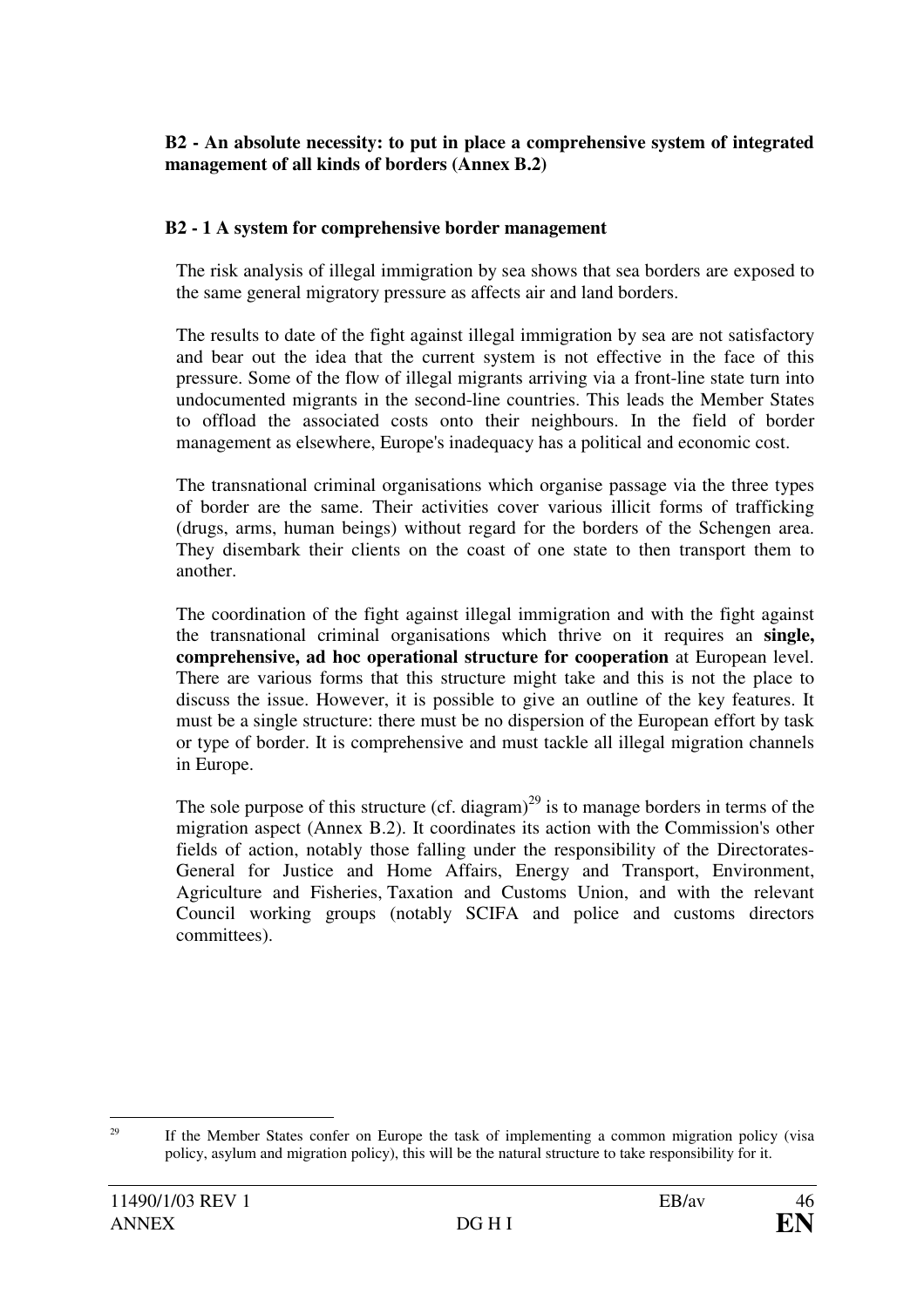The task of this ad hoc structure is to prepare and implement the integrated management of external borders, and to coordinate operational activities. Its key department is **the CIRAM centre**. Either (preferably) alongside this centre, or within it, a monitoring centre for migration is in charge of the necessary statistical apparatus to monitor migration flows.

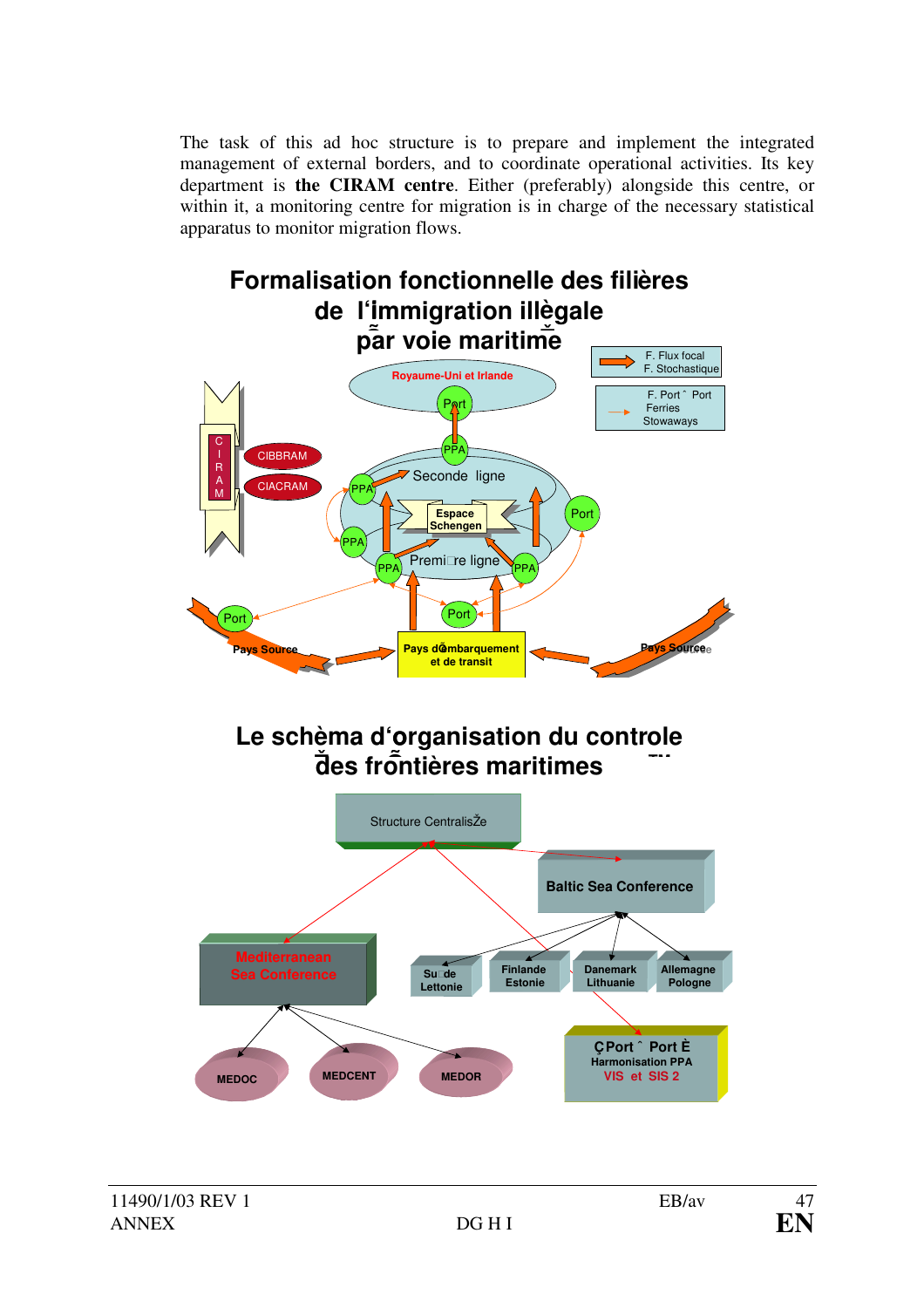

CIRAM's tasks is to evaluate the threat and the risk analysis for all external borders. It comprises four divisions:

- $\rightarrow$  *A steering body* in charge of the general coordination to consolidate all the immigration channels and routes, draw up a map of migration flows and provide the migration office with any information that could be used to develop visa, migration and border control policy, and draw up the general procedures and methods applicable to all types of border.
- $\rightarrow$  *A division responsible for risk analysis* divided into three sections by type of border, **CIBBRAM** (*Common Integrated Blue Border Risk Analysis Model*) **for sea borders**, **CIACRAM** (*Common Integrated Authorised Crossing Point Risk Analysis Model)* **for ACPs** at airports, land borders and **ports**, and **CIGBRAM** (*Common Integrated Green Border Risk Analysis Model)* for the land border. Each section implements the directives, procedures and methods decreed by the coordination centre, but deals with the problems specific to each type of border.
- → *An information centre*, the **EIC** (*European Intelligence Center*): via collaboration with EUROPOL and the network of Member States' ILOs in post abroad, it evaluates the risk of criminal undertakings and provides the necessary information to plan border control and surveillance operations, particularly operations tracking random routes and detecting upstream movements in the source countries. As far as the identification of suspect ships is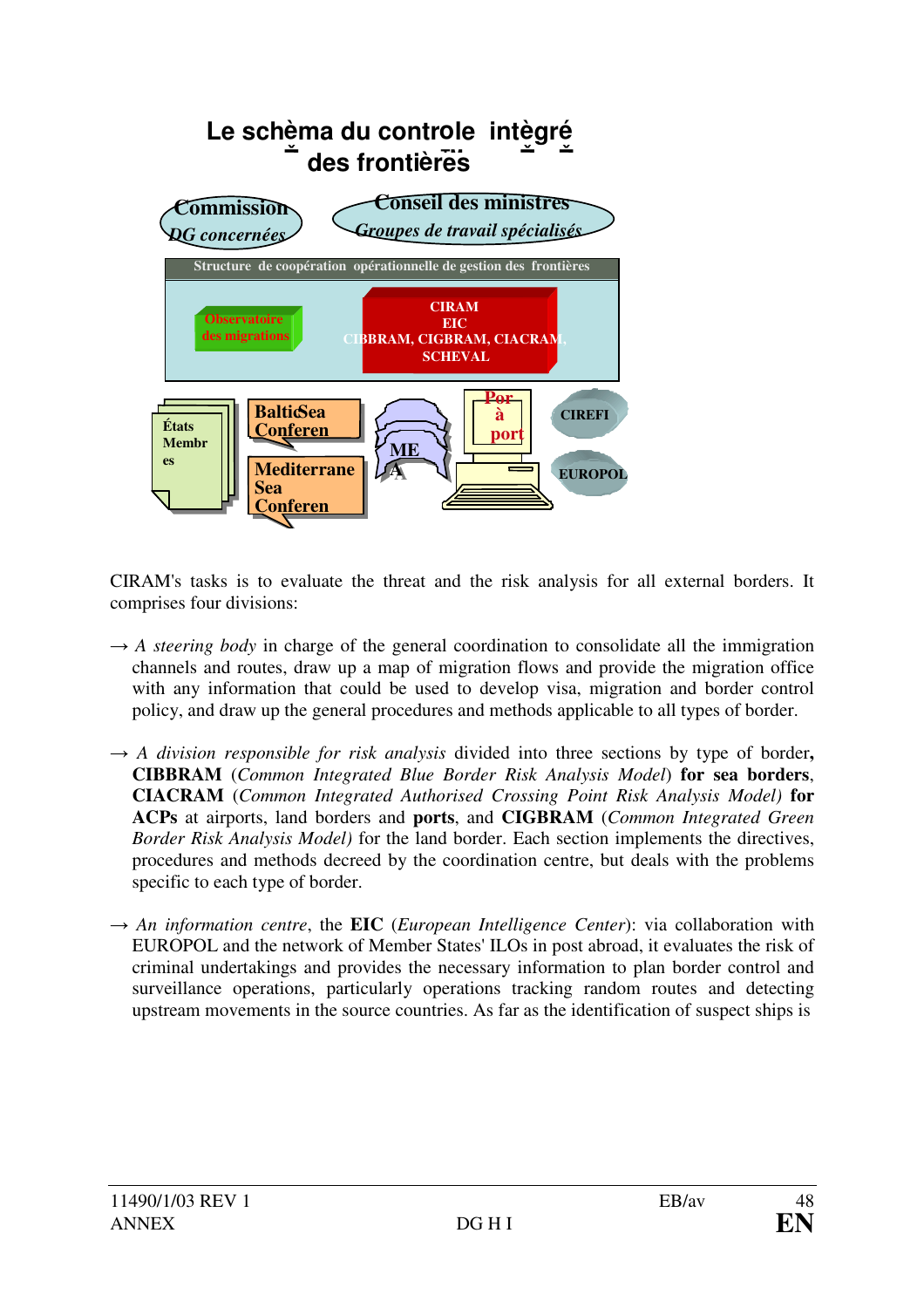concerned, the EIC, in liaison with the economic players in the maritime sector, could give all the Member States access to the EISICS database and to other information on risk.

→ An evaluation and audit service, **SCHEVAL** (hard control) to audit the implementation of Schengen policy, including the action programmes policy decided on by CIRAM. This service extends the model and the powers of the Schengen evaluation group. For the Union's external border control to be credible, it will, in future, require greater homogeneity and rigour based on a professional, permanent, independent inspection and control capacity. The *SCHEVAL* service is made up of a body of a dozen high-level independent inspectors (auditors). The evaluation process, modernised with a view to more effective controls, uses adversarial procedures.

The CIBBRAM section is the coordination tool for all sea border control and surveillance activities (except ACP): evaluation of the specific threat to sea borders, centralisation of specifically maritime information, notably by drawing up of lists of suspect ships (stowaways, random routes and focal routes), risk analysis and monitoring of sea routes in permanent liaison with the services responsible for risk analysis in the first-line countries (Spain, Italy, Greece) which are responsible for the regional management of flows entering the Mediterranean, putting in place of common methods and procedures, assistance to joint operations carried out by a Member State on the *Ulysses and Triton* model and drawing up of assessments of these operations.

# **B2 - 2 A policy coordinated with the other aspects of sea border security**

The integrated management of borders creates an area of shared responsibility: the control of migration flows by sea, with an overview of the security of approaches to Europe covering surveillance of trafficking in illicit goods, security of port areas, control of maritime fisheries and safety (European Maritime Safety Agency – EMSA). These two integrated entities remain distinct, even though they partly share the two functions of maritime surveillance and risk analysis. The Union will consequently have to consider coordinating them.

Port and airport security, notably the commitments made at the IMO (*International Ship and Port Facility System* - ISPS) and the provisions imposed by the United States and implemented by the *Homeland Security Department*, will have an impact on the port-to-port route, though this will not undermine the principles and organisation proposed for integrated border management.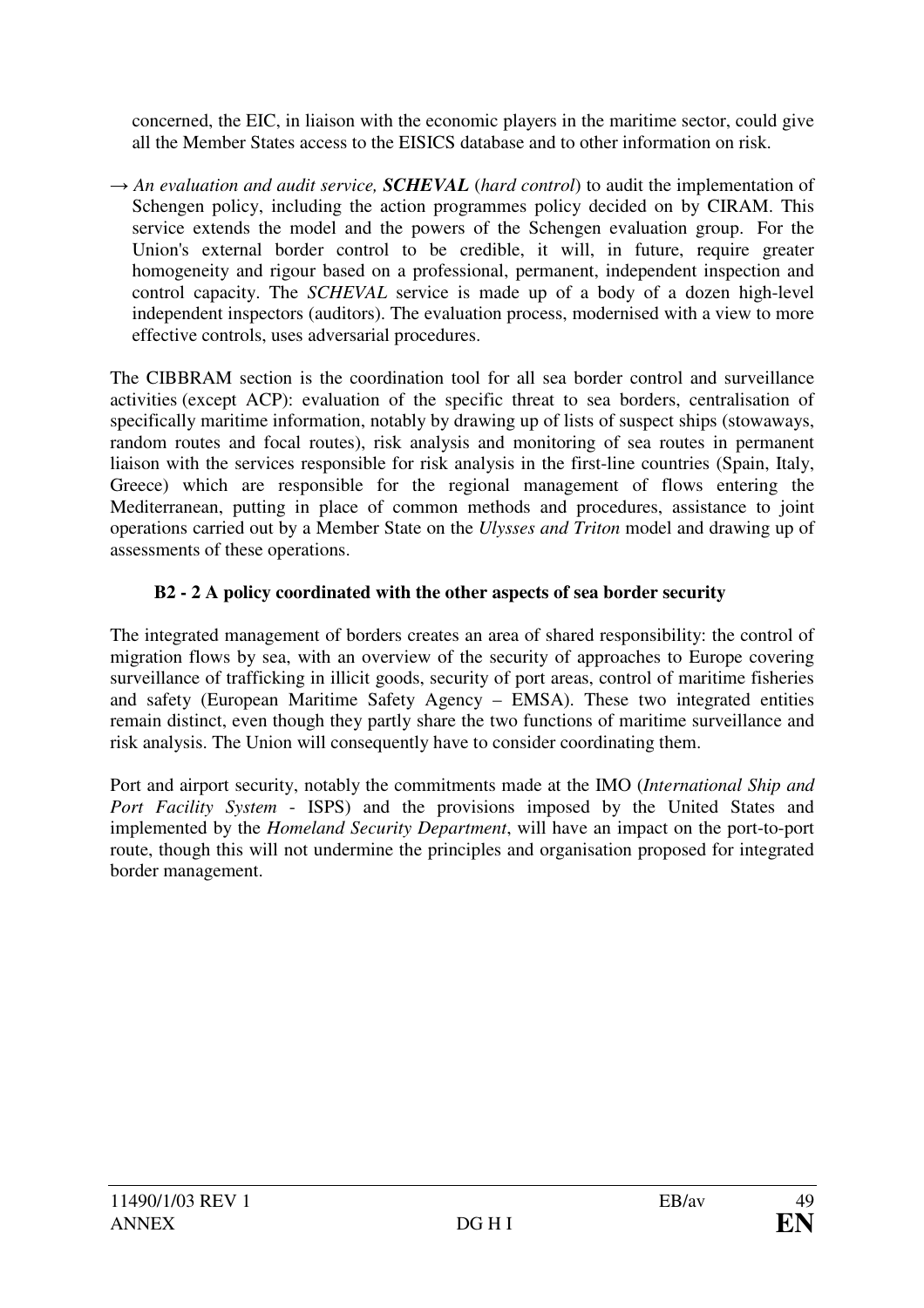Equally, the links between different types of trafficking (cigarettes, drugs, trafficking in human beings, arms, terrorism), notably as a result of possible involvement by the same transnational criminal organisations, open the possibility of the coordination of all issues relating to the internal security of the Community area (cf. reorganisation in the United States into the *Homeland Security Department* ).

# **B3 - The heart of the matter: organising Europe's sea borders**

The management of Europe's sea borders is organised in one central body and two regional entities (Annex B.2):

- The CIRAM centre centralises the functions of assessment of the threat, management of information and risk analysis at European level. Through the CIBBRAM section, it coordinates the bodies responsible for risk analysis in each front-line country in the Mediterranean (Spain, Italy, Greece). Through the CIACRAM section, it provides integrated management for the "port-to-port" route in order to apply the standards and procedures laid down by the Schengen Agreement and applicable in all ACPs.
- · The *Baltic Sea Conference* (BSC), which coordinates with the CIRAM centre on questions of migration.
- The Mediterranean Sea Conference (MSC), yet to be created, to deal with the biggest illegal immigration flows by sea in Europe, via a "North-South" type partnership between the coastal states. Its remit would go beyond the strict limits of illegal immigration by sea to deal, like the BSC, with all problems of safety and security in the Mediterranean basin.

The following proposals concern the Mediterranean Sea Conference (MSC) and the "port-to-port" route.

# **B3 - 1 Setting up the Mediterranean Sea Conference (MSC) (Annex B.3)**

The Mediterranean Sea Conference (MSC) is a partnership, under the aegis of the EU, between the coastal states of the Mediterranean contact zone. The overall policy aim of this partnership is North-South cooperation in all fields, including economic cooperation: the *MEDA* programme is the standard instrument for European assistance, one of the components of which is cooperation on legal and illegal immigration control. If bilateral relations between a front-line Member State and the country opposite it on the south side (Spain - Morocco,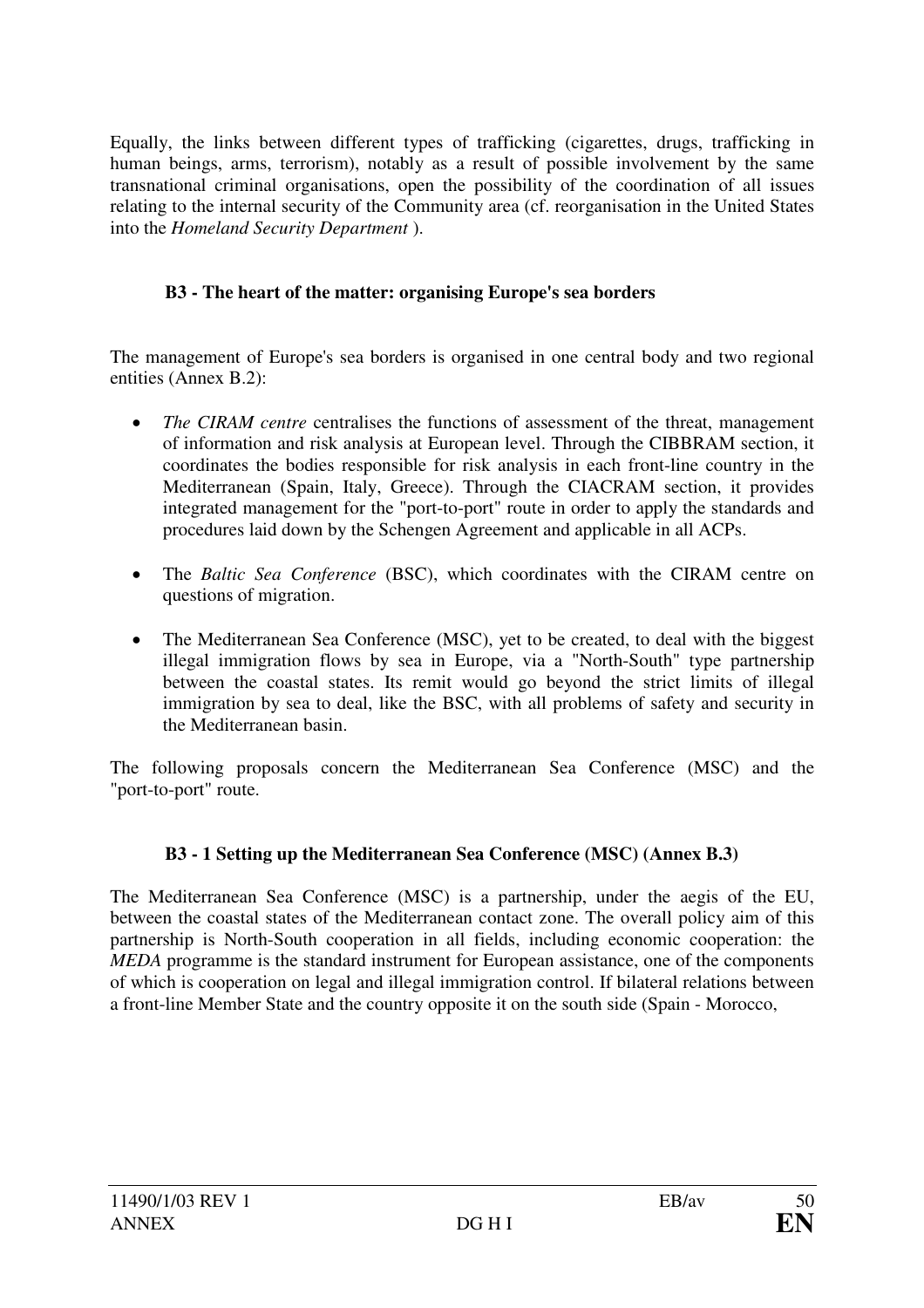France - Algeria, Italy - Libya, Greece - Turkey) do not lead to effective cooperation, the institutional presence of the EU can offer powerful resources. The immigration aspect is currently a key feature of the proposed partnership mission, even though the structure clearly makes it possible to address any problem of security, safety and the environment in the Mediterranean Sea area and to take up various issues initiated by the current Euro-Mediterranean dialogue. The specific position of Turkey should be noted: it is an official candidate for accession but apparently it is an insufficiently cooperative transit country in the fight against illegal immigration by sea, and it cannot yet be described as safe in terms of political asylum. Some serious work needs to be done with Turkey for it to fully play the role of buffer state before one day potentially becoming a member and manager of the external border.

The centralised level of the MSC covers both the assistance programmes run by the European Union and the main tasks coordinated by CIRAM:

- readmission agreements to transit countries and source countries,
- aid to transit countries for the management of illegals from the source countries,
- evaluation of the threat, risk analysis in front-line countries.

All legal proposals which could halt or prevent illegal immigration by sea or modify the approach to action at sea to pick up illegal immigrants are being debated and implemented. They are listed in a paragraph below. The MSC could also look at agreements on legal immigration, notably the management of immigration quotas and visa policy.

The MSC has a permanent secretariat at European Union level and a rotating annual presidency between the partner states. It draws up the action programmes, as does the BSC Task Force, for the sake of efficiency, which are then run by a partner country. Lastly it draws up an annual report on its action in coordination with the CIBBRAM (evaluation of flows, routes, the effectiveness of counter-measures).

In the Baltic Sea, the partnership between coastal countries within the BSC framework is fully operational (cf.  $A3 - 2.2.2$ ). This is far from being the case in the Mediterranean. The southern partners (except possibly Turkey) are not likely to join the European Union at any point as Poland and the Baltic states are. The result is that intervention by the European Union is essential in order to neutralise as far as possible the sensitivities which sometimes characterise the delicate North-South bilateral relations. MEDA-type economic proposals are therefore at the heart of the successful functioning of the MSC.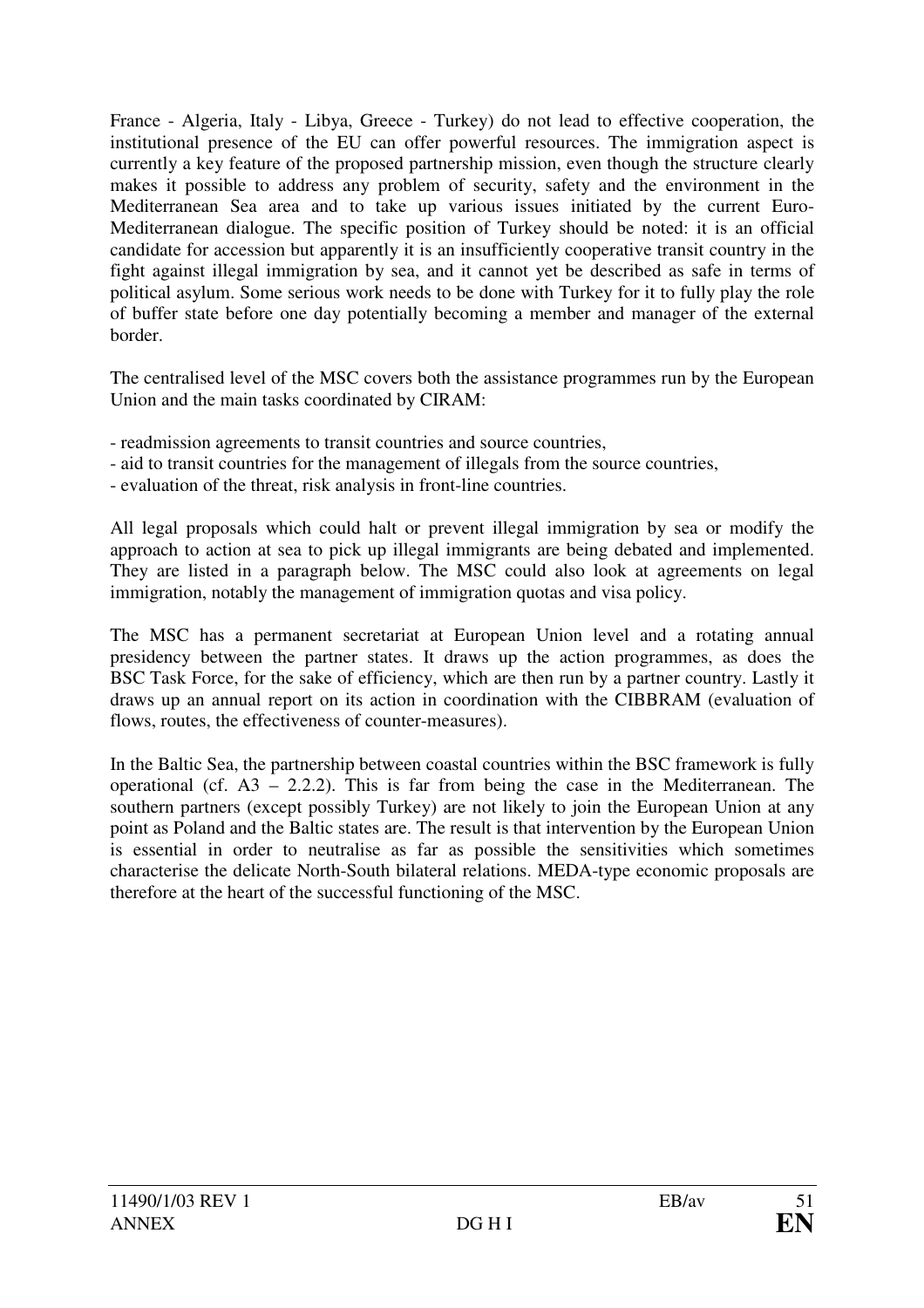Three principles should apply to the way interventions at sea to combat illegal immigration are carried out:

- $\rightarrow$  **Decentralisation of surveillance and intervention**, conferring operational responsibility on the three pilot front-line countries, Spain, Italy and Greece, to manage **focal routes** in each of the three regional basins: the western Mediterranean (MEDOC), the central Mediterranean (MEDCENT) and the eastern Mediterranean (MEDOR).
- $\rightarrow$  **Coordination of actions at sea** by one of these three countries, depending on the basin concerned, using the maritime air resources of the front-line and second-line Member States, in operations relating to the **random route** (arrangements for devolving operational *hand-over* type responsibilities (to avoid pointless investment in setting up a single centre for the whole of the Mediterranean) as part of large-scale maritime operations).
- $\rightarrow$  **Coordination of information** led by the EIC. In particular the work of police attachés and liaison officers on migration from the Member States to the transit countries must be coordinated and possibly rationalised, with the Member State that is best placed locally being given a mandate to represent all the European States. The information may also come from port managers and the economic players in the maritime sector.

### **B3 - 2 Managing the port-to-port route in accordance with the principles and standards applicable for Schengen area ACPs (Annex B.4)**

The priority objective is to apply the 100% control provided by the agreement for Schengen area ACPs to port ACPs dealing with passengers and vehicles arriving by ferry from third countries. This objective is particularly demanding for the Mediterranean Member States. At the same time, care must be taken not to weigh economic players down with excessive or anti-commercial constraints. While cooperation by these players, which can generally be taken as read, is important, it cannot replace the responsibilities of the States and their departments responsible for border controls.

This control must be rigorously coordinated with a common visa policy, systematic checks on travel documents and their validation, and systematic use of biometric techniques. The decision taken at the Thessaloniki summit to develop the Visa Information System should make it possible to achieve this objective.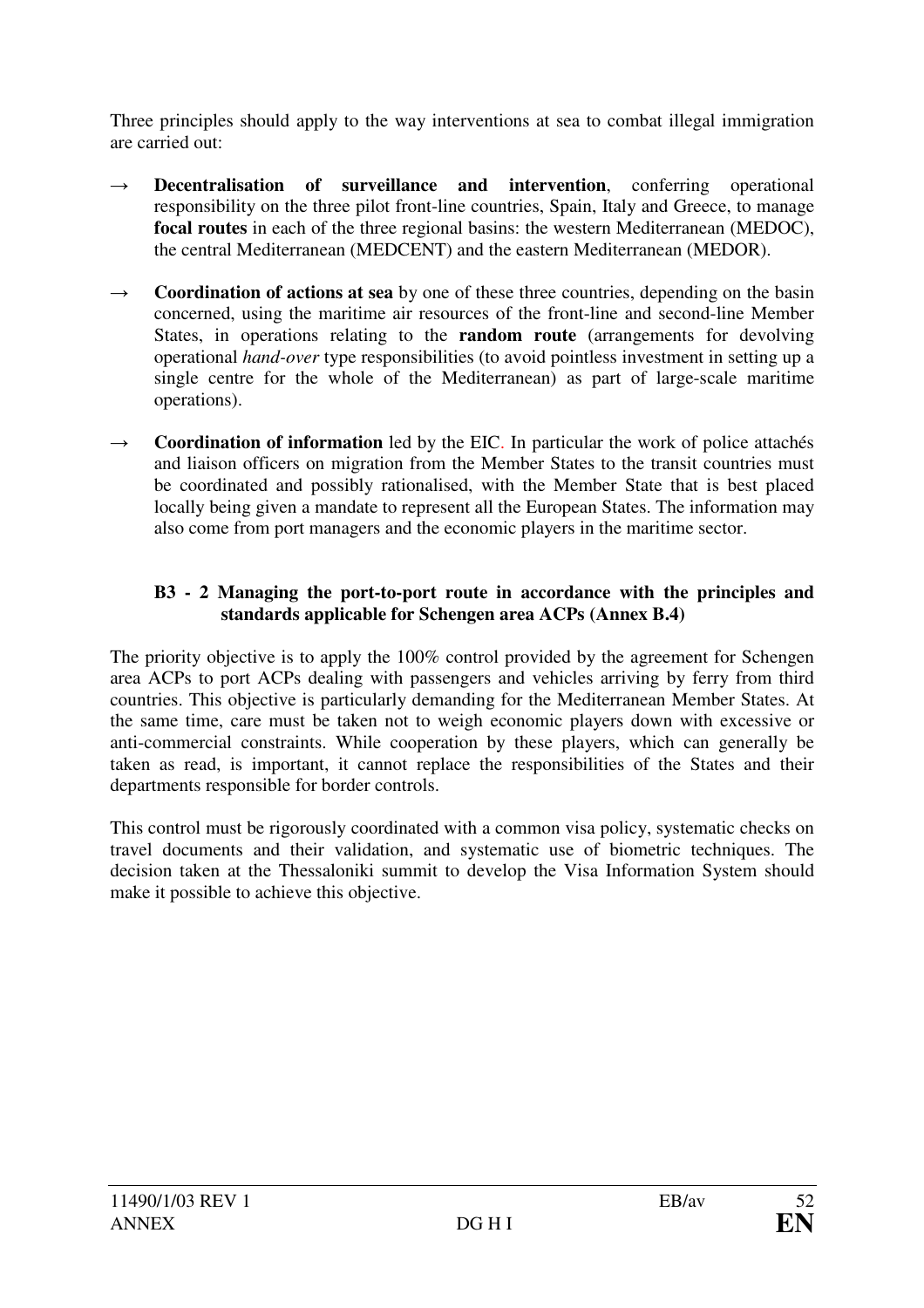Warnings and collection of fines imposed on carriers in accordance with the carrier's liability directive should be more systematic and part of the revenue could be pooled for the technical improvement of controls.

The flow of stowaways on merchant ships, although minor compared to the preceding flow, can be controlled by the generalised use and systematic application of EISICS and ZUIS practices from the ports in the northern European Member States. This objective must dovetail with the need to be in harmony with the very short-term impact of the new CSI, CTPAT and ISPS coded provisions in all the EU's ports.

Each State will, it is true, have to apply these new standards and ensure that the economic players in the maritime sector contribute as appropriate. It is proposed below (cf. B.5.2) that the ferry companies carry out more extensive pre-boarding checks on their extra-Community lines and transmit personal data allowing an advance pre-check by the services in charge of border control.

Each State could also consider what practical arrangements there should be to deal which the discovery of stowaways which would avoid fears of immobilisation of the boat and a disturbance of commercial operations, and would thus allow more spontaneous declarations by the captains and shipowners.

### **B3 - 3 Supporting and reinforcing physical border controls on an upstream "virtual border" for the operational management of the three types of route**

Concept of *virtual border* developed by the UK in the Channel/North Sea, which consists of shifting the initial border controls to the ports where the flows originate from: Calais, Dunkirk, Zeebrugge, using equipment and personnel from the UK. The same principle is implemented in transatlantic links by sending the American authorities lists of passengers and, in the future, a copy of their travel document.

In the three types of route, control of the physical border should be reinforced at a "virtual border" upstream, by bringing control and prevention actions forward in the arc between the countries of transit or depart, principally those on the eastern and southern coasts of the Mediterranean<sup>30</sup>

 $30<sup>1</sup>$ "The arc of countries in the first circle", as stated by Mr Javier Solana in his common security doctrine.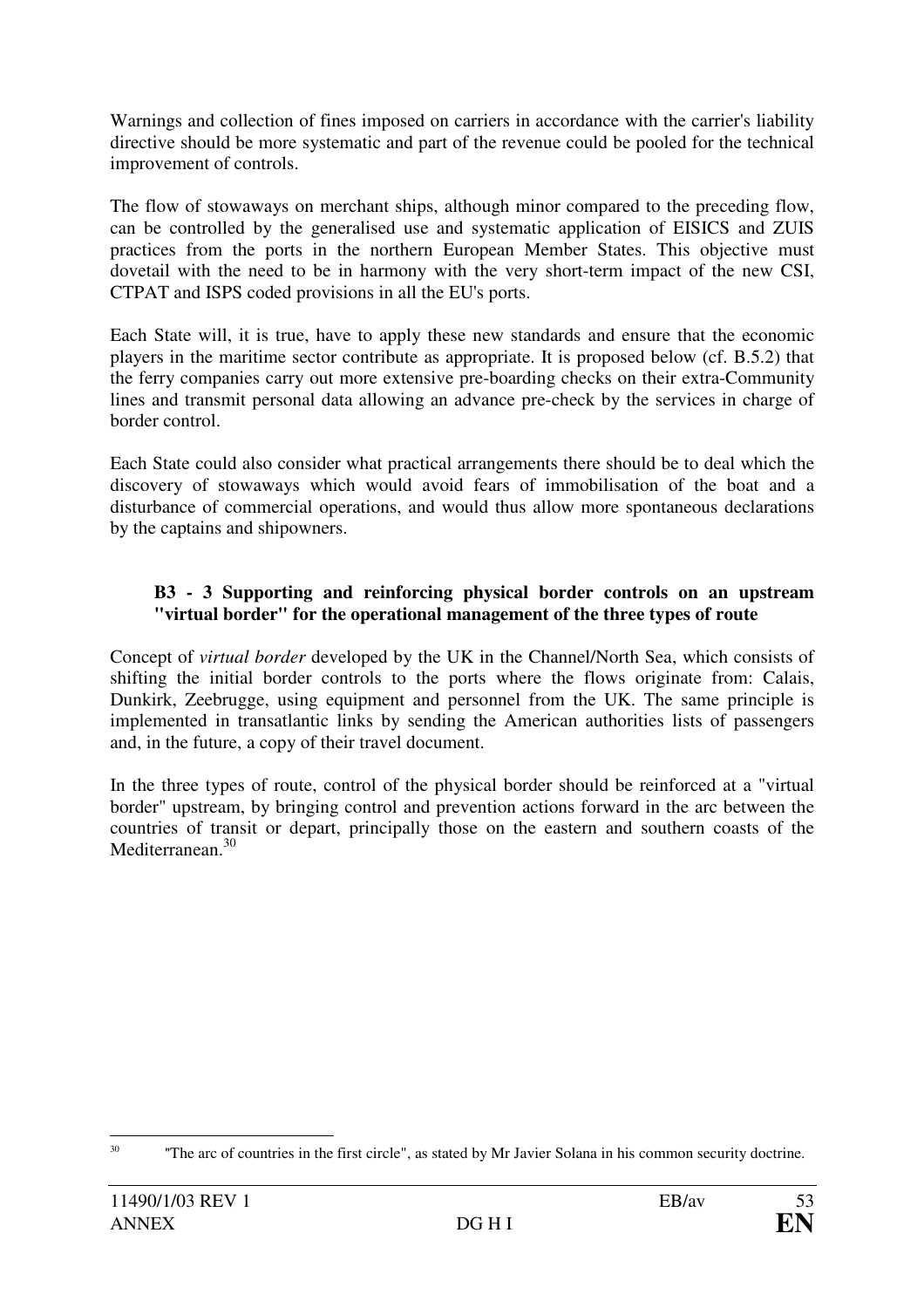- port-to-port route: as the British immigration services do at Calais, shift equipment and checks to the ports of embarkation in the Maghreb,
- focal route: put together a comprehensive system in three layers:
- encouraging checks by the countries of embarkation on land, on the coastlines and in their ports,
- taking action on vessels, as close as possible to the coasts of embarkation, with patrols authorised by the European Union,
- intervening on vessels which have managed to get past these first obstacles, close to or on the coasts of embarkation, using SIVE-type surveillance systems in line with the rules on rescue at sea,
- random route: put together a four-layer system:
- by providing information (EIC, EUROPOL, ILOs, list of suspect ships) in order to detect the planning of operations of this type at the earliest possible stage,
- by intervening with the countries of departure, in order to encourage them to intervene on their coasts and in their ports to prevent these operations from starting,
- by tracking or patrols (transit countries, front-line countries, EU patrols) with the aim of taking over this type of ship,
- by maritime surveillance with SIVE-type systems where they exist.

The results expected from interventions at sea on focal routes and random routes are apparently limited. If they are defined, as we propose, in terms of humanitarian intervention (saving of vessels in actual or potential distress), it becomes clear that these concerns are not those of the smugglers and the transnational criminal organisations, which have no compunction in threatening to emperil or actually emperilling the lives of their passengers at sea. Thus intervention on the coasts of the countries of embarkation are preferable to rescue operations at sea.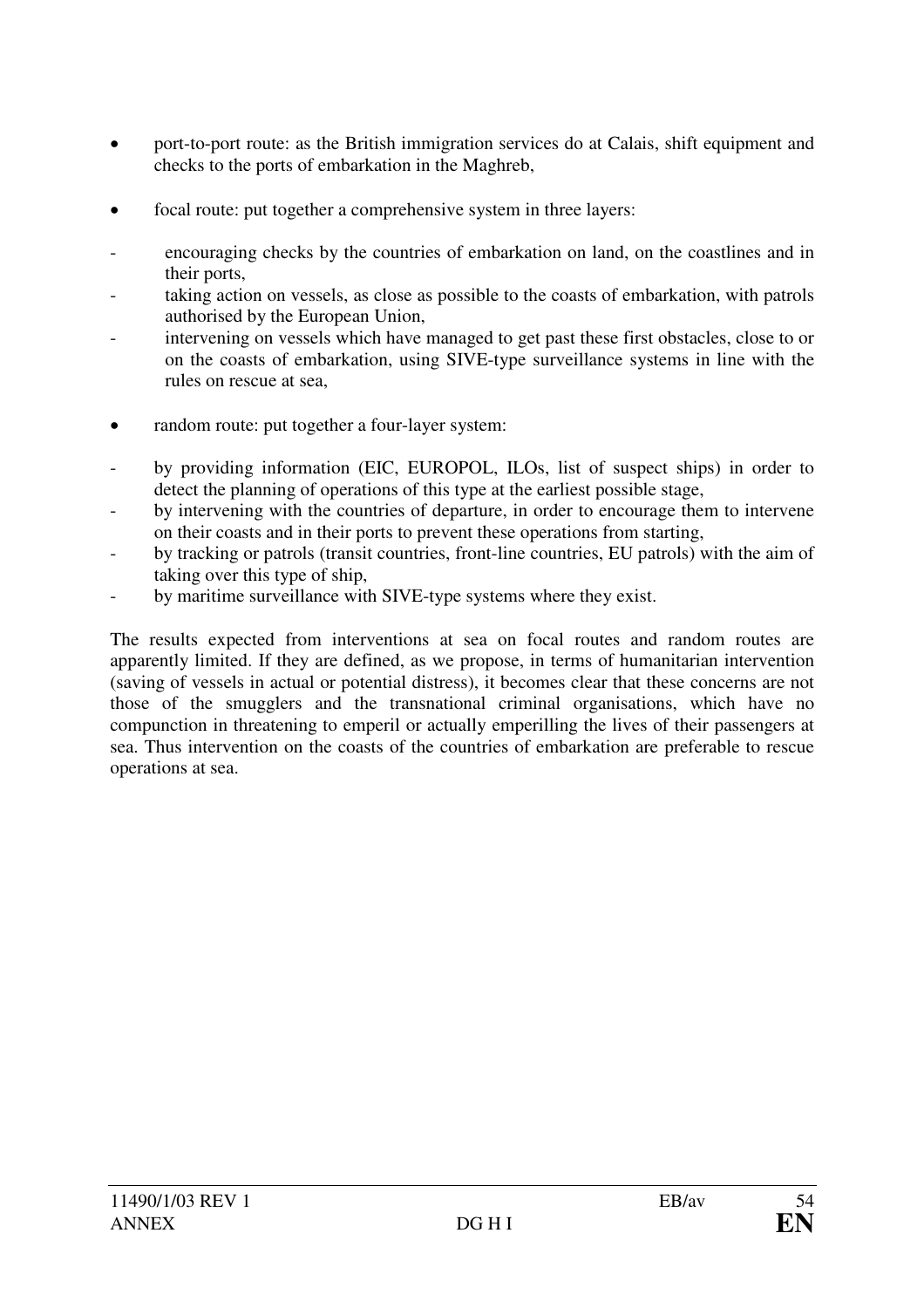### **B4 - Legal initiatives to combat illegal immigration by sea (Annex B.5)**

Details of the legal proposals may be found in Annex B.5. They are grouped according to the three types of law involved (international law, Community law and contract law).

## **B4 - 1 International law**

### **B4 - 1 - 1 Enforce the law of the sea**

by forcing flag States to fulfil their obligations, particularly within their territorial waters, and ensure effective control of the ships that fly their flag and are on their national registers.

 $\rightarrow$  Maritime law should be enforced to tackle focal routes. The States of departure must be made to take responsibility for law enforcement in the case of vessels sailing from their coast. Whatever its size, a ship setting sail from the recognised coast of a State must fly the flag of its country of registration, if it is a foreign vessel, or of the coastal State itself. Compliance with international shipping rules on flags is the basis of proper enforcement of the various provisions on vessel safety and the protection of human life at sea. The flag State is responsible for the seaworthiness of the ship. An unseaworthy vessel cannot put to sea without endangering its crew, the passengers, the marine environment and other vessels. It must be prohibited from putting to sea by the authorities of the flag country. However, the criteria of unseaworthiness should be classified according to whether they are the responsibility of the flag State or the owner. It is essential that a direct causal link can be established between the substandard condition of the vessel and the lack of effective control by the flag State. A vessel without navigation lights, for example, is not fit to sail. The State is responsible if the ship that is flying its flag is not equipped with lights, but not if the lights are defective (responsibility of the owner) or are not turned on (responsibility of the master).

 There is a need for measures. Flag States should be obliged by law to ensure that vessels flying their flag, whatever their size, comply with international rules of navigation. This applies both on the high seas and in the territorial waters, particularly where these are international shipping routes (Canary Islands Channel, Straits of Gibraltar, Sicilian Channel, Adriatic Sea, Aegean Sea).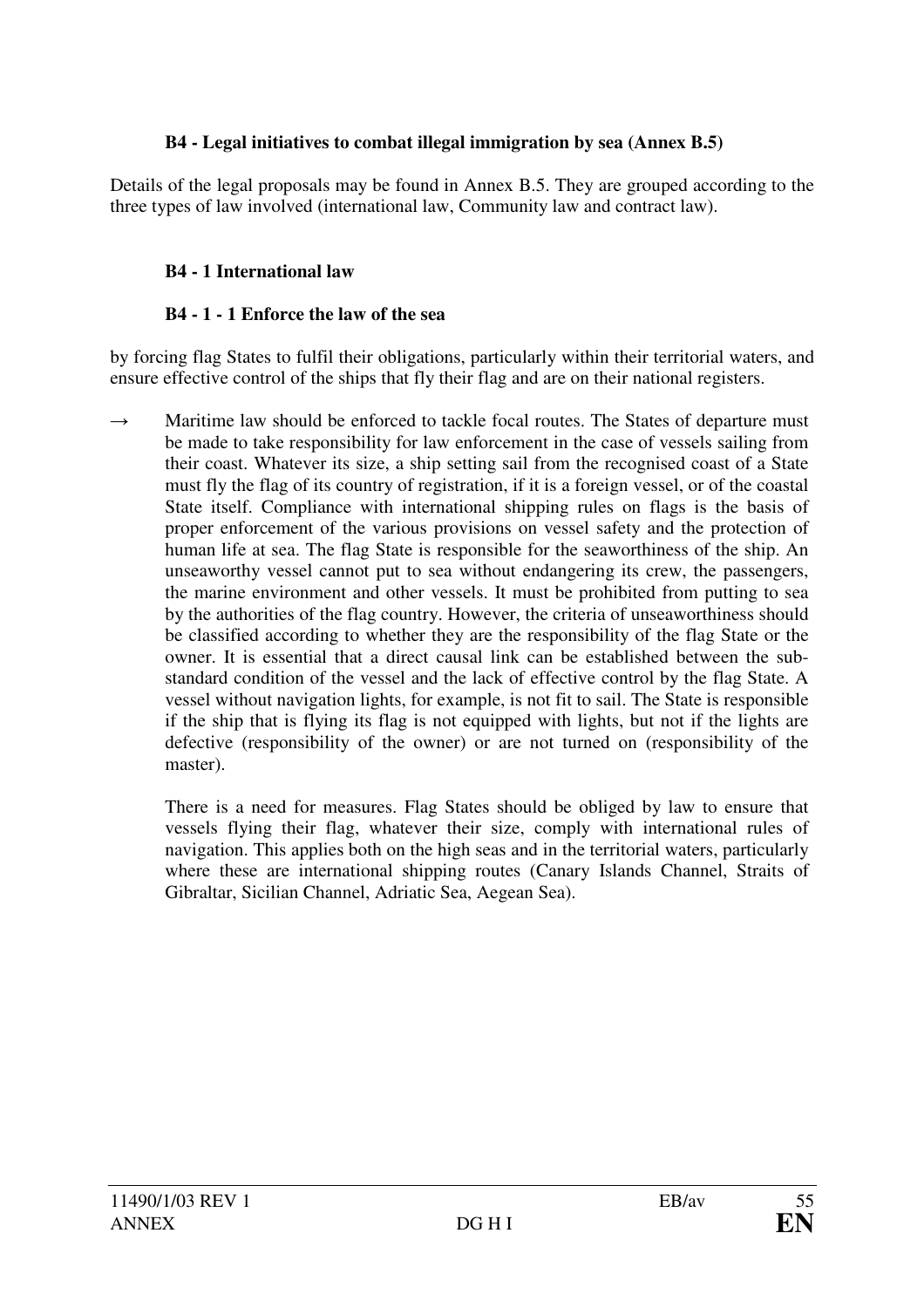$\rightarrow$  No cases have ever been brought in an international court of justice against a flag State (or port State) concerning compliance with its obligations. There is no case law dealing with the pain and suffering of the State that suffers the consequences of the negligence of the flag State.

 This is hardly surprising. There are numerous reasons why no legal action is taken, not least the desire to maintain normal diplomatic and trade relations with the countries concerned. However, the enforcement of the rules of international law could be a practical tool in negotiations with such States. The measures to be taken are in line with those adopted by the Council of Ministers to tackle hydrocarbon pollution at sea. An explicit international procedure for bringing to justice flag States that are negligent in monitoring the seaworthiness of their vessels is needed to complement the Montego Bay Convention. The Commission should suggest that the Schengen states follow this approach and explicitly spell out the responsibility of the flag State under maritime law.

 **B4 - 1 - 2 Use the provisions of the SOLAS convention** to the advantage of the European Union, in order to legitimise emergency intervention by the European Union to ensure the safety of passengers aboard unseaworthy ships, who have the same status as those shipwrecked in international navigation channels.

The principle of the duty to render assistance to persons in danger at sea can be applied to focal routes. Under the SOLAS Convention, the master of any ship has a duty to change course to respond to a distress call. IMO Resolution A 867 of 27 November 1997 called on governments "to cooperate in the interests of safety of life at sea by increasing their efforts to suppress and prevent unsafe practices associated with the trafficking or transport of migrants by sea and by ensuring that effective and prompt action is taken against such unsafe practices."

The measures to implement this Resolution, set out in the IMO's Maritime Safety Committee circular 896 of 1998, so far exist only on paper. They are interim measures and they are not mandatory.

 $\rightarrow$  States may operate patrols to intercept vessels or carry out rescues at sea (along the lines of the rescue tugs in the busy coastal shipping lanes). These are civilian security operations, not police law enforcement operations. Their purpose is primarily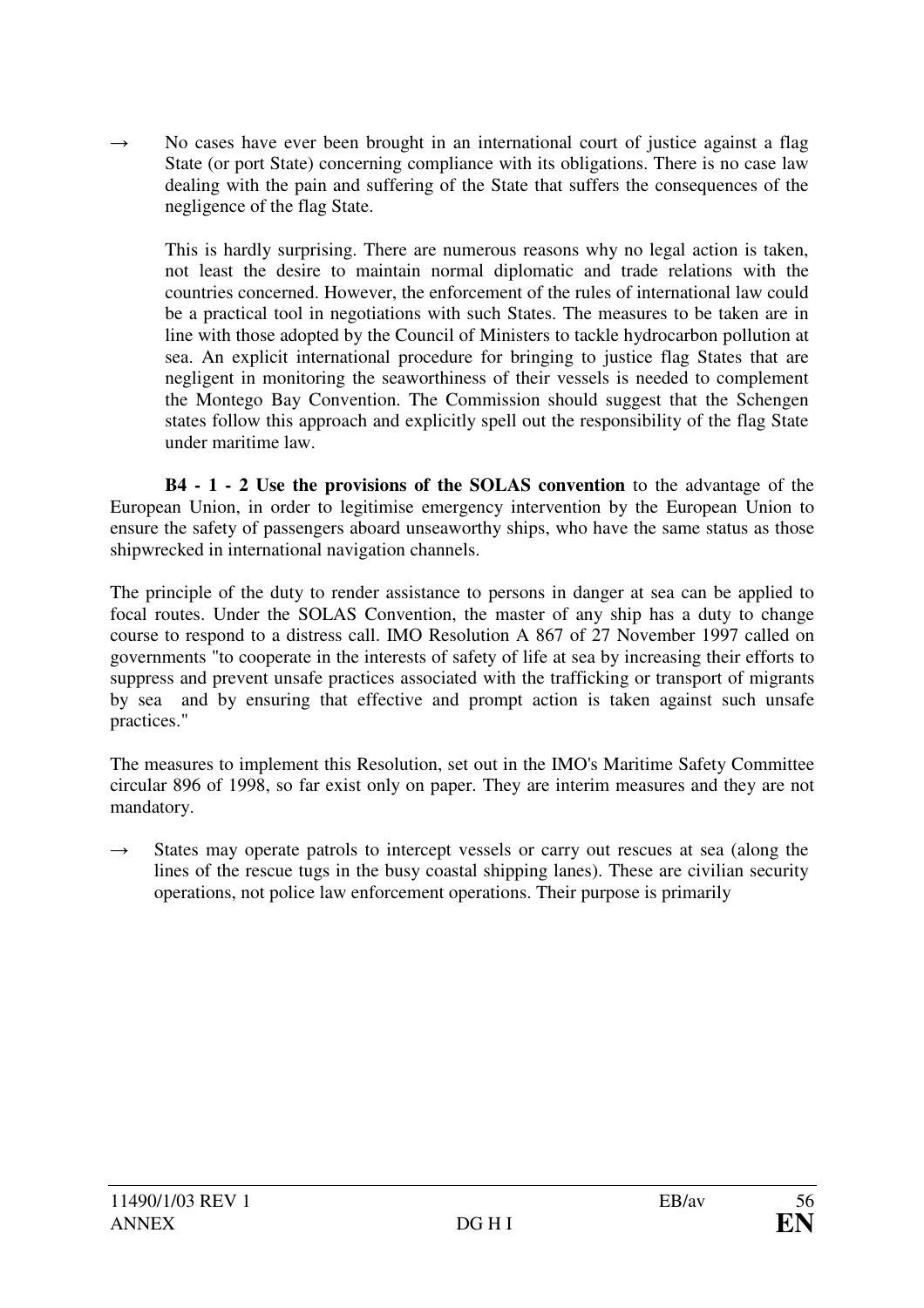preventive, to protect human life at sea by taking passengers off overloaded boats and taking them back to where they came from. Such vessels are a danger both to their passengers and to ships legally exercising their right of free movement at sea. These provisions should be applied to vessels operated by traffickers in illegal migrants that are unseaworthy and for this reason regarded as in a state of distress.

 Marine rescue patrols, consisting of vessels flying the flag of European Union countries, should therefore be introduced on European navigation routes and in their vicinity. The right to intervene could be exercised under the terms of navigation in accordance with the principle of "innocent passage or transit" both close to the coast and in the territorial waters of those countries in whose waters these navigation routes are located. These provisions reinforce the concept of "particularly vulnerable maritime area", applied in this case not to marine pollution but to the protection of the safety of illegal immigrants at sea. This measure requires, at the least, the tacit acquiescence of the country of departure. It would be for only a limited duration, until it had had a deterrent effect.

 These recommendations could be put into effect quickly because they could be introduced without an amendment to international law, which invariably takes a long time to negotiate, sign and ratify.

# **B4 - 2 Amend international law**

# **B4 - 2 - 1 Amend the law of the sea**

by explicitly spelling out the responsibility of the flag State

If existing legislation is to be enforced, cases must be brought and damages sought by States that are victims of illegal immigration against States whose civilian vessels use their territorial sea for non-peaceful purposes.<sup>31</sup> The point is to supplement international law to ensure its effectiveness, bearing in mind that any amendment to international maritime law can only be achieved in the long term, in so far as it relates to the law of the sea as such: amendments would have to be proposed as part of the revision of the Montego Bay Convention in 2004*,*

 31 Article 21(4) of the Convention on the Law of the Sea: "*Foreign ships exercising the right of innocent passage through the territorial sea shall comply with all ... generally accepted international regulations relating to the prevention of collisions at sea.*" This is not the case of vessels transporting illegal immigrants.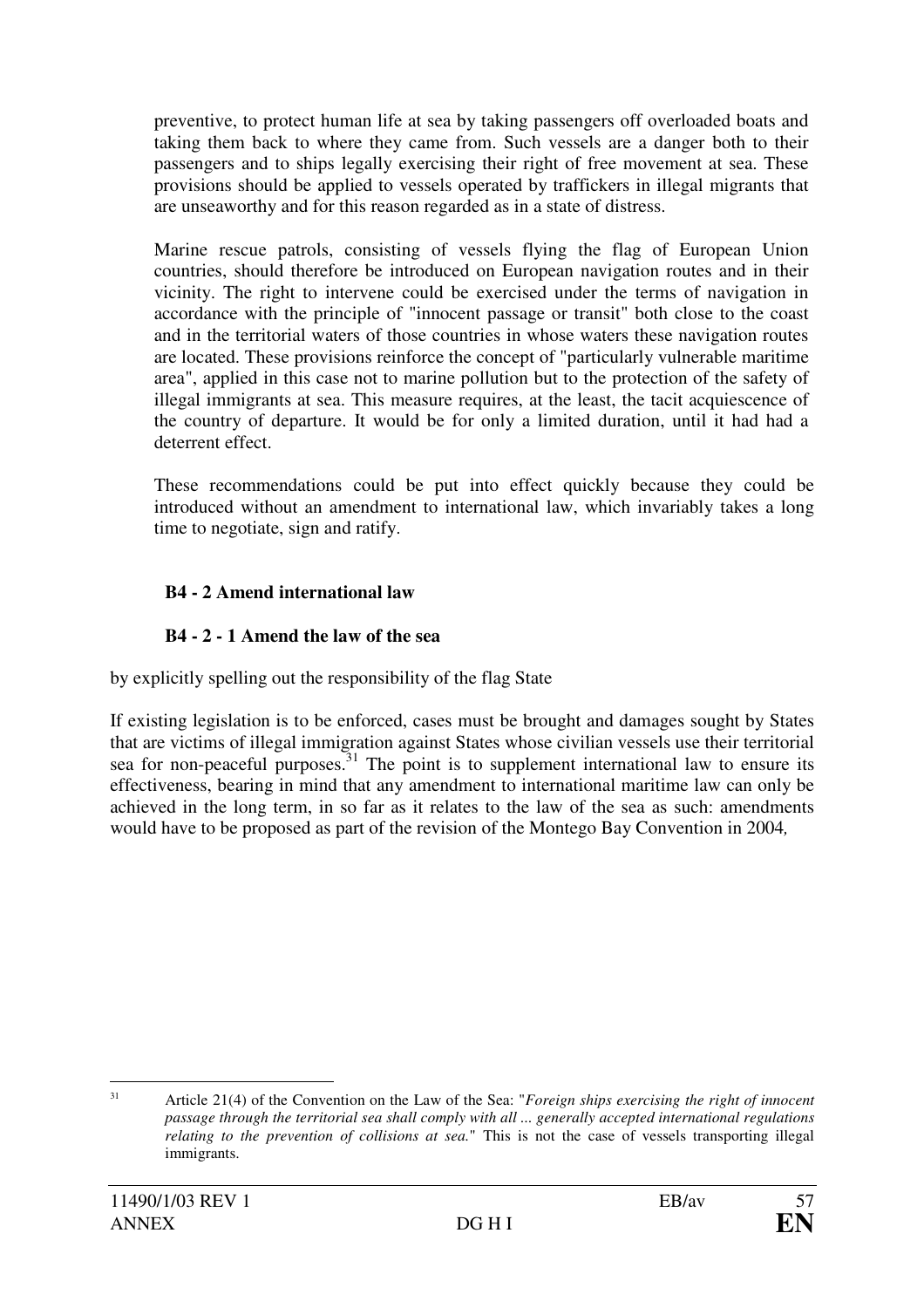the amendments proposed by the European Union would have to be endorsed by the revision conference, the new texts would have to be ratified and the date of entry into force would depend on the terms of ratification.<sup>32</sup>

As things stand, the law represents a threat rather than an operational tool, because of the lack of sanctions other than those that might exist in a necessarily hypothetical future scenario where the courts did enforce the responsibility of the flag State. In the case of pollution we can already see the need for an international procedure for challenging flag States that neglect their duty to control vessels' seaworthiness. This is equally necessary in the case of vessels that endanger the life of their passengers and the safety of navigation, as is the case with ships operated by traffickers of illegal immigrants that are unseaworthy.

The law of the sea should therefore formally spell out the responsibility of the State that agrees to register sub-standard ships or allows them to sail from its coast and does not carry out any checks.<sup>33</sup> What is needed are additional collective sanctions that are sufficiently deterrent<sup>34</sup> when a direct causal link has been established between the vessel's sub-standard condition and the lack of effective control by the flag State.

#### **B4 - 2 - 2 Extend the principle of freedom of navigation to unmanned vehicles operated at sea**

The aim of this measure is to deploy semi-permanent surveillance stations<sup>35</sup> at sea or in the airspace above coasts at risk, in order to improve maritime surveillance by developing an early warning system. The UN Montego Bay Convention on the Law of the Sea, which dates from 1982 when unmanned vehicles did not exist, contains the following provisions in Articles 92 and 94 of its section on the high seas:

 $\overline{a}$ <sup>32</sup> It took three UN conferences on the law of the sea between 1958 and 1982 before the Convention was signed on 10 December 1982 in Montego Bay (Jamaica). The Convention formally entered into force on 16 November 1994, after its ratification by 60 States. The EU countries ratified the Convention after its entry into force.

<sup>33</sup> At the very least, under Article 25(1) of the Montego Bay Convention "The coastal State may take the necessary steps in its territorial sea to prevent passage which is not innocent."

<sup>34</sup> In addition to financial sanctions, which are rarely effective against States, collective sanctions might include a partial or total boycott of a State's flag in the ports of other countries in the international community.

<sup>35</sup> Detection and identification station along the lines of the integrated external surveillance system (SIVE), but at sea or over the sea. The *US Coast Guard's* deepwater programme is partly based on the use of unmanned vehicles.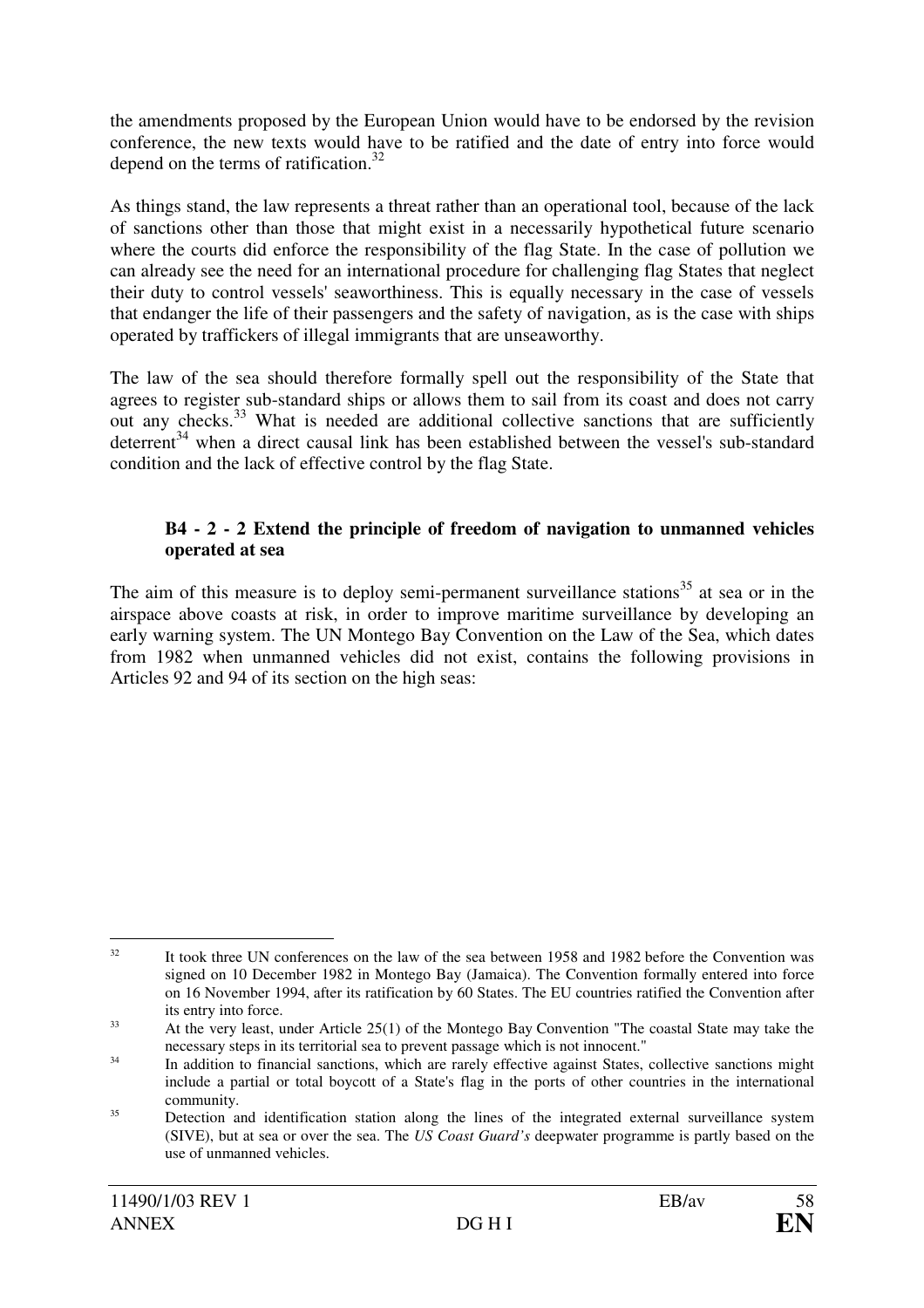"Ships shall sail under the flag of one State only and ... shall be subject to its exclusive jurisdiction on the high seas. ... Every State shall ... assume jurisdiction under its internal law over each ship flying its flag and its master, officers and crew ... Every State shall take such measures for ships flying its flag as are necessary to ensure safety at sea with regard, inter alia, to ... the manning of ships, labour conditions and the training of crews, taking into account the applicable international instruments. ... Such measures shall include those necessary to ensure ... that each ship is in the charge of a master and officers who possess appropriate qualifications ... and that the crew is appropriate in qualification and numbers for the type, size, machinery and equipment of the ship."

- $\rightarrow$  Under current law, a ship that is not in the charge of a master and does not have a sufficiently large crew cannot fly the flag of a State party to the Convention. Yet a ship that has no crew because it is an unmanned vessel cannot be regarded as a pirate ship. Article 103 defines as a pirate ship one that "is intended by the persons in dominant control to be used for the purpose of committing one of the acts referred to in Article 101," and in the case of a remote-controlled vessel there is nobody on board...
- $\rightarrow$  The legal advisor Christophe Éoche-Duval, writing in *Le droit maritime français* – n° 629, September 2002, points out that "Since 1992 the SOLAS Convention has required every ship of over 500 GRT to carry on board a document specifying the size of the crew that is prescribed by the flag State". This implicitly creates a way of bringing unmanned vessels within the law. They would carry on board, in a box, a sealed document stating that the flag State requires a crew of zero on this vessel. However, this legalistic solution is inadequate.
- $\rightarrow$  Like the solo yachtsman, the remote-controlled vessel is in a legal vacuum. Will the sort of derogations from the rules of international law that are allowed for sporting events or military activities be applied to coastal surveillance by a State-operated UV? The answer is probably no. Regulation 4(b) of Chapter I of the SOLAS Convention, which deals with exemptions, allows a State to "exempt any ship which embodies features of a novel kind from any of the provisions of Chapters II-l, II-2, III and IV of these Regulations the application of which might seriously impede research into the development of such features and their incorporation in ships engaged on international voyages". Regulation 13 of Chapter 5, however, is not included in the authorised exemptions, and it requires States to "undertake, each for its national ships, to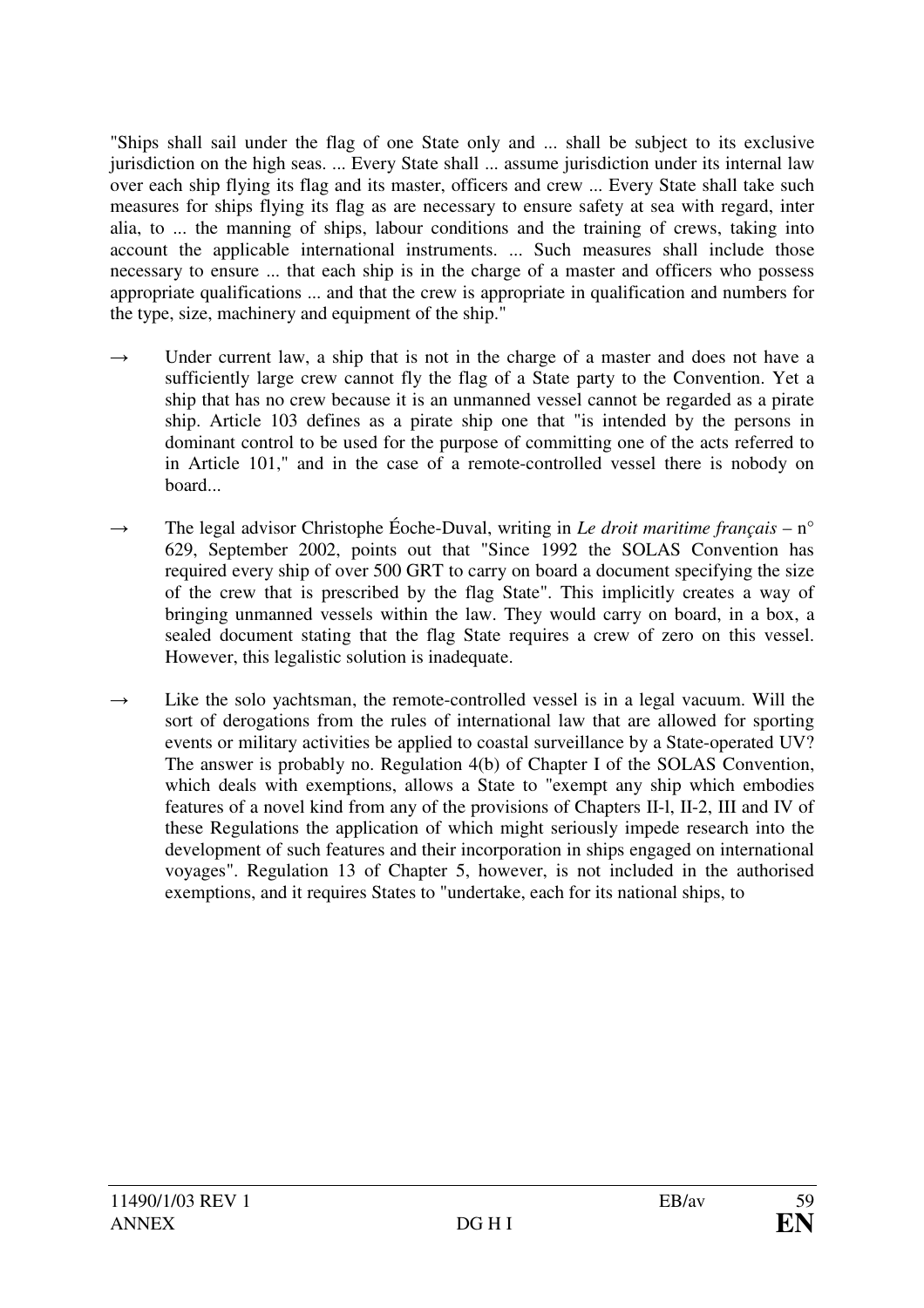maintain, or, if it is necessary, to adopt, measures for the purpose of ensuring that, from the point of view of safety of life at sea, all ships shall be sufficiently and efficiently manned."

 The use of remote-controlled ships must therefore be recognised either by an explicit addition to the Convention on the Law of the Sea or, at the very least, by an *ad hoc* extension of the exemptions provided for in the SOLAS Convention.

#### **B4 - 2 - 3 Harmonise the conditions for intervention under the Palermo Protocol with those of the Vienna Convention (Cf. Annex on questions of international law)**

 $\rightarrow$  The Palermo Protocol contains three articles specifically on illegal trafficking of migrants by sea. The aim is essentially to widen the scope of the mutual aid and cooperation measures that already exist in the area of combating drug trafficking under Article 17 of the Vienna Convention of 20 December 1988 against illicit traffic in narcotic drugs and psychotropic substances. Article 8 of the Palermo Protocol allows a third State to take steps with regard to a ship suspected of smuggling migrants, either at the request of the flag State or after obtaining the agreement of the flag State, given either explicitly or implicitly. It is not intended as a cooperation instrument and does not provide for coercive powers to be granted to the signatory States. It must therefore be supplemented by the provisions of Article 9 of the Vienna Convention (Cf. Annex on questions of international law).

 The Palermo Protocol states that the offences it defines should be the subject of preventive and repressive measures in accordance with the law of the sea. It is therefore essential, in order to make it effective, to amend Article 108 of the Montego Bay Convention on the Law of the Sea so as to link the fight against illegal immigration with the fight against drug trafficking.

 An essential pre-requisite for such changes is the entry into force of the Palermo Protocol. To date, 23 States have deposited their instruments of ratification. They include Spain and France for the EU. 40 ratifications are needed for the Protocol to enter into force. The Commission should urge the 25 States of the future EU and, particularly, the 15 Schengen Member States, to ratify the Convention without delay.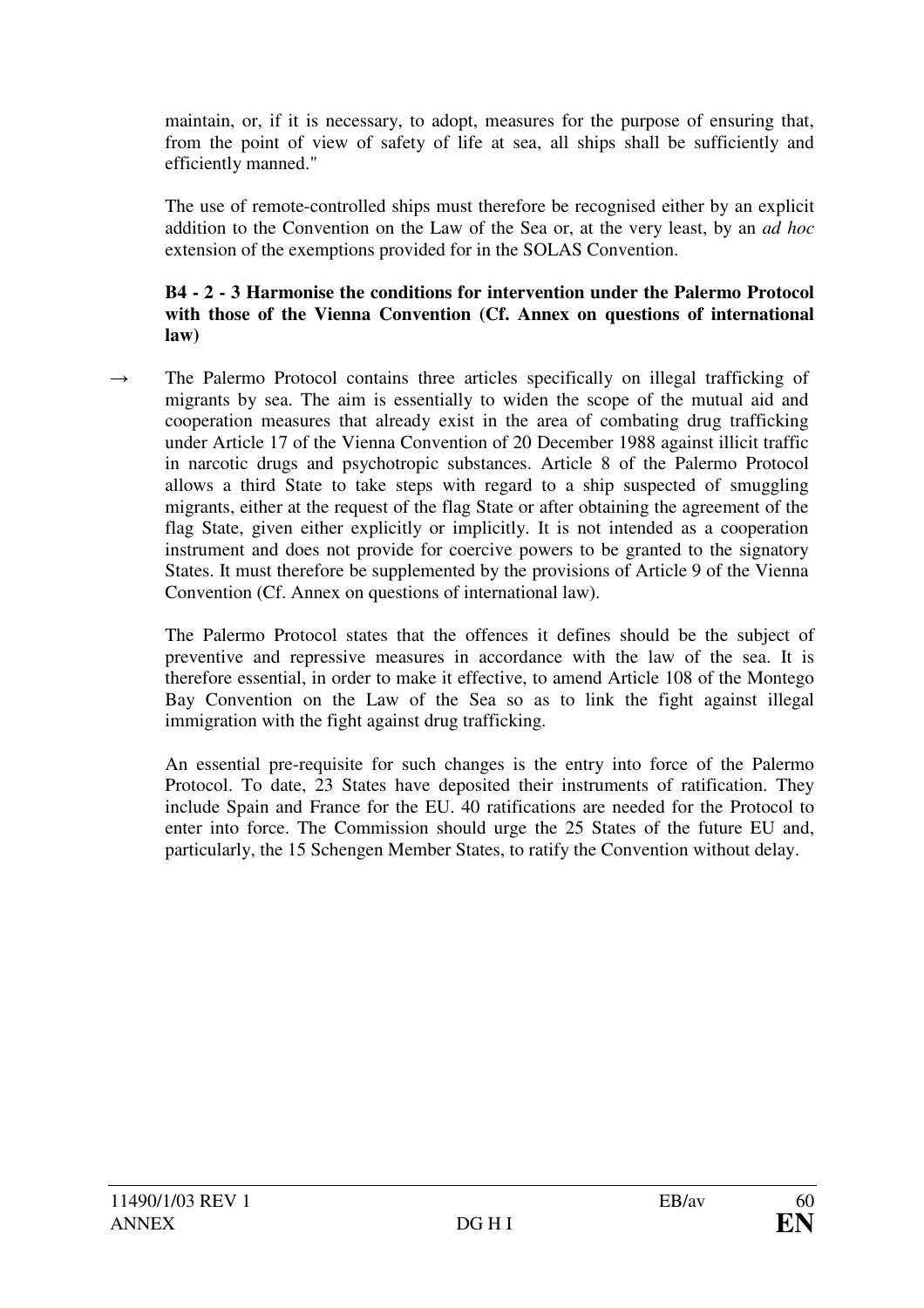#### **B4 - 3 Supplement European law**

#### **B4 - 3 - 1 Create a set of European rules for Member States' ships: does territoriality (***ius soli***) apply to ships or not?**

The duty to provide assistance to ships in distress is a general principle of law. It is set out in Regulation 10 of Chapter 5 of the SOLAS Convention. Those shipwrecked must be taken to a place of safety. This may be a port or coastal shelter like a protected bay on the coast of the country of departure of those shipwrecked. There is a need for clarification of the law applying to illegal migrants picked up at sea - outside the port or inland water - on a ship, whether publicly owned or chartered by a Member State for carrying out civilian or military duties or fitted out for commercial purposes, fisheries or pleasure. Formal recognition must be given to the legal principle that the deck of a ship flying the flag of a Member State is not national territory and, consequently, the law applicable is not that of the territory of the flag State. A shipwrecked person who is picked up on the high seas or in the territorial waters of the country of departure or destination cannot claim to have crossed the frontier into the territory of the country whose flag the rescue ship is flying.

The proposed *Euros* registration system, an initiative by the European Commission to promote fair competition between the Member States, put forward in 1989 but never adopted by the Member States, effectively excluded the idea of European ships having national territoriality. Rulings by the US Supreme Court have formally confirmed the extraterritoriality of ships flying the US flag. A European directive should lay down the conditions for including the principle of the extraterritoriality of ships in the national laws of the Member States that do not apply it.<sup>36</sup> In the maritime countries of northern Europe the *dry foot, wet foot* policy means that while a person is on board a ship flying the flag of the country he or she is not on the territory of that country. This makes it possible for the ships of one Member State to operate on behalf of another Member State in that State's territorial waters, and at the same time allows shipwrecked immigrants to be returned directly to the country of departure or sent to a host country without crossing a European maritime frontier.

This provision should also mean that on a ship that is in the internal (or port) waters of a European country, whatever the flag it is flying, the law applicable will not be the one of the territory of the port State (Cf. legal protection and the Yangtze gunboat). Thus stowaways can be kept on board the ship that brought them into a European port so that the same ship can return them to their country of origin under the responsibility of its master. This provision should also apply to those who voluntarily place themselves in a state of distress and are picked up at sea.

 36 The differences in legal interpretations found in the Member States make it currently impossible to pool their naval resources to carry out joint operations.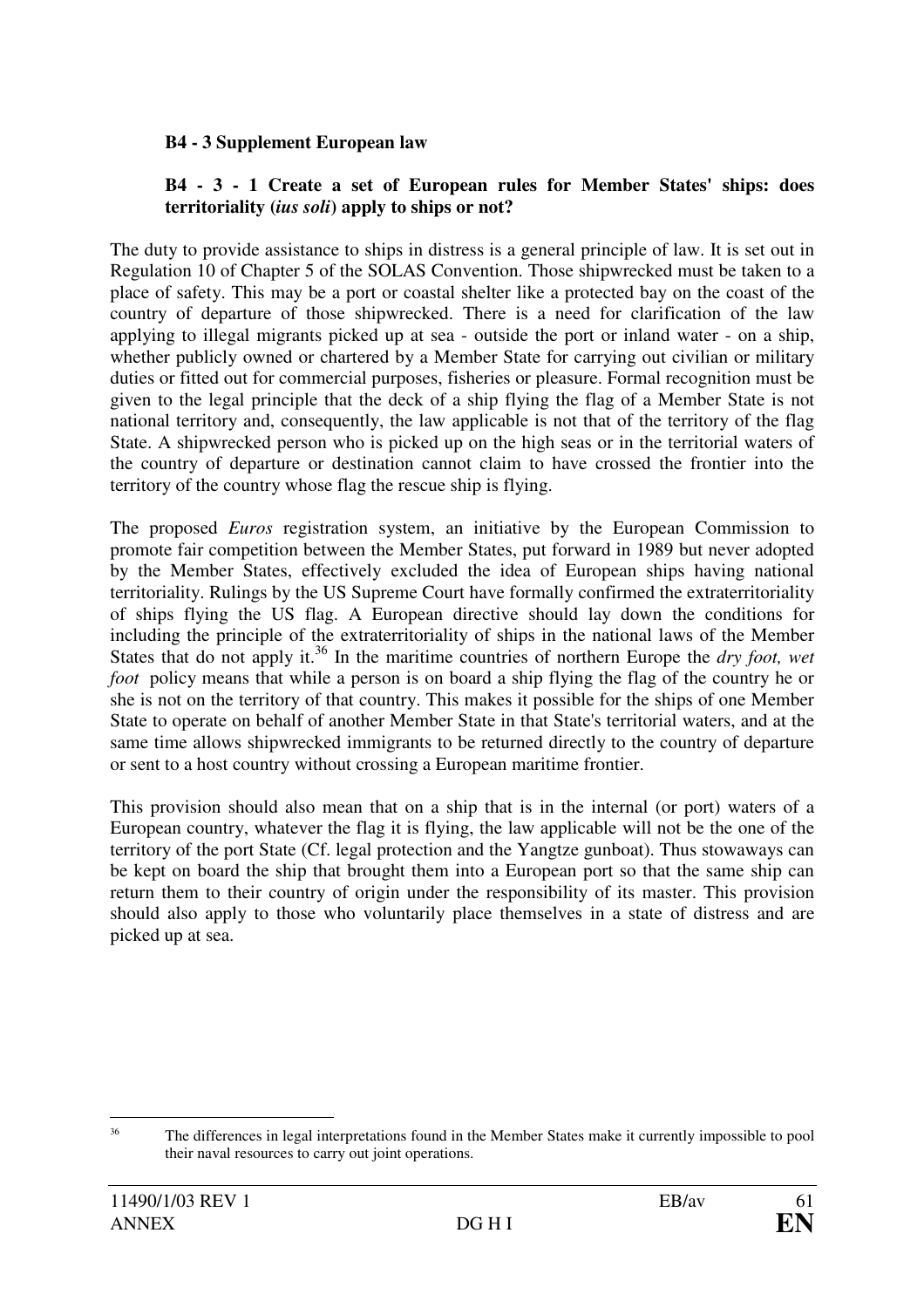#### **B4 - 3 - 2 Harmonise criminal procedures and procedures for identifying illegal migrants** undergoing questioning in the Member States

It seems unrealistic to suggest harmonising criminal procedures at this point. There are numerous obstacles to such harmonisation, although the criminal law on illegal immigration is being harmonised throughout the Community. Harmonising procedural law would impinge on national sovereignty.

However, it is essential to create a common European maritime area for this before long. A common criminal procedure is essential to ensure effective pooling of resources and joint use of Community means and intervention at sea. The investigation following the commission of a criminal offence at sea would then be subject to the same procedures, thus allowing ships from one Member State to operate on behalf of another Member State, if necessary in waters over which it has jurisdiction. This measure complements the previous one on the territoriality of the ship.

This is a long-term proposal, but there is nothing to prevent immediate action being taken to harmonise the criminal penalties for traffickers. The reasons for doing so, put forward by Spain and Italy in particular, are twofold: trafficking in illegal immigrants should not be less severely punished than other types of trafficking (drugs, cigarettes) using the same means, and if trafficking is inadequately punished in certain Member States, these will become a magnet for traffickers.

It is also essential to consolidate Community rules on identifying illegal immigrants in EURODAC, by making it into a more permanent database in the interests of measuring and pinpointing migratory movements, carrying out risk analyses, improving controls and the allocation of resources for such controls and closing off the routes. Visa applicants should also be identified in an equally rigorous way (VIS proposal confirmed in Thessaloniki). Biometric identification procedures exist, provided uniform legal bases are available in all the Member States.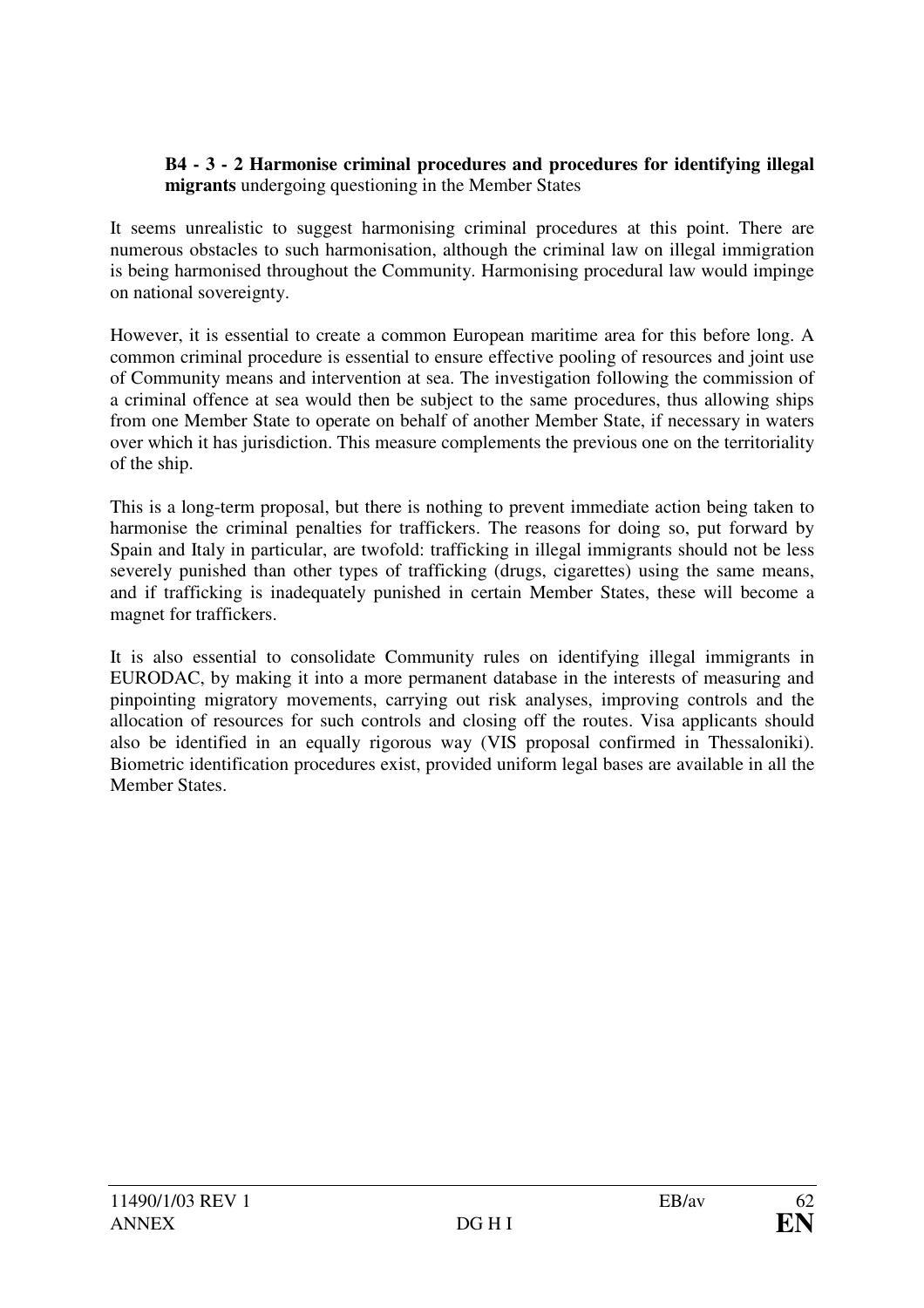### **B4 - 4 Create a "Mediterranean law"**

#### **B4 - 4 - 1 Adapt the principles of the Aruba Agreement (Caribbean and drugs)** to the Mediterranean and migration:

A Mediterranean agreement modelled on the Aruba Agreement would be helpful in the area of illegal immigration by sea. It could not be based solely on the current provisions of the Palermo Protocol. The first step is therefore to improve that Convention (see above) so that it can serve as a basis for judicial cooperation at sea in the area of combating the trafficking of illegal migrants.

Negotiations should start immediately within the Mediterranean Sea Conference.

### **B4 - 5 Supplement contract law**

#### **B4 - 5 - 1 Transform readmission agreements between Member States and source or transit countries into Europe-wide agreements and conclude admission agreements with host countries for migrants claiming to be stateless**

A "fabric" of readmission agreements should be woven between the Schengen area and the source and transit countries, working on the principle of the "most cooperative nation", i.e. all EU countries should be able to benefit from the most favourable readmission facilities existing in bilateral agreements.

All types of migration are affected by these agreements, which at the moment are reached bilaterally by the States most heavily affected. The European Union should extend these readmission agreements to the Schengen area as a whole and make them more effective. It should also encourage the conclusion of readmission agreements between States of embarkation, which are merely transit States, and the source States.

These provisions do not, however, deal with the repatriation of immigrants intercepted at the maritime frontier (focal and random routes) who, when interviewed by the authorities, claim to be stateless or falsely claim the nationality of a country for which the right of asylum is granted. Nor do they solve situations such as the *Tampa* case, where a commercial vessel, after fulfilling its duty to render assistance to those in distress, must be allowed to dock in a port where the migrants will be treated either as asylum-seekers or as illegal immigrants.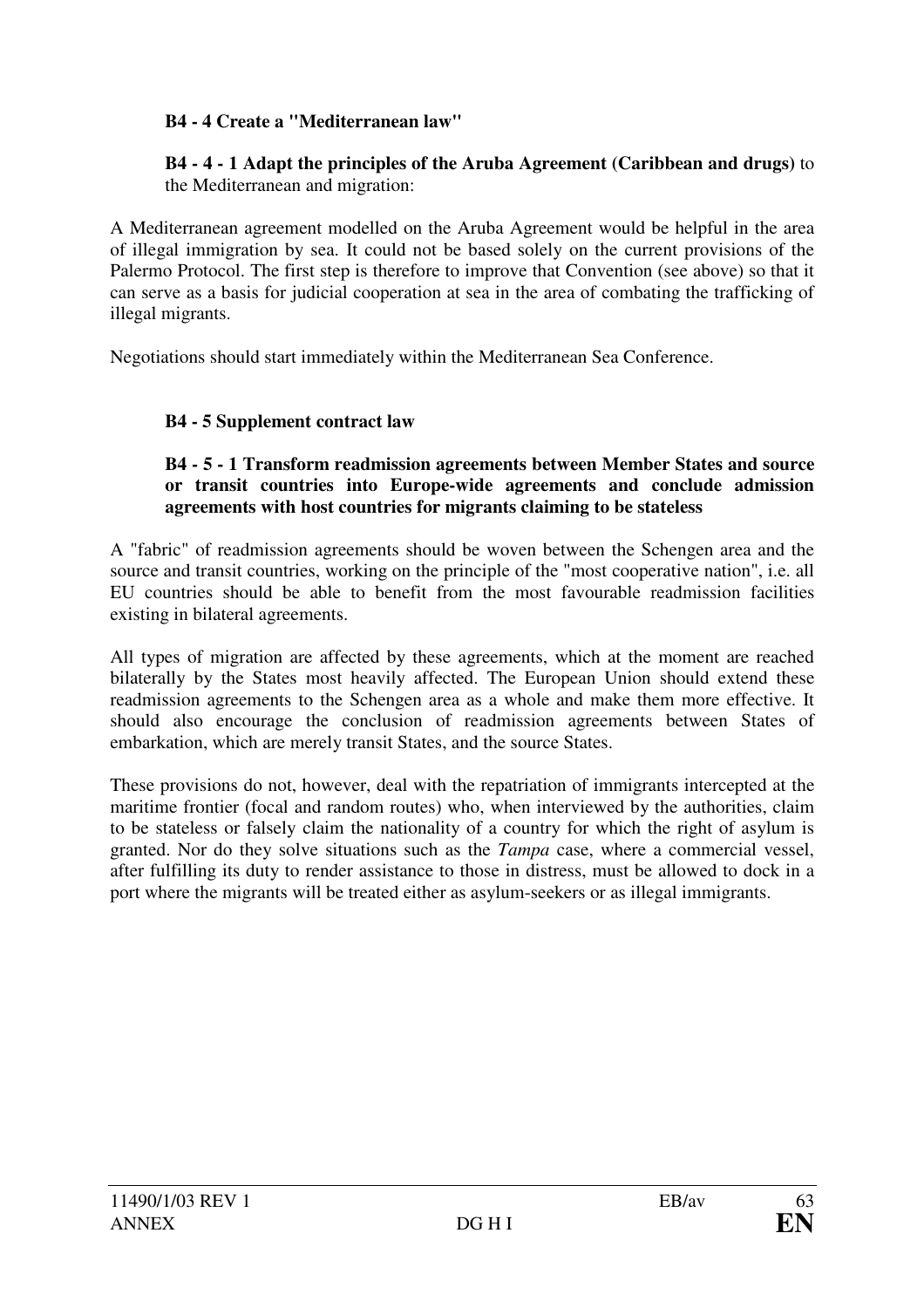At Thessaloniki in June 2003 the British Government suggested setting up holding centres in transit countries, to which illegal immigrants would be sent while their cases were being examined. This proposal, which draws on American experience, is explicitly based on intercepting vessels at sea before they reach Europe. But immigrants can only be found to have entered the territory illegally once they have actually landed.

Instead of following this approach, therefore, it is recommended that a two-tier system be introduced, using reception areas in third countries. In an initial stage the case of illegal immigrants without any stated nationality or giving a false nationality will be examined on land in Europe, to assess possible refugee status. In a second stage, those who are not granted asylum will be issued with a residence permit for a host country. Agreements should therefore be negotiated with volunteer host countries (along the lines of the agreement between the US and Jamaica) for the readmission of illegal immigrants who declare no nationality or a false nationality. These agreements would be accompanied by a sizeable financial contribution, both to help these countries to cater for the migrants with the help of the UNHCR and national NGOs providing assistance to foreigners, and to finance the ultimate repatriation of the migrants to their country of origin once they remember what their nationality is.

#### **B5 - No organisational, operational or legal proposal can be implemented unless technical systems for controlling and preventing illegal immigration by sea are deployed at European level (Annex B.6)**

The first part of Annex B.6 presents the different sorts of systems architecture, by type of migration route, grouped together in a proposal for a global architecture to manage maritime frontiers. The second part looks ahead to the likely technological developments and identifies the key points of future systems to be set up. The results of the technological survey are presented in the third part of the Annex.

It is hardly necessary to point out that the public officials employed on the surveillance and control of maritime frontiers or the checks on ferry passengers at ACPs are performing difficult and particularly thankless tasks. They must be motivated in their work by equipping them with high-quality and appropriate tools and by minimising tedious and repetitive activities and replacing them with worthwhile ones. The motivation of the agents of the Guardia Civil, for example, attests to the operational quality of the SIVE integrated external surveillance system and its value. This premise underlies the thinking behind the following proposals.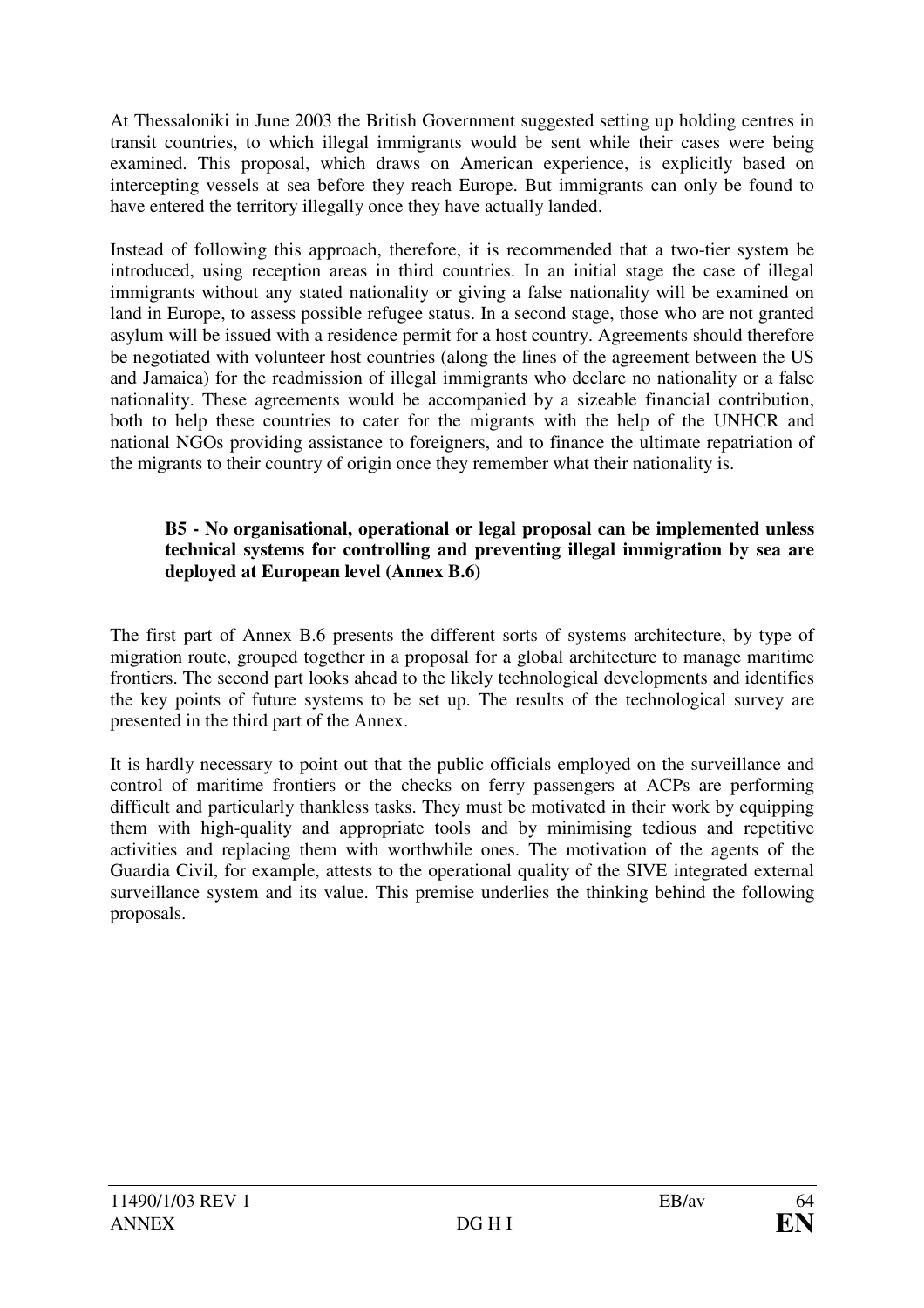It is important to remember that in the case of port-to-port routes, all the control systems and equipment are designed to identify individuals and target checks, whereas with focal and random routes the systems are designed to detect and identify rafts, ships and other craft. The first category are present at all ACPs and European frontiers, while the second are specific to certain conditions and depend on the extent of the maritime frontier and the geographical situation of the coastlines in relation to source countries and countries of embarkation.

## **B5 - 1 Maritime surveillance systems**

### **B5 - 1 - 1 Background**

There is a growing need for surveillance of all kinds of vessels in European coastal waters: the nature of the surveillance required (intensity, level of detail, permanence) varies according to the nature of the targets under observation, which may be fishing boats, ships suspected of illegal trafficking, vessels that are potentially dangerous, etc. Certain classes of vessels are already equipped with identification systems (AIS - *Automatic Identification System* - for ships of over 500 GRT, VMS - *Vessel Monitoring System* - for Community controls on fishing boats over 24m, which is soon to be extended to boats of 16m or more). This equipment provides data for the specialised surveillance systems. It helps to meet the demand for comprehensive surveillance in the areas where such systems exist.

It would now be technically feasible to combine all the available data (all types of information picked up by every kind of fixed and mobile sensor) in a given area, in order to establish a centralised overview of the area, were this felt to be necessary. The VTMIS (*Vessel Traffic Monitoring Information System)* used by Finland in the Gulf of Finland is one such system. The department responsible for the border controls is the lead agency for establishing the overall situation in the Gulf, which is relayed to other agencies which intervene using their own resources once they have carried out a risk analysis for particular maritime targets.

The VTMIS model is exemplary, based as it is on two fundamental principles: establishment of a common reference situation and optimal cooperation between the agencies responsible for action at sea.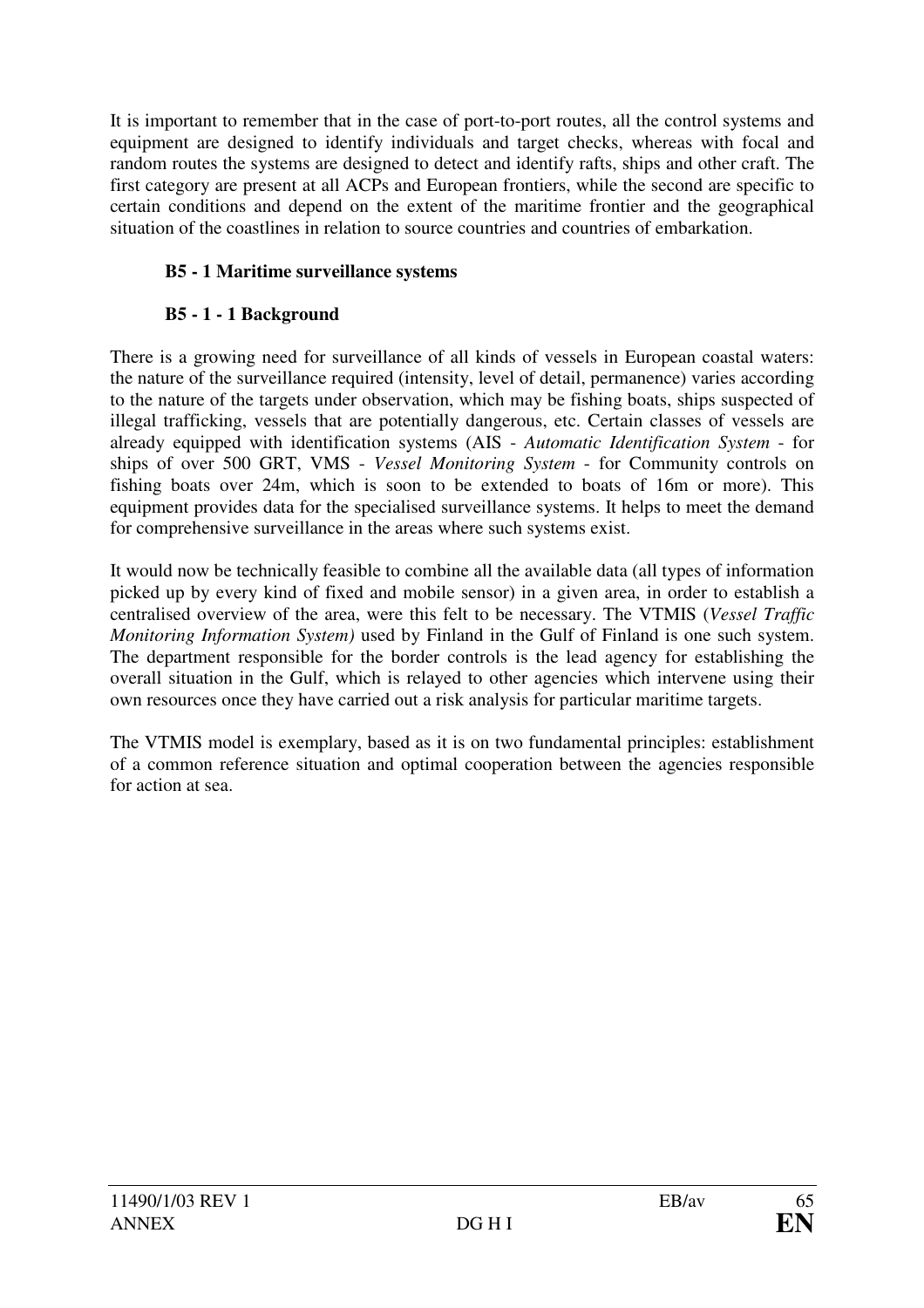### **B5 - 1 - 2 Illegal immigration by sea**

Action to prevent and combat illegal immigration by sea should be designed against this background.

 $\rightarrow$  *Focal routes*: the surveillance required is highly intensive, detailed and semi-permanent in virtually constant areas. Each of the three zones of the Mediterranean should have their own surveillance systems to tackle focal routes. The local geography and the parameters of the targets will dictate the main characteristics of the type of system to be installed in a sensitive area. The electromagnetic and optronic parameters will be specially adapted to this type of mission.

 The Integrated External Surveillance System (SIVE) is a prime example of a custombuilt system that has proved itself effective and well-suited to the conditions in the Straits of Gibraltar. Information is gathered in real time (radar detection and optronic identification) about vessels leaving the Moroccan coast, allowing immediate action to be targeted at the "*pateras*" (flat-bottomed launches used for the crossing).

 SIVE-type systems, tailored to local conditions, should be installed in the three other key areas:

- Canary Islands channel<sup>37</sup> for the southern contact zone between Spain and Morocco.
- Sicilian Channel, Pantelleria, Pelagian islands (Lampedusa), Gulf of Sirte, for the contact zone between Italy, Tunisia and Libya,
- Aegean Sea and the Dodecanese, for the contact zone between Greece and Turkey.

Feasibility studies should be started as soon as possible (they take four months to carry out), before the systems are set up (12 months for the first version). These specific systems for focal routes will initially operate autonomously. They could subsequently be incorporated into regional systems along the lines of the VTMIS

 $\rightarrow$  *Random routes and suspect ships*: the surveillance should be selective and moderately detailed and will involve the sort of tracking carried out by naval vessels. It should cover large areas.

 37 The SIVE is starting to be deployed: in June 2003 equipment was installed on Lanzarote and Fuerteventura.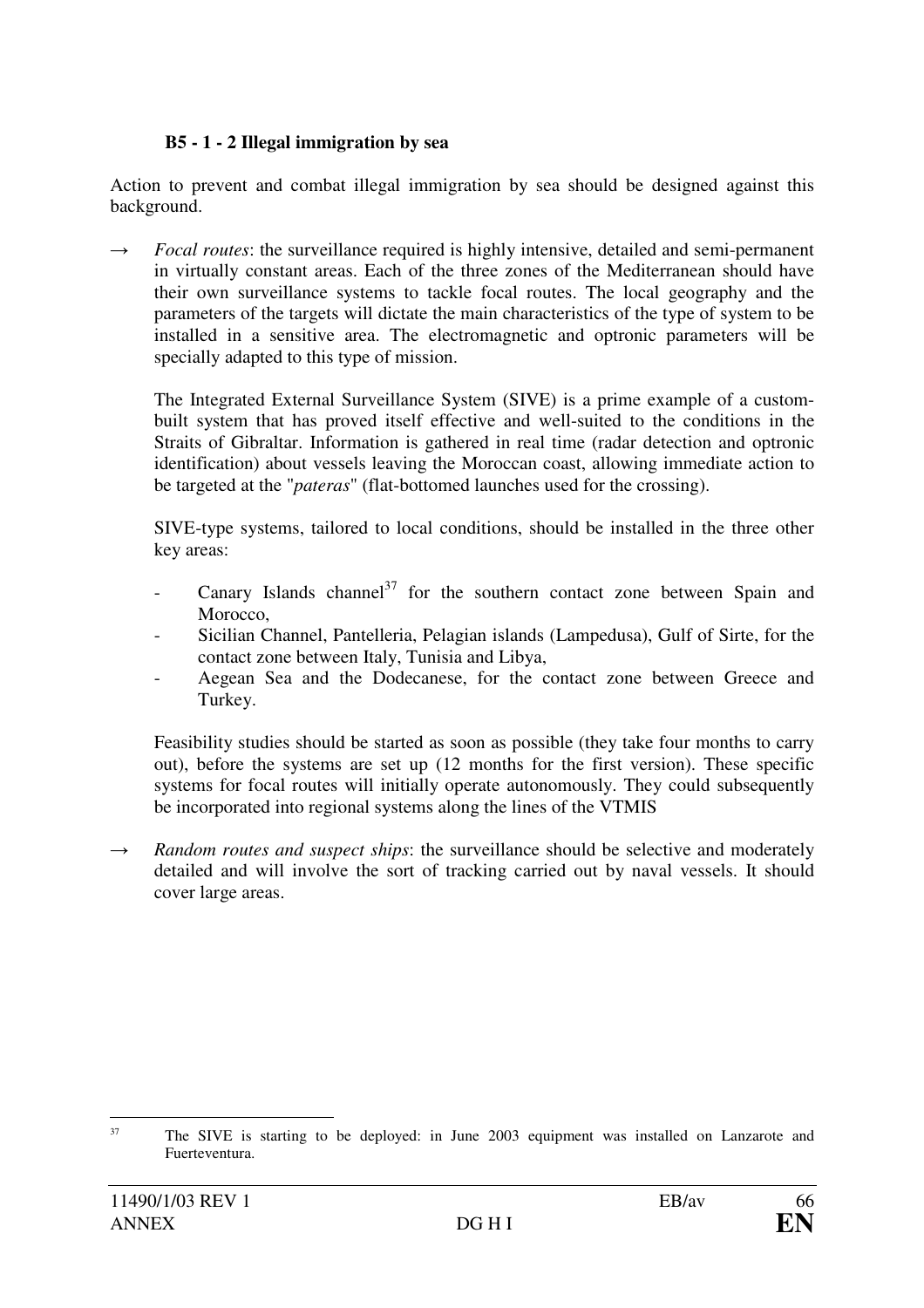The aim would be to carry out classic tracking and interception operations on the basis of information from the EIC. The initial detection is essential: it may be the result of a specific piece of operational intelligence or be obtained from sifting data or an assessment of the threat by the risk analysis unit of the agency responsible for the region, which would have real-time data on classes of ships equipped with AIS or VMS. The State responsible for the zone would take the decision to intervene and direct operations, which might involve aircraft and ships from several Member States.

### **B5 - 2 Information systems**

The purpose of the information systems is to collect, centralise, process and circulate information about the threat (transnational criminal organisations), the ships (the ships themselves, the flags, the owners, the charterers) and the individuals (foreign nationals with visas, asylum-seekers, legal and illegal immigrants).

The vessel monitoring systems and risk analysis systems are of relevance to illegal immigration by sea. Likewise, the data control systems of the Schengen area - SIS, VISION and others in the future relating to migrants - are relevant from the point of view of port-toport migration.

# **B5 - 2 - 1 Centralised systems: CIRAM and other bodies**

The EIC should be the coordination centre for the various databases on ships, with a view to producing lists of suspect vessels. It will assist EUROPOL in its investigations of international criminal organisations. Working with the centres analysing the risks by type of frontier and the networks of immigration liaison officers, it will supply the CIRAM centres with the means to predict shifts in migratory flows, in conjunction with the countries of embarkation and the new types of counter-measures to be introduced.

The Early Warning System is a key element in these centralised systems. An absolute priority for this network must be to switch to intranet technologies at the earliest possible opportunity. It could use the Commission's secure ICONET network.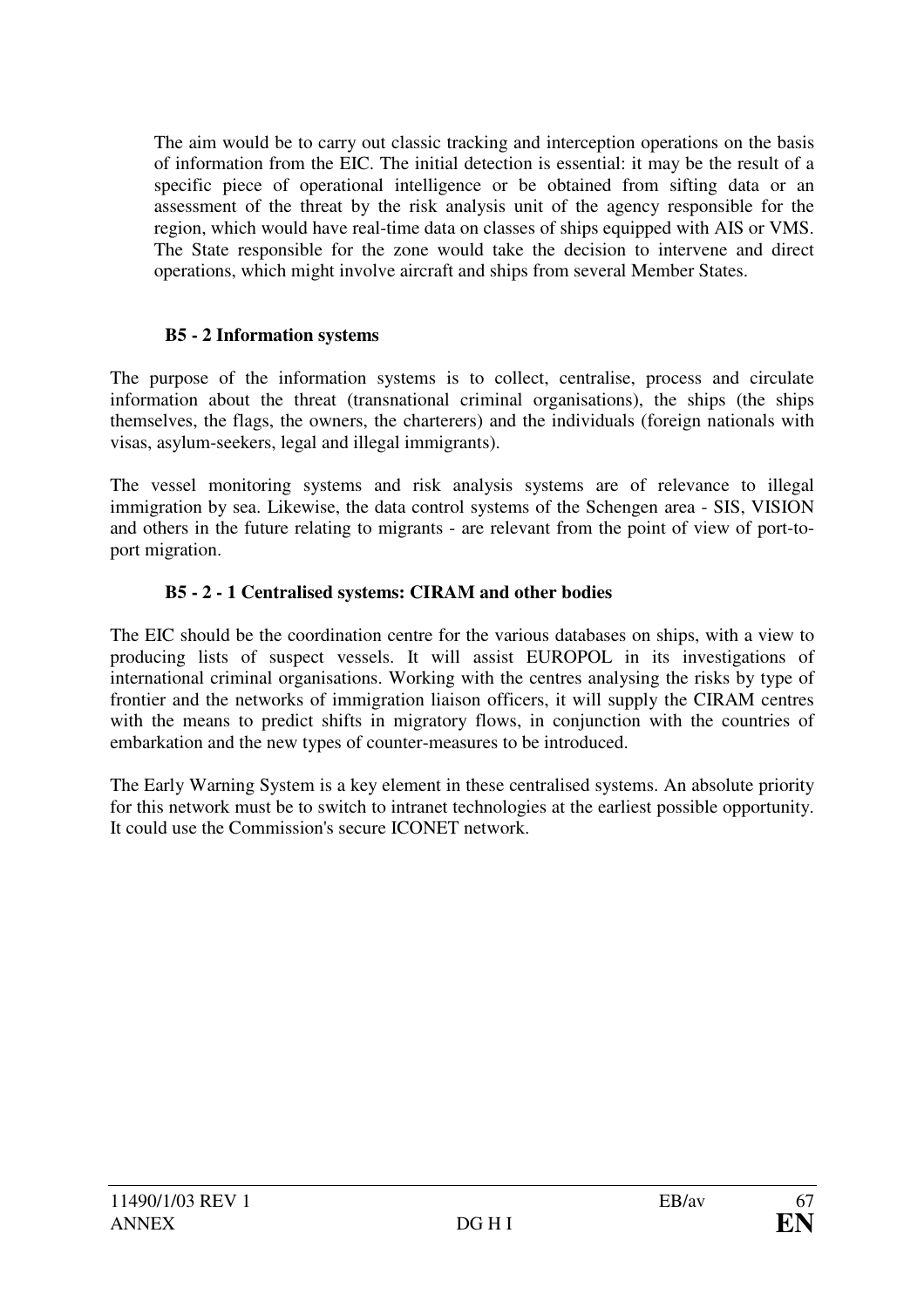### **B5 - 2 - 2 Regional systems: in ports**

- $\rightarrow$  Systems monitoring ships arriving in ports: the existing EISICS-type communication systems should be extended to link all ports of the Member States, grouped into regional sub-systems. (Here, too, the switch to intranet technologies is a priority.) ZUIS-type expert systems should be extended to all ports. This program, which is connected to the NSIS *(Dutch Schengen Information System*), is an expert risk analysis system which can be used to identify high-risk ships<sup>38</sup> (all types of risk: sub-standard vessels, illegal trafficking, terrorism, illegal immigration). The databases operated by administrative agencies (e.g. EQUASIS for the Paris Memorandum of Understanding on Port State Control) and economic operators (*Lloyd's Register* or the database of the shipbrokers Barry Rogliano Salles, for example) are also extremely useful at this level.
- $\rightarrow$  Equipment and systems for checking vehicles and individuals arriving at ACPs in the Schengen area in order to control port-to-port routes. This means:
	- o Monitoring vehicles (cars, buses and lorries) using ferries, using the Spanish system of checking in real time the number plates of vehicles embarking and disembarking against anomalies listed on a central European file (stolen vehicles, vehicles said to have been scrapped, etc.)
	- o Making it compulsory for States that are party to the agreement to catalogue best practice in the Schengen area.

Firstly, there should be thorough checks on ferry passengers entering the Schengen area, and the same standards should be applied in the south of Europe as in the north, i.e. exhaustive checks should be carried out on the routes Tangier-Algeciras, Algiers-Marseille, etc. at all times of the year.<sup>39</sup> Maritime stations should meet Schengen standards (along the model of Algeciras), and there should be sufficient numbers of frontier police to process ferry passengers reasonably quickly at peak periods.

 38 The eight criteria used for the weighting are: the ship's flag, the port of registration, the nationality of the crew, high-risk ship (based on the record of its ports of call), the last ports visited before Rotterdam, being engaged in trade on a high-risk route, high-risk consignee (based on the record of incidents with ships used by this consignee) and level of risk of the quay (high or low level of security).

<sup>39</sup> In particular, passports containing visas should be date-stamped.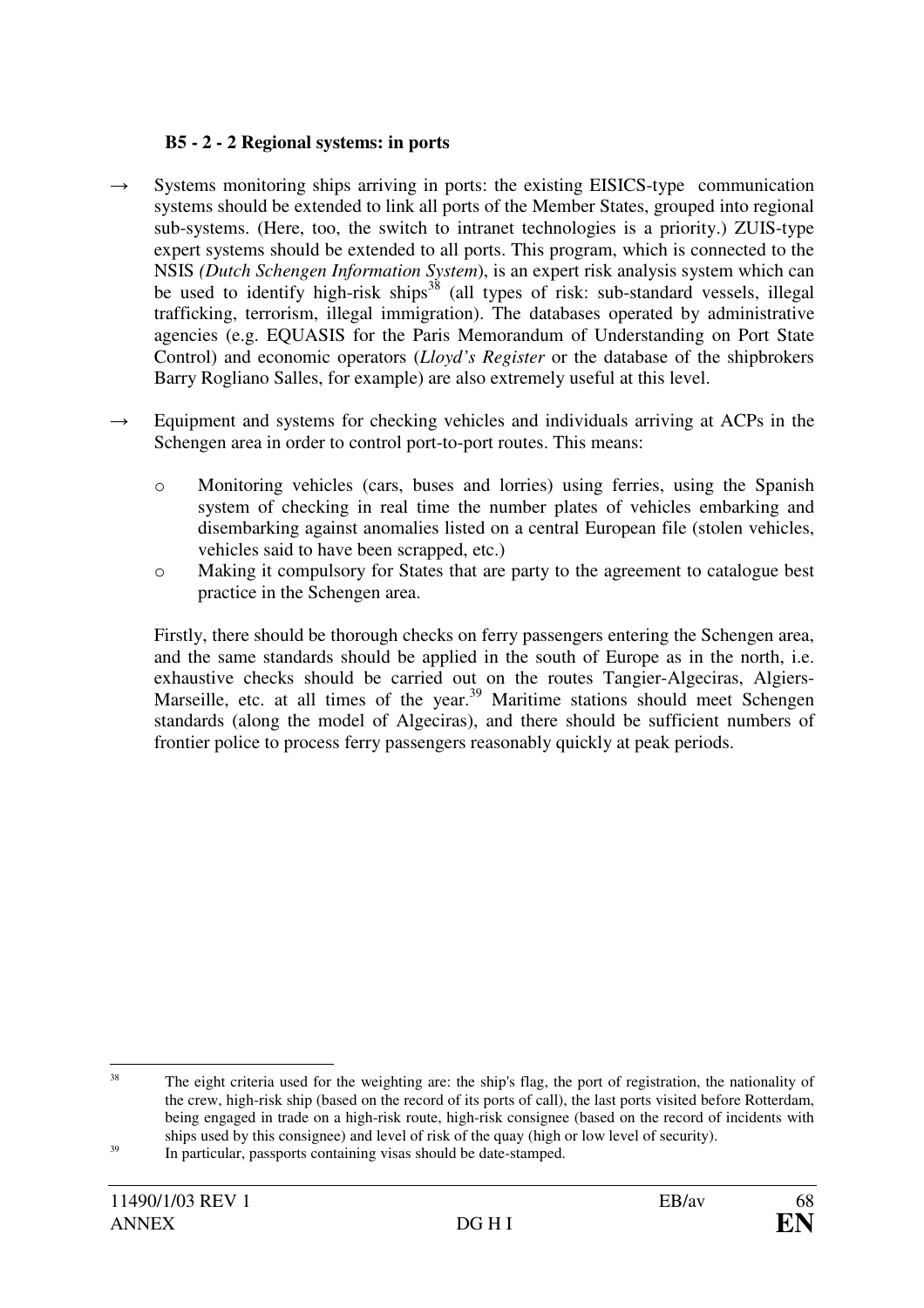Various measures could be introduced upstream, in order to assist border officials. Although on-board identity checks seems to be ruled out on practical grounds for the time being, advance electronic notification of passenger lists, of the sort used for air travel to the United States, might be an option. At the check-in, the ferry company would digitally scan passengers' passports and take an electronic picture of their faces. The resulting passenger list would be sent by rapid Internet to the frontier authority of the port of destination, once check-in had closed. The frontier police would use the crossing time to prepare identity checks on landing, and specifically to "greenlist" passengers who pose no problems.

Secondly, the Schengen Information System (containing data on individuals) should be used to coordinate the *Visa Information System* - VIS - and its facilities in ACPs and the information collected by the Member States' immigration liaison officers in the countries of departure or transit. Pooled Community-wide information about illegal immigration by sea should be accessible to all European control and surveillance agencies. The current SIS will form the nucleus. Steps should be taken to upgrade it, in conjunction with the VIS, and to make it more reliable (SIS 2). In deference to concerns about data protection, the centralised data should be confined to what is strictly necessary for its purposes.<sup>40</sup> The computer system will have to have all the essential security features, including logs of incoming and outgoing transactions. There should be a permanent independent audit (possibly by a judicial authority) to check that the information transactions carried out were not used for purposes other than those intended.

### **B5 - 3 New technologies**

Although not strictly speaking a matter of new technologies, the urgent priorities in the first stage must be to promote the adoption of intranet technology by all the parties involved, to introduce biometric technologies on a large scale at ACPs (as provided for in the VIS system) and to promote the VTMIS model.

The *GALILEO* system, dubbed by the press "the European GPS", which is actually a European tool for fleet management, [will be extended] to all types of purpose, from 2008, thus providing "European positions" in the AIS and VMS systems that currently use "American positions".

<sup>&</sup>lt;sup>40</sup> Files of biometric data, for example, could be designed which do not contain the subject's name: ID photo and fingerprints where illegal immigrants can be monitored without using names.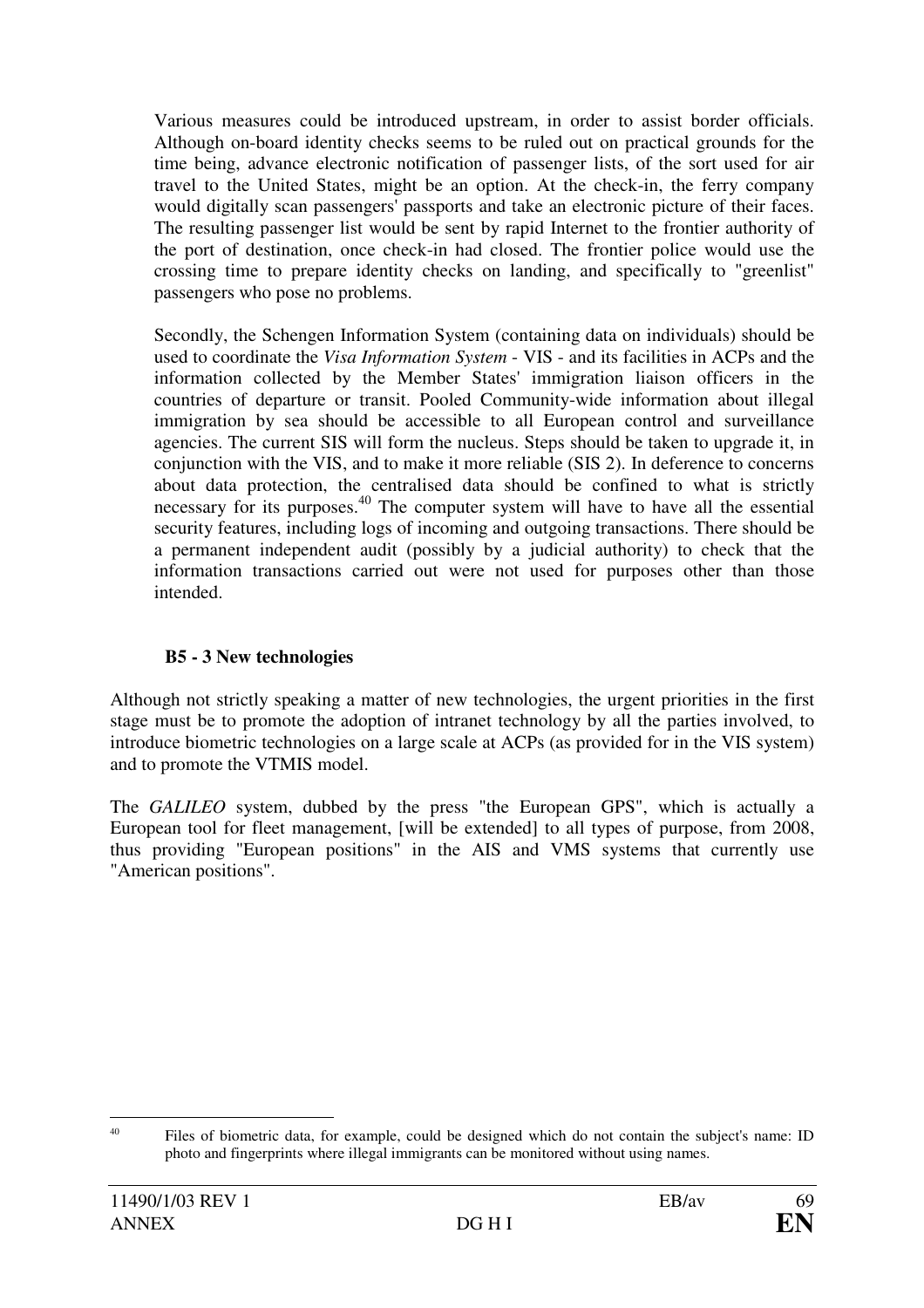Airborne electromagnetic detection systems (of the sort used for SAR) have the advantage that they are all-weather, but they may not provide results sufficiently quickly, given the characteristics of the *pateras* and *scafi* that are being targeted. Without specific feasibility studies it is impossible to say whether this sort of technique is appropriate for these targets.

Research into HF radars has been under way for about fifteen years. The choice and effectiveness of these radars, which are classed as electronic barrier systems, depends primarily on the patterns of movement and size of the targets. Optimisation studies must be carried out into this aspect, with a view to analysing the possibility of installing this kind of radar in SIVE-type surveillance systems designed for wide sea channels.

Finally, there is one particularly promising option in the very short term, which is the use of drones - or UAVs (*Unmanned Air Vehicles*) - to carry a valuable range of electromagnetic and optronic detection equipment for the SIVE-type systems being proposed in the central Mediterranean, the Canary Islands Channel or the Aegean Sea. Studies must be carried out with a view to using this sort of military technology (which is already highly developed) for the first time in civilian applications in the security field in Europe. This equipment is already readily available. USVs (*Unmanned Surface Vehicles*) which would serve as radar and optronic pickets off the coast, on the other hand, are not yet available. This is an area where research is needed into feasibility and cost so that a comparison can be made with the use of naval or UAV patrols.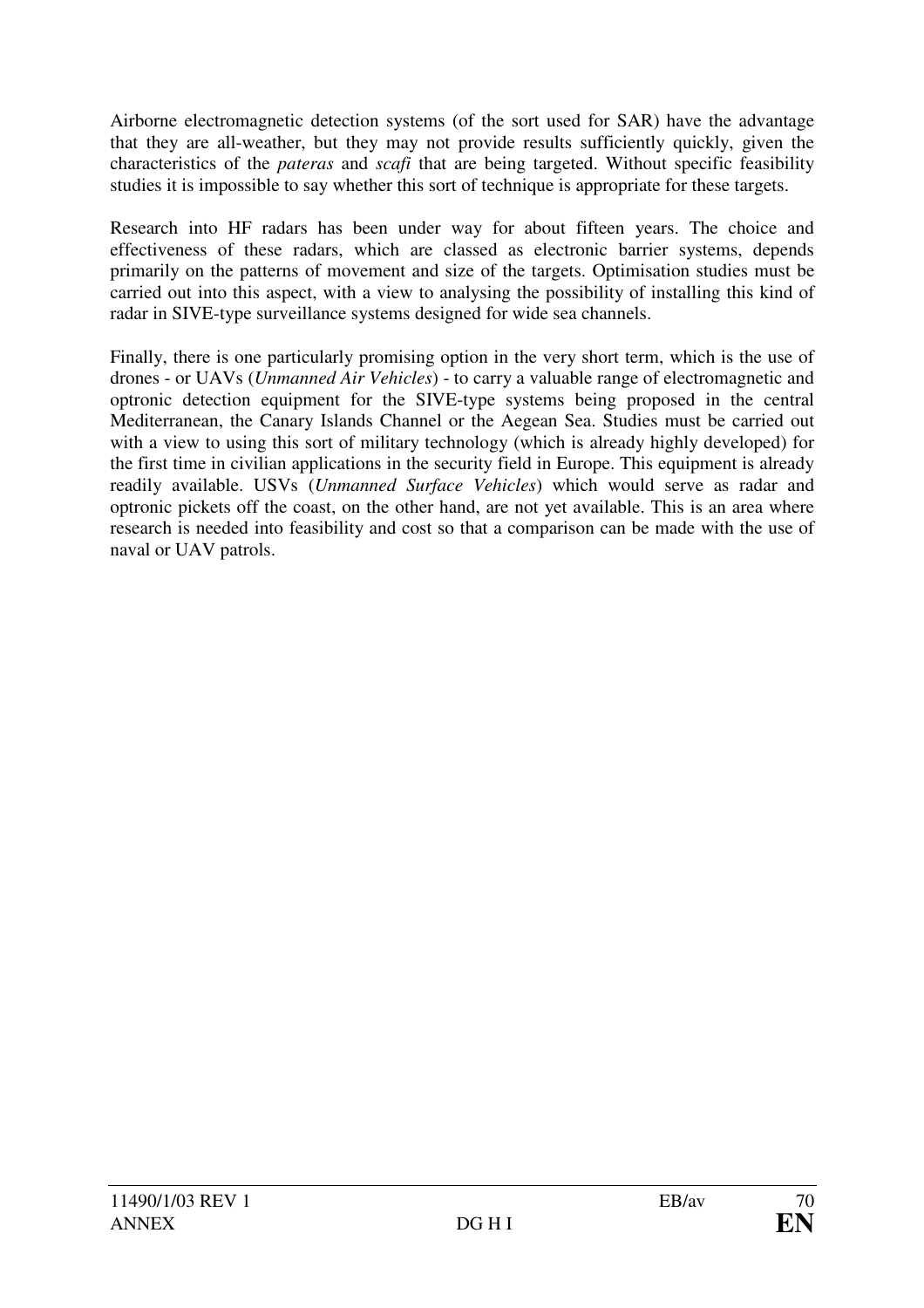# **C. The European initiative for improving the security of maritime borders**

*A wide-ranging European initiative to improve the control of immigration by sea and to prevent the hecatomb of shipwrecked asylum-seekers.* 

The proposed initiative is part and parcel of the Member States' current agreed emphasis on Schengen<sup>41</sup> border controls.

This study has identified a certain number of weaknesses. Some of these question the credibility of the overall approach to border control of the Schengen area. The others specifically concern maritime borders.

Some of these flaws arise from an under-estimation of the actual levels of illegal immigration by sea, particularly through port ACPs (especially in France and Spain), others from the more general problem of how to deal with illegal immigrants who are picked up at sea and cannot be sent back across a border, and who are often bogus asylum-seekers. Other failings come from the gaps in existing surveillance systems, particularly along the vast maritime border between Greece and Turkey and in very dangerous channels such as the Canary Island Channel and the Gulf of Sirte, with ships making their way across the Mediterranean with an average of a thousand illegal passengers (Italy and sometimes Greece).

It is a sensitive subject which touches on many issues:

- civil liberties in the various countries involved, and in particular the effectiveness of the right to asylum,
- the extent to which immigration and security policies are linked in each country,
- subsidiarity and the responsibility of each of the Member States to defend the common interests of the Union (holding a maritime border which exists by accident of geography), $42$
- the effectiveness of national measures for the surveillance and control of borders,

<sup>&</sup>lt;sup>41</sup> We make no distinction between the area designated by the 15 States parties to the Schengen Agreement and the European Economic Area, to which, for the purposes of immigration, we have added Switzerland, which has the same concerns as its neighbours.

<sup>42</sup> Illegal immigration by sea is not a common problem in Ireland or the Greek islands.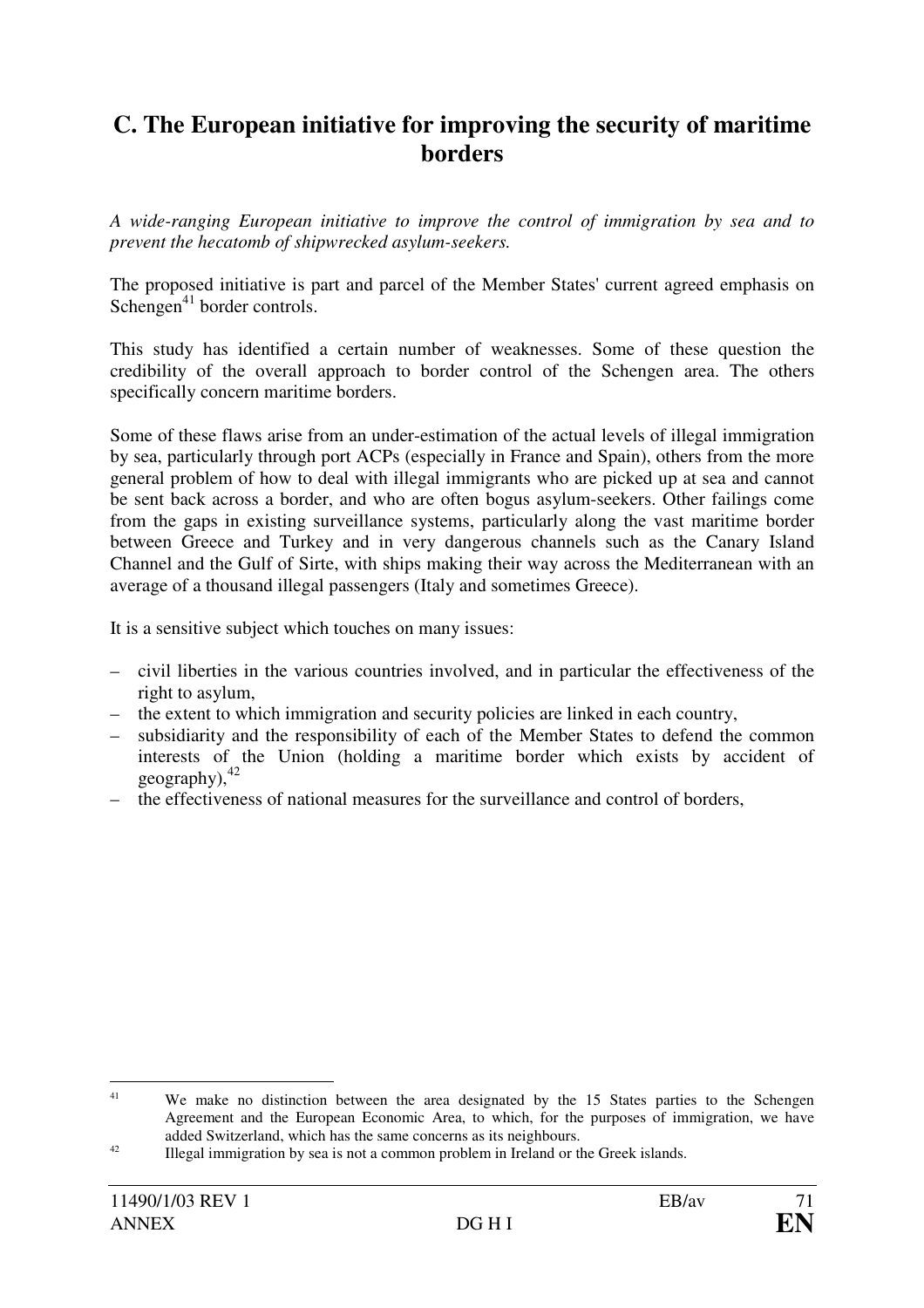– public opinion which swings between an almost xenophobic disapproval of illegal immigrants and pity for the people who risk their lives in search of their "Eldorado".

However, the issue of illegal immigration also strengthens the sense of belonging to an area with shared interests and a common destiny. National territory is also part of European territory, particularly as regards the free movement of people within the Schengen area and immigration.

The purpose of this initiative is to keep illegal immigration by sea in check by vigorously targeting focal routes and random routes where they exist, while ensuring that mechanisms are in place, in accordance with common undertakings, to monitor entry flows at ports in the Schengen area. It involves simultaneous and consistent implementation of four types of measure relating to the organisation of border controls, legal instruments, operational systems and the use of European public funding.

It should be noted that this initiative includes the measures recommended in Part B above, which are to be implemented at the following five levels: the Member States, cooperation between Member States, the European Union, the Mediterranean basin and the Baltic, and the United Nations.

The proposals below aim to provide a coherent framework for the measures to be taken over the coming 36 months, after which control of illegal immigration by sea will become more integrated and more efficient.

# **C1 - Hold talks with other countries on frontier security**

This means stepping up dialogue with other developed countries with similar problems and with our "new neighbours", who have often vigorously defended the countries of transit and departure.

The current approach to immigration and border control is to hold back on checks which could hinder movement and trade from countries of origin and transit. This is the "virtual border" concept. Such an approach is only possible, of course, between countries which share the same philosophy on civil liberties. We must remember that someone who is escaping with their life from a dictatorship is indeed outside the law, but is also a legitimate refugee who must be given asylum. The status of political refugee which he now merits can only be bestowed on him because he broke the immigration rules.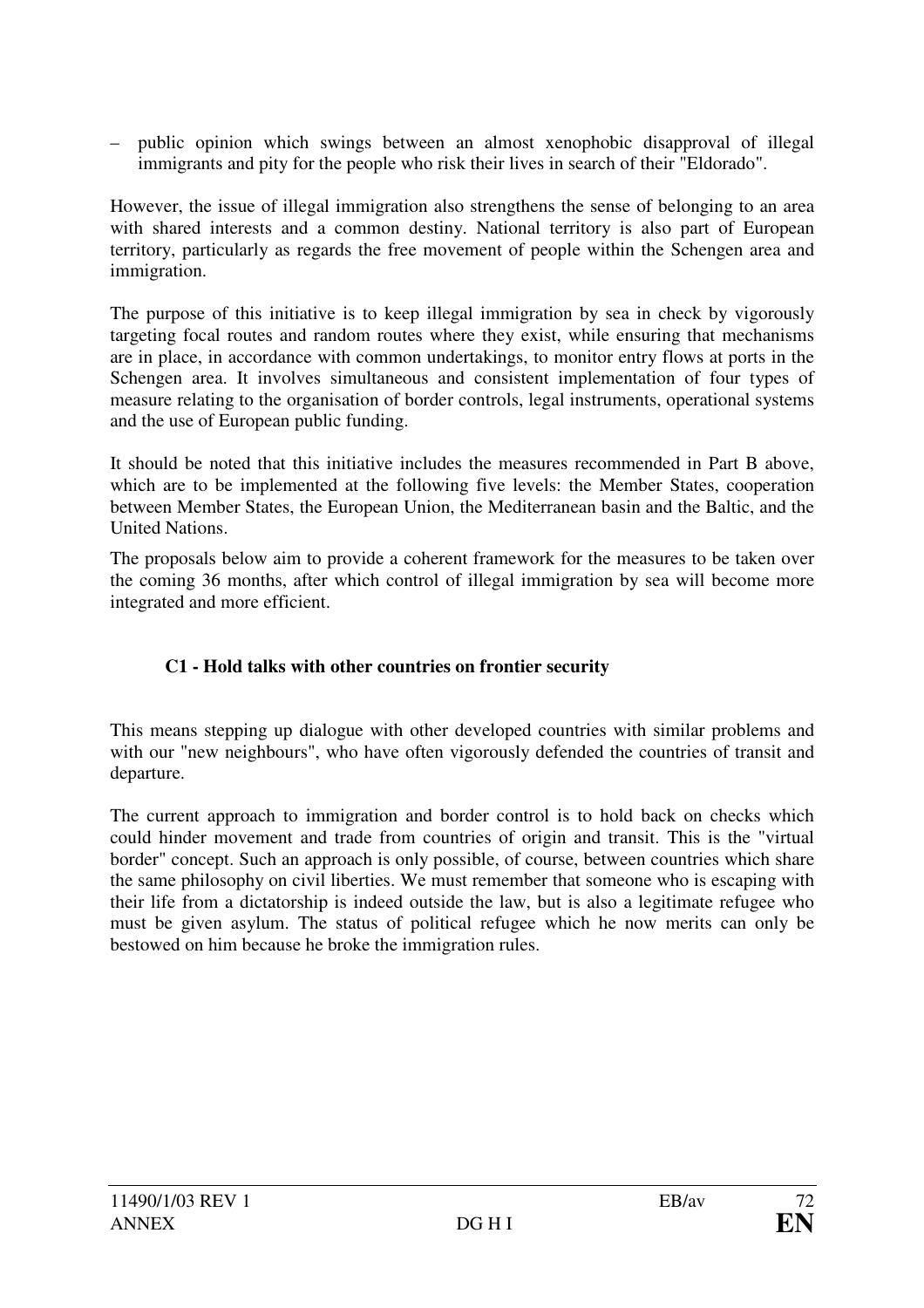It is proposed that talks be held between large developed countries, principally the United States, Canada and Europe, to:

- $-$  study the movement of people between the main developed countries,  $4<sup>3</sup>$
- $-$  define future common technical measures<sup>44</sup> to facilitate free movement while improving the exchange of information, the understanding of the various forms of immigration and the level of internal security in countries where free movement is enjoyed,
- define a reception policy for real political refugees.

The European initiative could then be integrated with other initiatives in similar fields, particularly American initiatives, so that common - or at least compatible - rules can be drawn up and implemented rather than Europe having to fall into line with provisions introduced by foreign countries to suit their own needs on border control and internal security. This sort of coordinated approach could be used for the forthcoming review of the *Montego Bay* Convention in 2004, the amendment and ratification of the Palermo Protocol and the drawing up of rules by the IMO (SOLAS), the ILO or the WCO.

Dialogue with our "new neighbours", particularly those in the Mediterranean (principally Morocco, Algeria, Tunisia, Libya and Turkey), on migration by sea, is a priority. It is vital to establish with the country from whose port or shoreline boats transporting illegal passengers might arrive what provisions are to be made for the surveillance of its coastline, how travel documents are checked and what the readmission procedure is. Such cooperation is a crucial obligation: without it, legal action would have to be taken. The general idea is that the more cooperative a country is, the more its ships will be facilitated on entry into European ports.<sup>45</sup>

The dialogue should cover:

- definition of a migration policy (in accordance with the model developed by Tunisia and Italy),
- instruments to implement the latter: quotas, travel documents, readmission agreements,<sup>46</sup>
- classification of countries as "sound" in relation to the reception of immigrants whose nationality cannot be established,
- security measures in the ports of departure.

 43 The debate on the transmission of information on airline passenger lists for transatlantic flights is an illustration of this.

<sup>44</sup> Such as standard machine-readable passports and visas.

<sup>45</sup> The model to consider is the "container security initiative".

<sup>46</sup> Any illegal immigration is punished by a corresponding reduction in immigration quotas.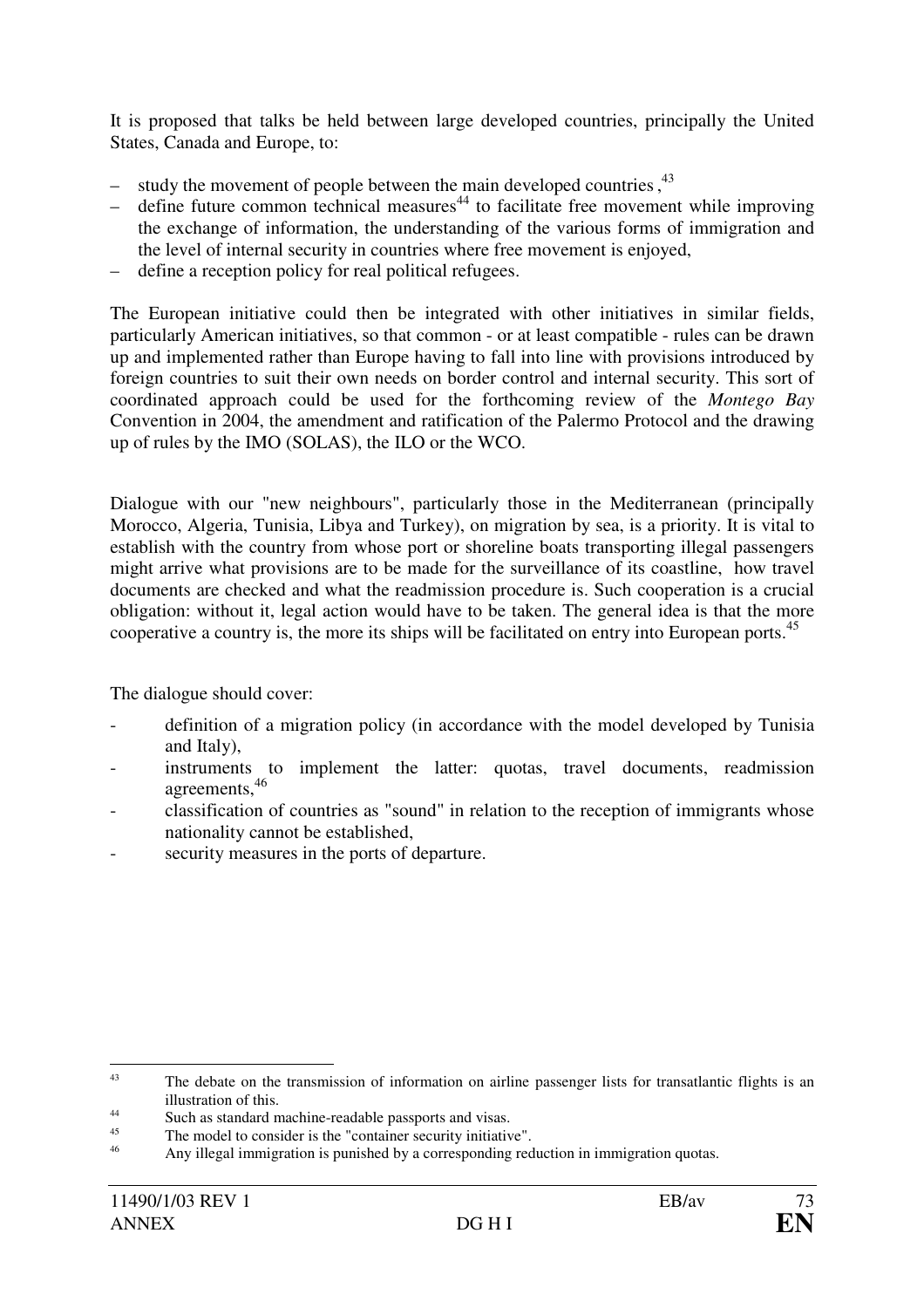The Euro-Mediterranean policy which started in the 1990s opened the way, but it has to be said that progress has mostly been made in technical areas (transport of goods, environment). The emphasis must now be placed more directly on the movement of people, in the light of the fact that the declaration on the "new neighbourhood" adopted at the Thessaloniki summit on 20 June 2003, envisages eventual free movement within Europe and neighbouring countries.

When the dialogue becomes more intense and the European Union's voice clearer and more intelligible, the European initiative can be pursued in line with the four lines set out above.

#### **C2 - Organisation**

This flows from the recommendations proposed at points B.1, B.2, B.3 and B.4 above. It involves putting in place bodies to coordinate European policy on illegal immigration and rationalising Community systems.

The proposed system should support rather than replace national provisions, which should be strengthened where necessary. The setting up of a single, general ad-hoc structure for operational cooperation at European level aims to rationalise the existing measures at Commission, Council and Member State level to make them more efficient and coherent, to achieve in the long term a managed European migration policy rather than the passive one we have today.

These measures are inspired by the Convention on the future of Europe, which identified the need to write into the new constitution enhanced instruments for action on immigration, the right to asylum and cooperation between the judicial authorities and the police.

It is proposed :

- to coordinate this initiative with the various Commission departments with responsibility for maritime borders (JAI, TREN, TAXUD, RELEX, FISH), and with EUROPOL, EMSA and the relevant Council working groups (SCIFA and SCIFA+ and CIREFI) (6 months);
- to put in place a structure for cooperation so as to have access to an immigration monitoring centre and a CIRAM risk analysis centre as soon as possible (risk analysis, centralisation of information through connection to current and future operational intelligence tools) networked with the corresponding departments in the countries concerned and with the other partner organisations (EUROPOL, etc.), and to the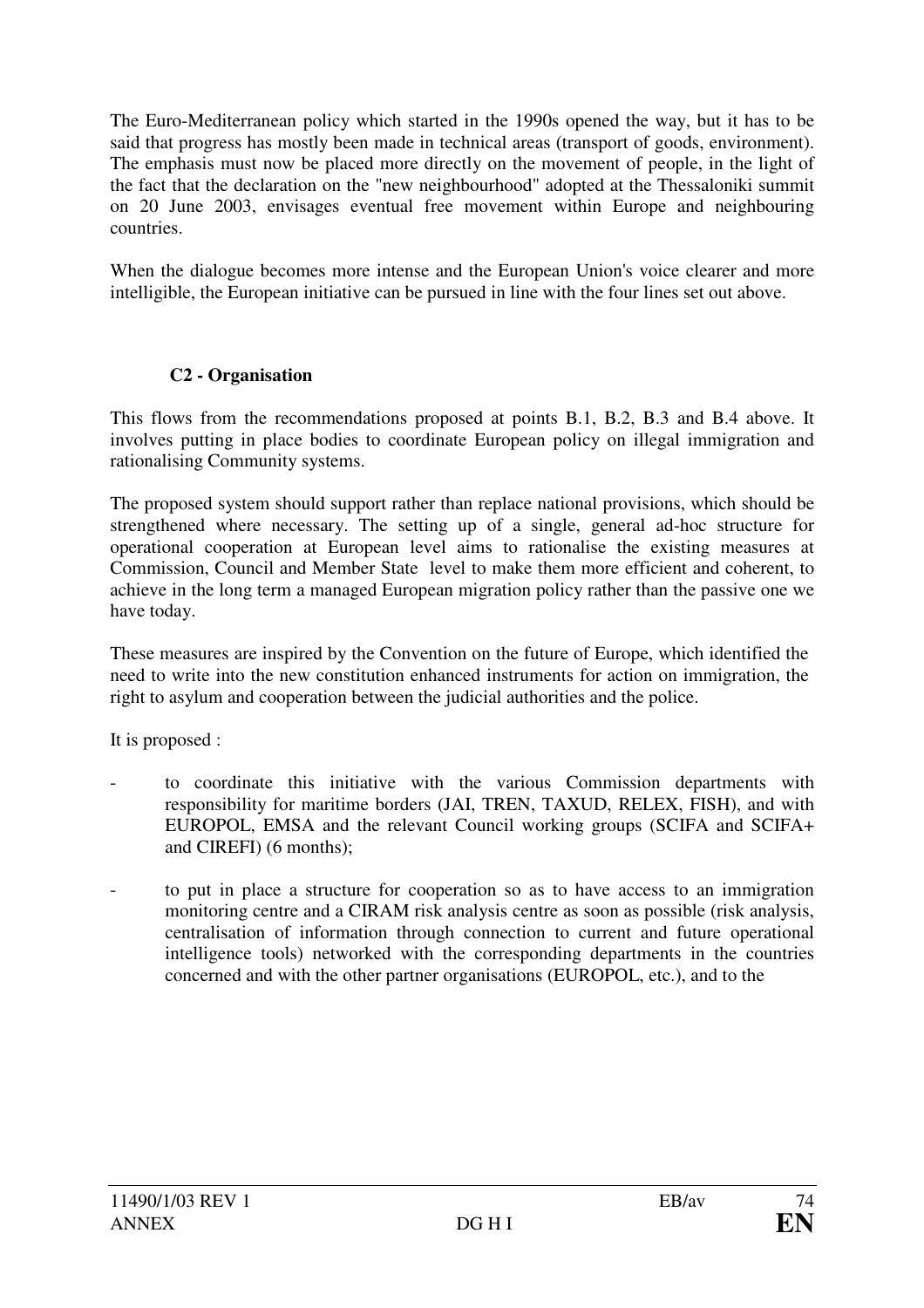*SCHEVAL* service (recruitment and training of a team of independent auditors to audit border crossings and the issuing of visas) (12 months);

- during the second phase, to give it other tasks such as organising a Community EISICS (next 24 months);
- to engage in formal dialogue by setting up the Mediterranean Sea Conference (MSC) to inaugurate a partnership with the countries of departure on the southern shores (12 months).

#### **C3 - Law**

The aim is to give greater credibility to European maritime border control policy through a more determined and united approach from Member States when the time comes to improve international legislation in accordance with the recommendations set out at B.5 above.

It is proposed to:

- launch an "Aruba" style process (on illegal immigration) in the Mediterranean, and to harmonise readmission agreements at European level (24 months);
- establish a joint European mandate to amend the principal instruments of international maritime law starting with the Montego Bay Convention and SOLAS(IMO), through the Palermo Protocol, once it has been ratified by all the Member States so that it may enter into force quickly; to establish a Community-level legal status for ships flying the flag of a European country (12 months);
- draw up a Jamaica-United States style accommodation with host countries for the reception of illegal immigrants who declare no nationality or a false nationality (24 months).

### **C4 - Operational matters**

The initiative incorporates the main measures recommended at B.6 above. It aims to use reasonably-priced, currently available technology to ease the flow of legal immigrants at borders while simultaneously carrying out more stringent and targeted controls to identify illegal immigrants. The principle is to aim for 100% security along the coastlines of the Schengen area as well as at the ACPs, in line with the Schengen Agreement. It involves improving surveillance of approaches, streamlining and automating control of entry and exit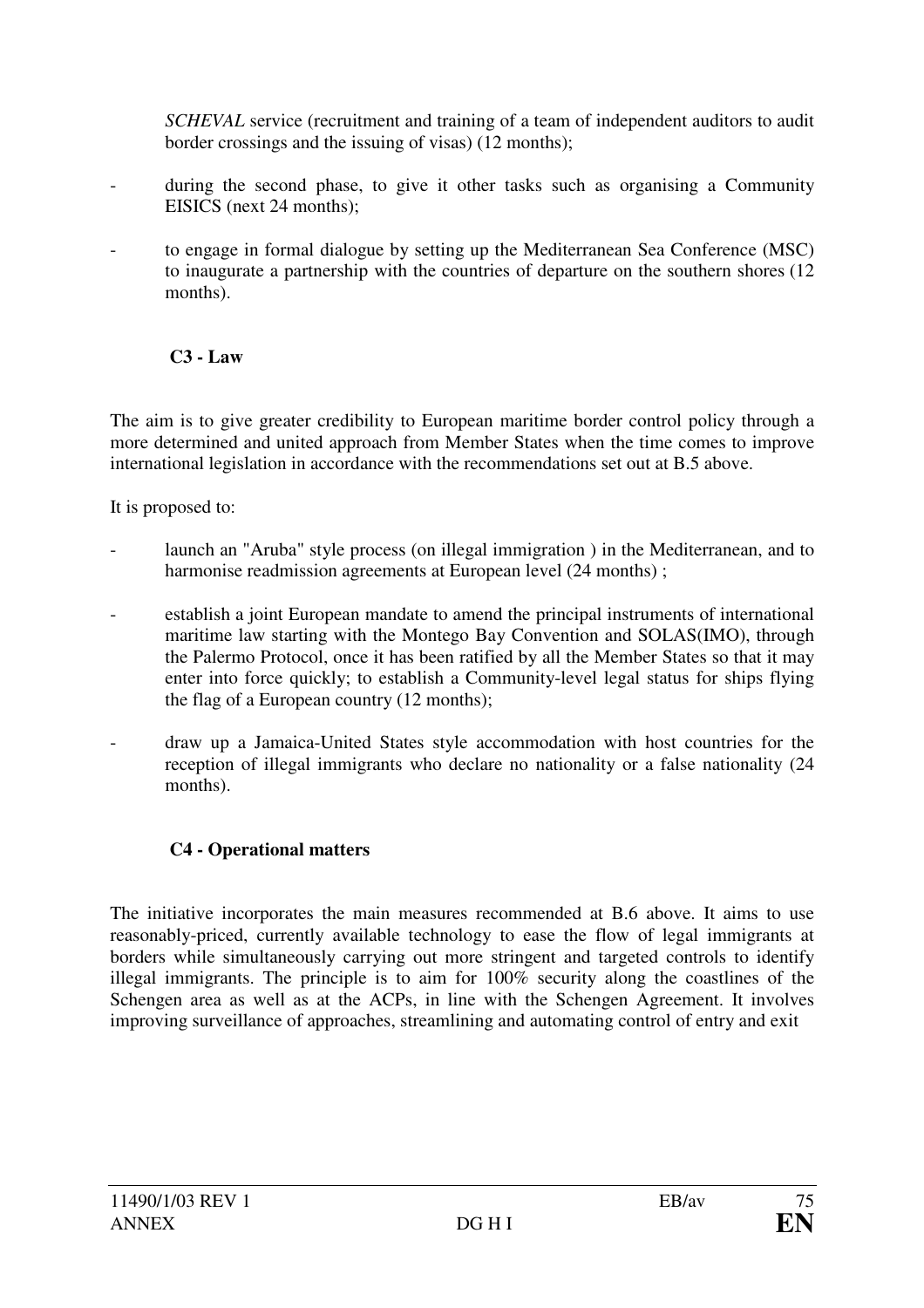points and boosting operational intelligence capabilities through more rapid and reliable circulation of relevant information both on ships and illegal immigrants.

It is proposed to:

- carry out SIVE feasibility studies (Canaries, Sicily, Aegean) (4 months);
- put in place these integrated systems, each adapted to suit the particular characteristics of the maritime area concerned (30 months);
- launch a conceptual study followed by a feasibility study of non-piloted vehicles adapted to maritime surveillance missions (UAV (*Unmanned Air Vehicle*) and USV (*Unmanned Surface Vehicle*), to detect, identify (and intercept) boats used by focal-route couriers (6 months);
- test prototype versions of these systems (24 months) and subsequently deploy more operational versions (36 months);
- develop intranet networks to coordinate the exchange of information (SAR, EISICS) between the organisations involved (EIC, EUROPOL, ILO, etc.) (18 months);
- begin studies on consistency and subsequently construct databases and develop or adapt expert systems (such as ZUIS of Rotterdam) (18 months);
- put in place a harmonised statistical tool for immigration and standard accounting procedures for the cost of border control in all the European countries concerned (18 months);
- improve EURODAC functionalities, while ensuring consistency with other information systems, including the equipment in the CIRAM centre, to be networked with the corresponding departments in the countries concerned between 2004 to 2007;
- rationalise identification of persons in an irregular situation:
	- introduction of biometric identification techniques in entry ports (6 months) and general introduction by the countries concerned in the VIS system, in coordination with EURODAC (30 months). This investment is part of an overall bringing up to standard of all the ACPs of the Schengen area;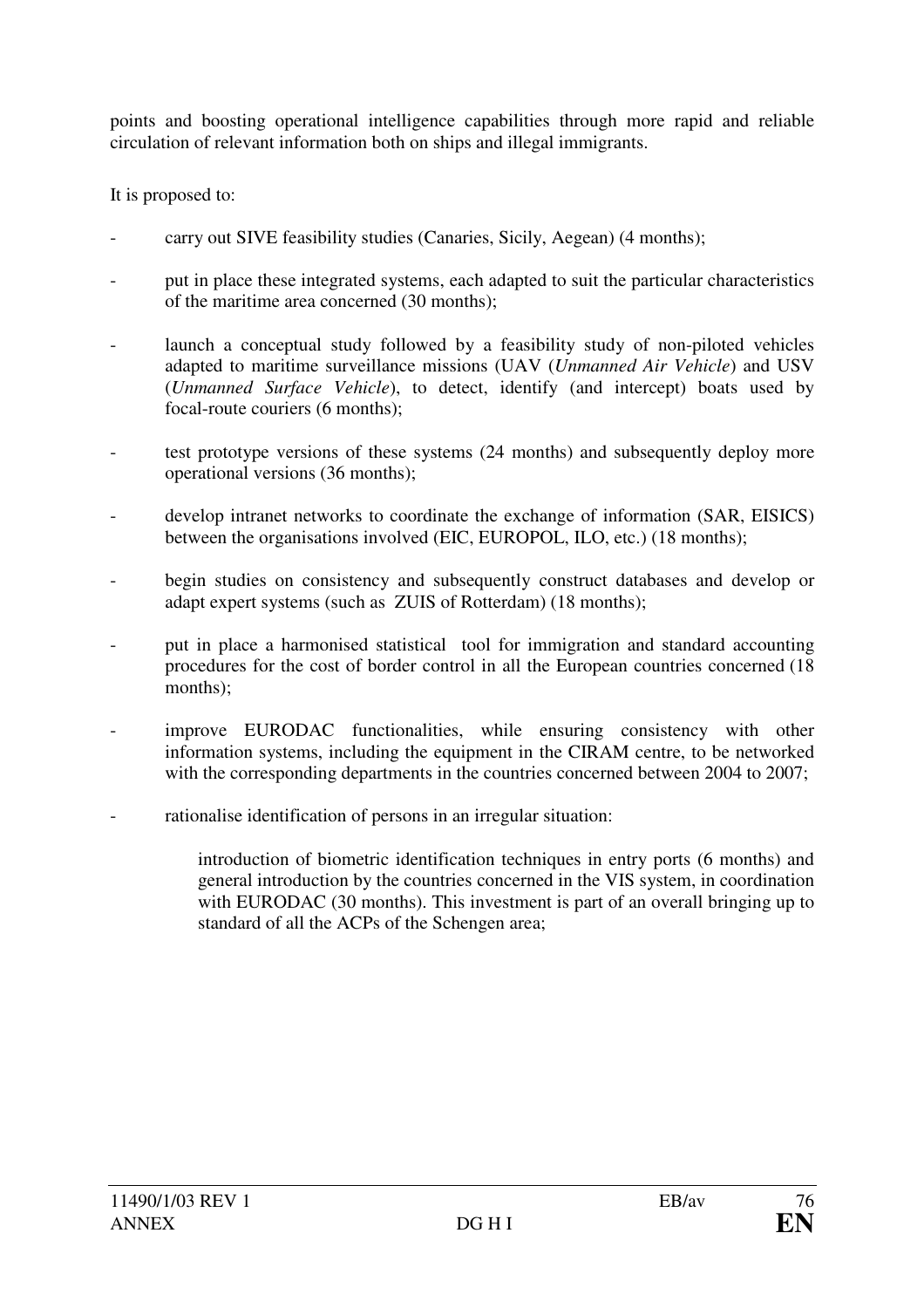introduction of the same biometric techniques for identifying persons in an irregular situation intercepted outside of port ACPs (6 months) and general introduction by the countries concerned (30 months);

- plan the upgrading of control equipment for maritime ACPs in the Member States and in the main countries of departure with a view to increasing throughput and enhancing exhaustiveness of entry and exit controls (100%);
- involve shipping companies in the control, listing and early submission of passenger lists for ferries to France and Spain<sup>47</sup> (and to sanction them unhesitatingly in case of breaches of the rules) (24 months) ;
- make sanctions against ferry owners work and increase the penalties imposed on couriers to the extent that they will act as a deterrent.

### **C5 - Community finance**

The vast differences as to how each Member State is affected by illegal immigration begs the question of how the burden should be shared. All or part of the funding for the technical proposals described in C3 should be provided by the Community. This question will be looked at more closely in part D.

Dialogue between Member States and countries of departure is only credible once the principle of shared interests is established. Some countries are countries of departure because of their geographical location near Europe. Once this is recognised, a consensual agreement in the interests of both parties is preferable to a policy of power relationships. The initiative therefore proposes that budgetary and economic provisions be incorporated in future association agreements to:

examine illegal immigration (seasonal or otherwise) to Member States and related quota systems (24 months) ;

<sup>&</sup>lt;sup>47</sup> These provisions will not apply between Finland and Estonia, where the Community rules on the free movement of persons will apply in a few months time.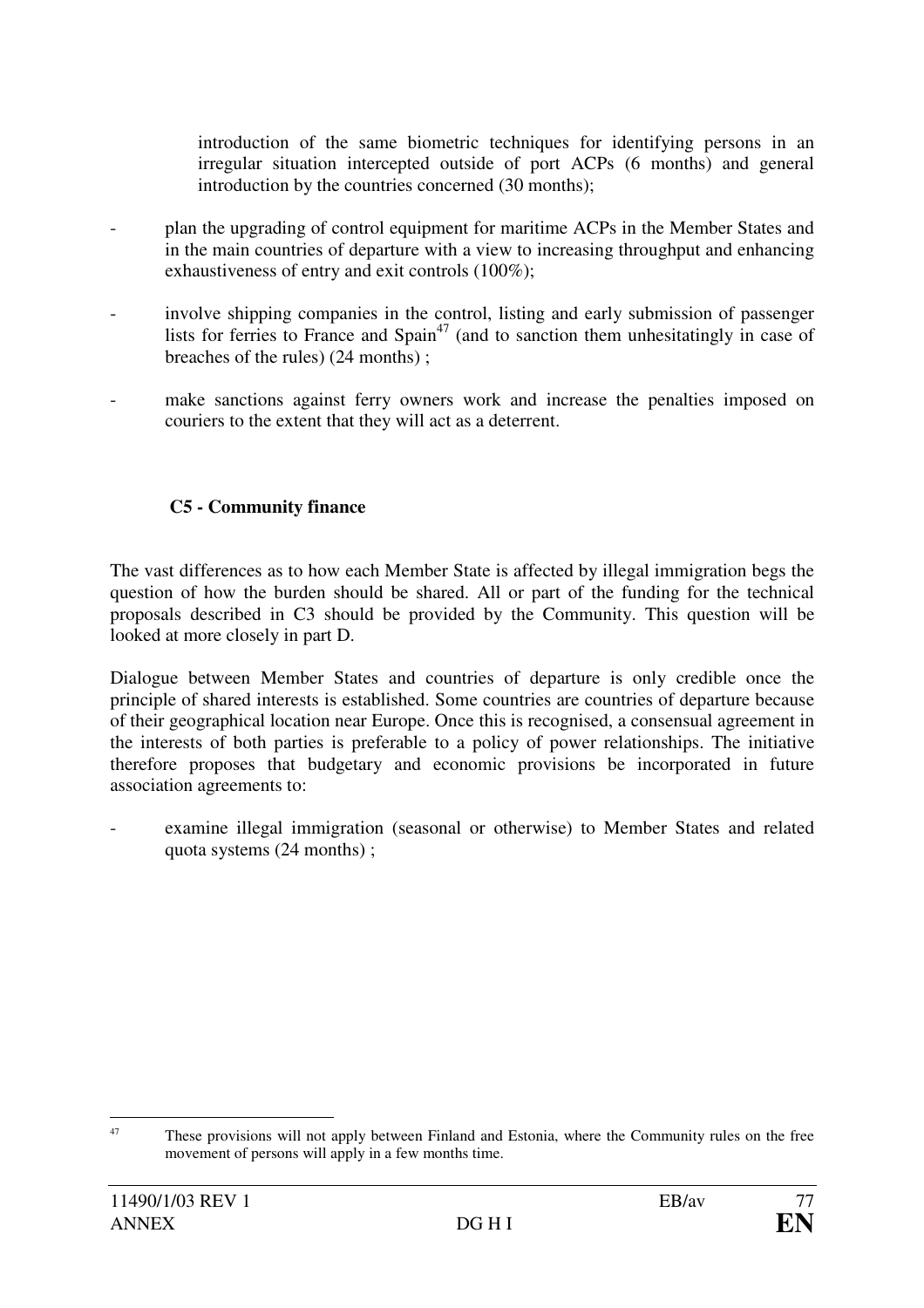- hold discussions at the Mediterranean Sea Conference (MSC) and launch integrated programmes like the *MEDA* programme which incorporate provisions on cooperation on legal and illegal immigration (36 months);
- provide financial help, independently or under these programmes, for detention centres in transit countries for illegal immigrants coming from the source country and the return of these people to the country of origin (6 months).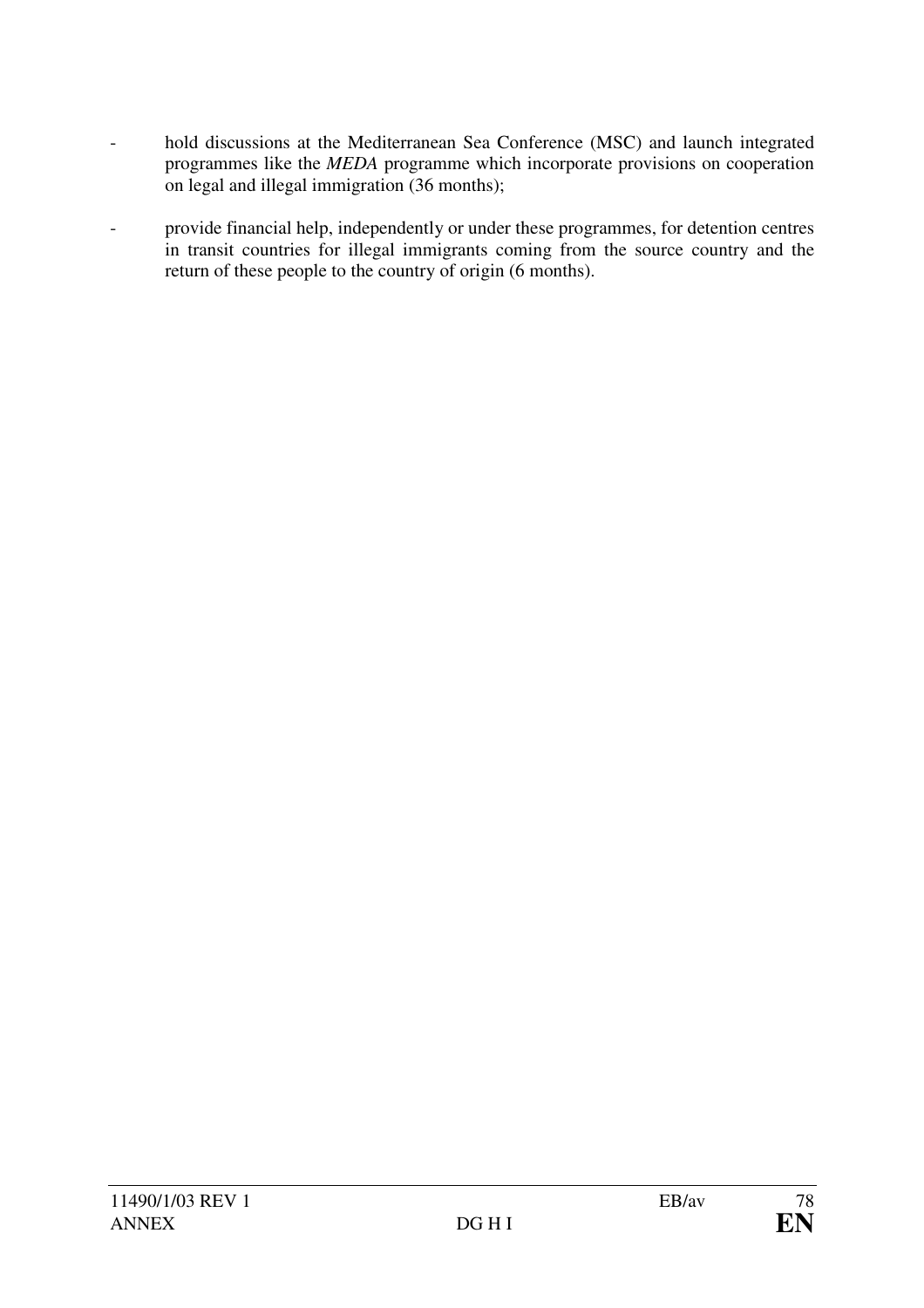# **D. Means of implementing the initiative**

European policy on curbing sea-borne illegal immigration is part of an overall policy of managing the European Union's borders. Illegal immigration does not affect all European countries equally. Member States, such as Ireland and Luxembourg, and Schengen countries such as Iceland and Norway, have too few transport connections with - and are too far away from - the countries of emigration that a certain portion of the population are keen to leave to reach the "European Eldorado". This means that the burden of tackling illegal immigration falls primarily on the European Union's eastern land borders and southern maritime borders (along the coast and at ACPs at ports) and then on major European air hubs where the ACPs are, for the most part, the entry points for long-haul would-be entrants. Policing ACPs, including those at ports, is a delicate job, since it requires keeping passenger flow moving freely (less than 1% of passengers turn out to be travelling unlawfully), while at the same time ensuring that the few illegal immigrants who do try their luck are intercepted. Policing maritime borders is a major undertaking. It involves keeping watch day and night over vast expanses of water to pick out - from among all the commercial, fishing and pleasure vessels the boats and small craft seeking to enter European waters and dump their illegal cargo.

The front-line Member States (Greece, Italy and Spain in the Mediterranean, and Finland in the Baltic) are particularly vulnerable to illegal immigration by sea. Spain and France are also on the front line with their ACPs at ports, given their ferry links with North Africa. In protecting their maritime borders, they are protecting the Schengen area on behalf of all European countries. If they were not making the necessary efforts to prevent this immigration, it would be the second-line countries who would be the first to suffer the consequences of their laxness. Fortunately this is not the case.

The Thessaloniki European Council of 19 and 20 June stressed that the principle of solidarity should be consolidated and put into practice by, for example, setting up operational cooperation. It, therefore, accepts that the burden borne by the Member States in the front line of protecting Europe's borders should be shared and that they should in the first instance (pending the post-2006 financial perspective) receive financial assistance from the European Union for the most pressing structural needs. There is consequently a need for shared European financing.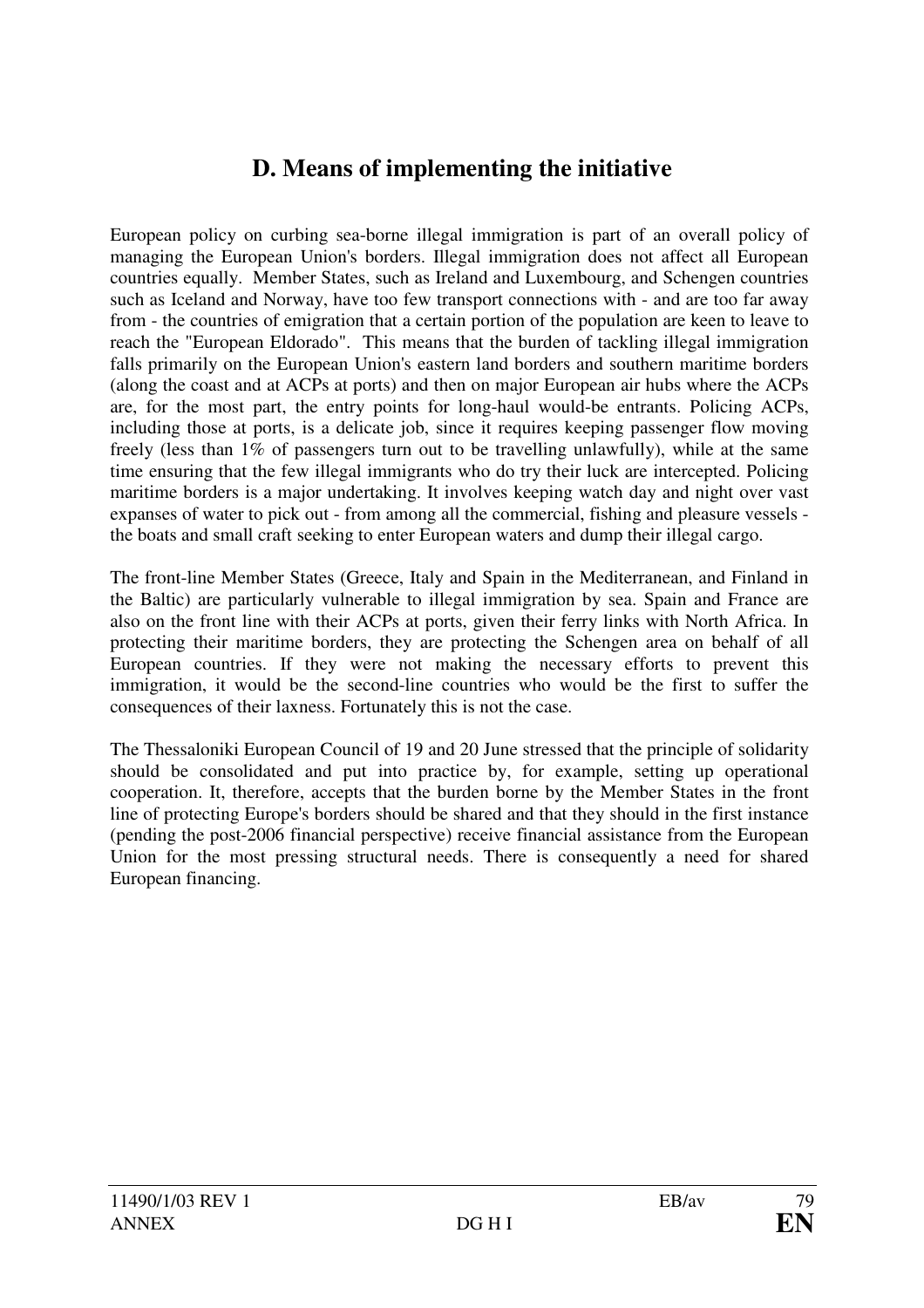#### **D1 - Shared financing - the lay of the land**

**D1 - 1 No EU or Schengen countries keep detailed accounts** of the public expenditure involved in policing illegal immigration at their borders. In the case of maritime borders, two types of expenditure need to be distinguished. The first relates to ACPs at ports, the second to surveillance and enforcement operations in respect of maritime borders. In the case of the former, it has to be acknowledged that the resources<sup>48</sup> are inadequate for busy periods and suffer from a lack of available specialised staff; the infrastructure envisaged (access to databases, separation of passengers before and after checks, false travel document detectors) is a long way from being up and running at all port ACPs, as noted by the Schengen evaluations. Although the costs of staffing ACPs is high, the infrastructure costs are rather limited. The second type of expenditure involving the deployment of air-sea police surveillance forces (with limited availability) responsible for guarding the vast maritime border - which is rather like looking for a needle in a haystack - can hardly be seen as the best use of public funds, as shown by the enormous costs borne by Greece for patrols by its navy and coastguard. France's *veille sémaphorique* network,<sup>49</sup> which was rapidly revived after the *East Sea* incident, is not a truly operational model in terms of cost-effectiveness. With its Integrated External Surveillance System (SIVE), Spain has opted for unmanned watch towers.<sup>50</sup> The capital costs are high, but the running costs of surveillance across an extensive sea area are limited. This technological option should be promoted.

However, these arrangements are only partly concerned with illegal immigration and human trafficking. They are also used for other public service missions, such as shipping safety and protecting the marine environment, search and rescue, fisheries monitoring, interception of illegal trade and smuggling, and port and coastal security.<sup>51</sup> In most instances, the same operational resources and techniques are used for these various missions. This means that without an allocation formula (for each coast) it is difficult to allocate precise amounts for expenditure on maritime border surveillance and enforcement measures specifically targeting illegal immigration. $52$ 

 $\overline{a}$ 

<sup>48</sup> Needless to say, the resources are used to positively clear more than 99% of passengers; less than 1% are found not to be in order.

<sup>49</sup> Used by the navy.

<sup>50</sup> Air-sea resources are deployed only on the basis of intelligence for missions with objectives clearly identified in advance. Where it is possible to use land resources to intercept illegals on shore, these are preferred to interception at sea, which is much more expensive (and dangerous).

<sup>51</sup> Principally as regards the risk of terrorists arriving by sea.

<sup>52</sup> The same problem arises with land borders.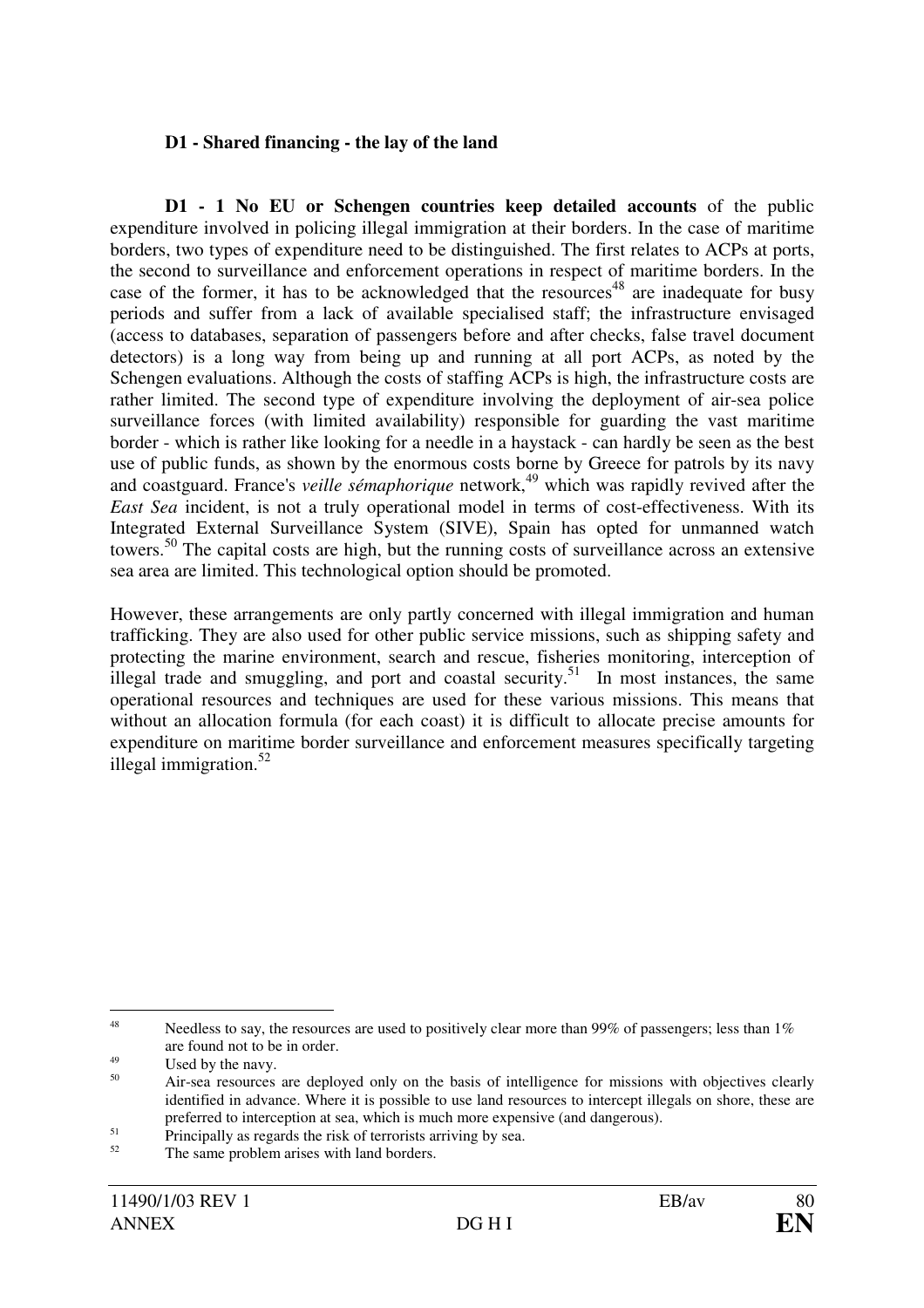Greece is without a doubt the country that does the most to curb illegal immigration through its land and maritime borders, even though it is not in the same economic or demographic league as the other EU Mediterranean countries. But when the government announces expenditure of  $\epsilon$ 600 million in 2002 on guarding its borders, it is difficult to work out exactly how much is accounted for by illegal immigration and how much on the other missions.

**D1 - 2 The cost evaluation must be carried out on the basis of lifetime** cost rather than on a strictly budget-by-budget basis. What is needed is to work out for a given system, such as the Gibraltar SIVE or the border post at Marseille's *Gare Maritime*, a multiannual cost for the lifetime of the system comprising:

- depreciation of capital costs;
- maintenance costs for the system, including technical updating;
- staffing costs;
- an estimate of the dismantling cost, if necessary.

The content of the system to be deployed should also be devised on the basis of a functional analysis. SIVE is a comprehensive sea surveillance and enforcement system, comprising an information system for detecting and identifying threats (radar and optronic sensors) and a land and air-sea intervention system for intercepting suspicious ships and small craft on the shore and at sea. The ACP has control booths equipped with systems for detecting forged documents, linked to databases accessible in real time; there are enough of these to handle the checking of all passengers in a reasonable amount of time (around half an hour). In addition, the ACP has a technical workshop for identification in cases where there are doubts, as well as an administrative detention centre where people not asking for asylum but whose documents are not in order can be held pending their readmission.

**D1 - 3 A European financial contribution** towards maritime border policing can be envisaged, if it forms part of an overall "borders and migration" financial contribution, also including operations at EU and Schengen land and airport borders and specific measures to be undertaken in the countries of departure and transit as part of the dialogue with the "*new neighbours*".

However, Community financing does not seem appropriate for expenditure entered into by Member States in respect of intra-European borders, such as the Straits of Dover, the Strait of Otranto, the Sound between Denmark and Sweden and the border with Switzerland.

**D1 - 4 Instructive comparison with "blue Europe"** Since 1992 the European Union has been contributing financially to Member States' work on fisheries monitoring. The contribution concerns investments on acquiring or modernising the vessels and aircraft used for monitoring, inspecting and supervision of fishing activities, as well as for expenditure on the training of fisheries inspectors and the implementation of the systems evaluating the expenditure allocated to common fisheries policy monitoring. The data collected relate to France for the period 1992-2002 and the Community budget for all European countries for 2001.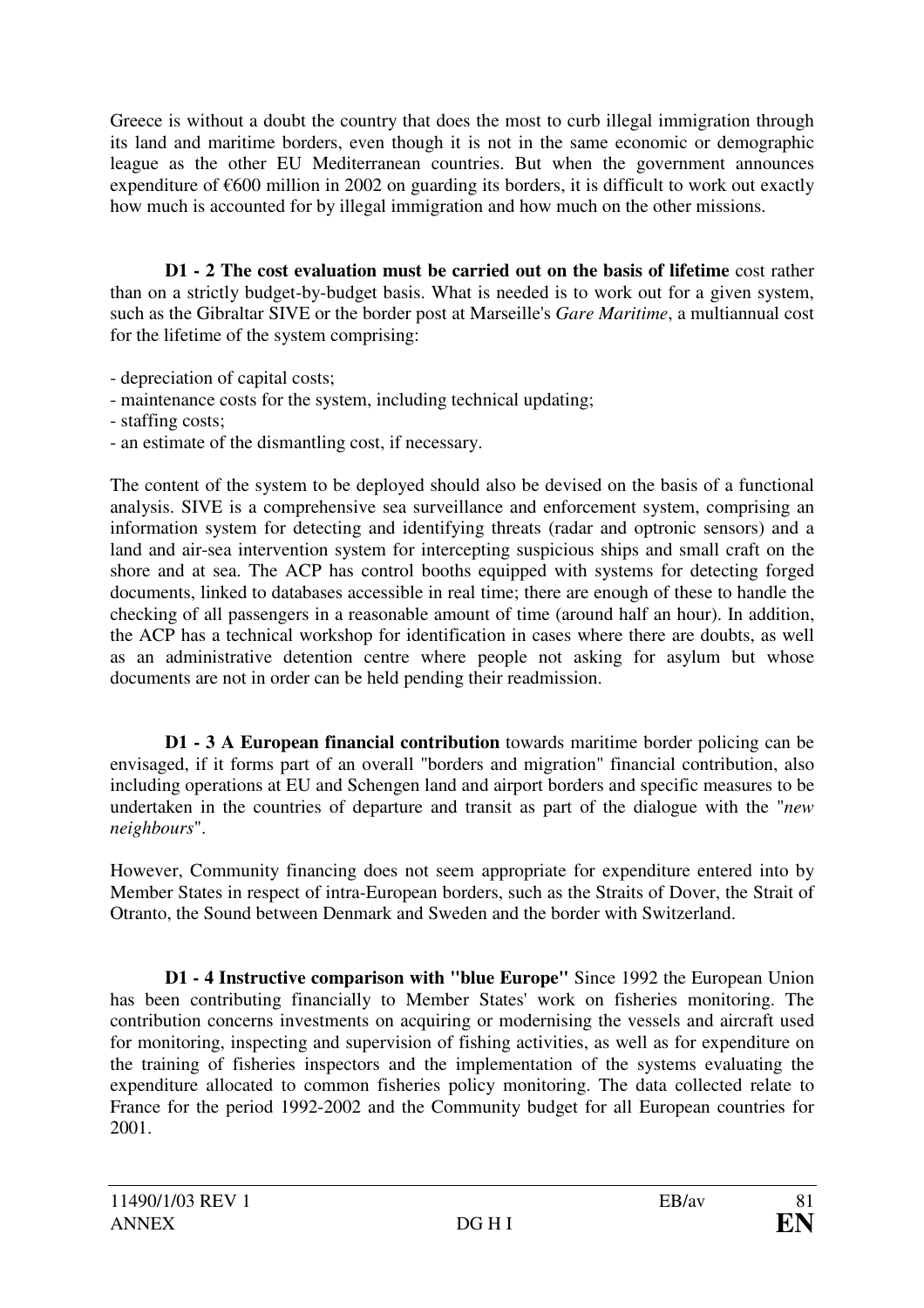France's structural expenditure on monitoring the common fisheries policy totalled  $€85.2$ million at current prices. The expenditure principally concerns the fitting out of the CROSS centres, the Maritime Affairs and Maritime Police patrol boats, Navy patrol boats, customs surveillance equipment (port and coastal detection equipment, helicopters and boats), VMS beacons for fishing vessels and the training of inspectors. The European contribution paid between 1992 and 2000 (eight years) totals €15.25 million at current prices. Over the ten-year period, the expected total is  $\epsilon$ 16.2 million at current prices. This means that the burden is shared only in respect of structural expenditure and amounts to 19%. The Commission fixes contributions of between 35% and 50% for the financing of equipment, but makes a distinction - and rightly so - between equipment used exclusively for fisheries monitoring and equipment also used for other sea surveillance duties.

In 2002 the Commission financed 50% of the training measures for fisheries inspectors in the Member States (€827 176 allocated to the nine Member States concerned), 50% of the expenditure on implementing the systems for evaluating expenditure on common fisheries policy monitoring  $(\text{\textsterling}150\,000)$  allocated to Germany), and 35% of the expenditure on the acquisition and modernisation of vessels and aircraft used for the monitoring, inspection and surveillance of fishing activities (€31 479 386 allocated to the ten Member States concerned).

Over 92% of the expenditure on vessels and aircraft goes to four Member States, in order of importance: Portugal, the United Kingdom, Spain and Ireland. Spain takes up more than 16% of the European allocation for its *Guardia Civil*, which is responsible for both fisheries monitoring and controlling illegal immigration. The same naval and air equipment is used for both types of work. Greece and Italy<sup>53</sup> do not appear to ask for significant financial contributions in this area. Consequently, any financial contribution from Europe towards maritime border surveillance should be coordinated with its financing for fisheries monitoring.

 53 Only €490 000 in 2002.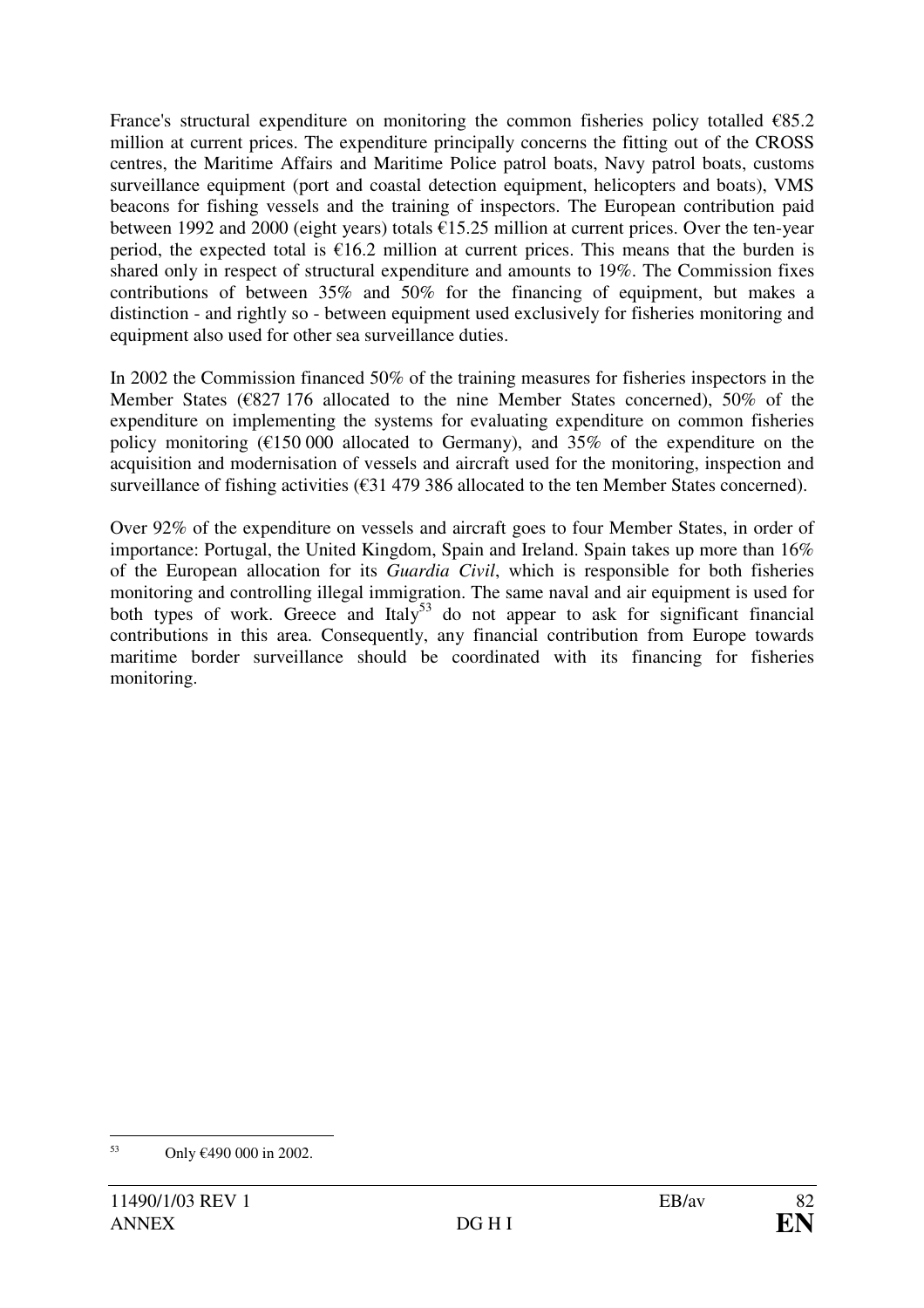It should be noted that European fisheries policy and the monitoring of stock management are well established, known quantities. This is far from the case with the arrangements for monitoring the maritime border. Checks on passengers at port ACPs are a structural element changing as ferry services open and close (for example, in the Baltic services between the Baltic countries and Germany are rather seasonal and experimental; there are plans for services between Italy and Tunisia). The situation will also change with EU enlargement. Once Estonia joins the European Union, the Tallinn-Helsinki service will become a European cabotage route.

The situation as regards curbing illegal immigration along the coast is very changeable. The operations and measures undertaken are designed to cut off the routes. Once a route is cut off, the (deterrence) work involved in keeping it closed is no longer the same as during the interception phase. The borders still need to be guarded, of course, but the SIVE system in Gibraltar shows that the air-sea and land operations (the resources that are the most costly to deploy) are far fewer.

### **D2 - The need for targeted European financing**

The set-up described is conducive to a rather cautious approach towards European financing for maritime border surveillance and monitoring, but it does not rule it out. Three possible areas of action can be distinguished: joint European services, measures targeting the countries of departure, and pilot operations.

### **D2 - 1 Joint services**

'Joint services' refers to the maritime border management tools that need to be centralised to be more effective. Many of these tools are resources that can be used for all types of migration, not just migration by sea.

There are four such programmes that should be financed exclusively by the European Union:

- the statistical system to be developed by the Migration Monitoring Centre attached to the Migration Bureau;
- the accounting system to be designed for standardising the method of measuring each country's border control and surveillance work; the method would be used by all Member States;<sup>54</sup>

 54 This would make it possible to compare the actual work involved, the effectiveness of the surveillance and control arrangements at Schengen entry points and productivity progress.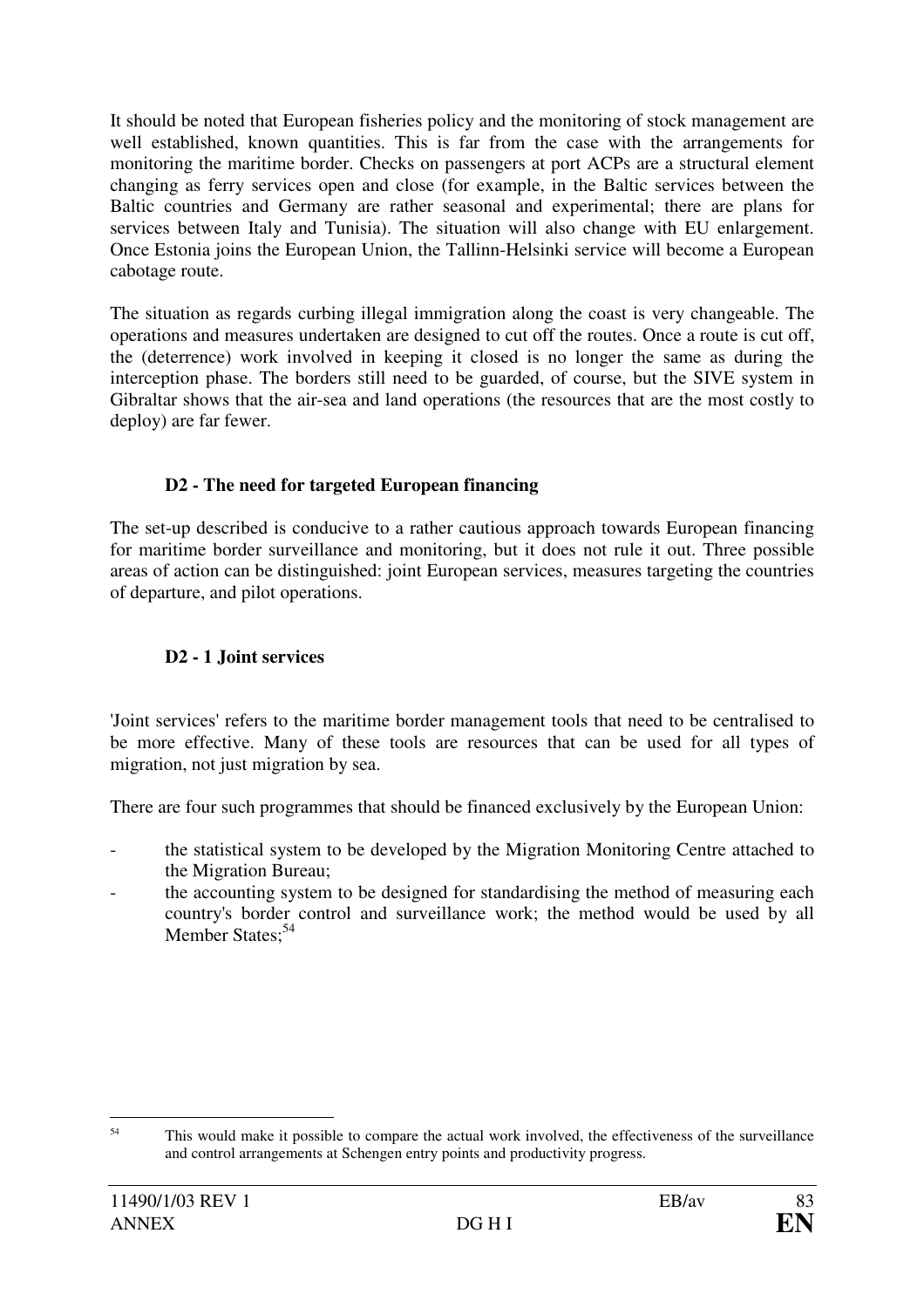- the SCHEVAL inspection and audit system;
- the introduction of a real-time joint operational database shared by all relevant departments throughout the European Union.

On this last point, the associated maritime databases are extremely important for combating the random routing operated by cross-border criminal organisations. This work relies on an early warning system in the source countries, based on on-going information from the immigration liaison officers in the Member States. The aim is to optimise the intelligence side of maritime surveillance.

The gathering of information on suspicious vessels should be organised at European level. The United Kingdom reminded the meeting of the strategic committee on immigration, borders and asylum of 16 September 2002 that the conclusions of the meeting of maritime experts on 25 October 2001 (13141/01) had called for this database to be set up, covering information and analyses on all types of vessel, including cargo ships, liners, ferries, fishing boats and yachts. This concern is shared by the Directorate-General for Transport as regards the issue of maritime safety and tracking down substandard vessels in European waters.

Initially the Commission could finance the feasibility of a database for all types of commercial, fishing and pleasure craft registered in all the countries of the Mediterranean Sea Conference (MSC).

Joint services would also be responsible for training Member States' staff and providing them with the relevant information. The aim is to ensure that the Schengen rules are applied uniformly throughout the area. As in the case of fisheries, the rule of a 50/50 split between the EU and the Member States should apply to the financing of training measures. A Community nucleus of trainers should be convened, made up of staff from the different national authorities concerned.

### **D2 - 2 European measures in the countries of departure or embarkation**

The feasibility study shows that the surveillance and inspection work should kick in at as early a stage as possible, given the legal and technical difficulties of intervening at sea and the danger of drowning to which the would-be immigrants are exposed.

The case of Morocco (an associated State) is highly instructive in this regard. The *MEDA* PIN 2002-2004 programme has virtually an entire section devoted to immigration control, supporting the economic development of the regions from which the migrants come, which are principally in the north ( $\epsilon$ 70 million); providing support for legal emigration ( $\epsilon$ 5 million) and strengthening resources for curbing illegal emigration ( $\epsilon$ 40 million). The second and third aspects of this programme are extremely important, and the third is clearly relevant from the maritime point of view. If it successfully intercepts overloaded vessels at sea and escorts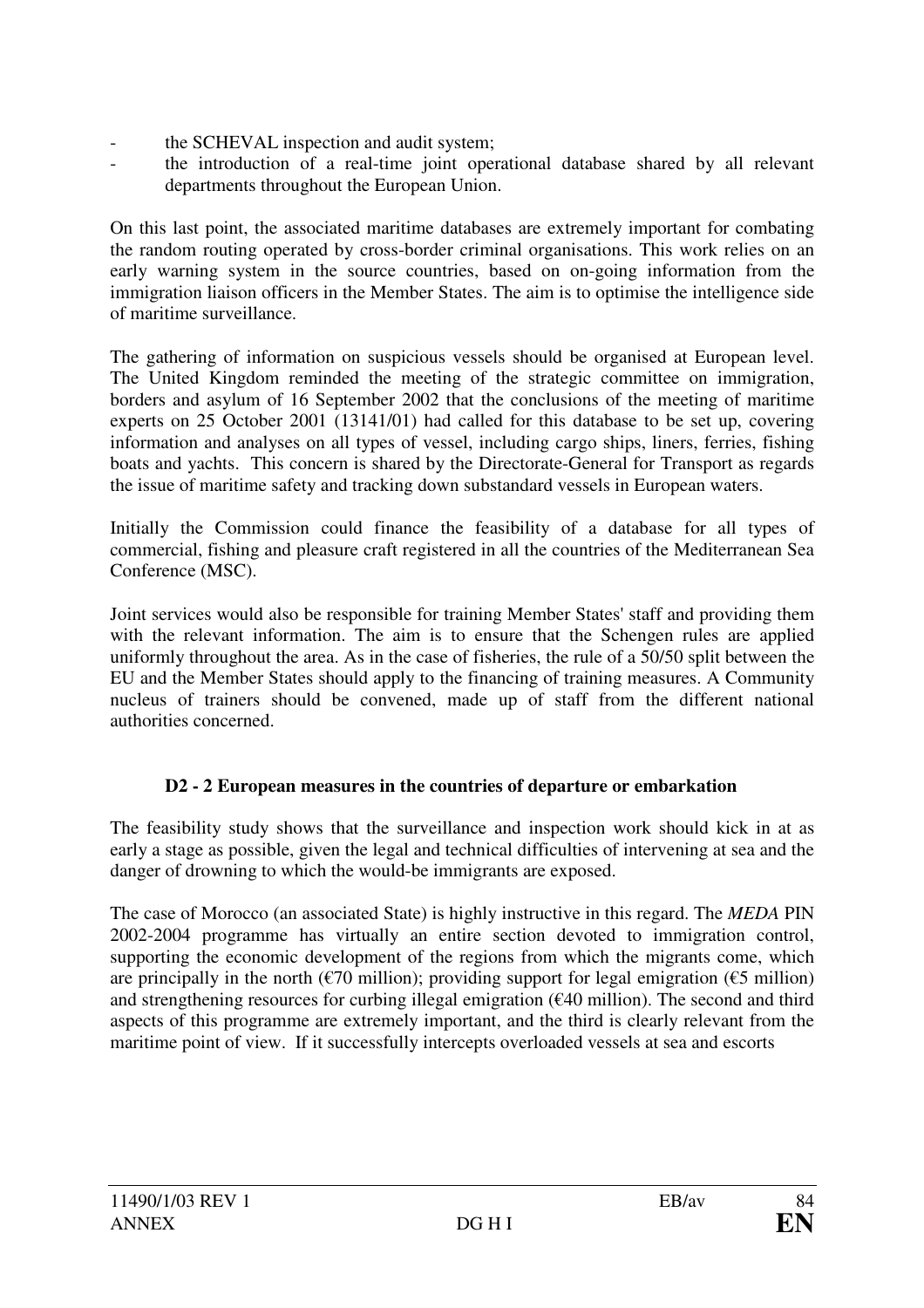them back to Morocco or - better still - prevents them from setting sail and stops the traffickers, it will have a maximum-impact deterrent effect.

The programme is under way. The assessment of the results will make it possible to gauge the programme's effectiveness. It already appears to be incomplete in two respects.

First, there is the introduction and maintenance of administrative detention centres in the transit countries. In order to safeguard refugees' rights, where a sub-Saharan migrant is stopped at the Moroccan maritime border, he or she should be allowed to remain there in decent conditions for the time it takes an application for asylum in Europe to be processed. Where turned down, the applicant would then have to be repatriated to their country of origin.

Second, there is the issue of repatriating non-Moroccans (sub-Saharans attempting to enter the Schengen area via Morocco) to their country of origin (source country). European financing is essential to meet the readmission costs. Italy has already contributed financially for this type of measure,<sup>55</sup> which proved to be perfectly feasible and highly effective for a small outlay. The outlay was a genuine display of Community solidarity: a one-off investment with an immediate return. The deterrent effect is maximised, because long-distance readmissions like this undermine the credibility of the transit routes. The one-off cost is strictly linked to the number of illegal migrants intercepted.

#### **D3 - Pilot operations**

These operations are intended to demonstrate the European institutions' commitment to curbing illegal immigration in the front-line countries. Public opinion in these countries is bound to be receptive to costs being shared. The countries concerned by these maritime border pilot operations are the four Mediterranean Member States. The programme should not be restricted to just the maritime borders. Illegal entry by land and the management of port ACPs are also hot issues.

A European contribution towards this type of investment could take as its model the measures implemented for fisheries monitoring, taking into account:

- penalties available under national legislation and actually applied that are proportional to the seriousness of the offences and effectively deter repeat offending;

 55 Repatriation of Sri Lankans intercepted on the Suez Canal by Egyptair (€600 000).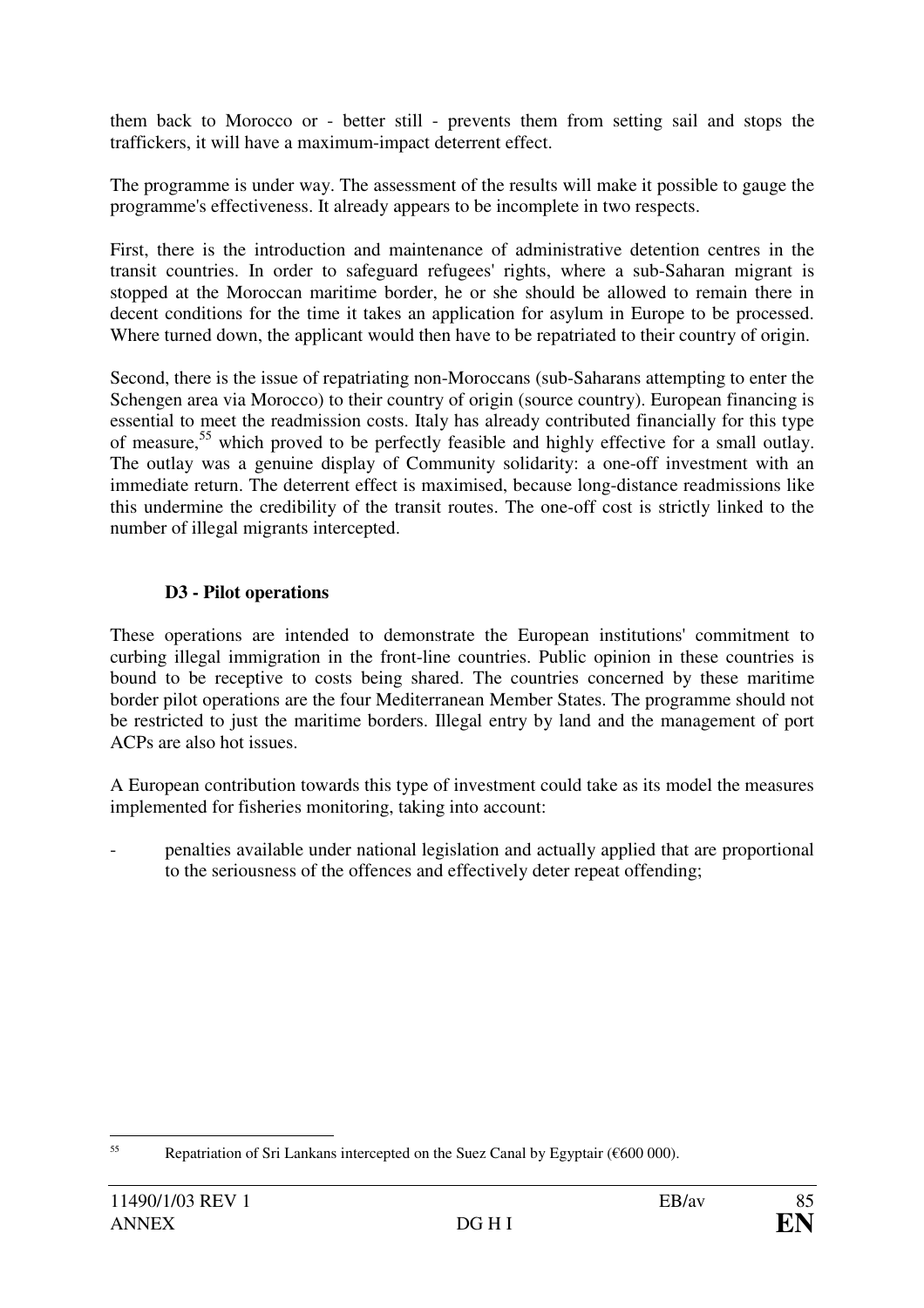- the scale and effectiveness of the human and material resources assigned by the Member State to border control;
- the level of control cooperation achieved between the beneficiary Member State, the other Member States and the Commission.

On this basis, the European Union could meet 50% of the development expenditure and 35% of the investment expenditure for the pilot operations undertaken.

#### **D3 - 1 Extending SIVE**

The Spanish Government's investment in the Straits of Gibraltar (according to figures, which still need to be further analysed) totals  $\epsilon$ 142 million over six years, including  $\epsilon$ 50 (35%) for the first version over 3 years. Three other focal routes are being fitted out with a surveillance system having the same specifications, but with additional features making it more compatible with other maritime border surveillance missions, such as shipping safety. Here any information gathered should be distributed on a cooperative basis to all authorities concerned; the model for this is the Finnish VTMIS (Vessel Traffic Monitoring Information System).

A feasibility and optimisation study should be carried out in Greece with a view to setting up an archipelago SIVE in the Aegean and the islands of the Dodecanese. The techniques deployed in the Straits of Gibraltar look to be transferable without any need for fresh development research, given the distances separating the territories of departure from the territories of landing.

In Italy (Sicilian Channel) and Spain (Canary Channel) the difficulties associated with the sea distances (beyond the horizon) between the territories of departure and the territories of landing rule out taking over the Gibraltar Strait SIVE directly. The Spanish authorities have nonetheless begun to deploy a SIVE-type system in the Canaries in Lanzarote and Fuerteventura. Fixed and semi-fixed radar/optronic stations need to be deployable at sea. This means that the project cannot be put into effect with the SIVE objectives unless new technologies are deployed.

Therefore, it is proposed that the European Union should, if given the go-ahead by a feasibility study, launch a research and development programme for unmanned vehicles (both unmanned aerial vehicles and unmanned surface vehicles) enabling surveillance to be carried out at sea in the same way as from the SIVE unmanned watch towers. The unmanned vehicles are positioned on a radar/optronic surveillance "track",<sup>56</sup> so as to watch

 56 There is no need for dynamic positioning of the unmanned vehicles. They carry out their surveillance work by orbiting (on a track) around a focal point in a configuration that optimises coverage on the basis of the estimated manoeuvrability of the objectives sought. The unmanned sea vehicles have the capability to eject lifeboats around a vessel in distress pending rescue.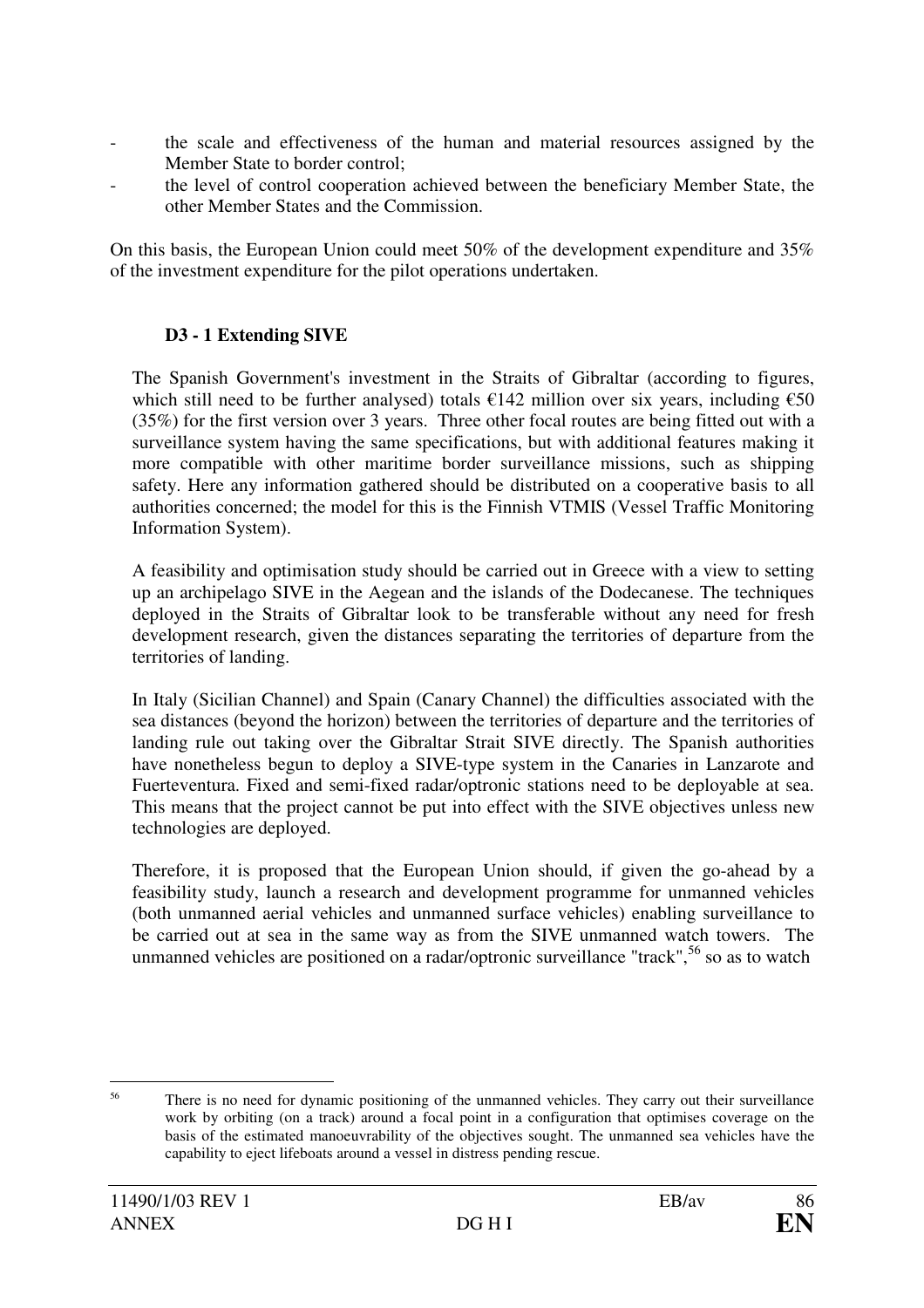over the territorial waters of the places of departure and to raise early warnings that are needed both to come to the assistance of any persons shipwrecked and to improve the deterrent effect sought. The Ulysses 2 operation in the Canaries in May 2003 showed the deterrent effect of using Royal Airforce Nimrod and National Navy *Atlantic* Surmar patrols. $\frac{57}{1}$  The purpose of using unmanned vehicles is to make it technically possible to carry out round-the-clock surveillance of this type, while reducing costs and without having to deploy highly qualified staff to watch over sea areas that are in fact more than 99% devoid of any suspicious vessels.

The capital costs would come to about  $£150$  million per SIVE.

#### **D3 - 2 Improving checks at port ACPs**

This pilot project relates to ferry links between EU States and non-member countries. This concerns two countries in the front line: Spain and France. At port ACPs, responsibility for the checking equipment and infrastructure called for by the Schengen Convention should remain a matter for the countries themselves. Having said this, a pilot project on passenger lists should be evaluated and launched. The issue is applying the new IATA rules to the transport of passengers by sea on routes outside the European Union.

After passengers have been checked in at the port of departure, advance electronic declaration of passenger lists involves passing on digital scanned images of the passenger's passport, visa (if required) and ticket as well as a facial photograph of the passenger taken by electronic camera. The list is sent by high-speed internet to the border control authorities at the port of destination, who can then get ready for the passengers' disembarkation by greenlisting all those who do not pose any identification problem. The implementation and support costs for the ferry companies to introduce the system have been estimated at  $E15$  million for the three countries concerned.

 57 Carried out using long-distance heavy anti-submarine aircraft.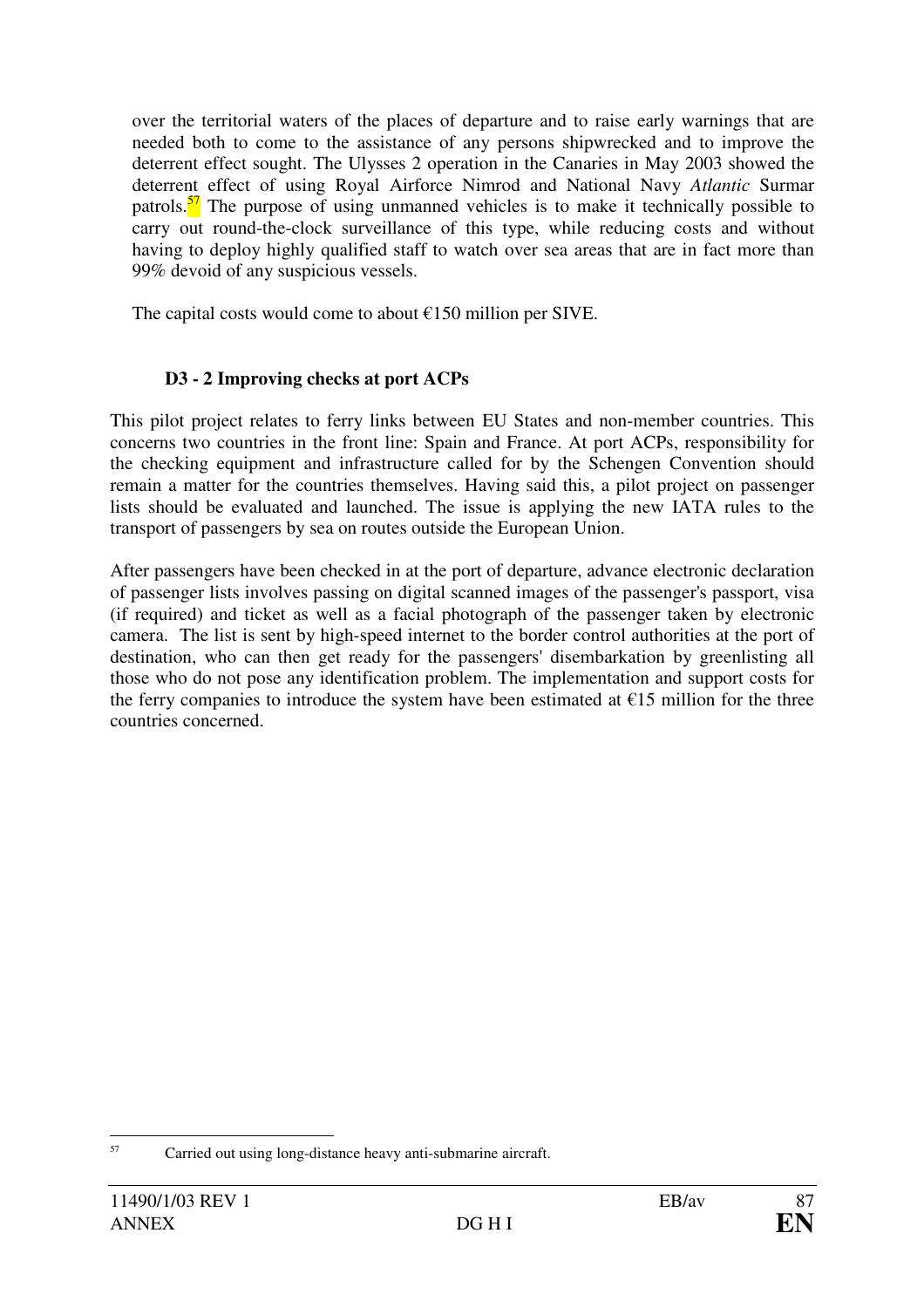#### **D4 - More mutual support**

The cost burden borne by the countries in the front line needs to be shared by the second-line countries. If those in the front line leave their borders open to illegal immigration, it is the second-line countries that will suffer the consequences. The countries need to share the burden. Arrangements need to be made for second-line countries to contribute public funds for border control of the front-line countries' maritime border.

**D4 - 1 In the case of the straits (focal routes)** the second-line countries would be able to intervene in the territorial waters of the countries of departure in a Red Cross type humanitarian capacity to save lives at sea, without taking any law enforcement action; the front-line countries could not do this, because any action they take, even on humanitarian grounds, could be construed as hostile. Thought should, therefore, be given to pooling Member States' naval rescue resources on or near international shipping routes for the purpose of ensuring the security of free circulation; the front-line country would operate exclusively in its own territorial waters, while the second-line countries would operate throughout the waters concerned (the Straits of Gibraltar, the Sicilian Channel, the Aegean) under the operational control of the front-line country.

Operations of the *Ulysses* type in February 2003, which yielded useful results, although limited to just devising coordinated communication and surveillance procedures, should also be pursued further following adaptation. Once precise European maritime border control objectives have been fixed and realistic legal instruments formalised, the result should be state-level cooperation between the Member States on a virtually permanent basis. This will make for better sharing of the costs.

**D4 - 2 To deal with the random routes**, the front-line and second-line countries have already undertaken and coordinated joint sea rescue measures; in this respect, the *Monica* affair is extremely instructive as regards what should and should not be done.<sup>58</sup> These joint operations are part of the coordination of public resources for enforcement action on illegal immigration and European naval forces in the Mediterranean (particularly the eastern Mediterranean).

 58 Zone control should have been given to the country responsible for the zone and not to the country fitting out the control vessel responsible for trailing the suspicious boat.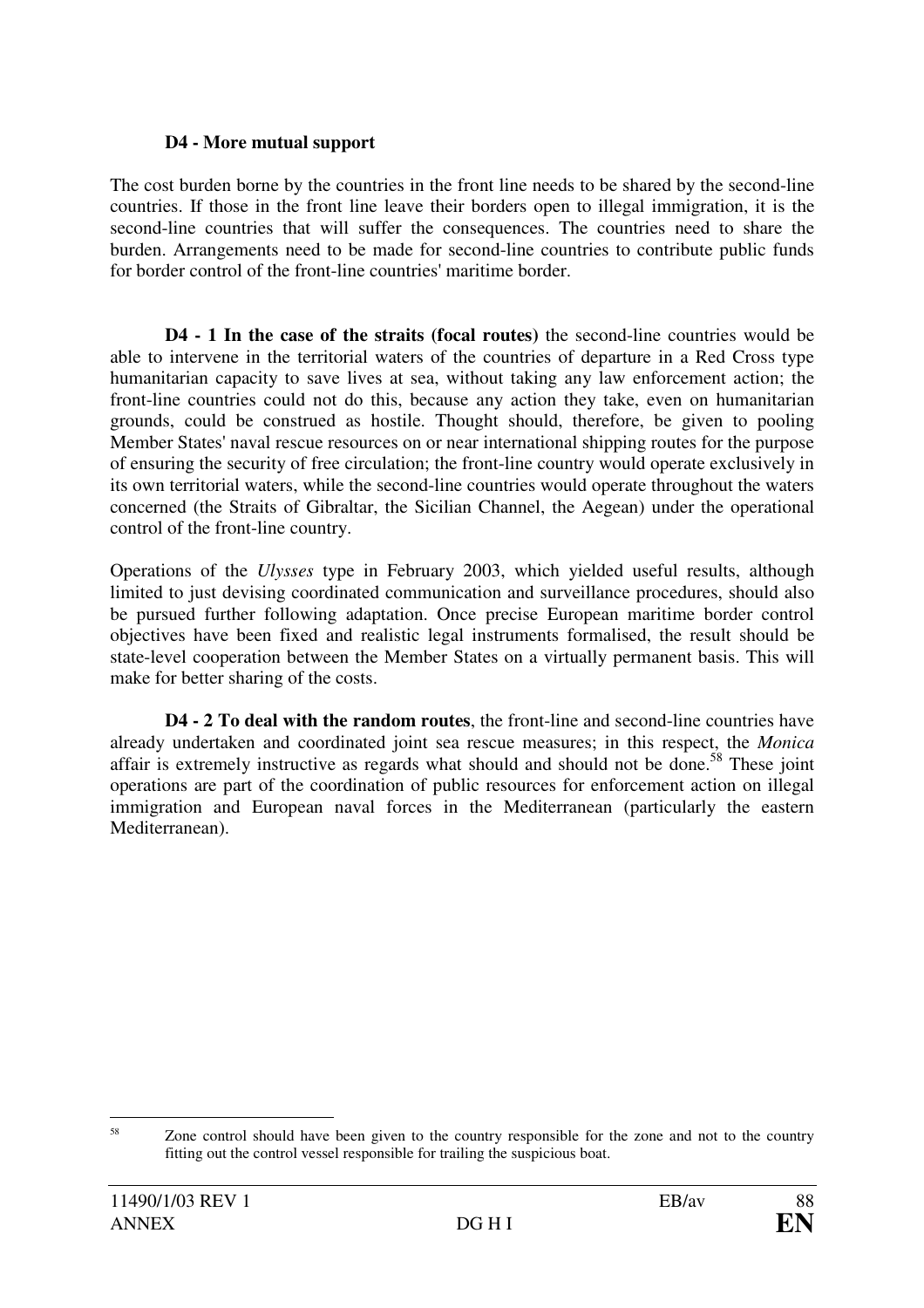"Feasibility study on the control of the European Union's maritime borders" - list of participants:

# Project Team

| André BIZEUL            | <b>DCPAF</b> (Border Police)<br>Central Directorate) | Police Superintendent                           |
|-------------------------|------------------------------------------------------|-------------------------------------------------|
| Guy de CHAULIAC         | SG Mer (General<br>Secretariat for the Sea)          | Admiral                                         |
| Léonard COX             | DEA de droit Paris II                                | Legal analyst                                   |
| Frédéric DOHET          | <b>CIVIPOL</b>                                       | Sub-prefect                                     |
| Claude DUFLY            | <b>DGDDI</b>                                         | Regional collector of customs                   |
| <b>Bernard DUJARDIN</b> | Contrôle d'État                                      | Head of project - State financial<br>controller |
| <b>Francis FAYE</b>     | F & F Conseil                                        | Expert Risk Assessment & Ops<br>Analysis        |
| Pedro MARTIN            | Guardia Civil                                        | Commandant                                      |
| <b>RODRIGUEZ</b>        |                                                      |                                                 |
| <b>Fulvio RAGGI</b>     | <b>DGPN</b>                                          | Chief Inspector                                 |
| <b>Antonio SIERRAS</b>  | Guardia Civil                                        | Commandant                                      |
| Françoise de SIMONE     | <b>CIVI.POL</b>                                      | Secretary-General of project                    |
| Vincenzo SUPPA.         | Guardia di Finanza                                   | General, head of Reparto II                     |
| Hélène TRACHEZ          | Doctoral student at Paris II                         | Legal analyst                                   |
| Niko WIJNOLST           | Netherlands Maritime<br>Institute                    | Academic                                        |

CIVIPOL Logistical and administrative matters

#### **Pilot Committee**

| Paloma ALVAREZ-HIDALGO   | European Commission - assistant to head of unit               |
|--------------------------|---------------------------------------------------------------|
|                          | DG JAI/A1                                                     |
| Jean Marc BERLIOZ        | Director of the <i>Institut des Hautes Etudes de Sécurité</i> |
|                          | Intérieure                                                    |
| Jan de CEUSTER           | European Commission - head of unit DG JAI/A1                  |
| Pierre DEBUE             | Director of DCPAF                                             |
| Jean René GARNIER        | Prefect, Secrétaire Général de la mer                         |
| Atilano HINOJOSA GALINDO | Guardia Civil, General, in charge of borders                  |
| <b>Admiral LAGANE</b>    | Navy Headquarters, maritime operations                        |
| François MONGIN          | Director-General for Customs and Excise                       |

Assistance and coordination

Permanent secretariat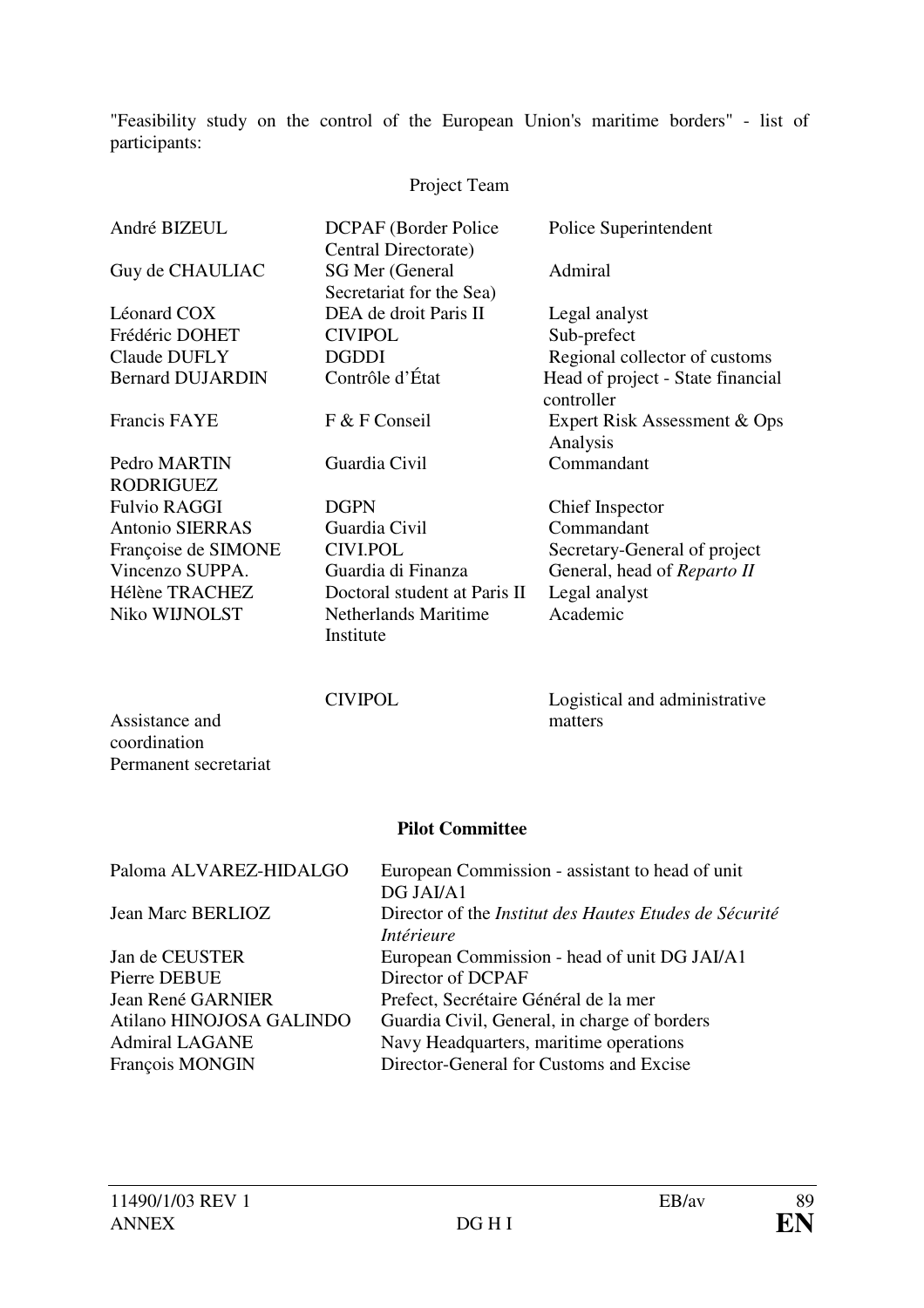# **GLOSSARY**

| <b>ACP</b>        | Authorised Crossing Point, within the meaning of        |
|-------------------|---------------------------------------------------------|
|                   | Schengen                                                |
| <b>AIS</b>        | Automatic Identification System - made compulsory by    |
|                   | the IMO for vessels of over 500 GRT                     |
| <b>APIS</b>       | Advanced Passenger Information System : list of air     |
|                   | passengers communicated electronically to US Customs    |
|                   | concerning flights outside the United States            |
| <b>BASC</b>       | Business Anti-Smuggling Coalition : goods transport     |
|                   | security                                                |
| <b>BSC</b>        | <b>Baltic Sea Conference</b>                            |
| CCO               | Cross-border criminal organisation                      |
| <b>CIACRAM</b>    | Common Integrated Authorised Crossing Point Risk        |
|                   | <b>Analysis Model</b>                                   |
| <b>CIBBRAM</b>    | Common Integrated Blue Border Risk Analysis Model       |
| <b>CIGBRAM</b>    | Common Integrated Green Border Risk Analysis Model      |
| <b>CIRAM</b>      | Common Integrated Risk Analysis Model Centre            |
| <b>CIREFI</b>     | Centre for Information, Discussion and Exchange on      |
|                   | the Crossing of Frontiers and Immigration, bringing     |
|                   | together operational liaison officers from European     |
|                   | border police forces                                    |
| <b>CROSS/MRCC</b> | Centre régional opérationnel de surveillance et de      |
|                   | secours/ Marine Rescue Coordination Centre              |
| <b>CSI</b>        | <b>Container Security Initiative</b>                    |
| <b>CTPAT</b>      | Customs Trade Partnership Against Terrorism             |
| <b>EIC</b>        | European Intelligence Centre, operational intelligence  |
|                   | division of the CIRAM Centre                            |
| <b>EISICS</b>     | European Information System on Immigration Control      |
|                   | in Seaport                                              |
| <b>EMSA</b>       | European Maritime Safety Agency                         |
| <b>EURODAC</b>    | Information system for identifying asylum-seekers by    |
|                   | taking fingerprints for the purpose of facilitating the |
|                   | implementation of the Dublin Convention determining     |
|                   | the State responsible for examining applications for    |
|                   | asylum                                                  |
| <b>EUROPOL</b>    | <b>European Police Office</b>                           |
| <b>EWS</b>        | Early Warning System, system currently put in place by  |
|                   | SCIFA to identify vessels that could be used for the    |
|                   | random route                                            |
| <b>FADO</b>       | False and Authentic Documents: European system of       |
|                   | filing images of travel documents                       |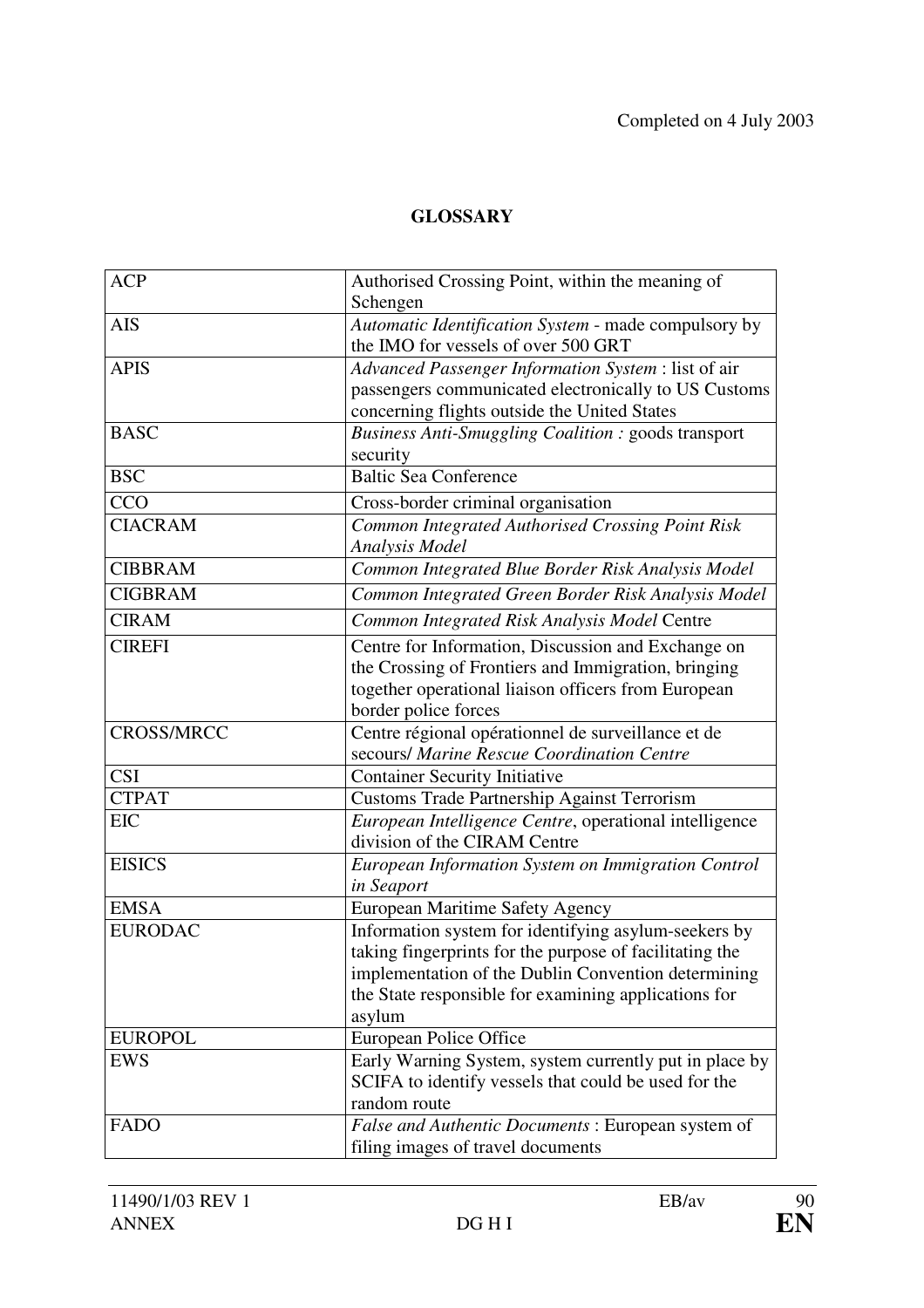| <b>ICONET</b>    | Information and Coordination Network: European<br>Commission secure network                                                                                                             |  |
|------------------|-----------------------------------------------------------------------------------------------------------------------------------------------------------------------------------------|--|
| ILO              | Immigration liaison officer, usually living in the<br>countries of departure or transit from which migrants<br>arrive                                                                   |  |
| <b>IMO</b>       | <b>International Maritime Organisation</b>                                                                                                                                              |  |
| Montego Bay      | United Nations Convention on the law of the sea (1982)                                                                                                                                  |  |
| <b>MSC</b>       | Mediterranean Sea Conference, proposed body to deal<br>with security cooperation between countries bordering<br>on the Mediterranean, along the lines of the Baltic Sea<br>Conference   |  |
| Palermo          | International convention (1992) on curbing the<br>trafficking of illegal immigrants                                                                                                     |  |
| <b>SAR</b>       | Search And Rescue, maritime safety mission, whereby<br>each country with a coastline is allocated a priority<br>responsibility zone outside its territorial waters                      |  |
| <b>SCHEVAL</b>   | Schengen evaluation, border audit and inspection unit                                                                                                                                   |  |
| SCIFA and CSIFA+ | Strategic Committee on Immigration, Frontiers and<br>Asylum, bringing together the heads of the departments<br>responsible for immigration control, plus the heads of<br>border police  |  |
| <b>SIRENE</b>    | Round-the-clock national operational office providing<br>information and instructions to SIS users dealing with<br>illegal situations                                                   |  |
| <b>SIS</b>       | Schengen Information System: European central<br>records (stolen vehicles, vehicle declared scrap etc.)                                                                                 |  |
| <b>SIVE</b>      | Sistema Integral de Vigilancia Exterior : operational<br>and technical system operated by Spain for surveillance<br>of the movements of suspicious craft in the Straits of<br>Gibraltar |  |
| <b>SOLAS</b>     | Safety of Life At Sea (IMO): international protocol<br>$(1974)$ entrusted to the IMO                                                                                                    |  |
| Stowaways        | Illegal passengers hiding aboard commercial vessels, in<br>particular cargo vessels                                                                                                     |  |
| <b>UAV</b>       | Unmanned aerial vehicle                                                                                                                                                                 |  |
| <b>USV</b>       | Unmanned surface vehicle                                                                                                                                                                |  |
| <b>UV</b>        | Unmanned vehicle                                                                                                                                                                        |  |
| Vienna           | International convention (1978) on curbing drug<br>trafficking                                                                                                                          |  |